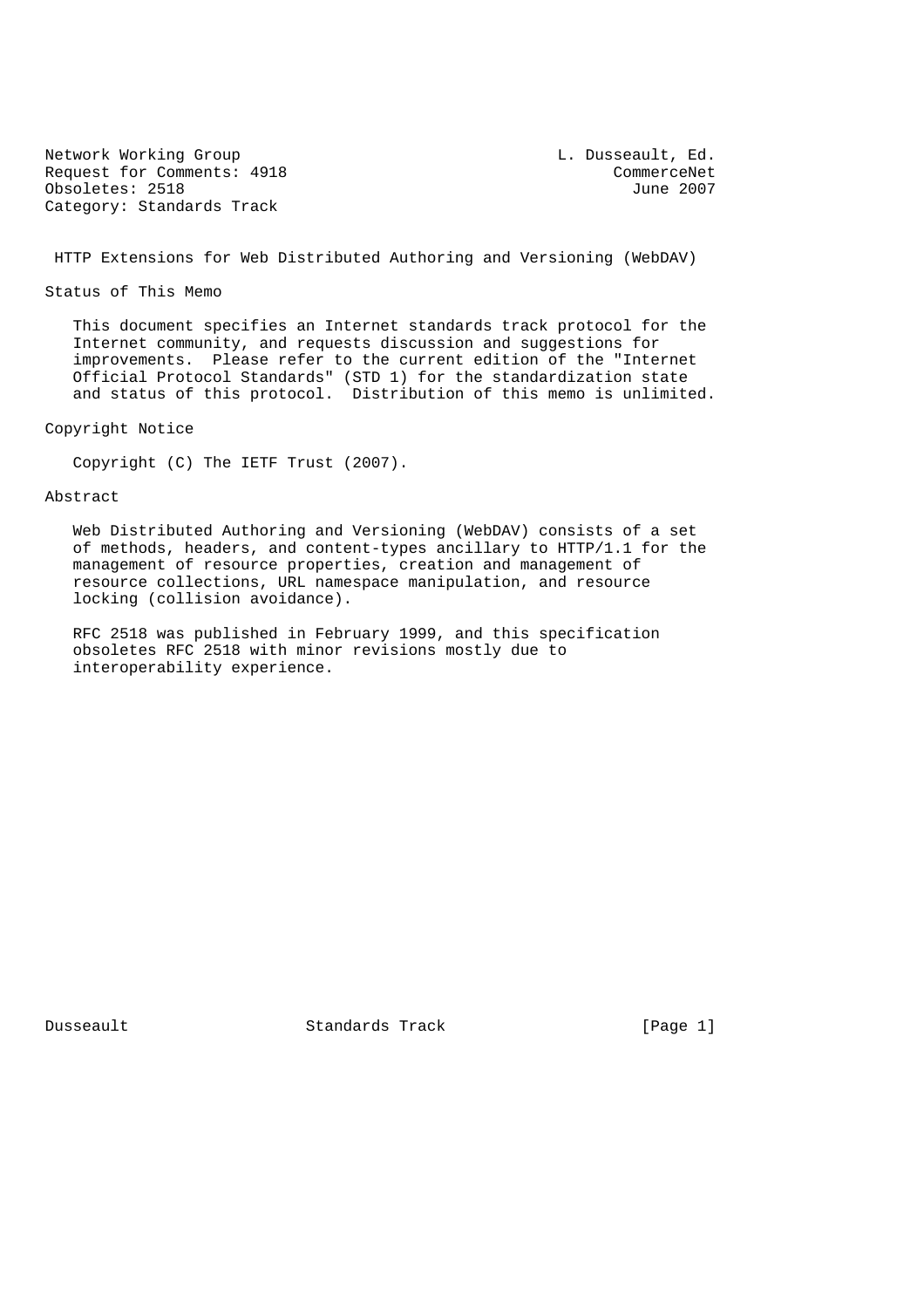| Table of Contents                                                                                             |  |
|---------------------------------------------------------------------------------------------------------------|--|
|                                                                                                               |  |
|                                                                                                               |  |
|                                                                                                               |  |
| 4. Data Model for Resource Properties 10                                                                      |  |
| 4.1. The Resource Property Model 10                                                                           |  |
|                                                                                                               |  |
|                                                                                                               |  |
| 4.3.1. Example - Property with Mixed Content 12                                                               |  |
|                                                                                                               |  |
| 4.5. Source Resources and Output Resources 14                                                                 |  |
|                                                                                                               |  |
|                                                                                                               |  |
|                                                                                                               |  |
|                                                                                                               |  |
|                                                                                                               |  |
|                                                                                                               |  |
|                                                                                                               |  |
|                                                                                                               |  |
|                                                                                                               |  |
|                                                                                                               |  |
|                                                                                                               |  |
|                                                                                                               |  |
| 7.1. Write Locks and Properties 24                                                                            |  |
|                                                                                                               |  |
| 7.3. Write Locks and Unmapped URLs 25                                                                         |  |
| 7.4. Write Locks and Collections 26                                                                           |  |
| Write Locks and the If Request Header 28<br>7.5.                                                              |  |
| 7.5.1. Example - Write Lock and COPY 28                                                                       |  |
| 7.5.2. Example - Deleting a Member of a Locked                                                                |  |
|                                                                                                               |  |
|                                                                                                               |  |
|                                                                                                               |  |
| 8. General Request and Response Handling 31                                                                   |  |
| 8.1. Precedence in Error Handling 31                                                                          |  |
|                                                                                                               |  |
|                                                                                                               |  |
| 8.3.1. Example - Correct URL Handling 32                                                                      |  |
| 8.4. Required Bodies in Requests 33                                                                           |  |
| 8.5. HTTP Headers for Use in WebDAV 33                                                                        |  |
|                                                                                                               |  |
| Including Error Response Bodies 34<br>8.7.                                                                    |  |
| Impact of Namespace Operations on Cache Validators 34<br>8.8.<br>9. HTTP Methods for Distributed Authoring 35 |  |
|                                                                                                               |  |
| 9.1.1. PROPFIND Status Codes 37                                                                               |  |
|                                                                                                               |  |

Dusseault Standards Track [Page 2]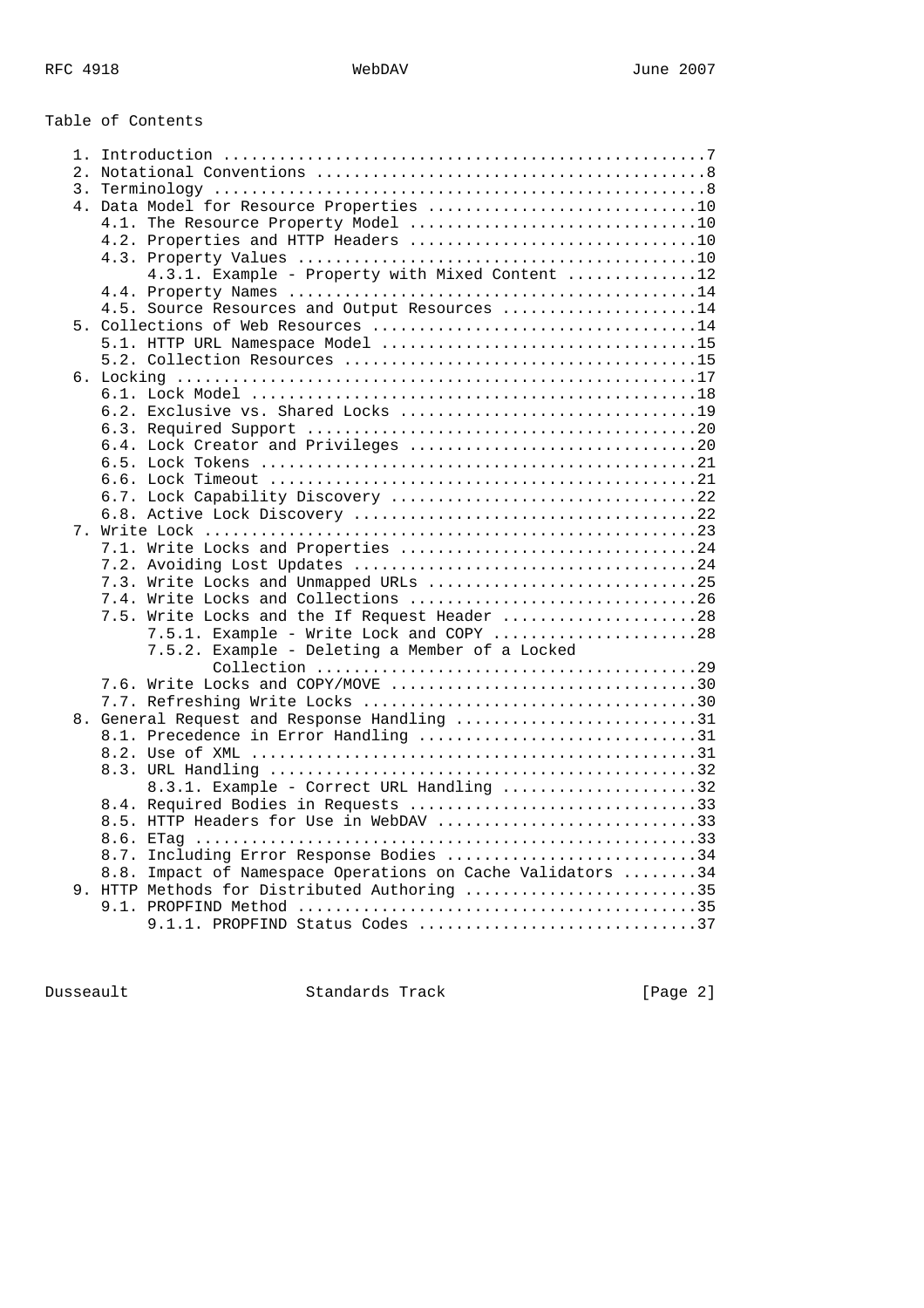| 9.1.2. Status Codes for Use in 'propstat' Element 37 |  |
|------------------------------------------------------|--|
| 9.1.3. Example - Retrieving Named Properties 38      |  |
| 9.1.4. Example - Using 'propname' to Retrieve All    |  |
|                                                      |  |
| $9.1.5.$ Example - Using So-called 'allprop' 41      |  |
| 9.1.6. Example - Using 'allprop' with 'include' 43   |  |
|                                                      |  |
| 9.2.1. Status Codes for Use in 'propstat' Element 44 |  |
| $9.2.2.$ Example - PROPPATCH 45                      |  |
|                                                      |  |
|                                                      |  |
|                                                      |  |
|                                                      |  |
|                                                      |  |
| 9.6.1. DELETE for Collections 49                     |  |
|                                                      |  |
|                                                      |  |
| 9.7.1. PUT for Non-Collection Resources 50           |  |
|                                                      |  |
|                                                      |  |
| 9.8.1. COPY for Non-collection Resources 51          |  |
|                                                      |  |
|                                                      |  |
| 9.8.4. COPY and Overwriting Destination Resources 53 |  |
|                                                      |  |
| 9.8.6. Example - COPY with Overwrite 55              |  |
| 9.8.7. Example - COPY with No Overwrite 55           |  |
| $9.8.8$ . Example - COPY of a Collection 56          |  |
|                                                      |  |
| 9.9.1. MOVE for Properties 57                        |  |
| 9.9.2. MOVE for Collections 57                       |  |
| 9.9.3. MOVE and the Overwrite Header 58              |  |
|                                                      |  |
|                                                      |  |
|                                                      |  |
|                                                      |  |
| 9.10.1. Creating a Lock on an Existing Resource 61   |  |
|                                                      |  |
|                                                      |  |
|                                                      |  |
|                                                      |  |
|                                                      |  |
|                                                      |  |
|                                                      |  |
| 9.10.9. Example - Multi-Resource Lock Request 66     |  |
|                                                      |  |
|                                                      |  |

Dusseault Standards Track [Page 3]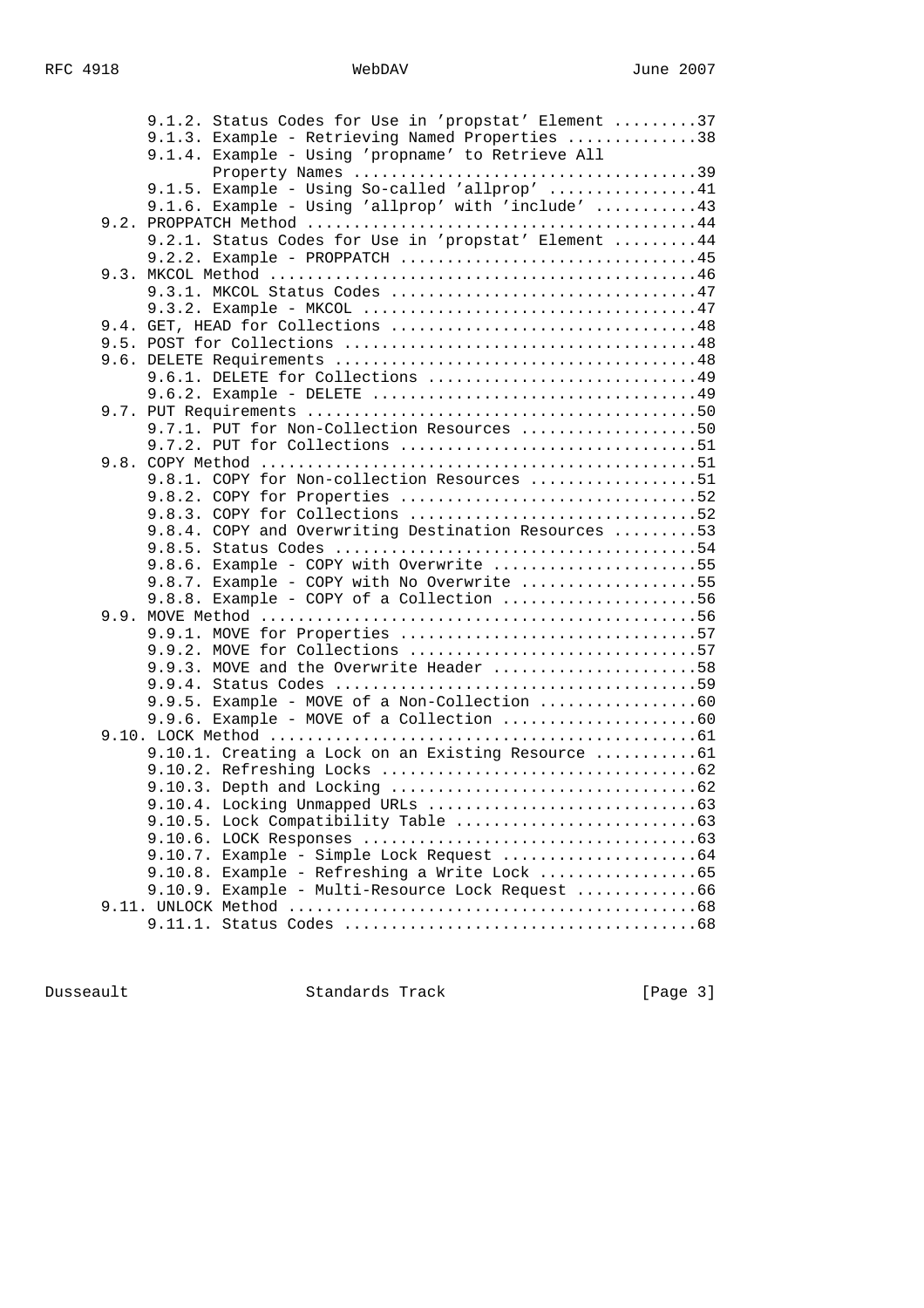| 10.4.4. Matching State Tokens and ETags 74              |  |
|---------------------------------------------------------|--|
| 10.4.5. If Header and Non-DAV-Aware Proxies 74          |  |
|                                                         |  |
| 10.4.7. Example - Using "Not" with No-tag Production 75 |  |
| 10.4.8. Example - Causing a Condition to Always         |  |
|                                                         |  |
| 10.4.9. Example - Tagged List If Header in COPY 76      |  |
| 10.4.10. Example - Matching Lock Tokens with            |  |
|                                                         |  |
| 10.4.11. Example - Matching ETags on Unmapped URLs 76   |  |
|                                                         |  |
|                                                         |  |
|                                                         |  |
|                                                         |  |
|                                                         |  |
|                                                         |  |
|                                                         |  |
|                                                         |  |
|                                                         |  |
|                                                         |  |
|                                                         |  |
|                                                         |  |
|                                                         |  |
|                                                         |  |
| 13.2. Handling Redirected Child Resources 81            |  |
|                                                         |  |
|                                                         |  |
|                                                         |  |
|                                                         |  |
|                                                         |  |
|                                                         |  |
|                                                         |  |
|                                                         |  |
|                                                         |  |
|                                                         |  |
|                                                         |  |
|                                                         |  |
|                                                         |  |
|                                                         |  |

Dusseault Standards Track [Page 4]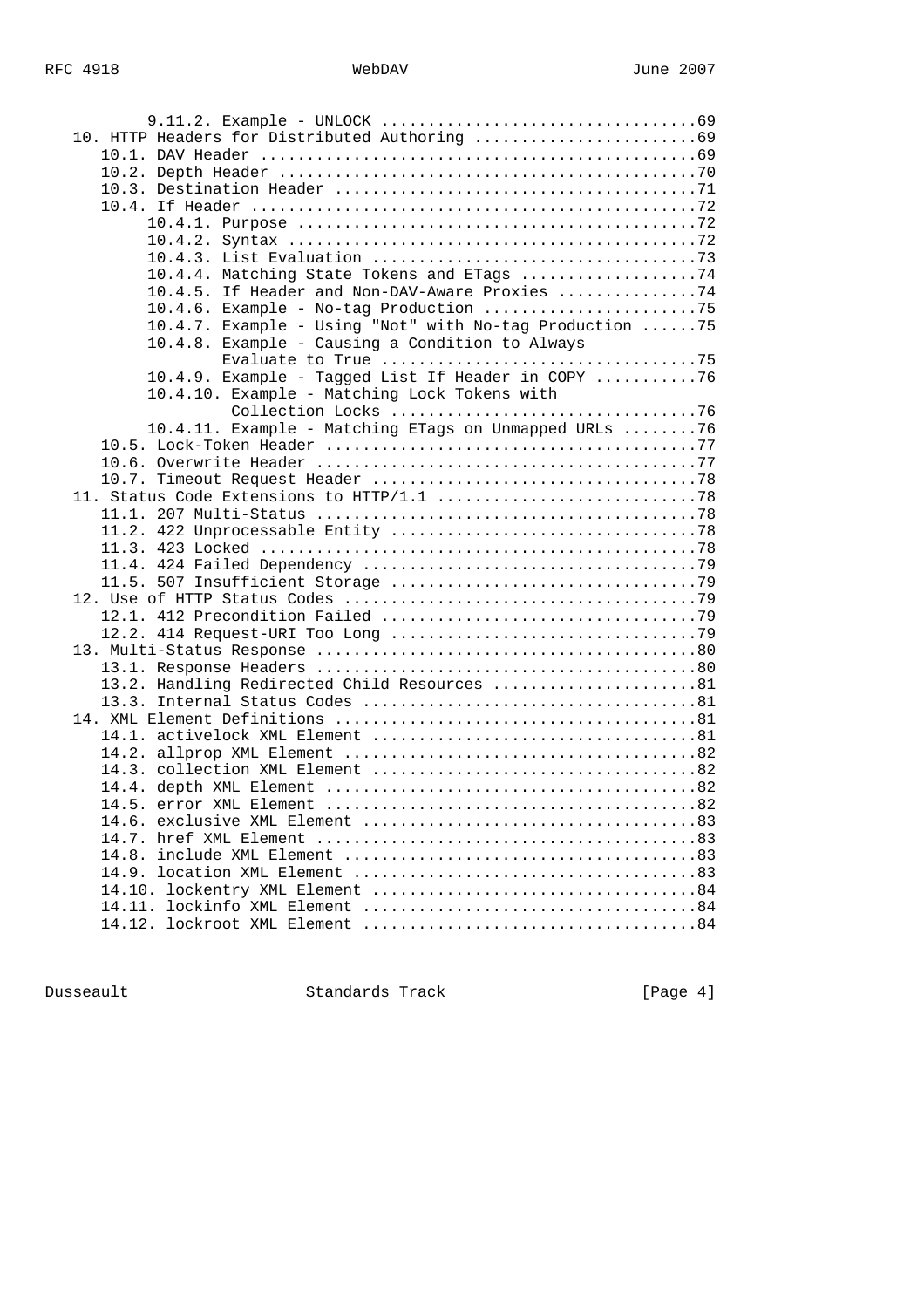| 14.19. propertyupdate XML Element 86             |  |
|--------------------------------------------------|--|
|                                                  |  |
|                                                  |  |
|                                                  |  |
|                                                  |  |
|                                                  |  |
|                                                  |  |
| 14.25. responsedescription XML Element 88        |  |
|                                                  |  |
|                                                  |  |
|                                                  |  |
|                                                  |  |
|                                                  |  |
|                                                  |  |
| 16. Precondition/Postcondition XML Elements 98   |  |
|                                                  |  |
|                                                  |  |
|                                                  |  |
|                                                  |  |
|                                                  |  |
|                                                  |  |
| 19. Internationalization Considerations 104      |  |
|                                                  |  |
| 20.1. Authentication of Clients 105              |  |
|                                                  |  |
| 20.3. Security through Obscurity 106             |  |
| 20.4. Privacy Issues Connected to Locks 106      |  |
| 20.5. Privacy Issues Connected to Properties 107 |  |
| 20.6. Implications of XML Entities 107           |  |
| 20.7. Risks Connected with Lock Tokens 108       |  |
|                                                  |  |
|                                                  |  |
|                                                  |  |
|                                                  |  |
|                                                  |  |
|                                                  |  |
|                                                  |  |
|                                                  |  |
| 21.3.4.                                          |  |
|                                                  |  |
|                                                  |  |
|                                                  |  |
|                                                  |  |
|                                                  |  |
|                                                  |  |

Dusseault Standards Track [Page 5]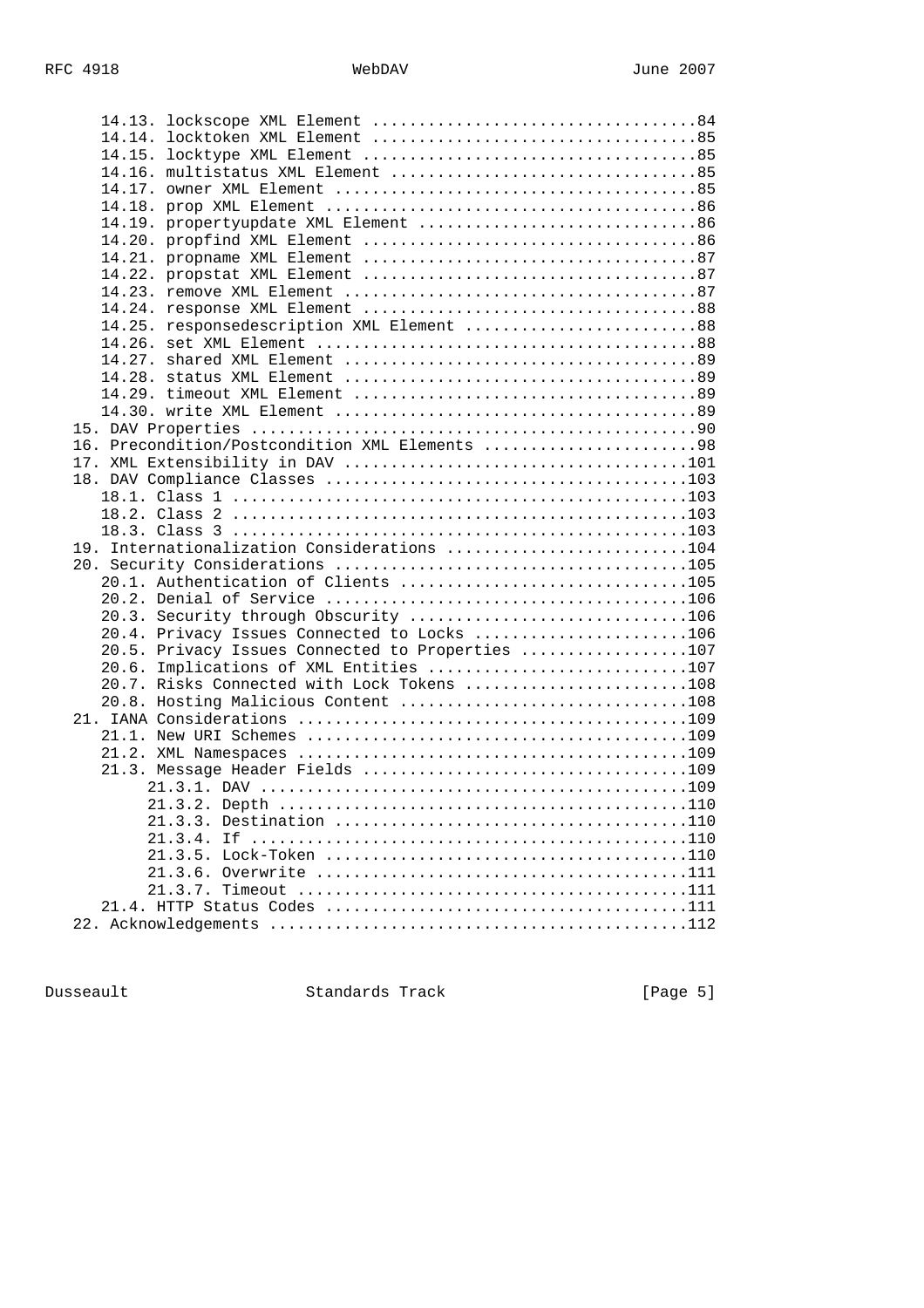| 23. Contributors to This Specification 113                    |  |
|---------------------------------------------------------------|--|
| 24.                                                           |  |
|                                                               |  |
|                                                               |  |
|                                                               |  |
| Appendix A. Notes on Processing XML Elements 117              |  |
| A.1. Notes on Empty XML Elements 117                          |  |
| A.2. Notes on Illegal XML Processing 117                      |  |
|                                                               |  |
| A.4. Example - Unexpected XML Element 118                     |  |
| Appendix B. Notes on HTTP Client Compatibility 119            |  |
| Appendix C. The 'opaquelocktoken' Scheme and URIs 120         |  |
|                                                               |  |
| D.1. Guidance for Clients Using LOCK to Create Resources 121  |  |
| Appendix E. Guidance for Clients Desiring to Authenticate 121 |  |
| Appendix F. Summary of Changes from RFC 2518 123              |  |
| F.1. Changes for Both Client and Server Implementations 123   |  |
| F.2. Changes for Server Implementations 125                   |  |
|                                                               |  |
|                                                               |  |

Dusseault Standards Track [Page 6]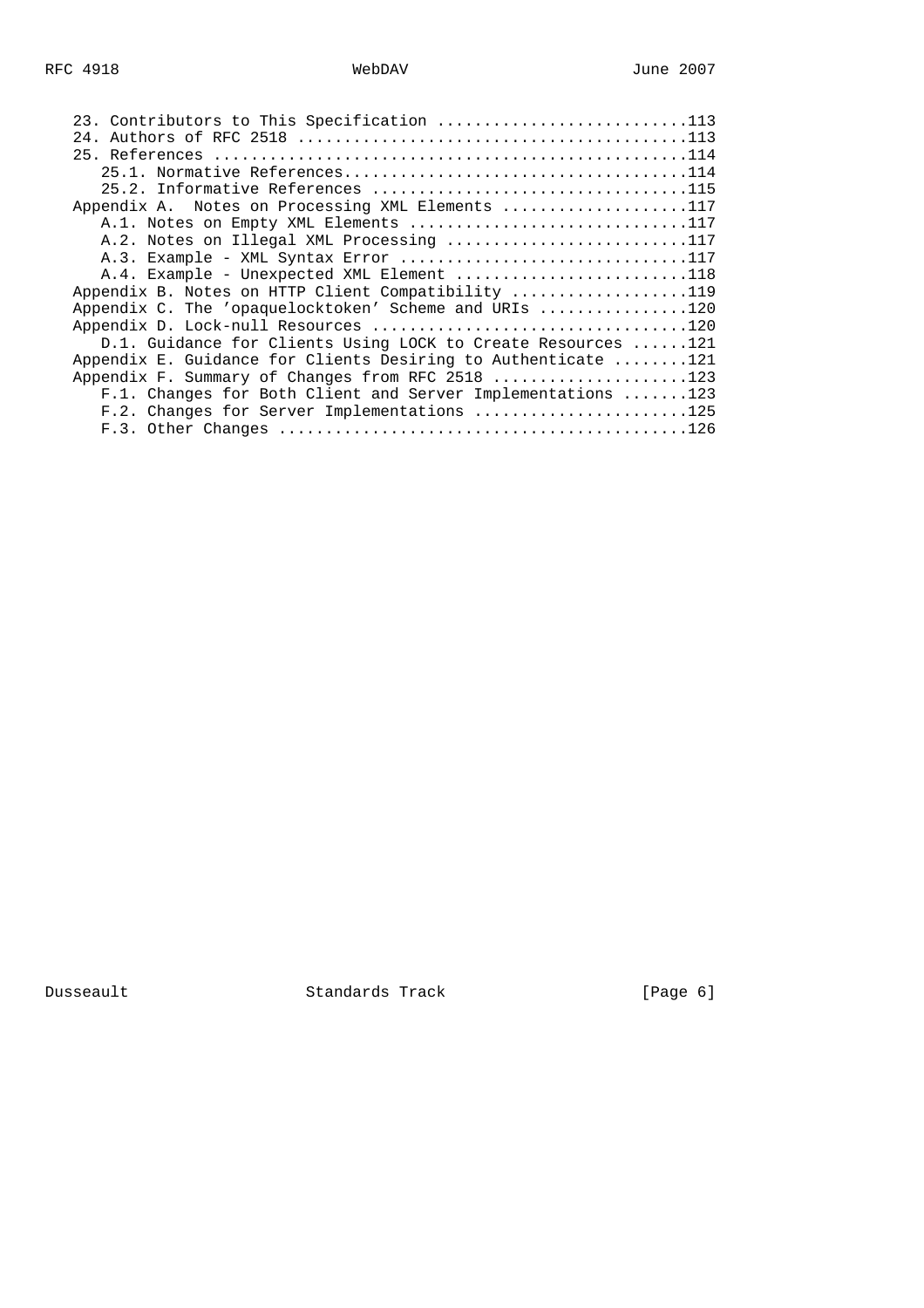### 1. Introduction

 This document describes an extension to the HTTP/1.1 protocol that allows clients to perform remote Web content authoring operations. This extension provides a coherent set of methods, headers, request entity body formats, and response entity body formats that provide operations for:

 Properties: The ability to create, remove, and query information about Web pages, such as their authors, creation dates, etc.

 Collections: The ability to create sets of documents and to retrieve a hierarchical membership listing (like a directory listing in a file system).

 Locking: The ability to keep more than one person from working on a document at the same time. This prevents the "lost update problem", in which modifications are lost as first one author, then another, writes changes without merging the other author's changes.

 Namespace Operations: The ability to instruct the server to copy and move Web resources, operations that change the mapping from URLs to resources.

 Requirements and rationale for these operations are described in a companion document, "Requirements for a Distributed Authoring and Versioning Protocol for the World Wide Web" [RFC2291].

 This document does not specify the versioning operations suggested by [RFC2291]. That work was done in a separate document, "Versioning Extensions to WebDAV" [RFC3253].

 The sections below provide a detailed introduction to various WebDAV abstractions: resource properties (Section 4), collections of resources (Section 5), locks (Section 6) in general, and write locks (Section 7) specifically.

 These abstractions are manipulated by the WebDAV-specific HTTP methods (Section 9) and the extra HTTP headers (Section 10) used with WebDAV methods. General considerations for handling HTTP requests and responses in WebDAV are found in Section 8.

 While the status codes provided by HTTP/1.1 are sufficient to describe most error conditions encountered by WebDAV methods, there are some errors that do not fall neatly into the existing categories. This specification defines extra status codes developed for WebDAV methods (Section 11) and describes existing HTTP status codes (Section 12) as used in WebDAV. Since some WebDAV methods may

Dusseault Standards Track [Page 7]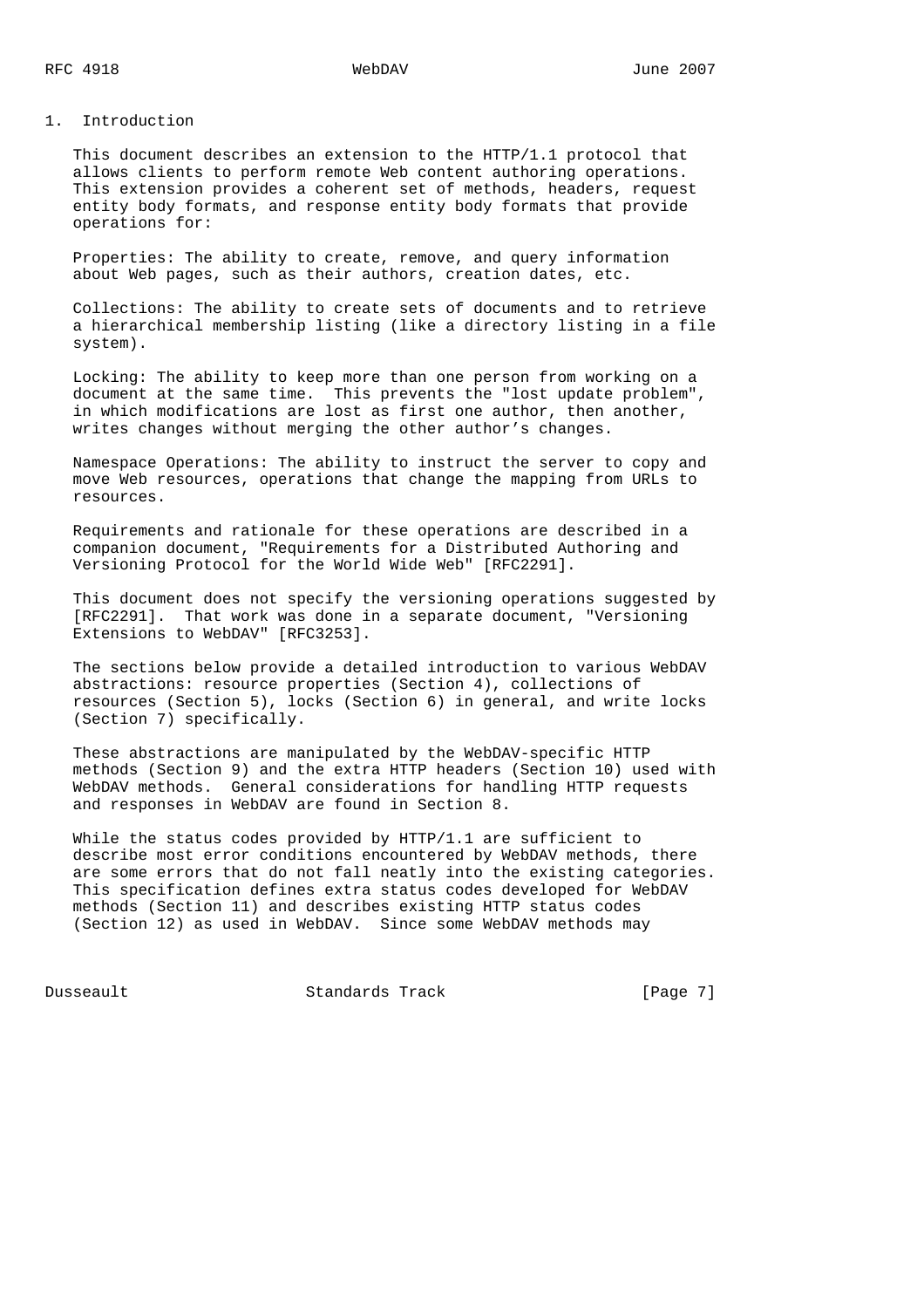operate over many resources, the Multi-Status response (Section 13) has been introduced to return status information for multiple resources. Finally, this version of WebDAV introduces precondition and postcondition (Section 16) XML elements in error response bodies.

 WebDAV uses XML ([REC-XML]) for property names and some values, and also uses XML to marshal complicated requests and responses. This specification contains DTD and text definitions of all properties (Section 15) and all other XML elements (Section 14) used in marshalling. WebDAV includes a few special rules on extending WebDAV XML marshalling in backwards-compatible ways (Section 17).

 Finishing off the specification are sections on what it means for a resource to be compliant with this specification (Section 18), on internationalization support (Section 19), and on security (Section 20).

2. Notational Conventions

 Since this document describes a set of extensions to the HTTP/1.1 protocol, the augmented BNF used herein to describe protocol elements is exactly the same as described in Section 2.1 of [RFC2616], including the rules about implied linear whitespace. Since this augmented BNF uses the basic production rules provided in Section 2.2 of [RFC2616], these rules apply to this document as well. Note this is not the standard BNF syntax used in other RFCs.

 The key words "MUST", "MUST NOT", "REQUIRED", "SHALL", "SHALL NOT", "SHOULD", "SHOULD NOT", "RECOMMENDED", "MAY", and "OPTIONAL" in this document are to be interpreted as described in [RFC2119].

 Note that in natural language, a property like the "creationdate" property in the "DAV:" XML namespace is sometimes referred to as "DAV:creationdate" for brevity.

# 3. Terminology

 URI/URL - A Uniform Resource Identifier and Uniform Resource Locator, respectively. These terms (and the distinction between them) are defined in [RFC3986].

 URI/URL Mapping - A relation between an absolute URI and a resource. Since a resource can represent items that are not network retrievable, as well as those that are, it is possible for a resource to have zero, one, or many URI mappings. Mapping a resource to an "http" scheme URI makes it possible to submit HTTP protocol requests to the resource using the URI.

Dusseault Standards Track [Page 8]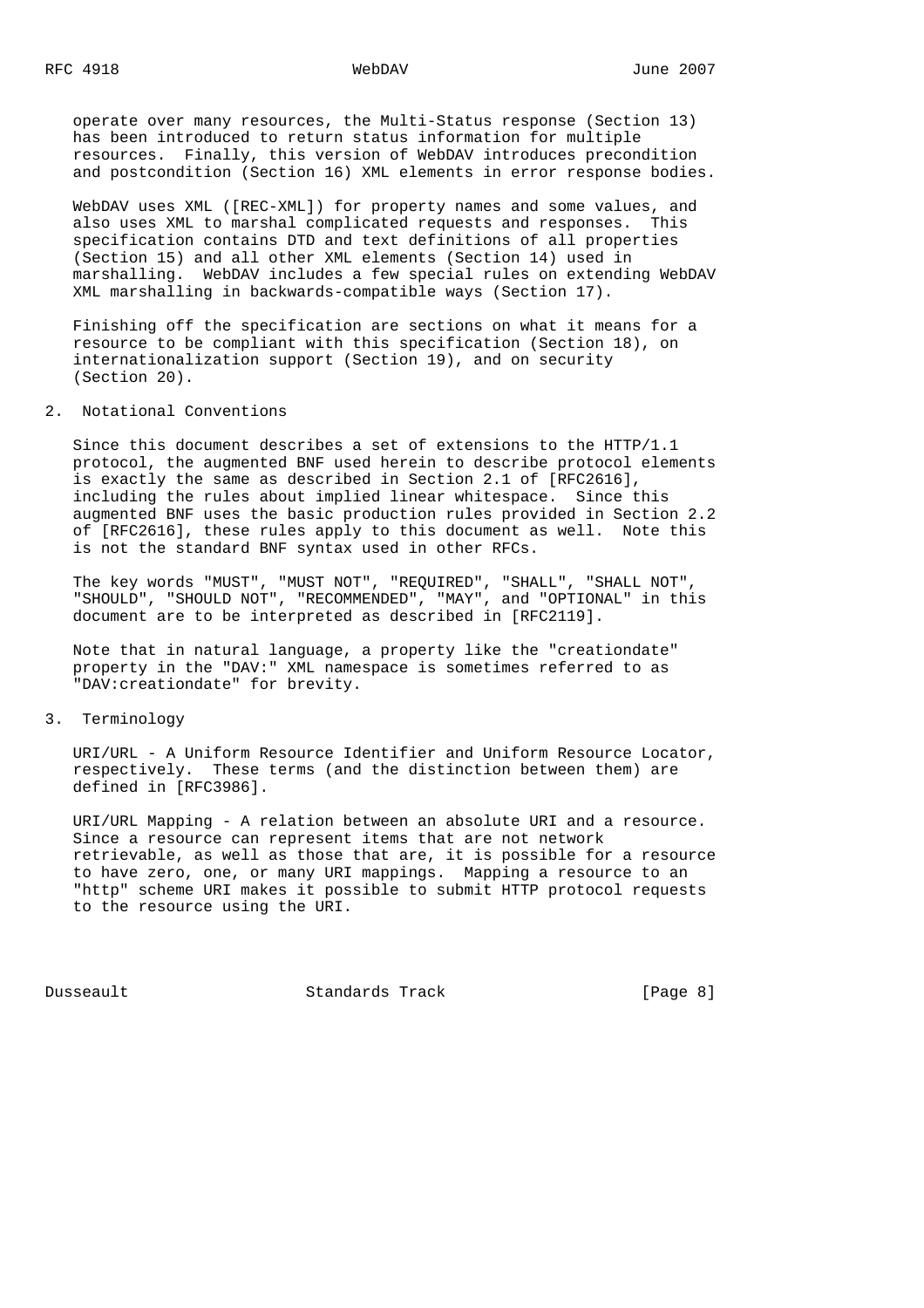Path Segment - Informally, the characters found between slashes ("/") in a URI. Formally, as defined in Section 3.3 of [RFC3986].

 Collection - Informally, a resource that also acts as a container of references to child resources. Formally, a resource that contains a set of mappings between path segments and resources and meets the requirements defined in Section 5.

 Internal Member (of a Collection) - Informally, a child resource of a collection. Formally, a resource referenced by a path segment mapping contained in the collection.

 Internal Member URL (of a Collection) - A URL of an internal member, consisting of the URL of the collection (including trailing slash) plus the path segment identifying the internal member.

 Member (of a Collection) - Informally, a "descendant" of a collection. Formally, an internal member of the collection, or, recursively, a member of an internal member.

 Member URL (of a Collection) - A URL that is either an internal member URL of the collection itself, or is an internal member URL of a member of that collection.

 Property - A name/value pair that contains descriptive information about a resource.

 Live Property - A property whose semantics and syntax are enforced by the server. For example, the live property DAV:getcontentlength has its value, the length of the entity returned by a GET request, automatically calculated by the server.

 Dead Property - A property whose semantics and syntax are not enforced by the server. The server only records the value of a dead property; the client is responsible for maintaining the consistency of the syntax and semantics of a dead property.

 Principal - A distinct human or computational actor that initiates access to network resources.

 State Token - A URI that represents a state of a resource. Lock tokens are the only state tokens defined in this specification.

Dusseault Standards Track [Page 9]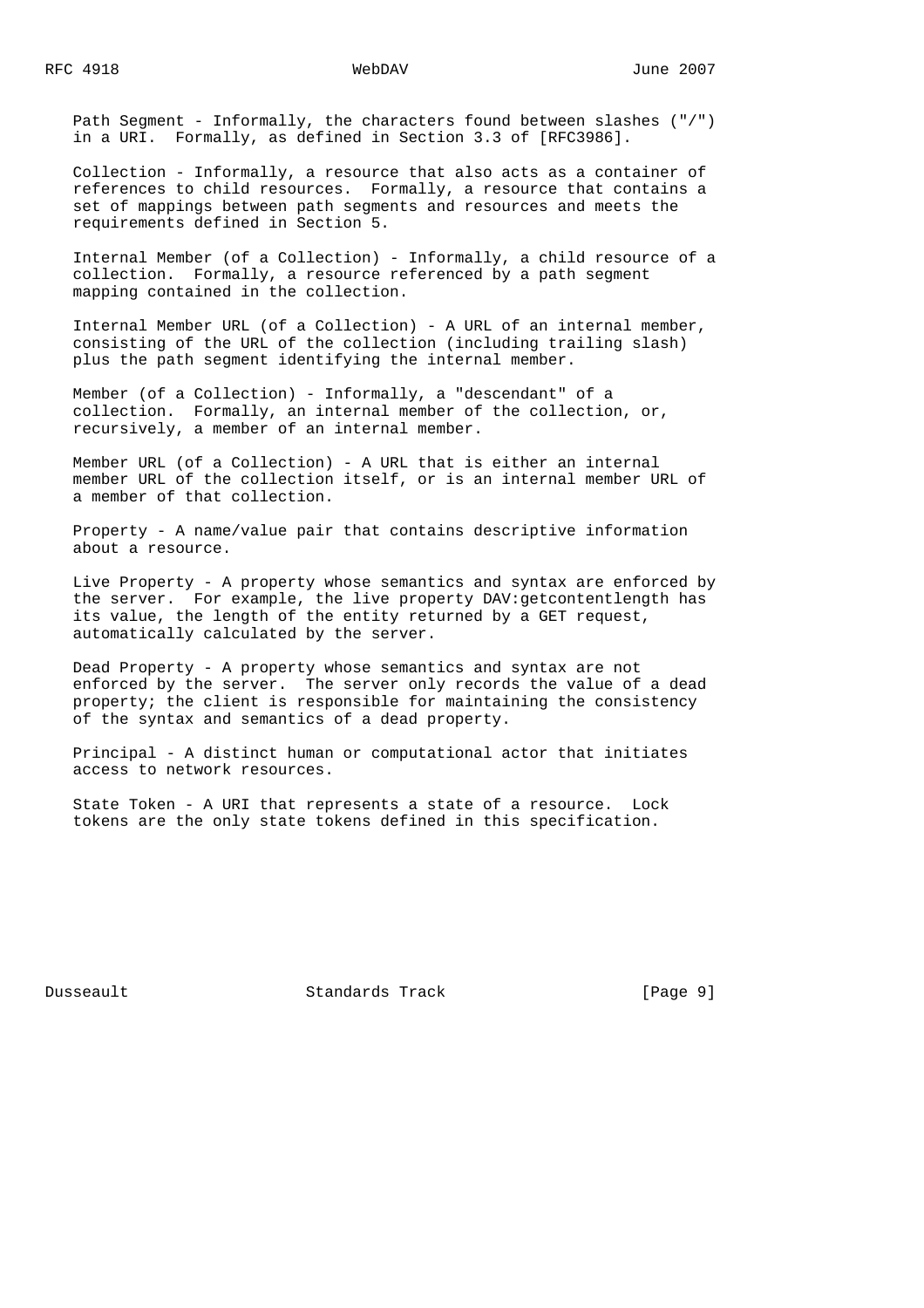### 4. Data Model for Resource Properties

4.1. The Resource Property Model

 Properties are pieces of data that describe the state of a resource. Properties are data about data.

 Properties are used in distributed authoring environments to provide for efficient discovery and management of resources. For example, a 'subject' property might allow for the indexing of all resources by their subject, and an 'author' property might allow for the discovery of what authors have written which documents.

 The DAV property model consists of name/value pairs. The name of a property identifies the property's syntax and semantics, and provides an address by which to refer to its syntax and semantics.

 There are two categories of properties: "live" and "dead". A live property has its syntax and semantics enforced by the server. Live properties include cases where a) the value of a property is protected and maintained by the server, and b) the value of the property is maintained by the client, but the server performs syntax checking on submitted values. All instances of a given live property MUST comply with the definition associated with that property name. A dead property has its syntax and semantics enforced by the client; the server merely records the value of the property verbatim.

## 4.2. Properties and HTTP Headers

 Properties already exist, in a limited sense, in HTTP message headers. However, in distributed authoring environments, a relatively large number of properties are needed to describe the state of a resource, and setting/returning them all through HTTP headers is inefficient. Thus, a mechanism is needed that allows a principal to identify a set of properties in which the principal is interested and to set or retrieve just those properties.

### 4.3. Property Values

The value of a property is always a (well-formed) XML fragment.

 XML has been chosen because it is a flexible, self-describing, structured data format that supports rich schema definitions, and because of its support for multiple character sets. XML's self describing nature allows any property's value to be extended by adding elements. Clients will not break when they encounter extensions because they will still have the data specified in the original schema and MUST ignore elements they do not understand.

Dusseault Standards Track [Page 10]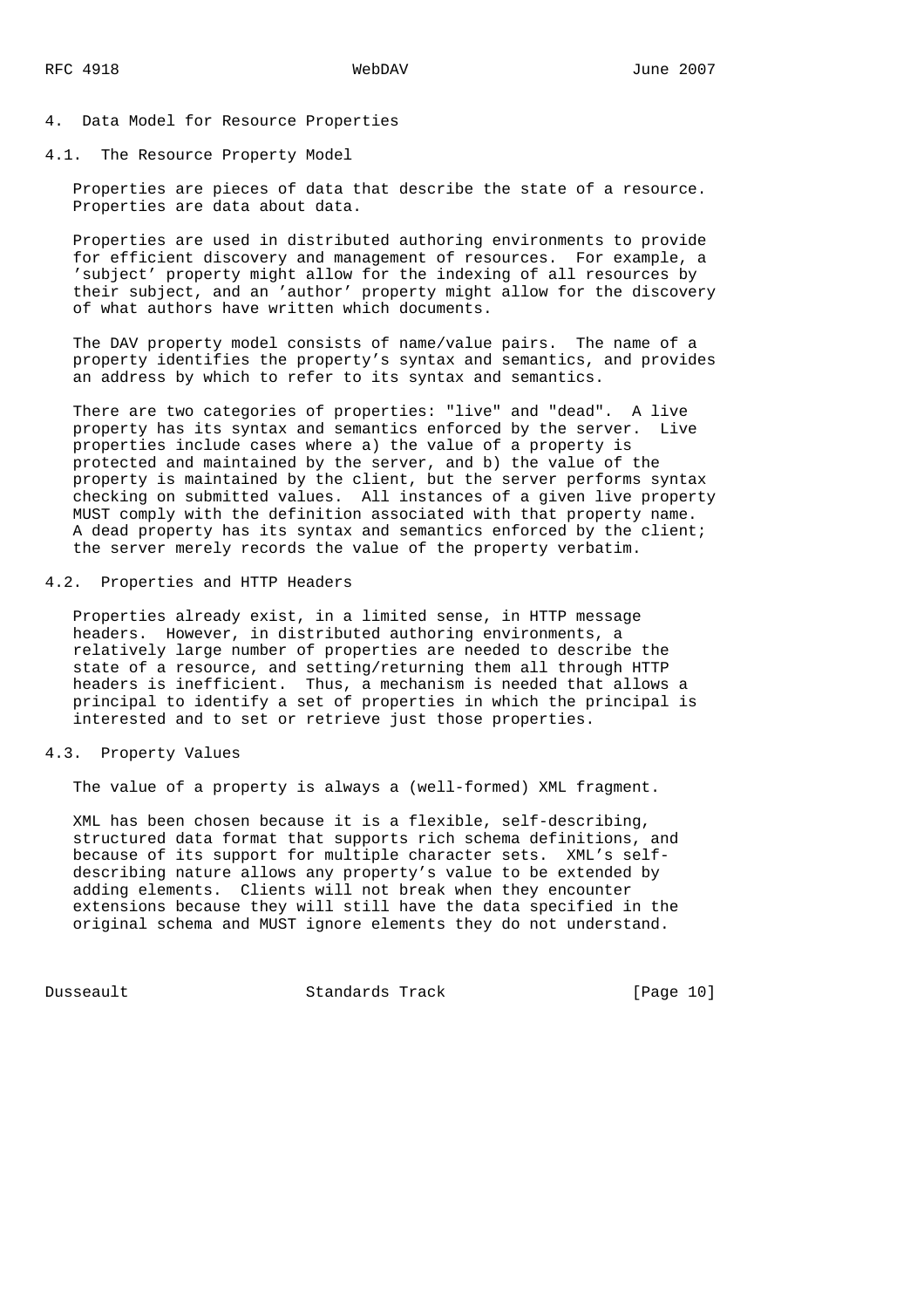XML's support for multiple character sets allows any human-readable property to be encoded and read in a character set familiar to the user. XML's support for multiple human languages, using the "xml: lang" attribute, handles cases where the same character set is employed by multiple human languages. Note that xml:lang scope is recursive, so an xml:lang attribute on any element containing a property name element applies to the property value unless it has been overridden by a more locally scoped attribute. Note that a property only has one value, in one language (or language MAY be left undefined); a property does not have multiple values in different languages or a single value in multiple languages.

 A property is always represented with an XML element consisting of the property name, called the "property name element". The simplest example is an empty property, which is different from a property that does not exist:

<R:title xmlns:R="http://www.example.com/ns/"></R:title>

 The value of the property appears inside the property name element. The value may be any kind of well-formed XML content, including both text-only and mixed content. Servers MUST preserve the following XML Information Items (using the terminology from [REC-XML-INFOSET]) in storage and transmission of dead properties:

For the property name Element Information Item itself:

[namespace name]

[local name]

[attributes] named "xml:lang" or any such attribute in scope

[children] of type element or character

On all Element Information Items in the property value:

[namespace name]

[local name]

[attributes]

[children] of type element or character

Dusseault Standards Track [Page 11]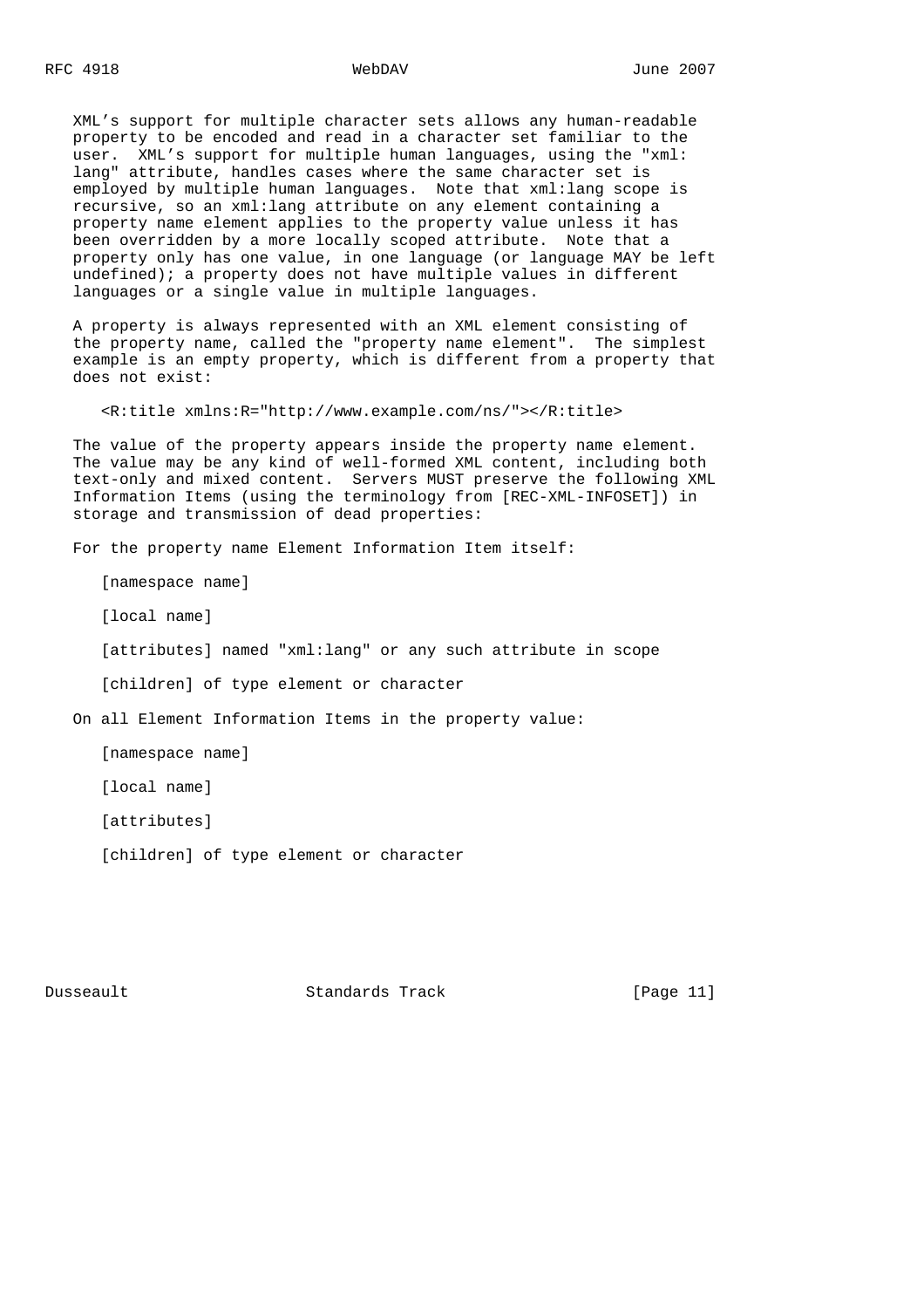On Attribute Information Items in the property value:

[namespace name]

[local name]

[normalized value]

On Character Information Items in the property value:

[character code]

 Since prefixes are used in some XML vocabularies (XPath and XML Schema, for example), servers SHOULD preserve, for any Information Item in the value:

[prefix]

 XML Infoset attributes not listed above MAY be preserved by the server, but clients MUST NOT rely on them being preserved. The above rules would also apply by default to live properties, unless defined otherwise.

 Servers MUST ignore the XML attribute xml:space if present and never use it to change whitespace handling. Whitespace in property values is significant.

4.3.1. Example - Property with Mixed Content

Consider a dead property 'author' created by the client as follows:

```
 <D:prop xml:lang="en" xmlns:D="DAV:">
  <x:author xmlns:x='http://example.com/ns'>
    <x:name>Jane Doe</x:name>
    <!-- Jane's contact info -->
    <x:uri type='email'
            added='2005-11-26'>mailto:jane.doe@example.com</x:uri>
     <x:uri type='web'
            added='2005-11-27'>http://www.example.com</x:uri>
     <x:notes xmlns:h='http://www.w3.org/1999/xhtml'>
      Jane has been working way <h:em>too</h:em> long on the
      long-awaited revision of <![CDATA[<RFC2518>]]>.
     </x:notes>
  </x:author>
 </D:prop>
```
Dusseault Standards Track [Page 12]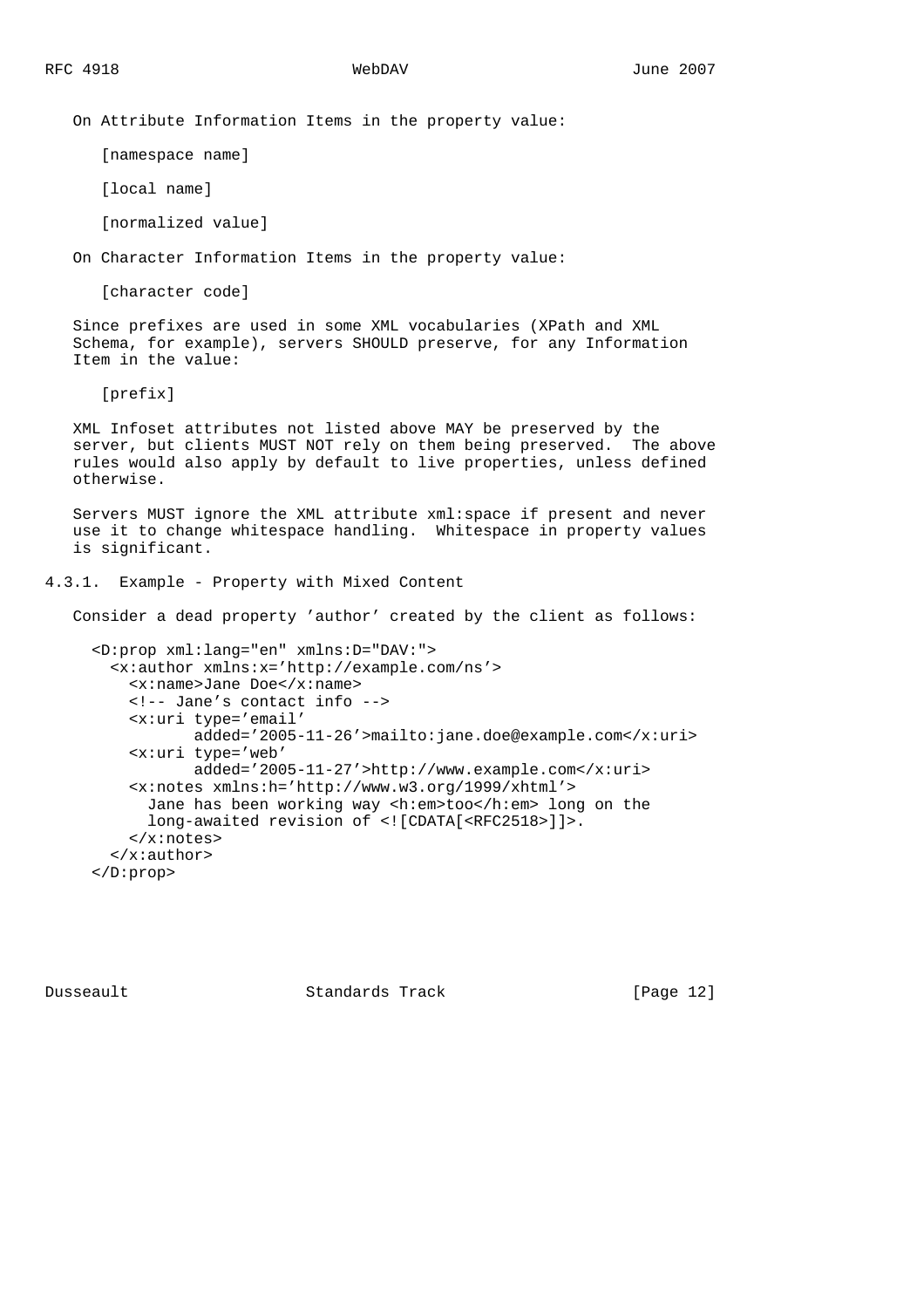When this property is requested, a server might return:

```
 <D:prop xmlns:D='DAV:'><author
        xml:lang='en'
         xmlns:x='http://example.com/ns'
         xmlns='http://example.com/ns'
         xmlns:h='http://www.w3.org/1999/xhtml'>
     <x:name>Jane Doe</x:name>
     <x:uri added="2005-11-26" type="email"
      >mailto:jane.doe@example.com</x:uri>
     <x:uri added="2005-11-27" type="web"
      >http://www.example.com</x:uri>
     <x:notes>
       Jane has been working way <h:em>too</h:em> long on the
      long-awaited revision of <RFC2518&qt;.
     </x:notes>
   </author>
 </D:prop>
```
Note in this example:

- o The [prefix] for the property name itself was not preserved, being non-significant, whereas all other [prefix] values have been preserved,
- o attribute values have been rewritten with double quotes instead of single quotes (quoting style is not significant), and attribute order has not been preserved,
- o the xml:lang attribute has been returned on the property name element itself (it was in scope when the property was set, but the exact position in the response is not considered significant as long as it is in scope),
- o whitespace between tags has been preserved everywhere (whitespace between attributes not so),
- o CDATA encapsulation was replaced with character escaping (the reverse would also be legal),
- o the comment item was stripped (as would have been a processing instruction item).

 Implementation note: there are cases such as editing scenarios where clients may require that XML content is preserved character by character (such as attribute ordering or quoting style). In this case, clients should consider using a text-only property value by escaping all characters that have a special meaning in XML parsing.

Dusseault Standards Track [Page 13]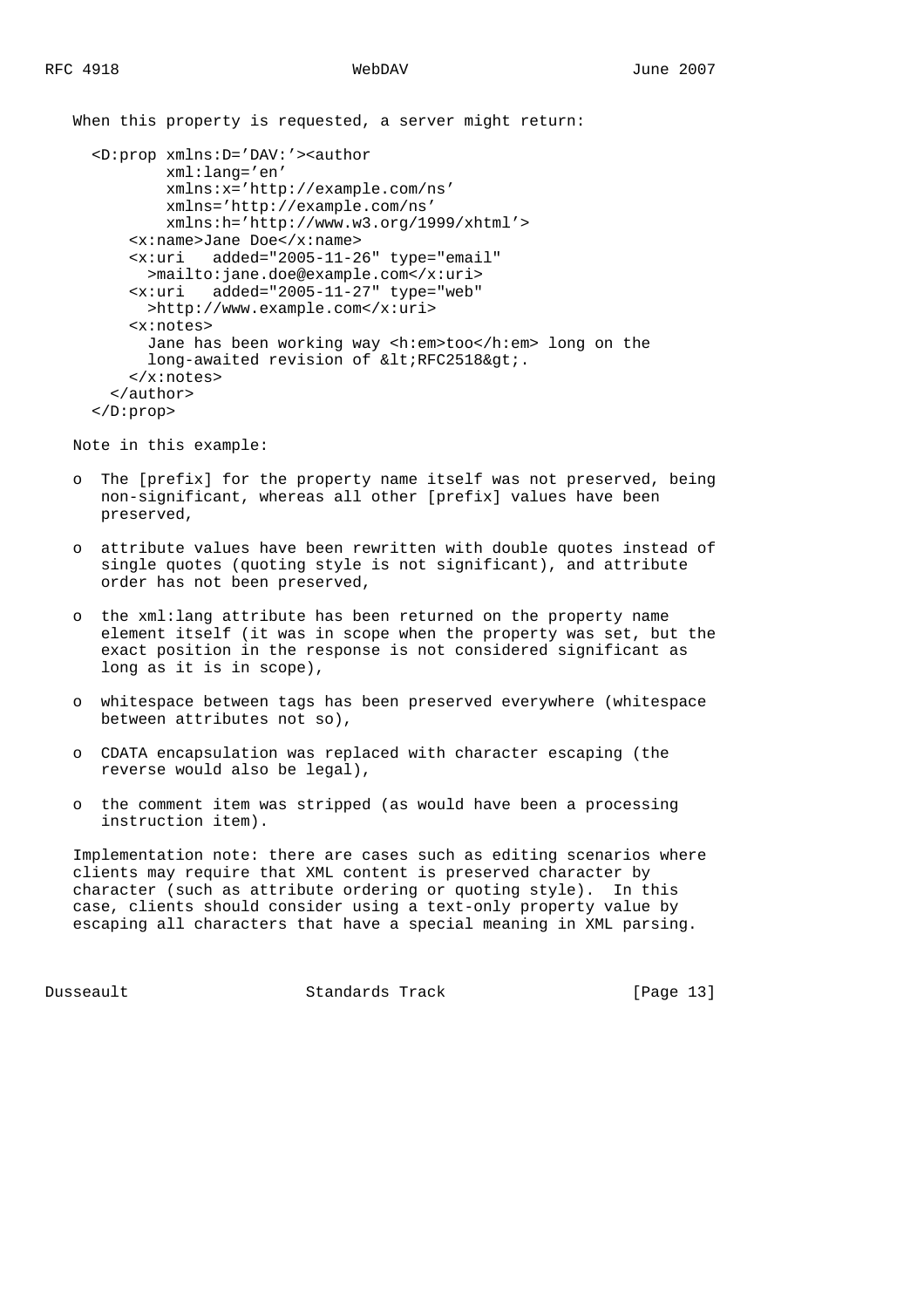# 4.4. Property Names

 A property name is a universally unique identifier that is associated with a schema that provides information about the syntax and semantics of the property.

 Because a property's name is universally unique, clients can depend upon consistent behavior for a particular property across multiple resources, on the same and across different servers, so long as that property is "live" on the resources in question, and the implementation of the live property is faithful to its definition.

 The XML namespace mechanism, which is based on URIs ([RFC3986]), is used to name properties because it prevents namespace collisions and provides for varying degrees of administrative control.

The property namespace is flat; that is, no hierarchy of properties is explicitly recognized. Thus, if a property A and a property A/B exist on a resource, there is no recognition of any relationship between the two properties. It is expected that a separate specification will eventually be produced that will address issues relating to hierarchical properties.

 Finally, it is not possible to define the same property twice on a single resource, as this would cause a collision in the resource's property namespace.

# 4.5. Source Resources and Output Resources

 Some HTTP resources are dynamically generated by the server. For these resources, there presumably exists source code somewhere governing how that resource is generated. The relationship of source files to output HTTP resources may be one to one, one to many, many to one, or many to many. There is no mechanism in HTTP to determine whether a resource is even dynamic, let alone where its source files exist or how to author them. Although this problem would usefully be solved, interoperable WebDAV implementations have been widely deployed without actually solving this problem, by dealing only with static resources. Thus, the source vs. output problem is not solved in this specification and has been deferred to a separate document.

5. Collections of Web Resources

 This section provides a description of a type of Web resource, the collection, and discusses its interactions with the HTTP URL namespace and with HTTP methods. The purpose of a collection resource is to model collection-like objects (e.g., file system directories) within a server's namespace.

Dusseault Standards Track [Page 14]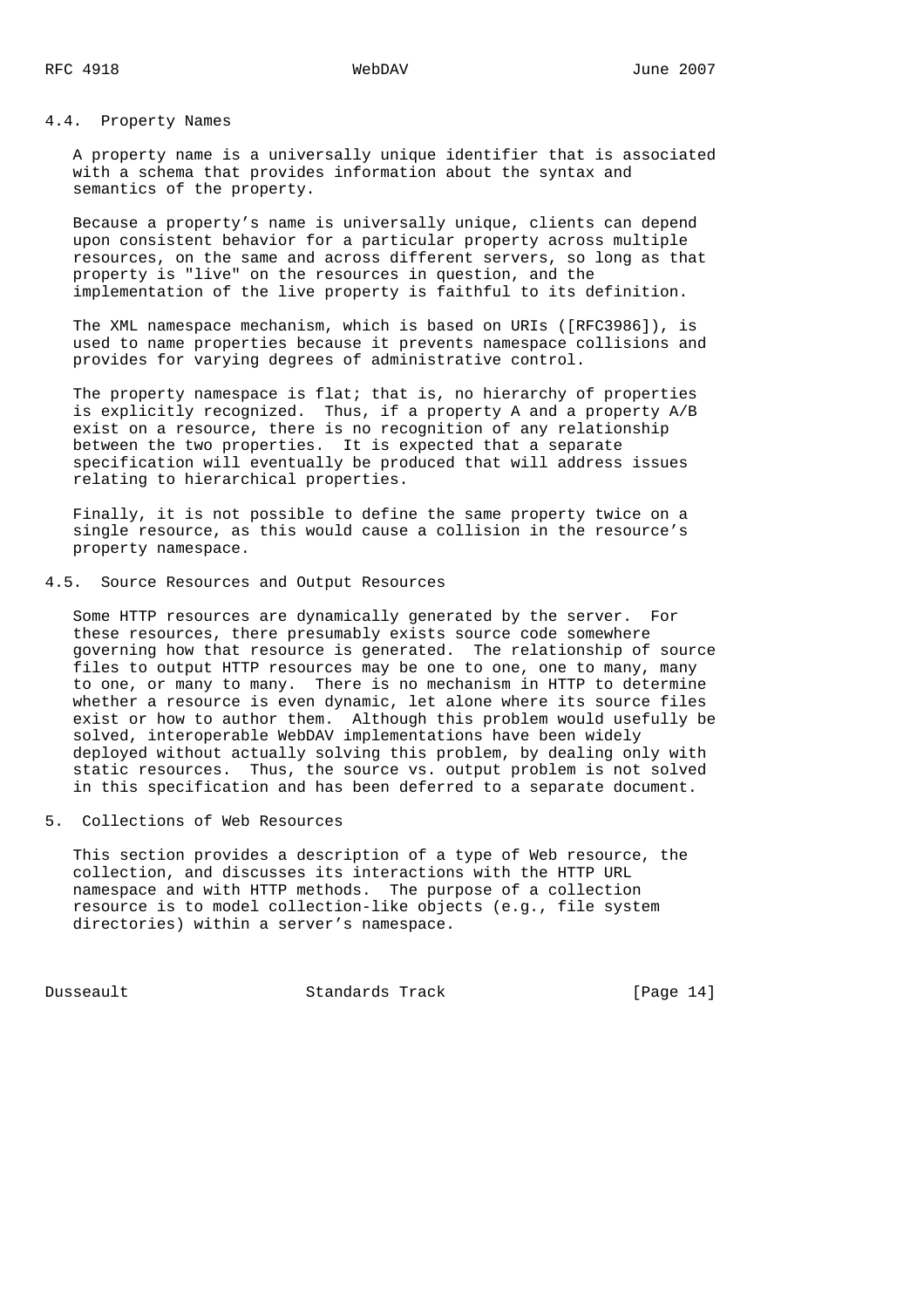All DAV-compliant resources MUST support the HTTP URL namespace model specified herein.

5.1. HTTP URL Namespace Model

 The HTTP URL namespace is a hierarchical namespace where the hierarchy is delimited with the "/" character.

 An HTTP URL namespace is said to be consistent if it meets the following conditions: for every URL in the HTTP hierarchy there exists a collection that contains that URL as an internal member URL. The root, or top-level collection of the namespace under consideration, is exempt from the previous rule. The top-level collection of the namespace under consideration is not necessarily the collection identified by the absolute path  $\prime$  /' -- it may be identified by one or more path segments (e.g., /servlets/webdav/...)

 Neither HTTP/1.1 nor WebDAV requires that the entire HTTP URL namespace be consistent -- a WebDAV-compatible resource may not have a parent collection. However, certain WebDAV methods are prohibited from producing results that cause namespace inconsistencies.

 As is implicit in [RFC2616] and [RFC3986], any resource, including collection resources, MAY be identified by more than one URI. For example, a resource could be identified by multiple HTTP URLs.

# 5.2. Collection Resources

 Collection resources differ from other resources in that they also act as containers. Some HTTP methods apply only to a collection, but some apply to some or all of the resources inside the container defined by the collection. When the scope of a method is not clear, the client can specify what depth to apply. Depth can be either zero levels (only the collection), one level (the collection and directly contained resources), or infinite levels (the collection and all contained resources recursively).

 A collection's state consists of at least a set of mappings between path segments and resources, and a set of properties on the collection itself. In this document, a resource B will be said to be contained in the collection resource A if there is a path segment mapping that maps to B and that is contained in A. A collection MUST contain at most one mapping for a given path segment, i.e., it is illegal to have the same path segment mapped to more than one resource.

Dusseault Standards Track [Page 15]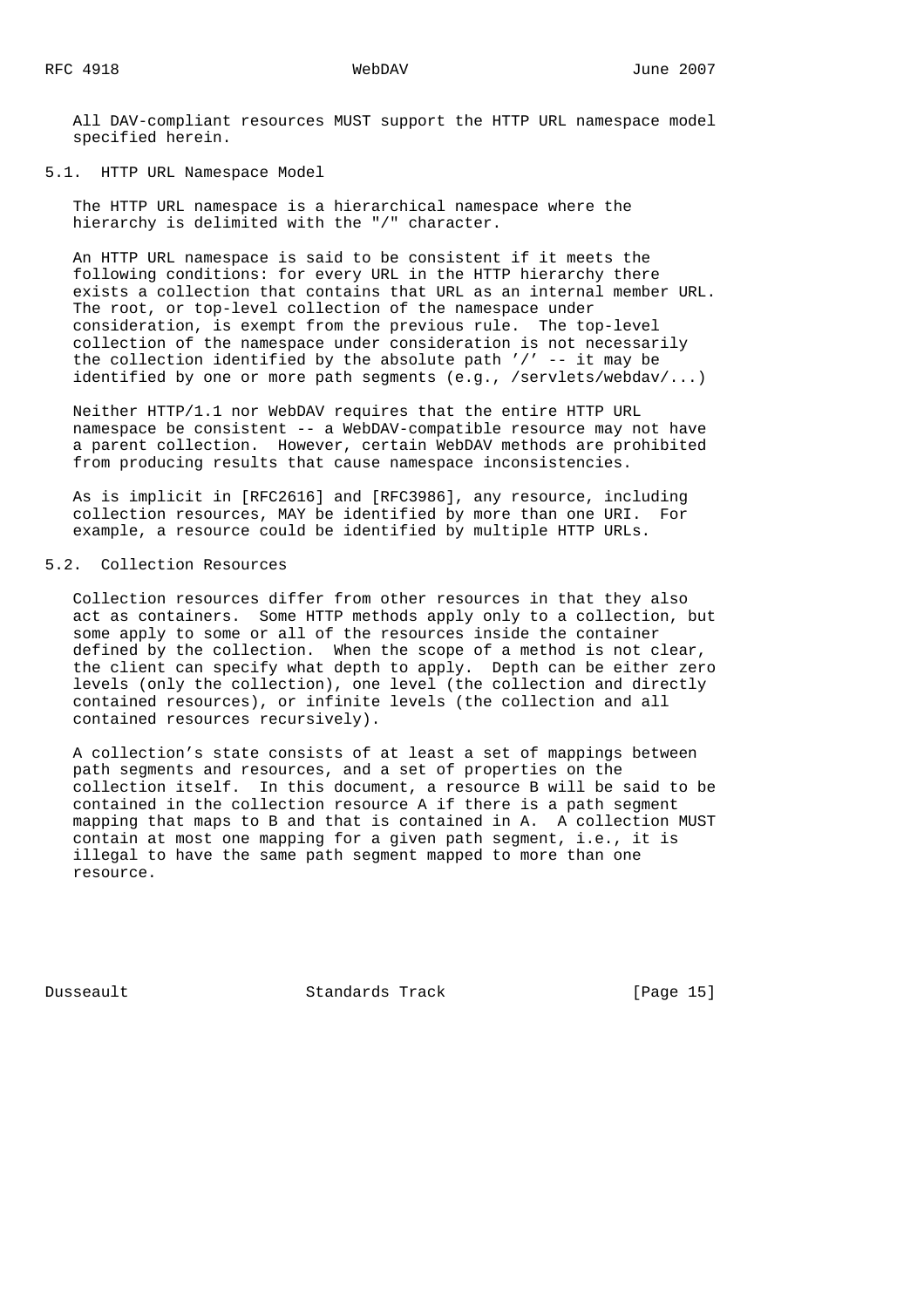Properties defined on collections behave exactly as do properties on non-collection resources. A collection MAY have additional state such as entity bodies returned by GET.

 For all WebDAV-compliant resources A and B, identified by URLs "U" and "V", respectively, such that "V" is equal to "U/SEGMENT", A MUST be a collection that contains a mapping from "SEGMENT" to B. So, if resource B with URL "http://example.com/bar/blah" is WebDAV compliant and if resource A with URL "http://example.com/bar/" is WebDAV compliant, then resource A must be a collection and must contain exactly one mapping from "blah" to B.

 Although commonly a mapping consists of a single segment and a resource, in general, a mapping consists of a set of segments and a resource. This allows a server to treat a set of segments as equivalent (i.e., either all of the segments are mapped to the same resource, or none of the segments are mapped to a resource). For example, a server that performs case-folding on segments will treat the segments "ab", "Ab", "aB", and "AB" as equivalent. A client can then use any of these segments to identify the resource. Note that a PROPFIND result will select one of these equivalent segments to identify the mapping, so there will be one PROPFIND response element per mapping, not one per segment in the mapping.

 Collection resources MAY have mappings to non-WebDAV-compliant resources in the HTTP URL namespace hierarchy but are not required to do so. For example, if resource X with URL "http://example.com/bar/blah" is not WebDAV compliant and resource A with "URL http://example.com/bar/" identifies a WebDAV collection, then A may or may not have a mapping from "blah" to X.

 If a WebDAV-compliant resource has no WebDAV-compliant internal members in the HTTP URL namespace hierarchy, then the WebDAV compliant resource is not required to be a collection.

 There is a standing convention that when a collection is referred to by its name without a trailing slash, the server MAY handle the request as if the trailing slash were present. In this case, it SHOULD return a Content-Location header in the response, pointing to the URL ending with the "/". For example, if a client invokes a method on http://example.com/blah (no trailing slash), the server may respond as if the operation were invoked on http://example.com/blah/ (trailing slash), and should return a Content-Location header with the value http://example.com/blah/. Wherever a server produces a URL referring to a collection, the server SHOULD include the trailing slash. In general, clients SHOULD use the trailing slash form of collection names. If clients do not use the trailing slash form the client needs to be prepared to see a redirect response. Clients will

Dusseault Standards Track [Page 16]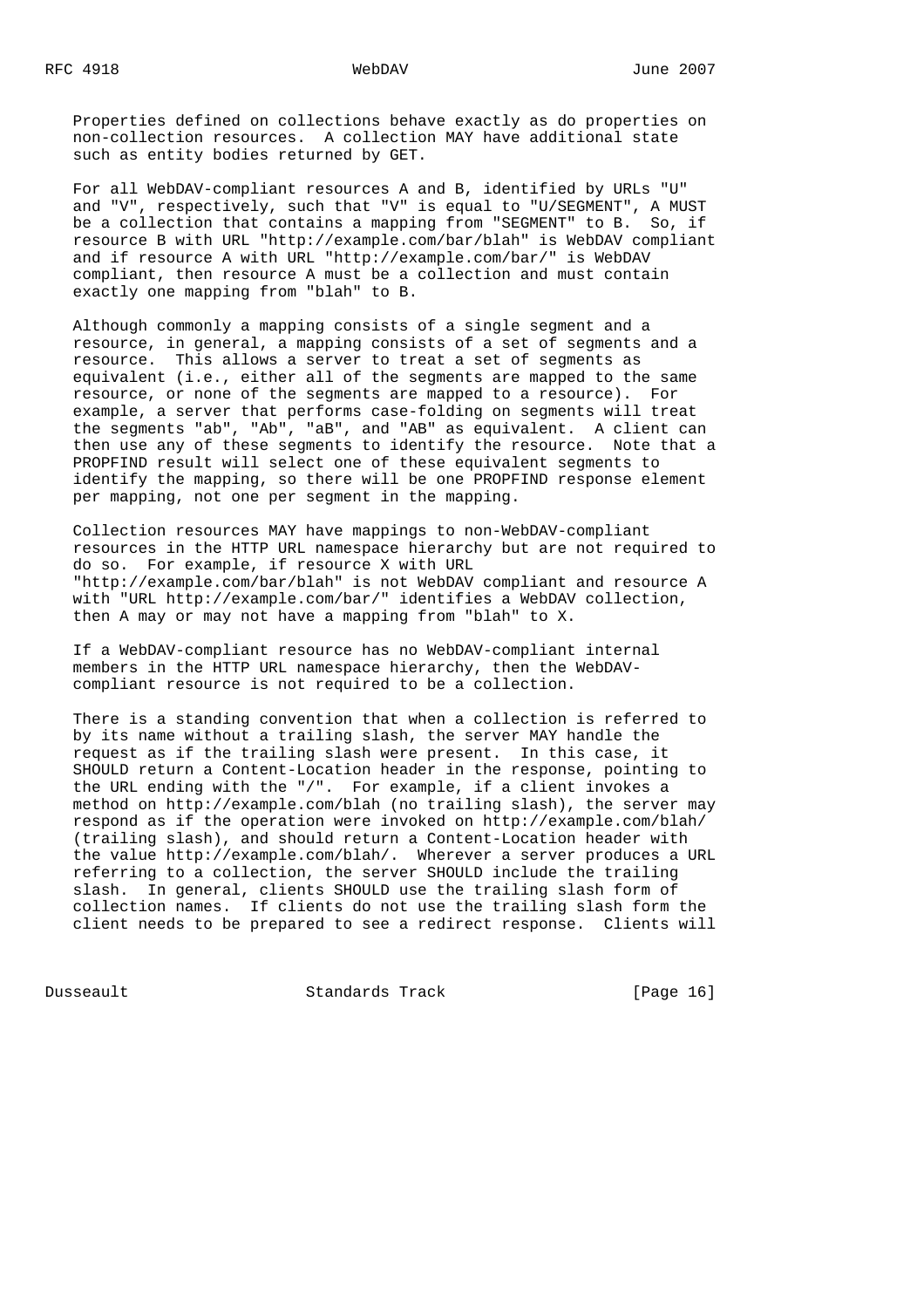find the DAV:resourcetype property more reliable than the URL to find out if a resource is a collection.

 Clients MUST be able to support the case where WebDAV resources are contained inside non-WebDAV resources. For example, if an OPTIONS response from "http://example.com/servlet/dav/collection" indicates WebDAV support, the client cannot assume that "http://example.com/servlet/dav/" or its parent necessarily are WebDAV collections.

 A typical scenario in which mapped URLs do not appear as members of their parent collection is the case where a server allows links or redirects to non-WebDAV resources. For instance, "/col/link" might not appear as a member of "/col/", although the server would respond with a 302 status to a GET request to "/col/link"; thus, the URL "/col/link" would indeed be mapped. Similarly, a dynamically generated page might have a URL mapping from "/col/index.html", thus this resource might respond with a 200 OK to a GET request yet not appear as a member of "/col/".

 Some mappings to even WebDAV-compliant resources might not appear in the parent collection. An example for this case are servers that support multiple alias URLs for each WebDAV-compliant resource. A server may implement case-insensitive URLs, thus "/col/a" and "/col/A" identify the same resource, yet only either "a" or "A" is reported upon listing the members of "/col". In cases where a server treats a set of segments as equivalent, the server MUST expose only one preferred segment per mapping, consistently chosen, in PROPFIND responses.

# 6. Locking

 The ability to lock a resource provides a mechanism for serializing access to that resource. Using a lock, an authoring client can provide a reasonable guarantee that another principal will not modify a resource while it is being edited. In this way, a client can prevent the "lost update" problem.

 This specification allows locks to vary over two client-specified parameters, the number of principals involved (exclusive vs. shared) and the type of access to be granted. This document defines locking for only one access type, write. However, the syntax is extensible, and permits the eventual specification of locking for other access types.

Dusseault Standards Track [Page 17]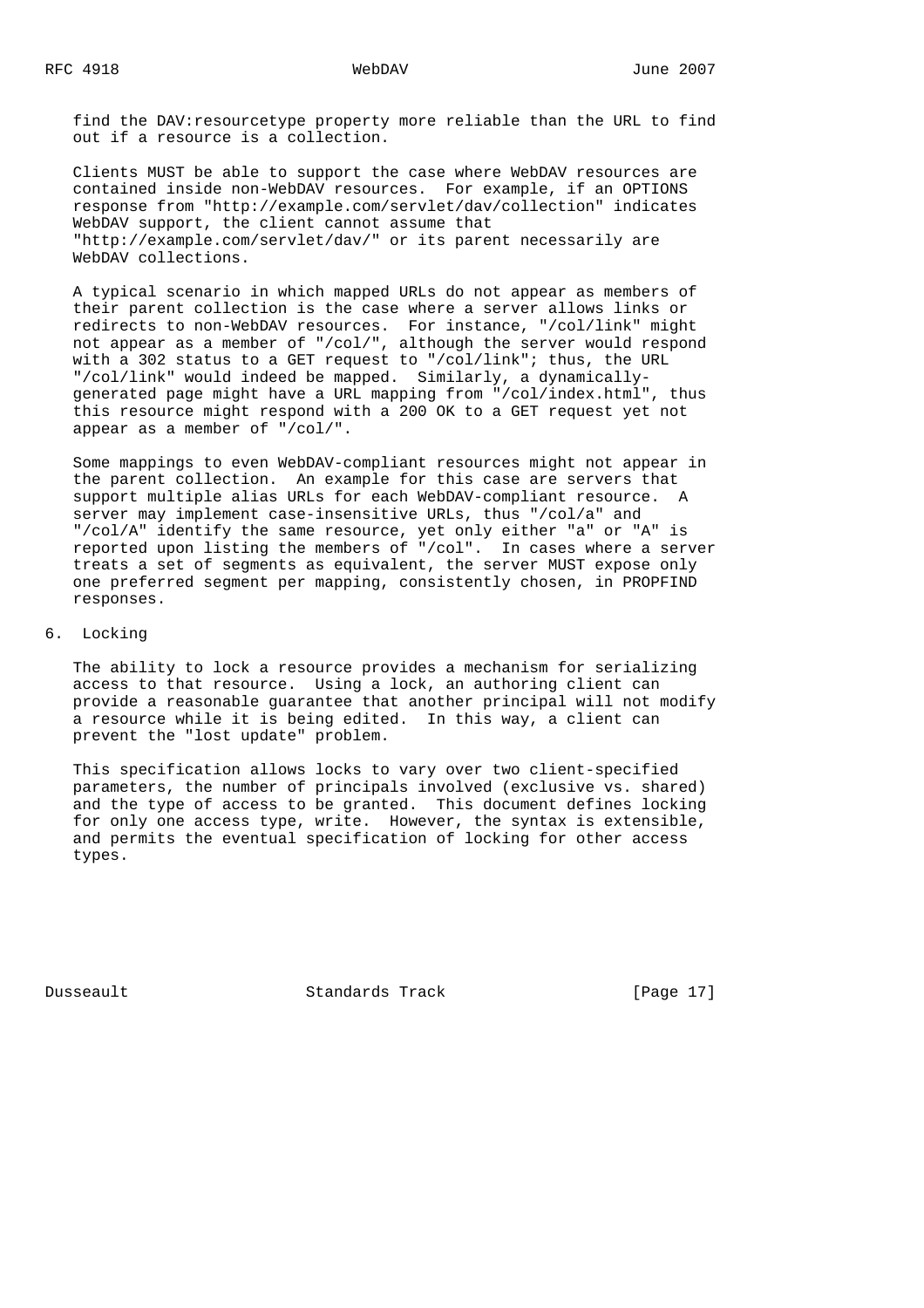# 6.1. Lock Model

 This section provides a concise model for how locking behaves. Later sections will provide more detail on some of the concepts and refer back to these model statements. Normative statements related to LOCK and UNLOCK method handling can be found in the sections on those methods, whereas normative statements that cover any method are gathered here.

- 1. A lock either directly or indirectly locks a resource.
- 2. A resource becomes directly locked when a LOCK request to a URL of that resource creates a new lock. The "lock-root" of the new lock is that URL. If at the time of the request, the URL is not mapped to a resource, a new empty resource is created and directly locked.
- 3. An exclusive lock (Section 6.2) conflicts with any other kind of lock on the same resource, whether either lock is direct or indirect. A server MUST NOT create conflicting locks on a resource.
- 4. For a collection that is locked with a depth-infinity lock L, all member resources are indirectly locked. Changes in membership of such a collection affect the set of indirectly locked resources:
	- \* If a member resource is added to the collection, the new member resource MUST NOT already have a conflicting lock, because the new resource MUST become indirectly locked by L.
	- \* If a member resource stops being a member of the collection, then the resource MUST no longer be indirectly locked by L.
- 5. Each lock is identified by a single globally unique lock token (Section 6.5).
- 6. An UNLOCK request deletes the lock with the specified lock token. After a lock is deleted, no resource is locked by that lock.
- 7. A lock token is "submitted" in a request when it appears in an "If" header (Section 7, "Write Lock", discusses when token submission is required for write locks).
- 8. If a request causes the lock-root of any lock to become an unmapped URL, then the lock MUST also be deleted by that request.

Dusseault Standards Track [Page 18]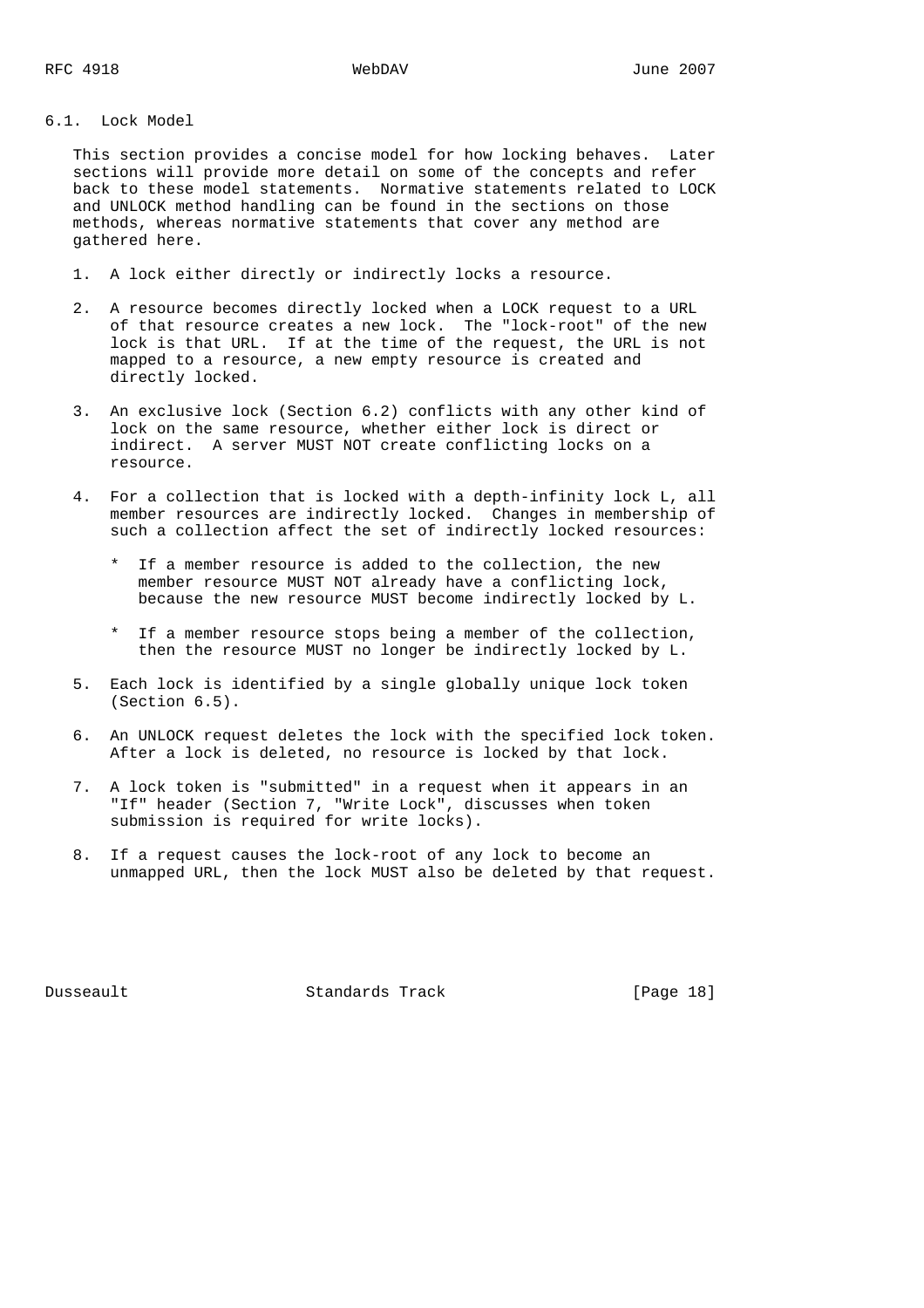# 6.2. Exclusive vs. Shared Locks

 The most basic form of lock is an exclusive lock. Exclusive locks avoid having to deal with content change conflicts, without requiring any coordination other than the methods described in this specification.

 However, there are times when the goal of a lock is not to exclude others from exercising an access right but rather to provide a mechanism for principals to indicate that they intend to exercise their access rights. Shared locks are provided for this case. A shared lock allows multiple principals to receive a lock. Hence any principal that has both access privileges and a valid lock can use the locked resource.

 With shared locks, there are two trust sets that affect a resource. The first trust set is created by access permissions. Principals who are trusted, for example, may have permission to write to the resource. Among those who have access permission to write to the resource, the set of principals who have taken out a shared lock also must trust each other, creating a (typically) smaller trust set within the access permission write set.

 Starting with every possible principal on the Internet, in most situations the vast majority of these principals will not have write access to a given resource. Of the small number who do have write access, some principals may decide to guarantee their edits are free from overwrite conflicts by using exclusive write locks. Others may decide they trust their collaborators will not overwrite their work (the potential set of collaborators being the set of principals who have write permission) and use a shared lock, which informs their collaborators that a principal may be working on the resource.

 The WebDAV extensions to HTTP do not need to provide all of the communications paths necessary for principals to coordinate their activities. When using shared locks, principals may use any out-of band communication channel to coordinate their work (e.g., face-to face interaction, written notes, post-it notes on the screen, telephone conversation, email, etc.) The intent of a shared lock is to let collaborators know who else may be working on a resource.

 Shared locks are included because experience from Web-distributed authoring systems has indicated that exclusive locks are often too rigid. An exclusive lock is used to enforce a particular editing process: take out an exclusive lock, read the resource, perform edits, write the resource, release the lock. This editing process has the problem that locks are not always properly released, for example, when a program crashes or when a lock creator leaves without

Dusseault Standards Track [Page 19]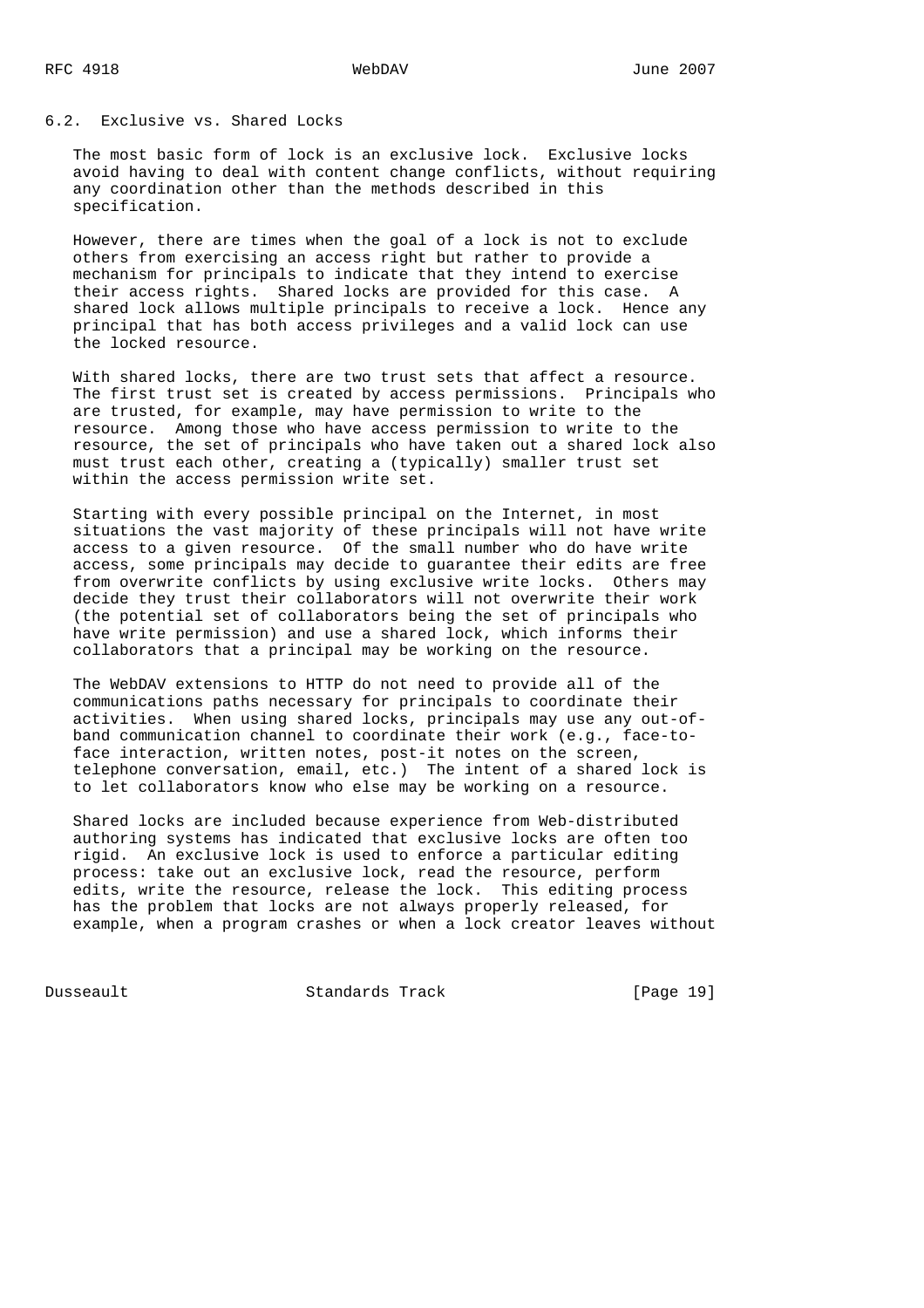unlocking a resource. While both timeouts (Section 6.6) and administrative action can be used to remove an offending lock, neither mechanism may be available when needed; the timeout may be long or the administrator may not be available.

 A successful request for a new shared lock MUST result in the generation of a unique lock associated with the requesting principal. Thus, if five principals have taken out shared write locks on the same resource, there will be five locks and five lock tokens, one for each principal.

### 6.3. Required Support

 A WebDAV-compliant resource is not required to support locking in any form. If the resource does support locking, it may choose to support any combination of exclusive and shared locks for any access types.

 The reason for this flexibility is that locking policy strikes to the very heart of the resource management and versioning systems employed by various storage repositories. These repositories require control over what sort of locking will be made available. For example, some repositories only support shared write locks, while others only provide support for exclusive write locks, while yet others use no locking at all. As each system is sufficiently different to merit exclusion of certain locking features, this specification leaves locking as the sole axis of negotiation within WebDAV.

# 6.4. Lock Creator and Privileges

 The creator of a lock has special privileges to use the lock to modify the resource. When a locked resource is modified, a server MUST check that the authenticated principal matches the lock creator (in addition to checking for valid lock token submission).

 The server MAY allow privileged users other than the lock creator to destroy a lock (for example, the resource owner or an administrator). The 'unlock' privilege in [RFC3744] was defined to provide that permission.

 There is no requirement for servers to accept LOCK requests from all users or from anonymous users.

 Note that having a lock does not confer full privilege to modify the locked resource. Write access and other privileges MUST be enforced through normal privilege or authentication mechanisms, not based on the possible obscurity of lock token values.

Dusseault Standards Track [Page 20]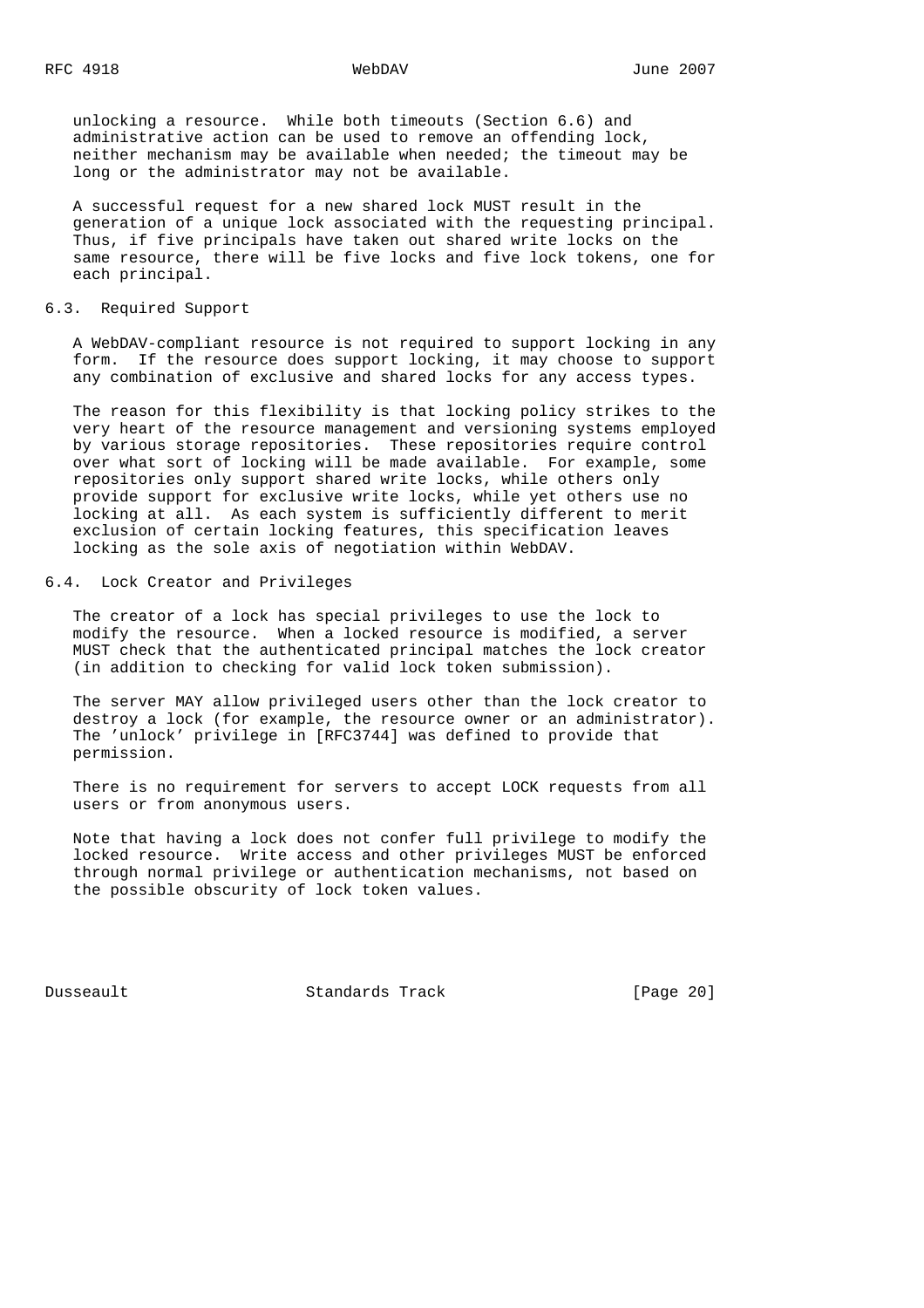# 6.5. Lock Tokens

 A lock token is a type of state token that identifies a particular lock. Each lock has exactly one unique lock token generated by the server. Clients MUST NOT attempt to interpret lock tokens in any way.

 Lock token URIs MUST be unique across all resources for all time. This uniqueness constraint allows lock tokens to be submitted across resources and servers without fear of confusion. Since lock tokens are unique, a client MAY submit a lock token in an If header on a resource other than the one that returned it.

 When a LOCK operation creates a new lock, the new lock token is returned in the Lock-Token response header defined in Section 10.5, and also in the body of the response.

 Servers MAY make lock tokens publicly readable (e.g., in the DAV: lockdiscovery property). One use case for making lock tokens readable is so that a long-lived lock can be removed by the resource owner (the client that obtained the lock might have crashed or disconnected before cleaning up the lock). Except for the case of using UNLOCK under user guidance, a client SHOULD NOT use a lock token created by another client instance.

 This specification encourages servers to create Universally Unique Identifiers (UUIDs) for lock tokens, and to use the URI form defined by "A Universally Unique Identifier (UUID) URN Namespace" ([RFC4122]). However, servers are free to use any URI (e.g., from another scheme) so long as it meets the uniqueness requirements. For example, a valid lock token might be constructed using the "opaquelocktoken" scheme defined in Appendix C.

Example: "urn:uuid:f81d4fae-7dec-11d0-a765-00a0c91e6bf6"

# 6.6. Lock Timeout

 A lock MAY have a limited lifetime. The lifetime is suggested by the client when creating or refreshing the lock, but the server ultimately chooses the timeout value. Timeout is measured in seconds remaining until lock expiration.

 The timeout counter MUST be restarted if a refresh lock request is successful (see Section 9.10.2). The timeout counter SHOULD NOT be restarted at any other time.

 If the timeout expires, then the lock SHOULD be removed. In this case the server SHOULD act as if an UNLOCK method was executed by the

Dusseault Standards Track [Page 21]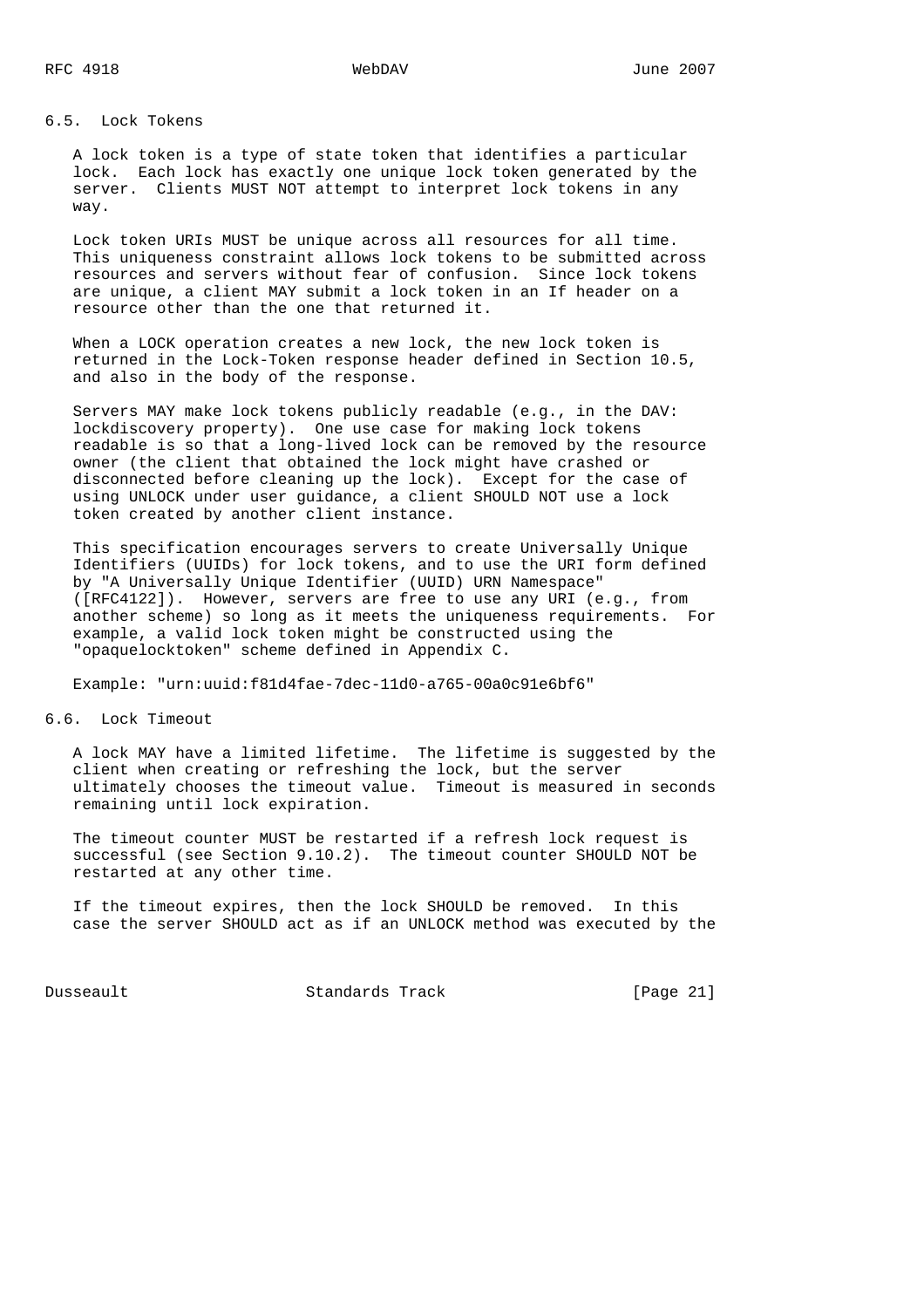server on the resource using the lock token of the timed-out lock, performed with its override authority.

 Servers are advised to pay close attention to the values submitted by clients, as they will be indicative of the type of activity the client intends to perform. For example, an applet running in a browser may need to lock a resource, but because of the instability of the environment within which the applet is running, the applet may be turned off without warning. As a result, the applet is likely to ask for a relatively small timeout value so that if the applet dies, the lock can be quickly harvested. However, a document management system is likely to ask for an extremely long timeout because its user may be planning on going offline.

 A client MUST NOT assume that just because the timeout has expired, the lock has immediately been removed.

 Likewise, a client MUST NOT assume that just because the timeout has not expired, the lock still exists. Clients MUST assume that locks can arbitrarily disappear at any time, regardless of the value given in the Timeout header. The Timeout header only indicates the behavior of the server if extraordinary circumstances do not occur. For example, a sufficiently privileged user may remove a lock at any time, or the system may crash in such a way that it loses the record of the lock's existence.

# 6.7. Lock Capability Discovery

 Since server lock support is optional, a client trying to lock a resource on a server can either try the lock and hope for the best, or perform some form of discovery to determine what lock capabilities the server supports. This is known as lock capability discovery. A client can determine what lock types the server supports by retrieving the DAV:supportedlock property.

 Any DAV-compliant resource that supports the LOCK method MUST support the DAV:supportedlock property.

6.8. Active Lock Discovery

 If another principal locks a resource that a principal wishes to access, it is useful for the second principal to be able to find out who the first principal is. For this purpose the DAV:lockdiscovery property is provided. This property lists all outstanding locks, describes their type, and MAY even provide the lock tokens.

 Any DAV-compliant resource that supports the LOCK method MUST support the DAV:lockdiscovery property.

Dusseault Standards Track [Page 22]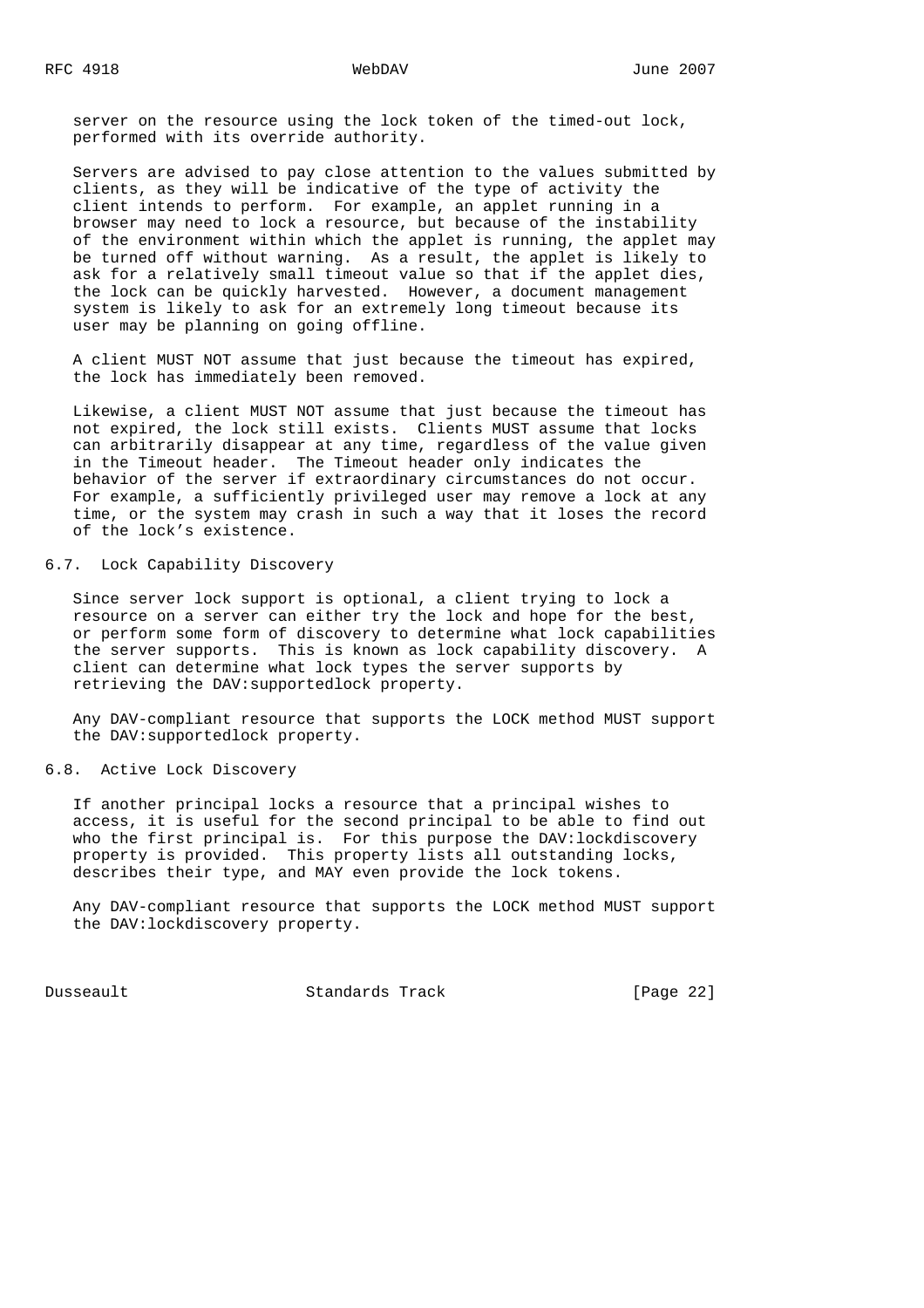7. Write Lock

 This section describes the semantics specific to the write lock type. The write lock is a specific instance of a lock type, and is the only lock type described in this specification.

 An exclusive write lock protects a resource: it prevents changes by any principal other than the lock creator and in any case where the lock token is not submitted (e.g., by a client process other than the one holding the lock).

 Clients MUST submit a lock-token they are authorized to use in any request that modifies a write-locked resource. The list of modifications covered by a write-lock include:

- 1. A change to any of the following aspects of any write-locked resource:
	- \* any variant,
	- \* any dead property,
	- \* any live property that is lockable (a live property is lockable unless otherwise defined.)
- 2. For collections, any modification of an internal member URI. An internal member URI of a collection is considered to be modified if it is added, removed, or identifies a different resource. More discussion on write locks and collections is found in Section 7.4.
- 3. A modification of the mapping of the root of the write lock, either to another resource or to no resource (e.g., DELETE).

 Of the methods defined in HTTP and WebDAV, PUT, POST, PROPPATCH, LOCK, UNLOCK, MOVE, COPY (for the destination resource), DELETE, and MKCOL are affected by write locks. All other HTTP/WebDAV methods defined so far -- GET in particular -- function independently of a write lock.

 The next few sections describe in more specific terms how write locks interact with various operations.

Dusseault Standards Track [Page 23]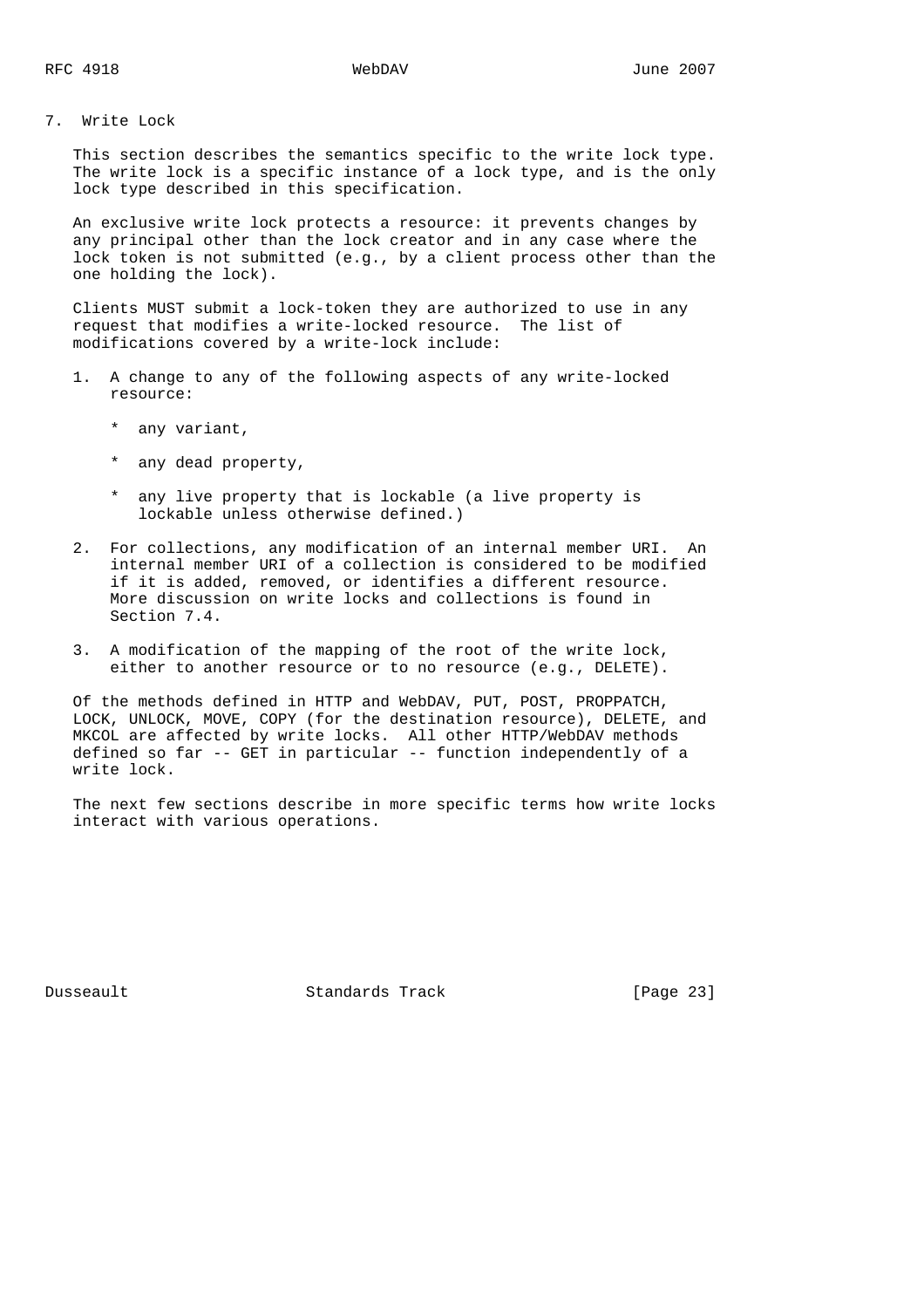### 7.1. Write Locks and Properties

 While those without a write lock may not alter a property on a resource it is still possible for the values of live properties to change, even while locked, due to the requirements of their schemas. Only dead properties and live properties defined as lockable are guaranteed not to change while write locked.

# 7.2. Avoiding Lost Updates

 Although the write locks provide some help in preventing lost updates, they cannot guarantee that updates will never be lost. Consider the following scenario:

 Two clients A and B are interested in editing the resource 'index.html'. Client A is an HTTP client rather than a WebDAV client, and so does not know how to perform locking.

 Client A doesn't lock the document, but does a GET, and begins editing.

Client B does LOCK, performs a GET and begins editing.

Client B finishes editing, performs a PUT, then an UNLOCK.

Client A performs a PUT, overwriting and losing all of B's changes.

 There are several reasons why the WebDAV protocol itself cannot prevent this situation. First, it cannot force all clients to use locking because it must be compatible with HTTP clients that do not comprehend locking. Second, it cannot require servers to support locking because of the variety of repository implementations, some of which rely on reservations and merging rather than on locking. Finally, being stateless, it cannot enforce a sequence of operations like LOCK / GET / PUT / UNLOCK.

 WebDAV servers that support locking can reduce the likelihood that clients will accidentally overwrite each other's changes by requiring clients to lock resources before modifying them. Such servers would effectively prevent HTTP 1.0 and HTTP 1.1 clients from modifying resources.

 WebDAV clients can be good citizens by using a lock / retrieve / write /unlock sequence of operations (at least by default) whenever they interact with a WebDAV server that supports locking.

Dusseault Standards Track [Page 24]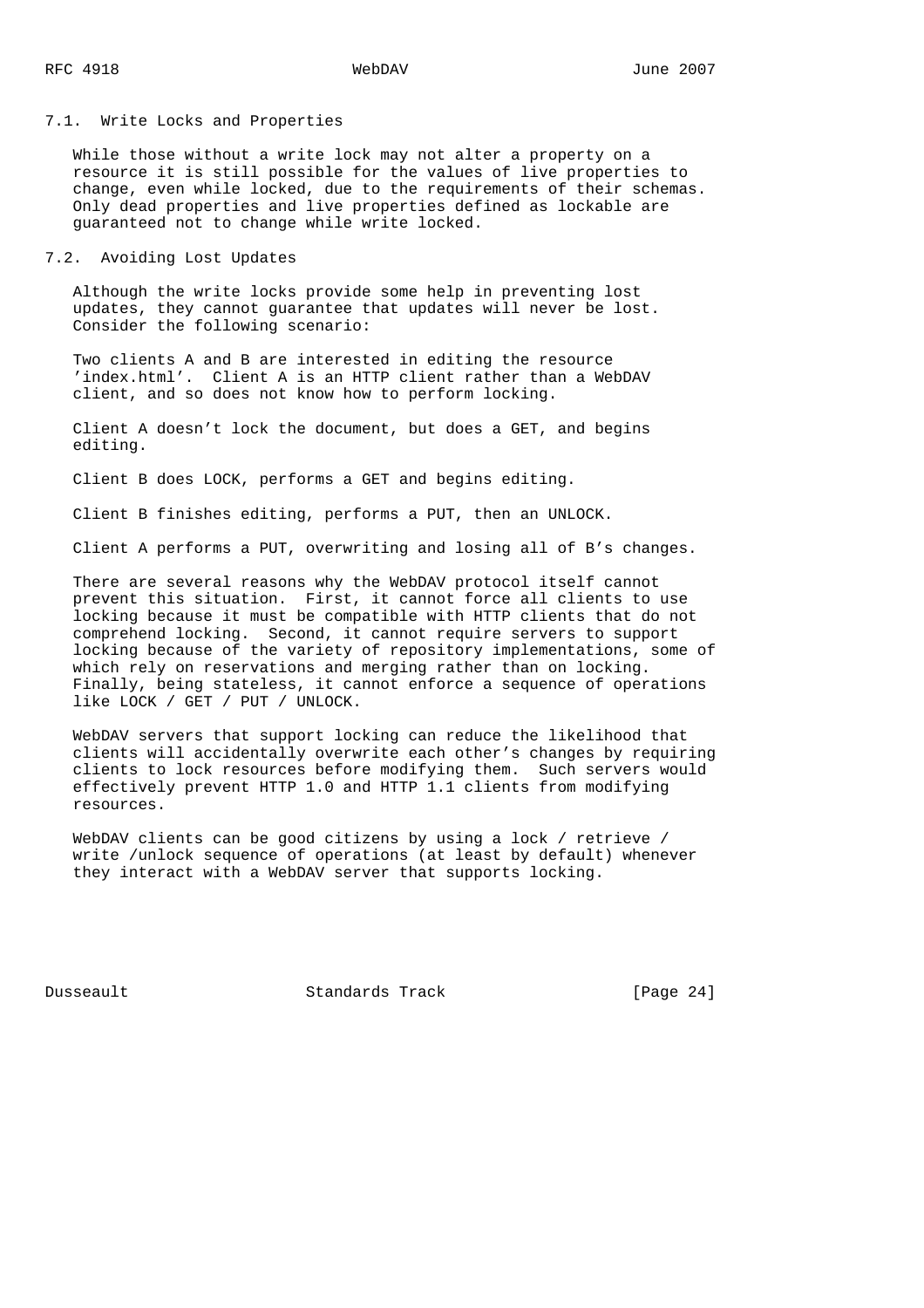HTTP 1.1 clients can be good citizens, avoiding overwriting other clients' changes, by using entity tags in If-Match headers with any requests that would modify resources.

 Information managers may attempt to prevent overwrites by implementing client-side procedures requiring locking before modifying WebDAV resources.

# 7.3. Write Locks and Unmapped URLs

 WebDAV provides the ability to send a LOCK request to an unmapped URL in order to reserve the name for use. This is a simple way to avoid the lost-update problem on the creation of a new resource (another way is to use If-None-Match header specified in Section 14.26 of [RFC2616]). It has the side benefit of locking the new resource immediately for use of the creator.

 Note that the lost-update problem is not an issue for collections because MKCOL can only be used to create a collection, not to overwrite an existing collection. When trying to lock a collection upon creation, clients can attempt to increase the likelihood of getting the lock by pipelining the MKCOL and LOCK requests together (but because this doesn't convert two separate operations into one atomic operation, there's no guarantee this will work).

 A successful lock request to an unmapped URL MUST result in the creation of a locked (non-collection) resource with empty content. Subsequently, a successful PUT request (with the correct lock token) provides the content for the resource. Note that the LOCK request has no mechanism for the client to provide Content-Type or Content- Language, thus the server will use defaults or empty values and rely on the subsequent PUT request for correct values.

 A resource created with a LOCK is empty but otherwise behaves in every way as a normal resource. It behaves the same way as a resource created by a PUT request with an empty body (and where a Content-Type and Content-Language was not specified), followed by a LOCK request to the same resource. Following from this model, a locked empty resource:

- o Can be read, deleted, moved, and copied, and in all ways behaves as a regular non-collection resource.
- o Appears as a member of its parent collection.
- o SHOULD NOT disappear when its lock goes away (clients must therefore be responsible for cleaning up their own mess, as with any other operation or any non-empty resource).

Dusseault Standards Track [Page 25]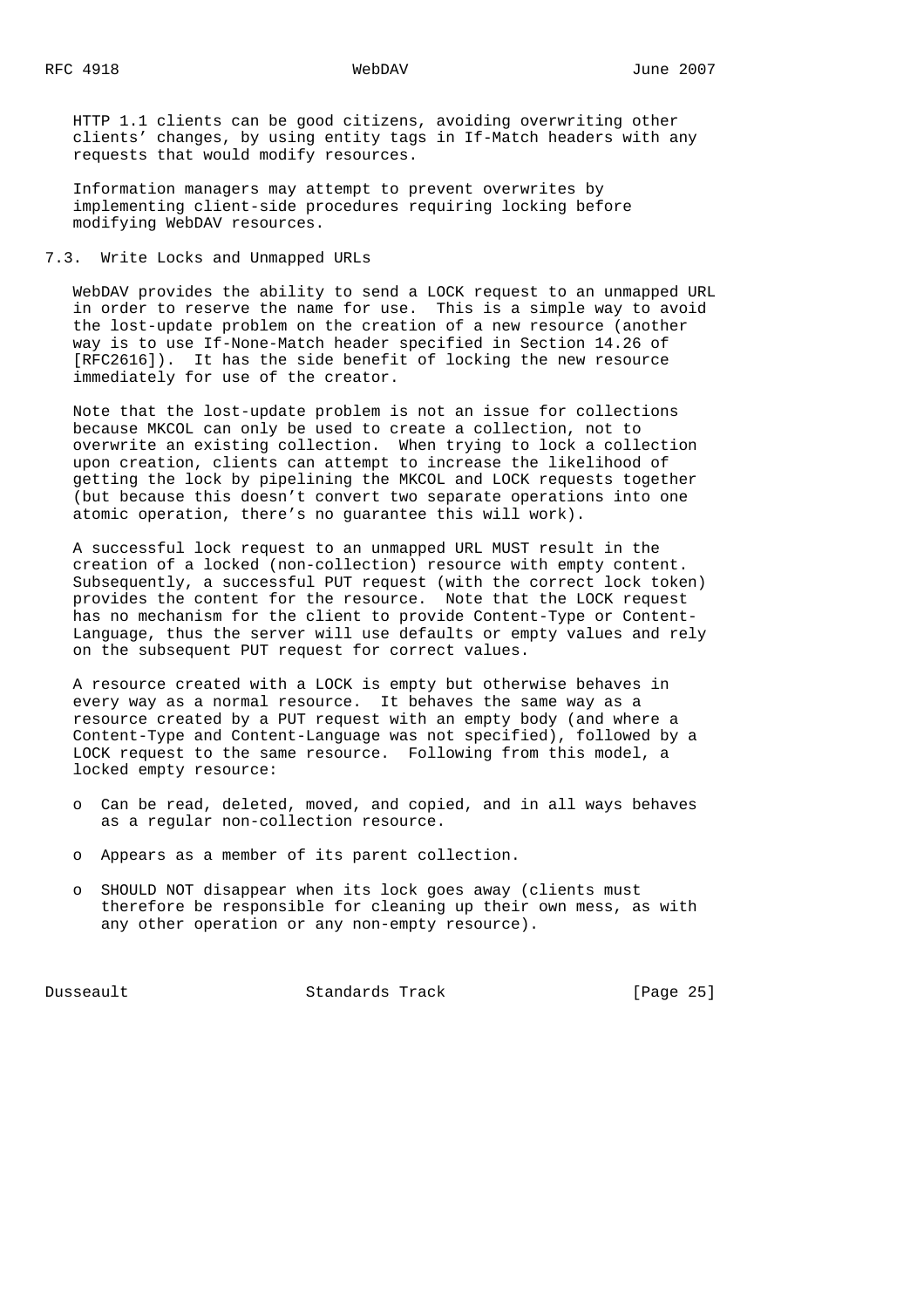- o MAY NOT have values for properties like DAV:getcontentlanguage that haven't been specified yet by the client.
- o Can be updated (have content added) with a PUT request.
- o MUST NOT be converted into a collection. The server MUST fail a MKCOL request (as it would with a MKCOL request to any existing non-collection resource).
- o MUST have defined values for DAV:lockdiscovery and DAV: supportedlock properties.
- o The response MUST indicate that a resource was created, by use of the "201 Created" response code (a LOCK request to an existing resource instead will result in 200 OK). The body must still include the DAV:lockdiscovery property, as with a LOCK request to an existing resource.

 The client is expected to update the locked empty resource shortly after locking it, using PUT and possibly PROPPATCH.

 Alternatively and for backwards compatibility to [RFC2518], servers MAY implement Lock-Null Resources (LNRs) instead (see definition in Appendix D). Clients can easily interoperate both with servers that support the old model LNRs and the recommended model of "locked empty resources" by only attempting PUT after a LOCK to an unmapped URL, not MKCOL or GET, and by not relying on specific properties of LNRs.

# 7.4. Write Locks and Collections

 There are two kinds of collection write locks. A depth-0 write lock on a collection protects the collection properties plus the internal member URLs of that one collection, while not protecting the content or properties of member resources (if the collection itself has any entity bodies, those are also protected). A depth-infinity write lock on a collection provides the same protection on that collection and also provides write lock protection on every member resource.

 Expressed otherwise, a write lock of either kind protects any request that would create a new resource in a write locked collection, any request that would remove an internal member URL of a write locked collection, and any request that would change the segment name of any internal member.

Thus, a collection write lock protects all the following actions:

o DELETE a collection's direct internal member,

Dusseault Standards Track [Page 26]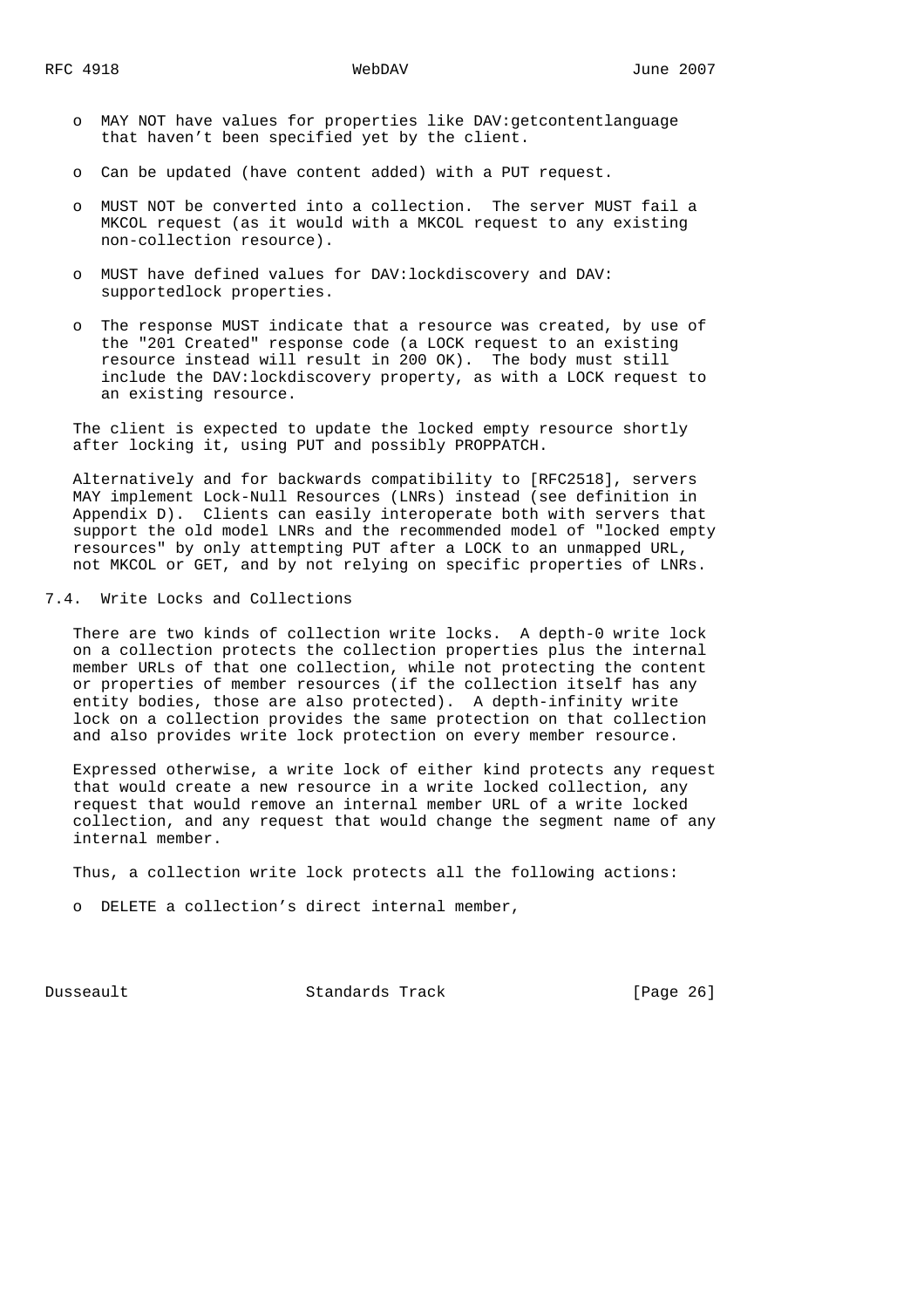- o MOVE an internal member out of the collection,
- o MOVE an internal member into the collection,
- o MOVE to rename an internal member within a collection,
- o COPY an internal member into a collection, and
- o PUT or MKCOL request that would create a new internal member.

 The collection's lock token is required in addition to the lock token on the internal member itself, if it is locked separately.

 In addition, a depth-infinity lock affects all write operations to all members of the locked collection. With a depth-infinity lock, the resource identified by the root of the lock is directly locked, and all its members are indirectly locked.

- o Any new resource added as a descendant of a depth-infinity locked collection becomes indirectly locked.
- o Any indirectly locked resource moved out of the locked collection into an unlocked collection is thereafter unlocked.
- o Any indirectly locked resource moved out of a locked source collection into a depth-infinity locked target collection remains indirectly locked but is now protected by the lock on the target collection (the target collection's lock token will thereafter be required to make further changes).

 If a depth-infinity write LOCK request is issued to a collection containing member URLs identifying resources that are currently locked in a manner that conflicts with the new lock (see Section 6.1, point 3), the request MUST fail with a 423 (Locked) status code, and the response SHOULD contain the 'no-conflicting-lock' precondition.

 If a lock request causes the URL of a resource to be added as an internal member URL of a depth-infinity locked collection, then the new resource MUST be automatically protected by the lock. For example, if the collection /a/b/ is write locked and the resource /c is moved to  $/a/b/c$ , then resource  $/a/b/c$  will be added to the write lock.

Dusseault Standards Track [Page 27]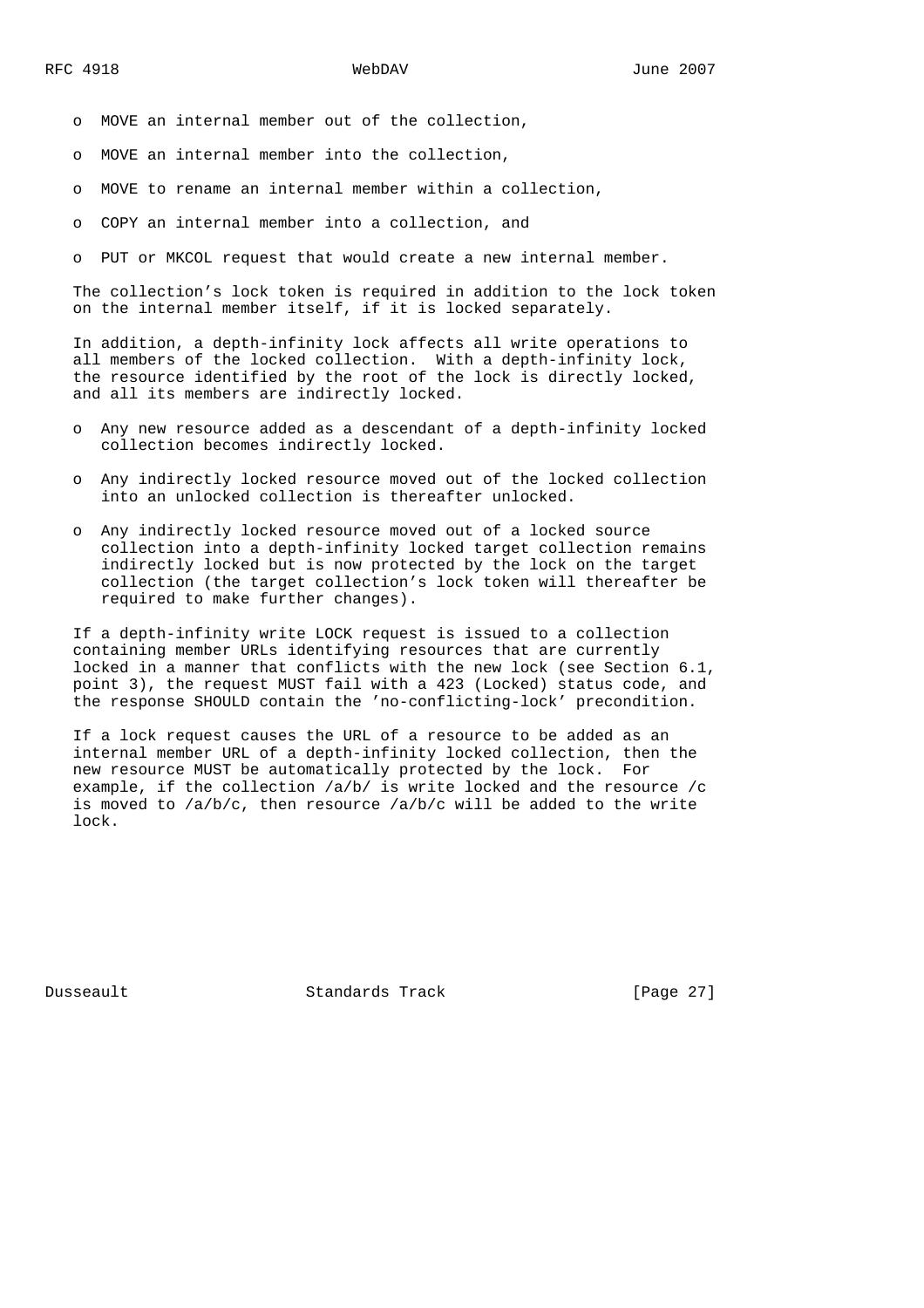7.5. Write Locks and the If Request Header

 A user agent has to demonstrate knowledge of a lock when requesting an operation on a locked resource. Otherwise, the following scenario might occur. In the scenario, program A, run by User A, takes out a write lock on a resource. Program B, also run by User A, has no knowledge of the lock taken out by program A, yet performs a PUT to the locked resource. In this scenario, the PUT succeeds because locks are associated with a principal, not a program, and thus program B, because it is acting with principal A's credential, is allowed to perform the PUT. However, had program B known about the lock, it would not have overwritten the resource, preferring instead to present a dialog box describing the conflict to the user. Due to this scenario, a mechanism is needed to prevent different programs from accidentally ignoring locks taken out by other programs with the same authorization.

 In order to prevent these collisions, a lock token MUST be submitted by an authorized principal for all locked resources that a method may change or the method MUST fail. A lock token is submitted when it appears in an If header. For example, if a resource is to be moved and both the source and destination are locked, then two lock tokens must be submitted in the If header, one for the source and the other for the destination.

7.5.1. Example - Write Lock and COPY

>>Request

```
 COPY /˜fielding/index.html HTTP/1.1
 Host: www.example.com
 Destination: http://www.example.com/users/f/fielding/index.html
 If: <http://www.example.com/users/f/fielding/index.html>
     (<urn:uuid:f81d4fae-7dec-11d0-a765-00a0c91e6bf6>)
```
>>Response

HTTP/1.1 204 No Content

 In this example, even though both the source and destination are locked, only one lock token must be submitted (the one for the lock on the destination). This is because the source resource is not modified by a COPY, and hence unaffected by the write lock. In this example, user agent authentication has previously occurred via a mechanism outside the scope of the HTTP protocol, in the underlying transport layer.

Dusseault Standards Track [Page 28]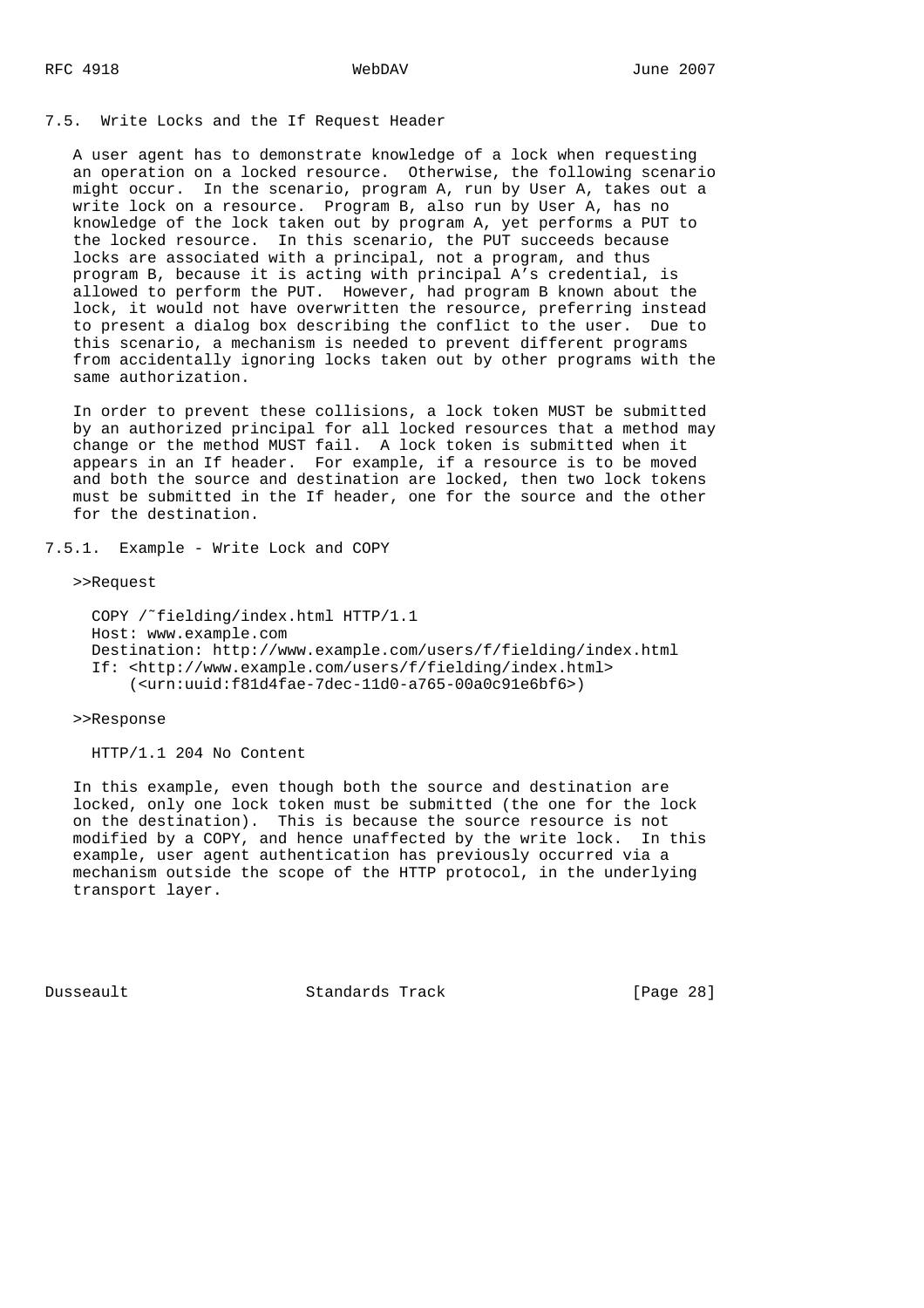7.5.2. Example - Deleting a Member of a Locked Collection

 Consider a collection "/locked" with an exclusive, depth-infinity write lock, and an attempt to delete an internal member "/locked/ member":

>>Request

```
 DELETE /locked/member HTTP/1.1
 Host: example.com
```
>>Response

```
 HTTP/1.1 423 Locked
 Content-Type: application/xml; charset="utf-8"
 Content-Length: xxxx
```

```
 <?xml version="1.0" encoding="utf-8" ?>
 <D:error xmlns:D="DAV:">
   <D:lock-token-submitted>
     <D:href>/locked/</D:href>
   </D:lock-token-submitted>
 </D:error>
```
 Thus, the client would need to submit the lock token with the request to make it succeed. To do that, various forms of the If header (see Section 10.4) could be used.

"No-Tag-List" format:

If: (<urn:uuid:150852e2-3847-42d5-8cbe-0f4f296f26cf>)

"Tagged-List" format, for "http://example.com/locked/":

 If: <http://example.com/locked/> (<urn:uuid:150852e2-3847-42d5-8cbe-0f4f296f26cf>)

"Tagged-List" format, for "http://example.com/locked/member":

 If: <http://example.com/locked/member> (<urn:uuid:150852e2-3847-42d5-8cbe-0f4f296f26cf>)

 Note that, for the purpose of submitting the lock token, the actual form doesn't matter; what's relevant is that the lock token appears in the If header, and that the If header itself evaluates to true.

Dusseault Standards Track [Page 29]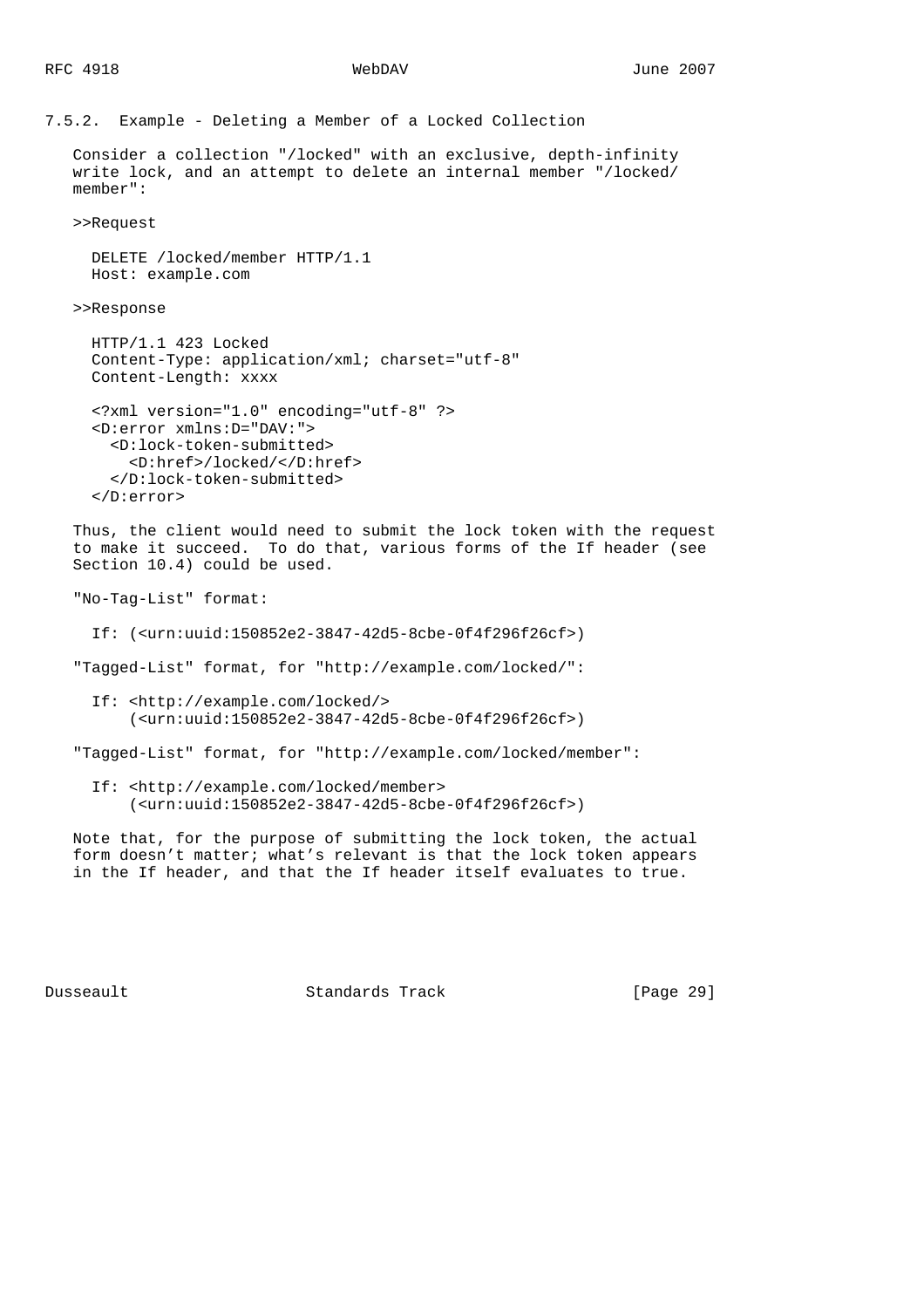## 7.6. Write Locks and COPY/MOVE

 A COPY method invocation MUST NOT duplicate any write locks active on the source. However, as previously noted, if the COPY copies the resource into a collection that is locked with a depth-infinity lock, then the resource will be added to the lock.

 A successful MOVE request on a write locked resource MUST NOT move the write lock with the resource. However, if there is an existing lock at the destination, the server MUST add the moved resource to the destination lock scope. For example, if the MOVE makes the resource a child of a collection that has a depth-infinity lock, then the resource will be added to that collection's lock. Additionally, if a resource with a depth-infinity lock is moved to a destination that is within the scope of the same lock (e.g., within the URL namespace tree covered by the lock), the moved resource will again be added to the lock. In both these examples, as specified in Section 7.5, an If header must be submitted containing a lock token for both the source and destination.

# 7.7. Refreshing Write Locks

 A client MUST NOT submit the same write lock request twice. Note that a client is always aware it is resubmitting the same lock request because it must include the lock token in the If header in order to make the request for a resource that is already locked.

 However, a client may submit a LOCK request with an If header but without a body. A server receiving a LOCK request with no body MUST NOT create a new lock -- this form of the LOCK request is only to be used to "refresh" an existing lock (meaning, at minimum, that any timers associated with the lock MUST be reset).

 Clients may submit Timeout headers of arbitrary value with their lock refresh requests. Servers, as always, may ignore Timeout headers submitted by the client, and a server MAY refresh a lock with a timeout period that is different than the previous timeout period used for the lock, provided it advertises the new value in the LOCK refresh response.

 If an error is received in response to a refresh LOCK request, the client MUST NOT assume that the lock was refreshed.

Dusseault Standards Track [Page 30]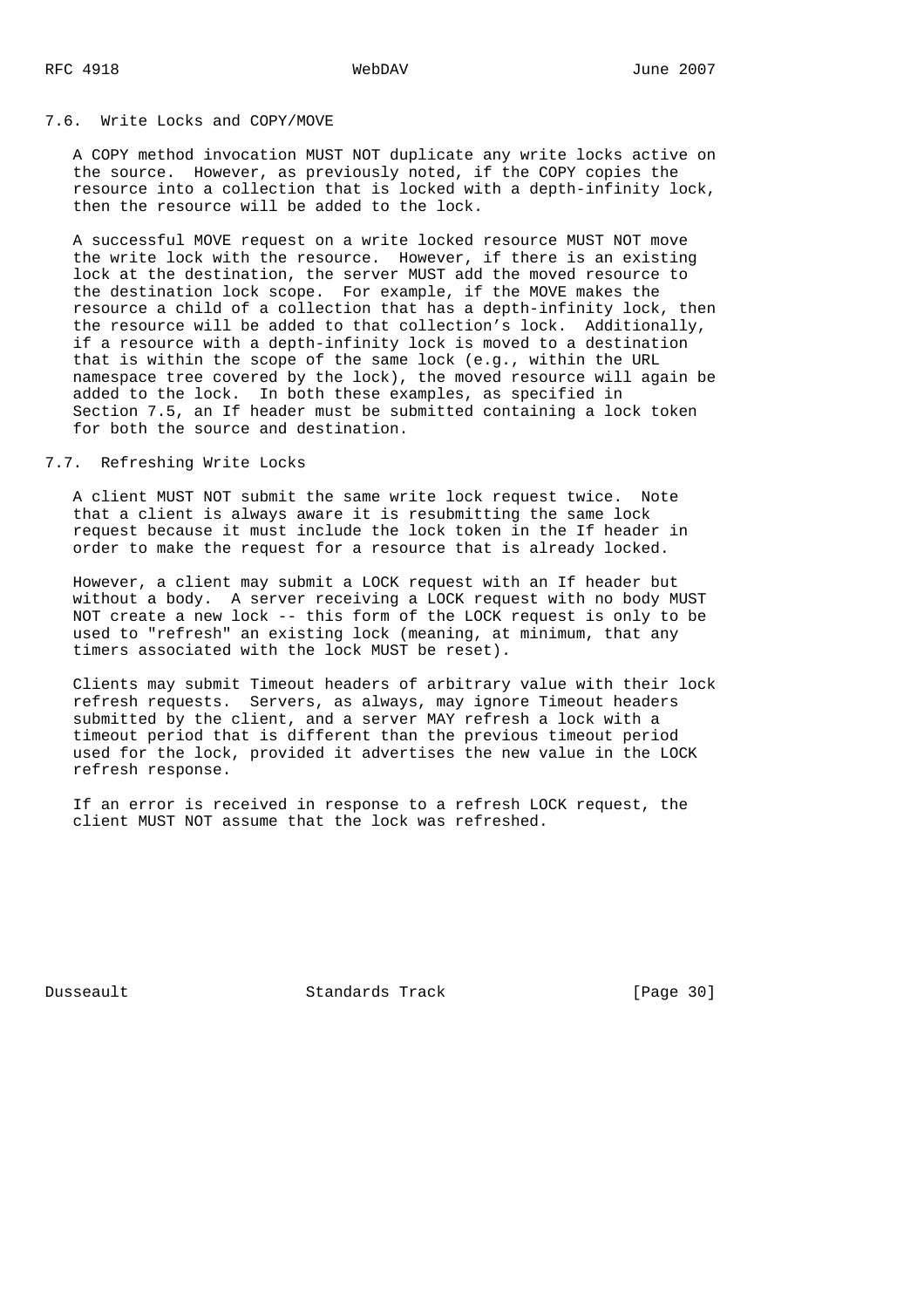# 8. General Request and Response Handling

8.1. Precedence in Error Handling

 Servers MUST return authorization errors in preference to other errors. This avoids leaking information about protected resources (e.g., a client that finds that a hidden resource exists by seeing a 423 Locked response to an anonymous request to the resource).

8.2. Use of XML

 In HTTP/1.1, method parameter information was exclusively encoded in HTTP headers. Unlike HTTP/1.1, WebDAV encodes method parameter information either in an XML ([REC-XML]) request entity body, or in an HTTP header. The use of XML to encode method parameters was motivated by the ability to add extra XML elements to existing structures, providing extensibility; and by XML's ability to encode information in ISO 10646 character sets, providing internationalization support.

 In addition to encoding method parameters, XML is used in WebDAV to encode the responses from methods, providing the extensibility and internationalization advantages of XML for method output, as well as input.

 When XML is used for a request or response body, the Content-Type type SHOULD be application/xml. Implementations MUST accept both text/xml and application/xml in request and response bodies. Use of text/xml is deprecated.

 All DAV-compliant clients and resources MUST use XML parsers that are compliant with [REC-XML] and [REC-XML-NAMES]. All XML used in either requests or responses MUST be, at minimum, well formed and use namespaces correctly. If a server receives XML that is not well formed, then the server MUST reject the entire request with a 400 (Bad Request). If a client receives XML that is not well-formed in a response, then the client MUST NOT assume anything about the outcome of the executed method and SHOULD treat the server as malfunctioning.

 Note that processing XML submitted by an untrusted source may cause risks connected to privacy, security, and service quality (see Section 20). Servers MAY reject questionable requests (even though they consist of well-formed XML), for instance, with a 400 (Bad Request) status code and an optional response body explaining the problem.

Dusseault Standards Track [Page 31]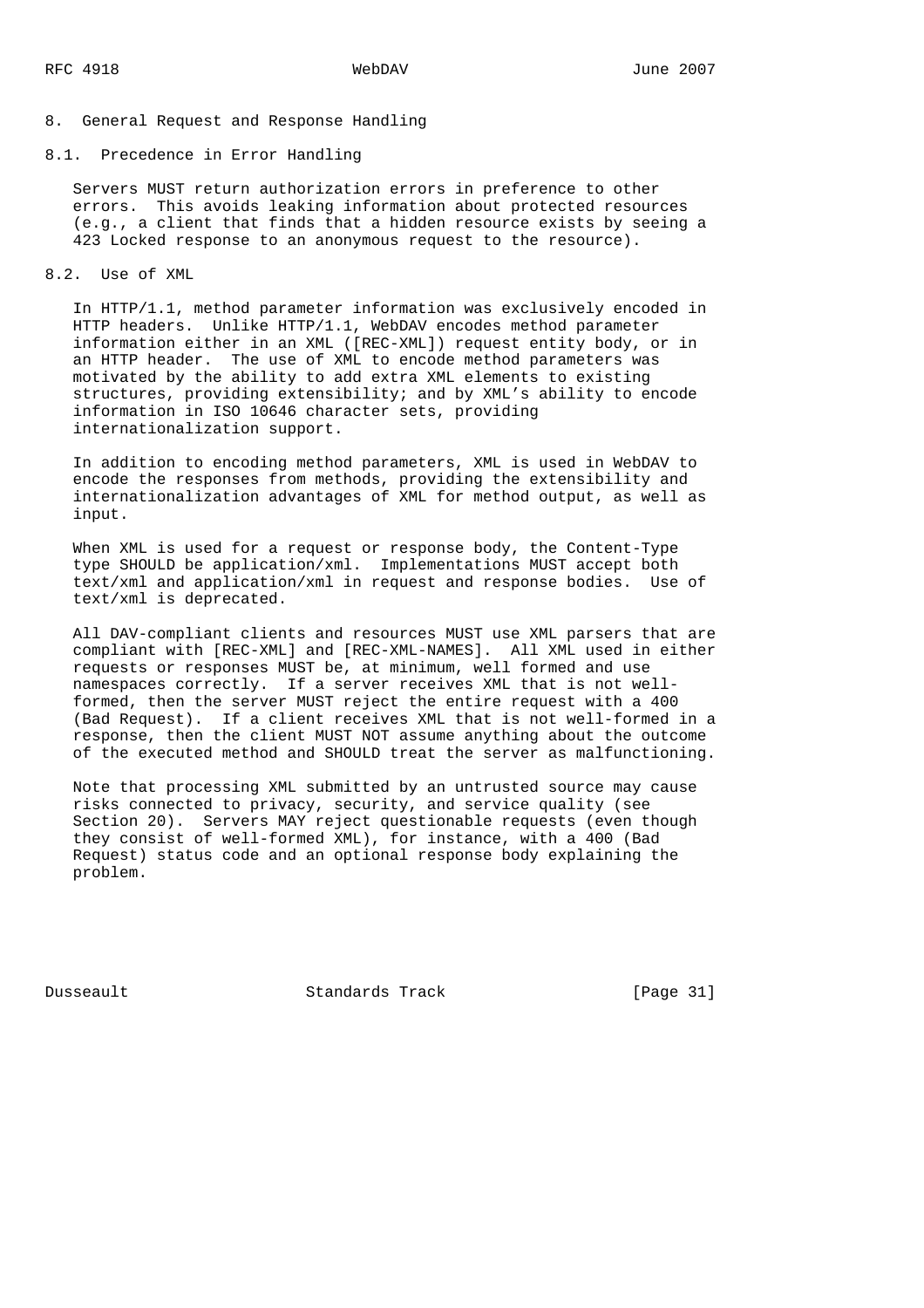8.3. URL Handling

 URLs appear in many places in requests and responses. Interoperability experience with [RFC2518] showed that many clients parsing Multi-Status responses did not fully implement the full Reference Resolution defined in Section 5 of [RFC3986]. Thus, servers in particular need to be careful in handling URLs in responses, to ensure that clients have enough context to be able to interpret all the URLs. The rules in this section apply not only to resource URLs in the 'href' element in Multi-Status responses, but also to the Destination and If header resource URLs.

 The sender has a choice between two approaches: using a relative reference, which is resolved against the Request-URI, or a full URI. A server MUST ensure that every 'href' value within a Multi-Status response uses the same format.

 WebDAV only uses one form of relative reference in its extensions, the absolute path.

Simple-ref = absolute-URI | ( path-absolute [ "?" query ] )

 The absolute-URI, path-absolute and query productions are defined in Sections 4.3, 3.3, and 3.4 of [RFC3986].

Within Simple-ref productions, senders MUST NOT:

o use dot-segments ("." or ".."), or

 o have prefixes that do not match the Request-URI (using the comparison rules defined in Section 3.2.3 of [RFC2616]).

Identifiers for collections SHOULD end in a '/' character.

8.3.1. Example - Correct URL Handling

 Consider the collection http://example.com/sample/ with the internal member URL http://example.com/sample/a%20test and the PROPFIND request below:

>>Request:

 PROPFIND /sample/ HTTP/1.1 Host: example.com Depth: 1

Dusseault Standards Track [Page 32]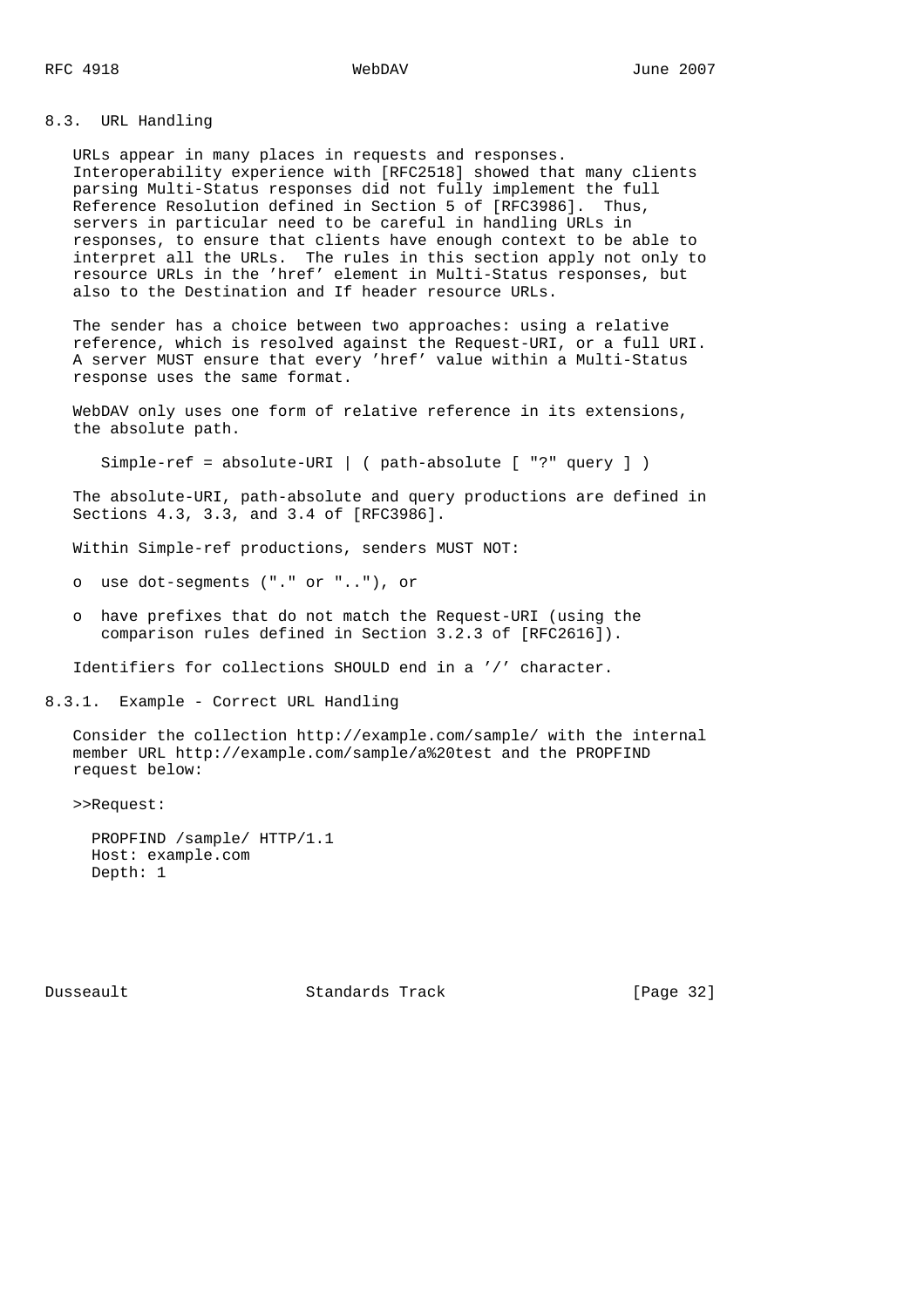In this case, the server should return two 'href' elements containing either

- o 'http://example.com/sample/' and 'http://example.com/sample/a%20test', or
- o '/sample/' and '/sample/a%20test'

 Note that even though the server may be storing the member resource internally as 'a test', it has to be percent-encoded when used inside a URI reference (see Section 2.1 of [RFC3986]). Also note that a legal URI may still contain characters that need to be escaped within XML character data, such as the ampersand character.

# 8.4. Required Bodies in Requests

 Some of these new methods do not define bodies. Servers MUST examine all requests for a body, even when a body was not expected. In cases where a request body is present but would be ignored by a server, the server MUST reject the request with 415 (Unsupported Media Type). This informs the client (which may have been attempting to use an extension) that the body could not be processed as the client intended.

8.5. HTTP Headers for Use in WebDAV

 HTTP defines many headers that can be used in WebDAV requests and responses. Not all of these are appropriate in all situations and some interactions may be undefined. Note that HTTP 1.1 requires the Date header in all responses if possible (see Section 14.18, [RFC2616]).

 The server MUST do authorization checks before checking any HTTP conditional header.

# 8.6. ETag

 HTTP 1.1 recommends the use of ETags rather than modification dates, for cache control, and there are even stronger reasons to prefer ETags for authoring. Correct use of ETags is even more important in a distributed authoring environment, because ETags are necessary along with locks to avoid the lost-update problem. A client might fail to renew a lock, for example, when the lock times out and the client is accidentally offline or in the middle of a long upload. When a client fails to renew the lock, it's quite possible the resource can still be relocked and the user can go on editing, as long as no changes were made in the meantime. ETags are required for the client to be able to distinguish this case. Otherwise, the

Dusseault Standards Track [Page 33]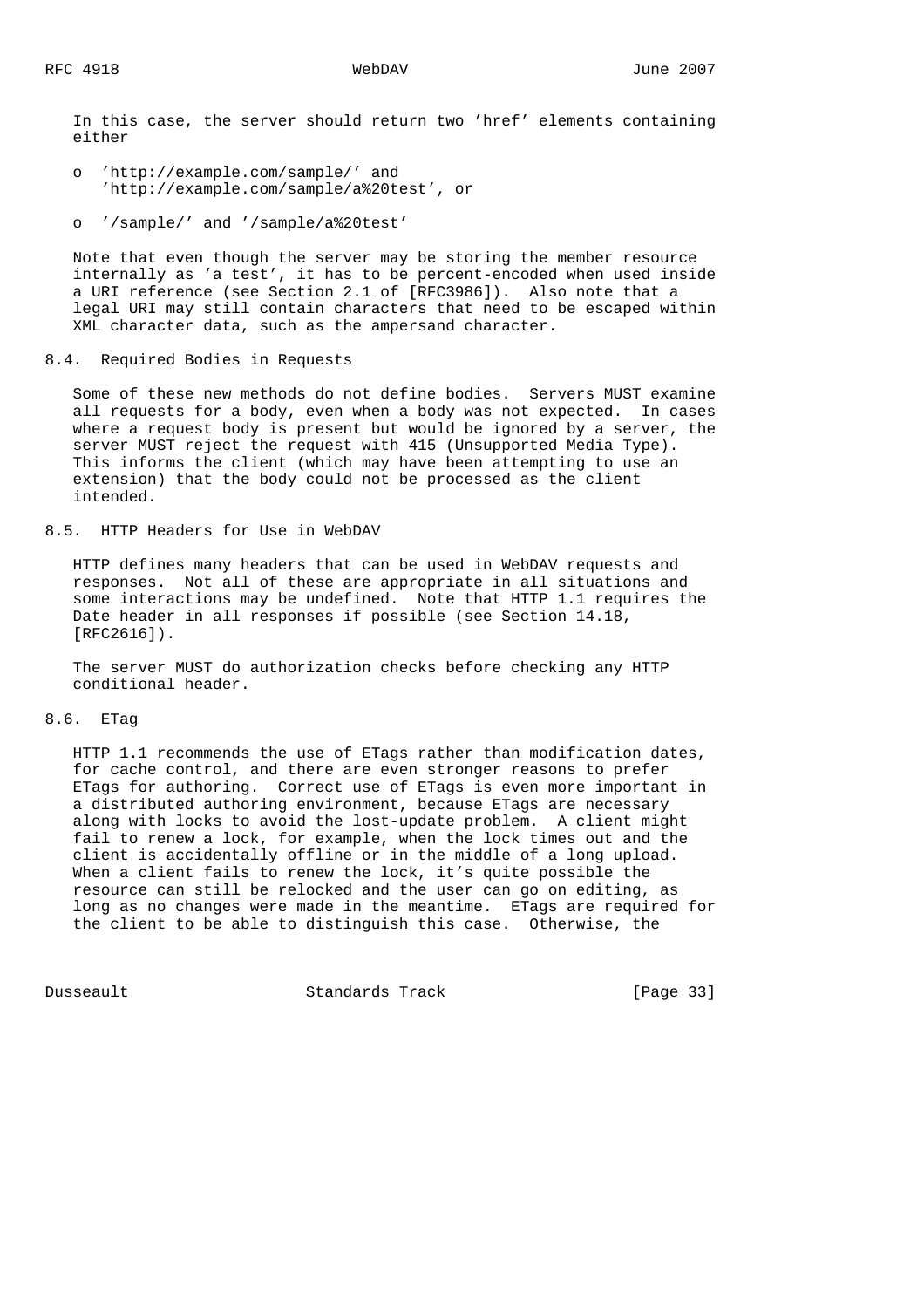client is forced to ask the user whether to overwrite the resource on the server without even being able to tell the user if it has changed. Timestamps do not solve this problem nearly as well as ETags.

 Strong ETags are much more useful for authoring use cases than weak ETags (see Section 13.3.3 of [RFC2616]). Semantic equivalence can be a useful concept but that depends on the document type and the application type, and interoperability might require some agreement or standard outside the scope of this specification and HTTP. Note also that weak ETags have certain restrictions in HTTP, e.g., these cannot be used in If-Match headers.

 Note that the meaning of an ETag in a PUT response is not clearly defined either in this document or in RFC 2616 (i.e., whether the ETag means that the resource is octet-for-octet equivalent to the body of the PUT request, or whether the server could have made minor changes in the formatting or content of the document upon storage). This is an HTTP issue, not purely a WebDAV issue.

 Because clients may be forced to prompt users or throw away changed content if the ETag changes, a WebDAV server SHOULD NOT change the ETag (or the Last-Modified time) for a resource that has an unchanged body and location. The ETag represents the state of the body or contents of the resource. There is no similar way to tell if properties have changed.

8.7. Including Error Response Bodies

 HTTP and WebDAV did not use the bodies of most error responses for machine-parsable information until the specification for Versioning Extensions to WebDAV introduced a mechanism to include more specific information in the body of an error response (Section 1.6 of [RFC3253]). The error body mechanism is appropriate to use with any error response that may take a body but does not already have a body defined. The mechanism is particularly appropriate when a status code can mean many things (for example, 400 Bad Request can mean required headers are missing, headers are incorrectly formatted, or much more). This error body mechanism is covered in Section 16.

8.8. Impact of Namespace Operations on Cache Validators

 Note that the HTTP response headers "Etag" and "Last-Modified" (see [RFC2616], Sections 14.19 and 14.29) are defined per URL (not per resource), and are used by clients for caching. Therefore servers must ensure that executing any operation that affects the URL namespace (such as COPY, MOVE, DELETE, PUT, or MKCOL) does preserve their semantics, in particular:

Dusseault Standards Track [Page 34]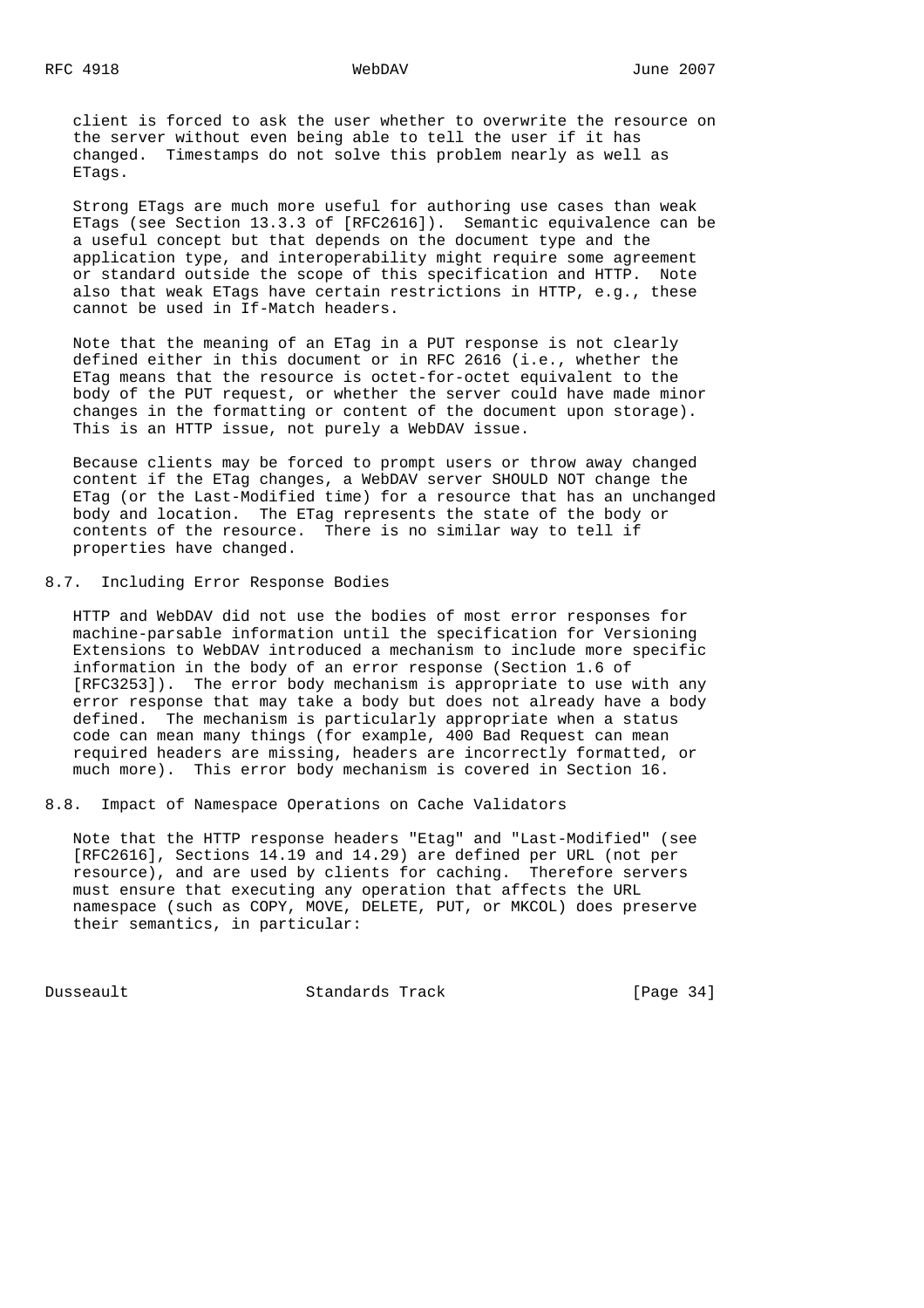- o For any given URL, the "Last-Modified" value MUST increment every time the representation returned upon GET changes (within the limits of timestamp resolution).
- o For any given URL, an "ETag" value MUST NOT be reused for different representations returned by GET.

In practice this means that servers

- o might have to increment "Last-Modified" timestamps for every resource inside the destination namespace of a namespace operation unless it can do so more selectively, and
- o similarly, might have to re-assign "ETag" values for these resources (unless the server allocates entity tags in a way so that they are unique across the whole URL namespace managed by the server).

 Note that these considerations also apply to specific use cases, such as using PUT to create a new resource at a URL that has been mapped before, but has been deleted since then.

 Finally, WebDAV properties (such as DAV:getetag and DAV: getlastmodified) that inherit their semantics from HTTP headers must behave accordingly.

- 9. HTTP Methods for Distributed Authoring
- 9.1. PROPFIND Method

 The PROPFIND method retrieves properties defined on the resource identified by the Request-URI, if the resource does not have any internal members, or on the resource identified by the Request-URI and potentially its member resources, if the resource is a collection that has internal member URLs. All DAV-compliant resources MUST support the PROPFIND method and the propfind XML element (Section 14.20) along with all XML elements defined for use with that element.

 A client MUST submit a Depth header with a value of "0", "1", or "infinity" with a PROPFIND request. Servers MUST support "0" and "1" depth requests on WebDAV-compliant resources and SHOULD support "infinity" requests. In practice, support for infinite-depth requests MAY be disabled, due to the performance and security concerns associated with this behavior. Servers SHOULD treat a request without a Depth header as if a "Depth: infinity" header was included.

Dusseault Standards Track [Page 35]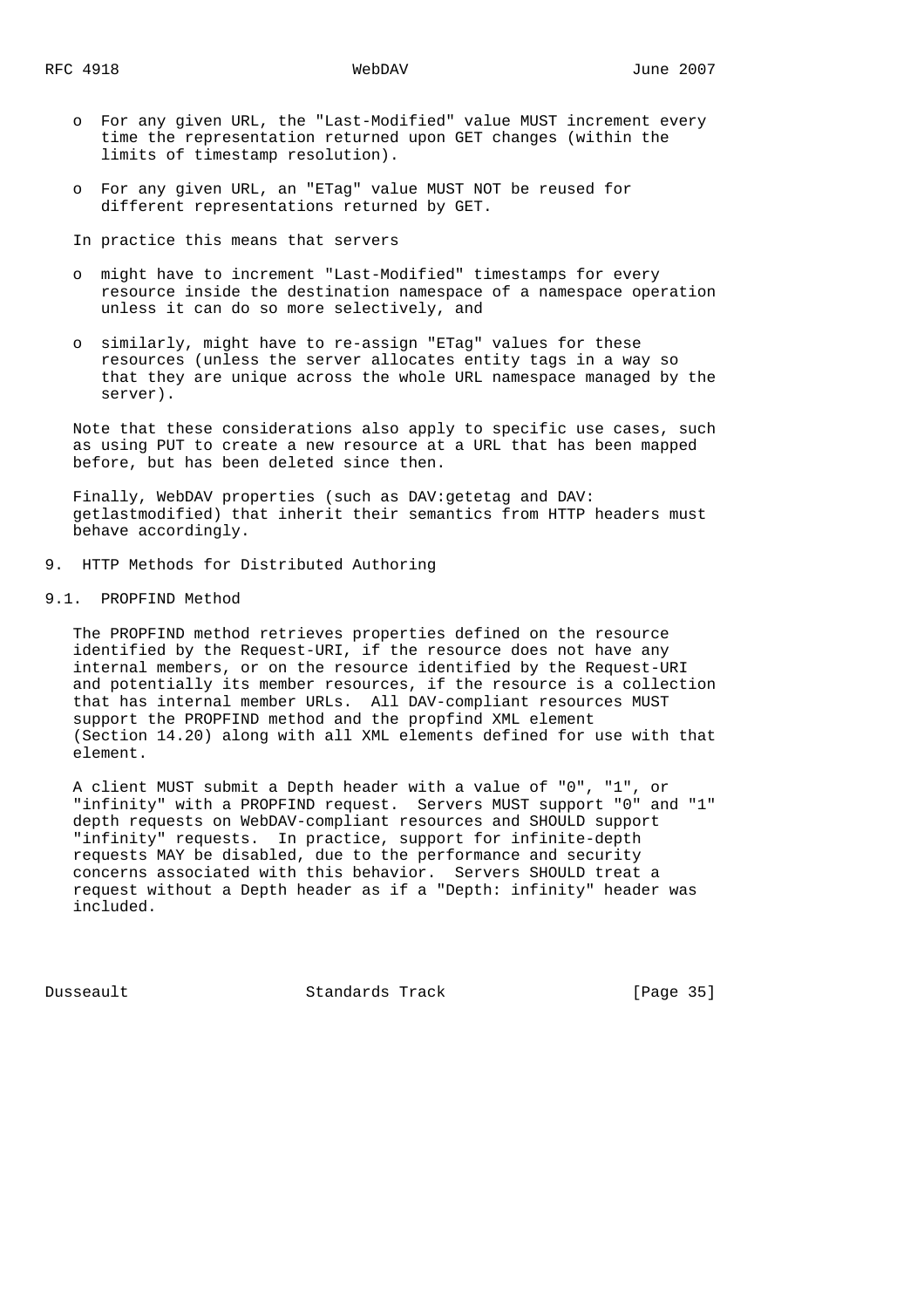A client may submit a 'propfind' XML element in the body of the request method describing what information is being requested. It is possible to:

- o Request particular property values, by naming the properties desired within the 'prop' element (the ordering of properties in here MAY be ignored by the server),
- o Request property values for those properties defined in this specification (at a minimum) plus dead properties, by using the 'allprop' element (the 'include' element can be used with 'allprop' to instruct the server to also include additional live properties that may not have been returned otherwise),
- o Request a list of names of all the properties defined on the resource, by using the 'propname' element.

 A client may choose not to submit a request body. An empty PROPFIND request body MUST be treated as if it were an 'allprop' request.

 Note that 'allprop' does not return values for all live properties. WebDAV servers increasingly have expensively-calculated or lengthy properties (see [RFC3253] and [RFC3744]) and do not return all properties already. Instead, WebDAV clients can use propname requests to discover what live properties exist, and request named properties when retrieving values. For a live property defined elsewhere, that definition can specify whether or not that live property would be returned in 'allprop' requests.

 All servers MUST support returning a response of content type text/ xml or application/xml that contains a multistatus XML element that describes the results of the attempts to retrieve the various properties.

 If there is an error retrieving a property, then a proper error result MUST be included in the response. A request to retrieve the value of a property that does not exist is an error and MUST be noted with a 'response' XML element that contains a 404 (Not Found) status value.

 Consequently, the 'multistatus' XML element for a collection resource MUST include a 'response' XML element for each member URL of the collection, to whatever depth was requested. It SHOULD NOT include any 'response' elements for resources that are not WebDAV-compliant. Each 'response' element MUST contain an 'href' element that contains the URL of the resource on which the properties in the prop XML element are defined. Results for a PROPFIND on a collection resource are returned as a flat list whose order of entries is not

Dusseault Standards Track [Page 36]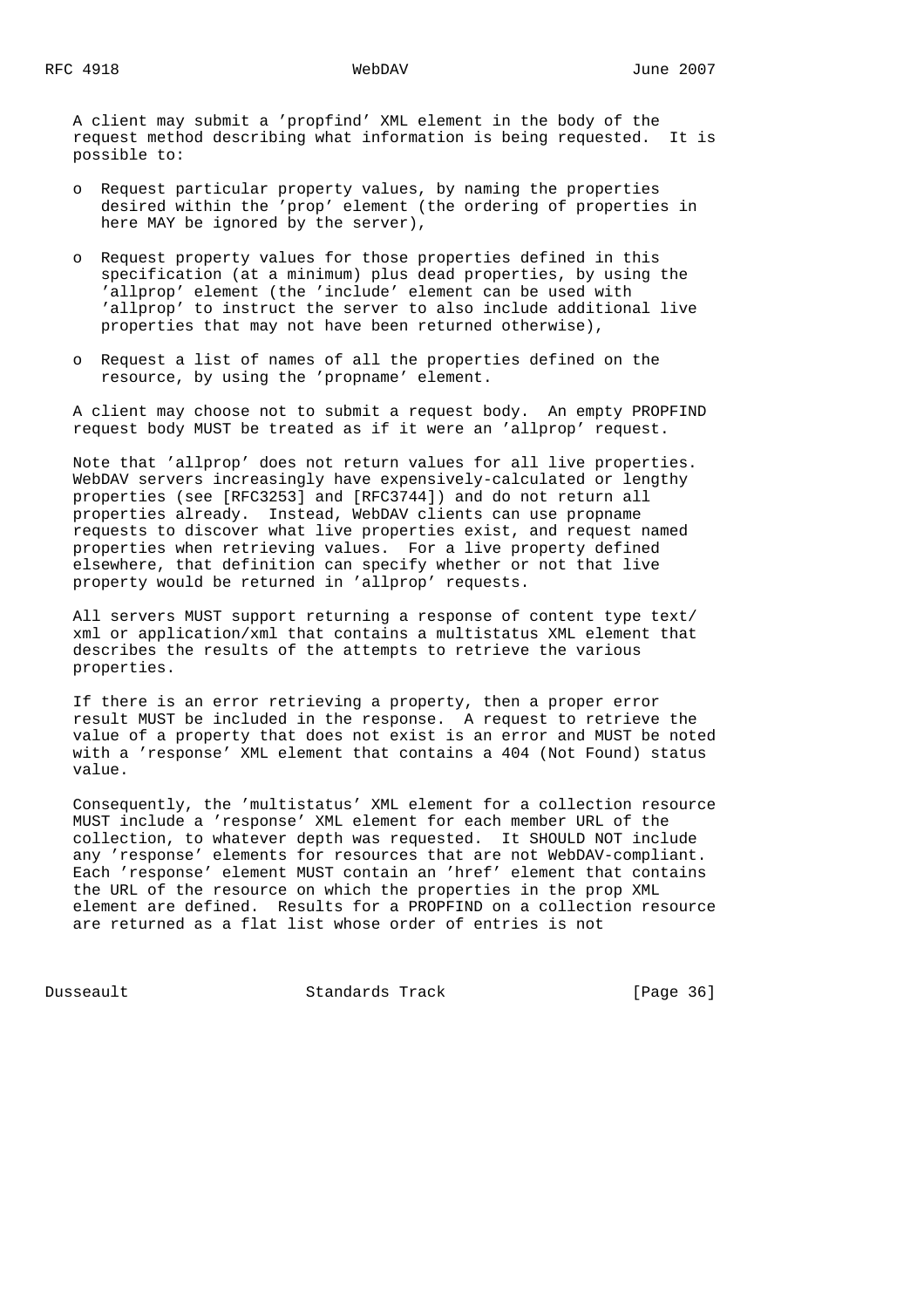significant. Note that a resource may have only one value for a property of a given name, so the property may only show up once in PROPFIND responses.

 Properties may be subject to access control. In the case of 'allprop' and 'propname' requests, if a principal does not have the right to know whether a particular property exists, then the property MAY be silently excluded from the response.

 Some PROPFIND results MAY be cached, with care, as there is no cache validation mechanism for most properties. This method is both safe and idempotent (see Section 9.1 of [RFC2616]).

9.1.1. PROPFIND Status Codes

 This section, as with similar sections for other methods, provides some guidance on error codes and preconditions or postconditions (defined in Section 16) that might be particularly useful with PROPFIND.

 403 Forbidden - A server MAY reject PROPFIND requests on collections with depth header of "Infinity", in which case it SHOULD use this error with the precondition code 'propfind-finite-depth' inside the error body.

9.1.2. Status Codes for Use in 'propstat' Element

 In PROPFIND responses, information about individual properties is returned inside 'propstat' elements (see Section 14.22), each containing an individual 'status' element containing information about the properties appearing in it. The list below summarizes the most common status codes used inside 'propstat'; however, clients should be prepared to handle other 2/3/4/5xx series status codes as well.

200 OK - A property exists and/or its value is successfully returned.

 401 Unauthorized - The property cannot be viewed without appropriate authorization.

 403 Forbidden - The property cannot be viewed regardless of authentication.

404 Not Found - The property does not exist.

Dusseault Standards Track [Page 37]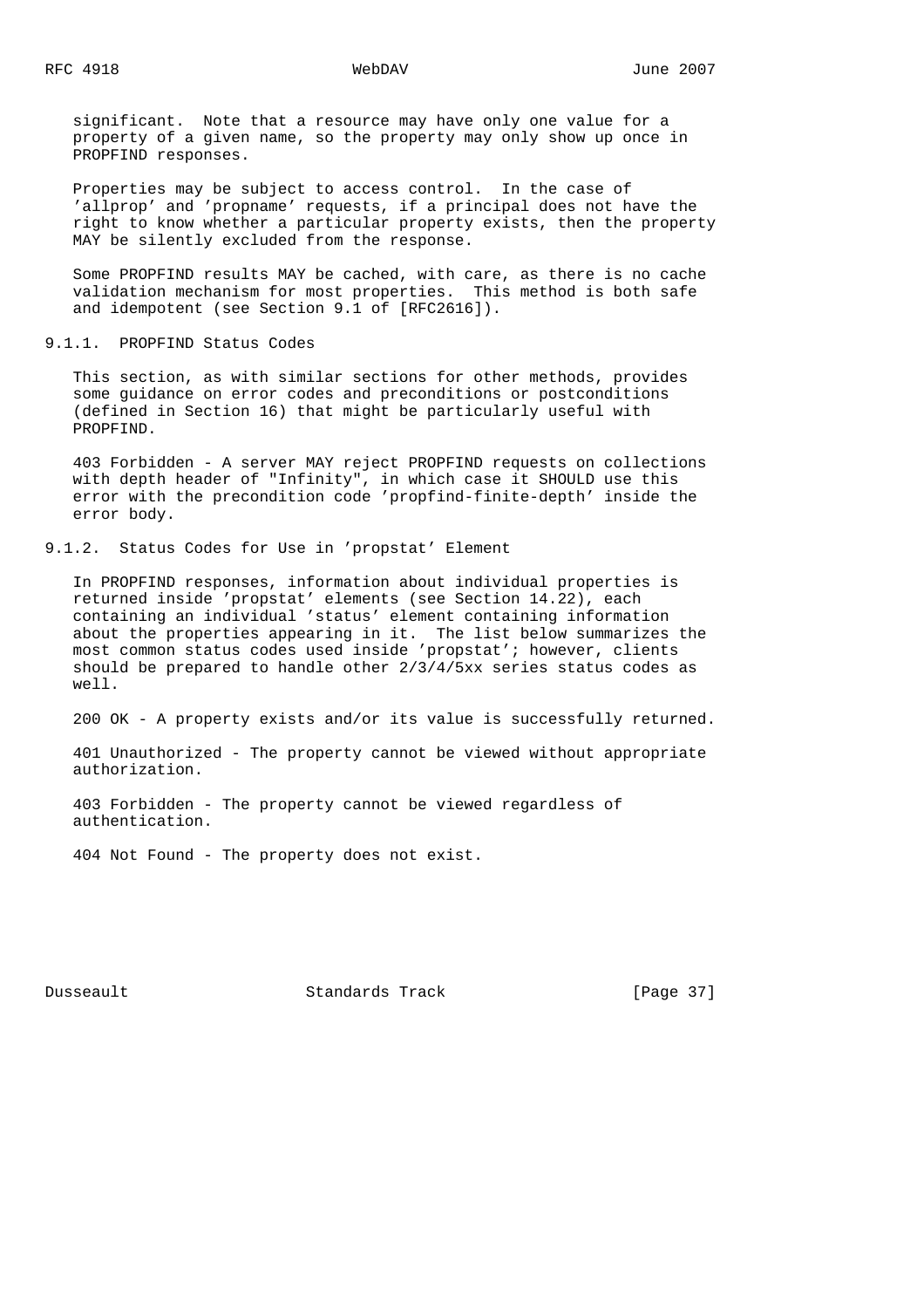```
9.1.3. Example - Retrieving Named Properties
    >>Request
      PROPFIND /file HTTP/1.1
      Host: www.example.com
      Content-type: application/xml; charset="utf-8"
      Content-Length: xxxx
      <?xml version="1.0" encoding="utf-8" ?>
      <D:propfind xmlns:D="DAV:">
        <D:prop xmlns:R="http://ns.example.com/boxschema/">
          <R:bigbox/>
          <R:author/>
          <R:DingALing/>
          <R:Random/>
        </D:prop>
      </D:propfind>
    >>Response
      HTTP/1.1 207 Multi-Status
      Content-Type: application/xml; charset="utf-8"
      Content-Length: xxxx
      <?xml version="1.0" encoding="utf-8" ?>
      <D:multistatus xmlns:D="DAV:">
        <D:response xmlns:R="http://ns.example.com/boxschema/">
          <D:href>http://www.example.com/file</D:href>
          <D:propstat>
            <D:prop>
              <R:bigbox>
                <R:BoxType>Box type A</R:BoxType>
              </R:bigbox>
              <R:author>
                <R:Name>J.J. Johnson</R:Name>
              </R:author>
            </D:prop>
            <D:status>HTTP/1.1 200 OK</D:status>
          </D:propstat>
          <D:propstat>
            <D:prop><R:DingALing/><R:Random/></D:prop>
            <D:status>HTTP/1.1 403 Forbidden</D:status>
            <D:responsedescription> The user does not have access to the
       DingALing property.
            </D:responsedescription>
          </D:propstat>
```
Dusseault Standards Track [Page 38]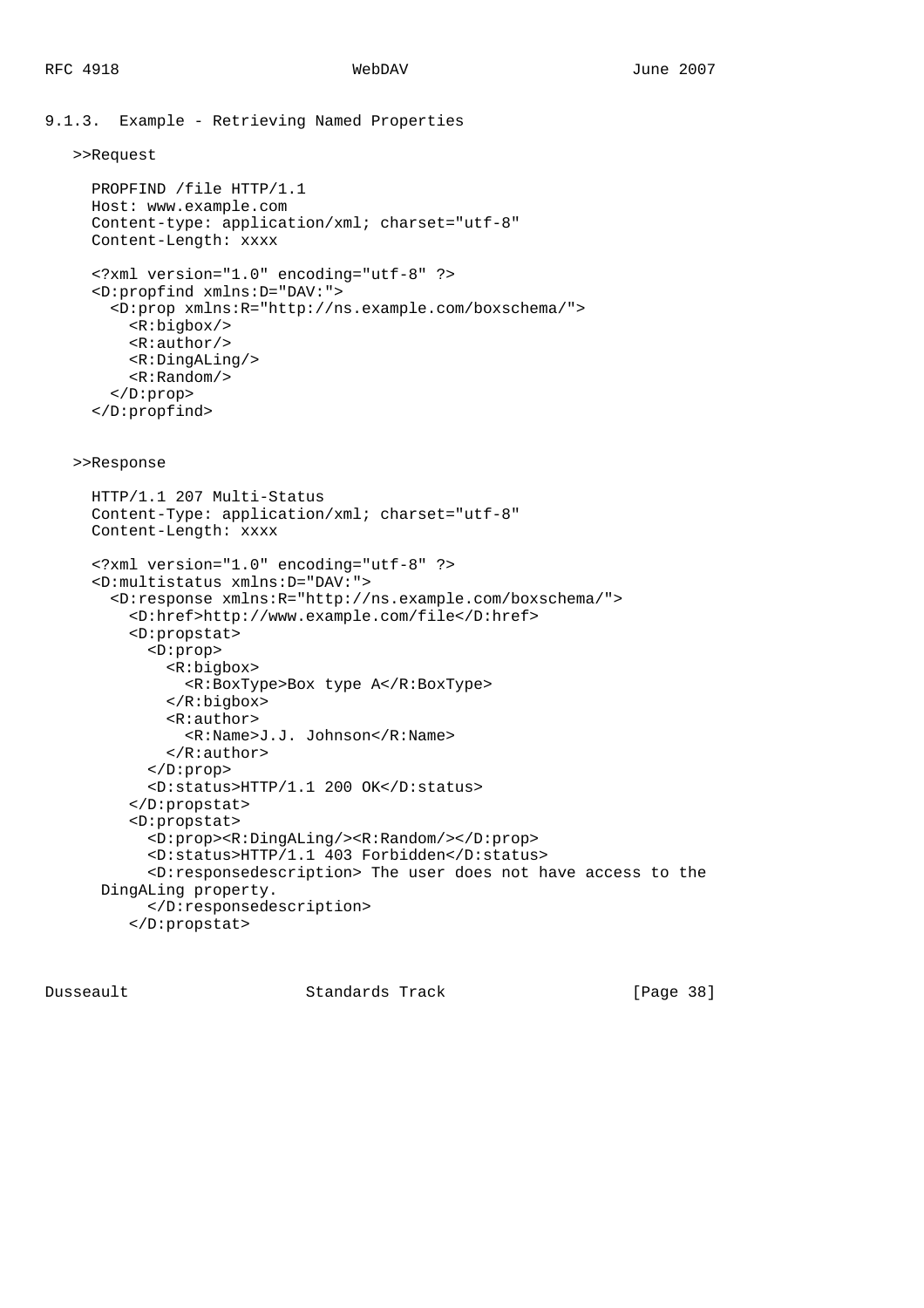</D:response> <D:responsedescription> There has been an access violation error. </D:responsedescription> </D:multistatus> In this example, PROPFIND is executed on a non-collection resource http://www.example.com/file. The propfind XML element specifies the name of four properties whose values are being requested. In this case, only two properties were returned, since the principal issuing the request did not have sufficient access rights to see the third and fourth properties. 9.1.4. Example - Using 'propname' to Retrieve All Property Names >>Request PROPFIND /container/ HTTP/1.1 Host: www.example.com Content-Type: application/xml; charset="utf-8" Content-Length: xxxx <?xml version="1.0" encoding="utf-8" ?> <propfind xmlns="DAV:"> <propname/> </propfind> >>Response HTTP/1.1 207 Multi-Status Content-Type: application/xml; charset="utf-8" Content-Length: xxxx <?xml version="1.0" encoding="utf-8" ?> <multistatus xmlns="DAV:"> <response> <href>http://www.example.com/container/</href> <propstat> <prop xmlns:R="http://ns.example.com/boxschema/"> <R:bigbox/> <R:author/> <creationdate/> <displayname/> <resourcetype/> <supportedlock/> </prop> <status>HTTP/1.1 200 OK</status>

Dusseault Standards Track [Page 39]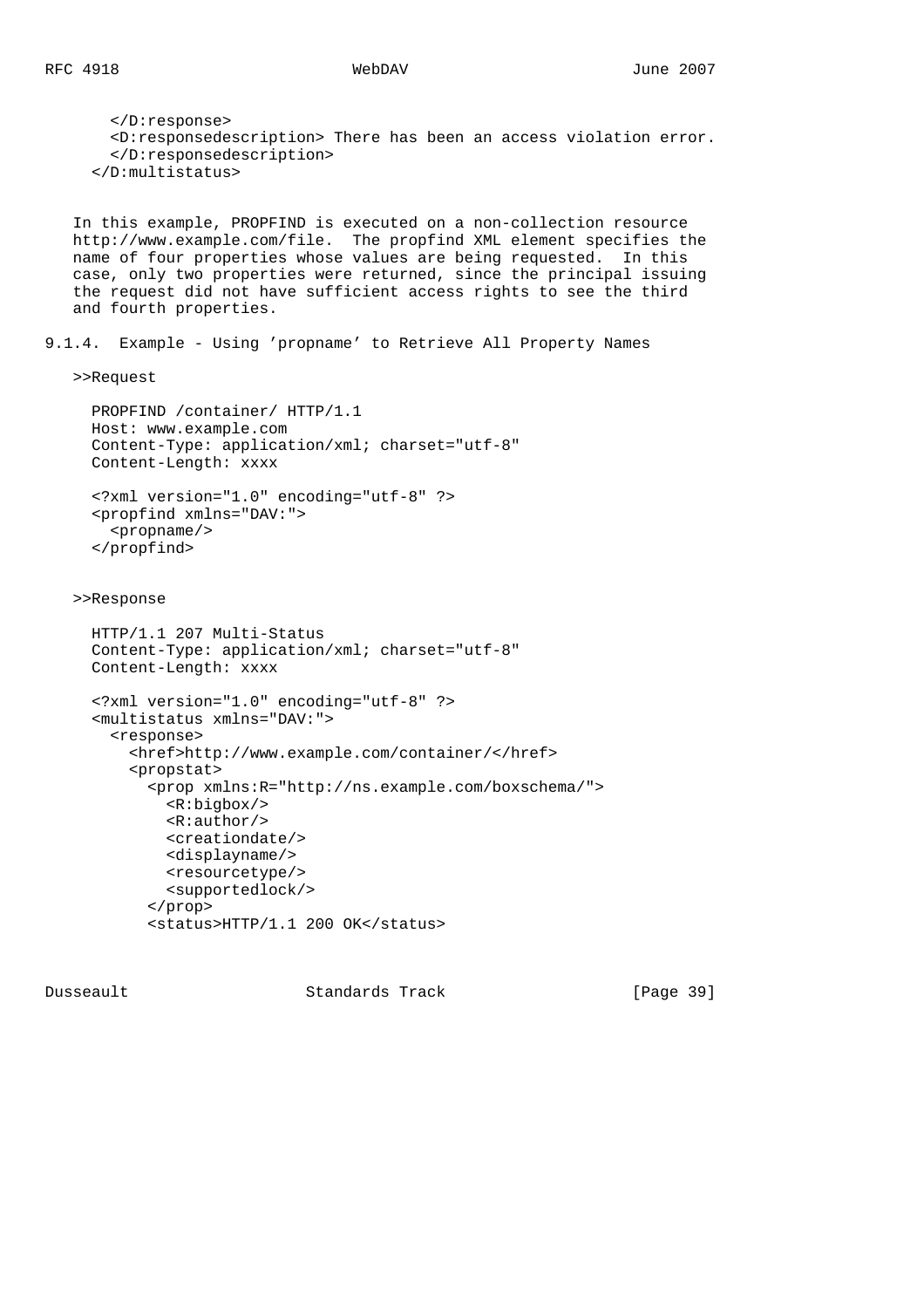```
 </propstat>
   </response>
   <response>
     <href>http://www.example.com/container/front.html</href>
     <propstat>
       <prop xmlns:R="http://ns.example.com/boxschema/">
         <R:bigbox/>
         <creationdate/>
         <displayname/>
         <getcontentlength/>
         <getcontenttype/>
         <getetag/>
         <getlastmodified/>
         <resourcetype/>
         <supportedlock/>
       </prop>
       <status>HTTP/1.1 200 OK</status>
     </propstat>
   </response>
 </multistatus>
```
 In this example, PROPFIND is invoked on the collection resource http://www.example.com/container/, with a propfind XML element containing the propname XML element, meaning the name of all properties should be returned. Since no Depth header is present, it assumes its default value of "infinity", meaning the name of the properties on the collection and all its descendants should be returned.

 Consistent with the previous example, resource http://www.example.com/container/ has six properties defined on it: bigbox and author in the "http://ns.example.com/boxschema/" namespace, and creationdate, displayname, resourcetype, and supportedlock in the "DAV:" namespace.

 The resource http://www.example.com/container/index.html, a member of the "container" collection, has nine properties defined on it, bigbox in the "http://ns.example.com/boxschema/" namespace and creationdate, displayname, getcontentlength, getcontenttype, getetag, getlastmodified, resourcetype, and supportedlock in the "DAV:" namespace.

 This example also demonstrates the use of XML namespace scoping and the default namespace. Since the "xmlns" attribute does not contain a prefix, the namespace applies by default to all enclosed elements. Hence, all elements that do not explicitly state the namespace to which they belong are members of the "DAV:" namespace.

Dusseault Standards Track [Page 40]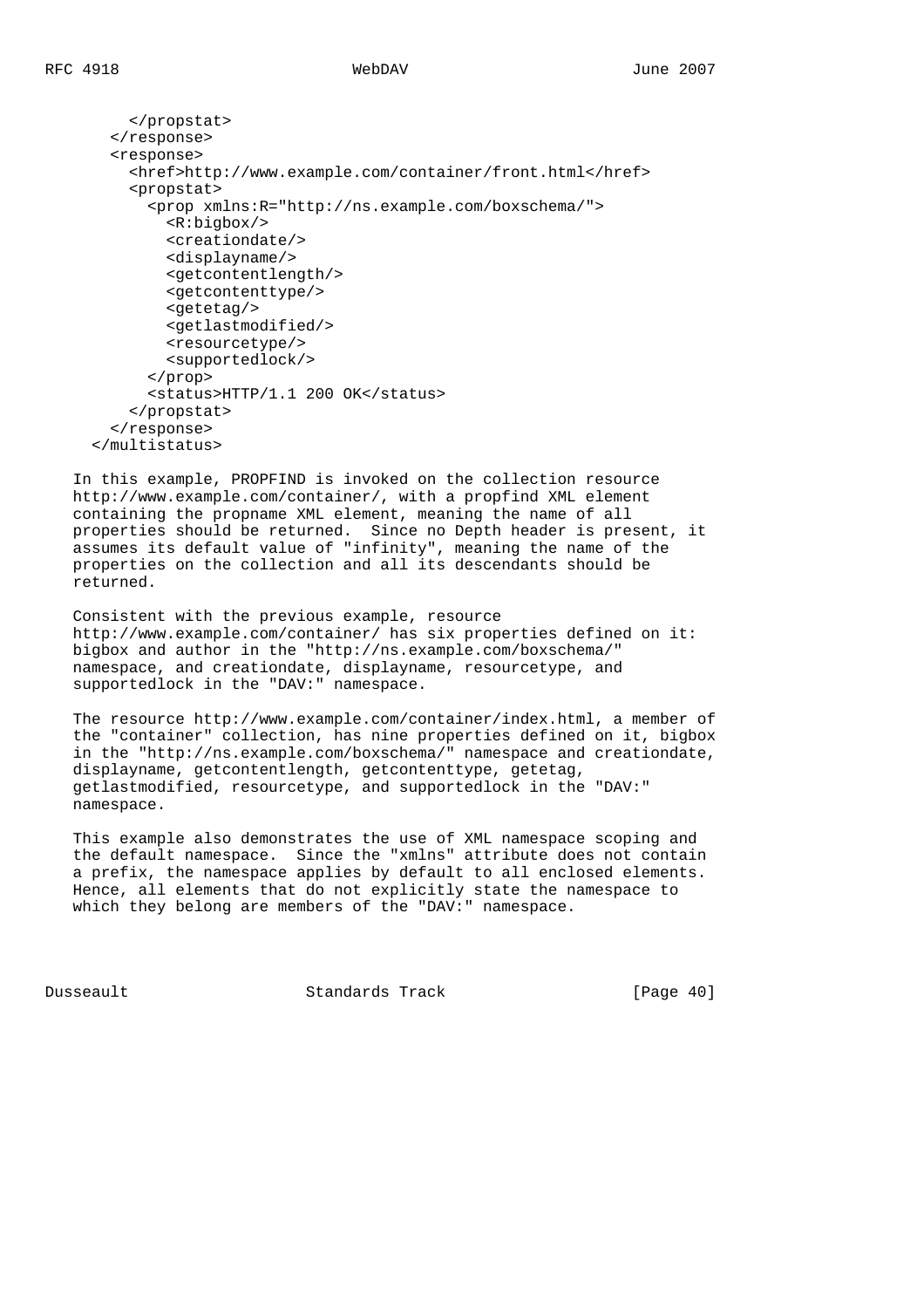## 9.1.5. Example - Using So-called 'allprop'

 Note that 'allprop', despite its name, which remains for backward compatibility, does not return every property, but only dead properties and the live properties defined in this specification.

>>Request

```
 PROPFIND /container/ HTTP/1.1
 Host: www.example.com
 Depth: 1
 Content-Type: application/xml; charset="utf-8"
 Content-Length: xxxx
```

```
 <?xml version="1.0" encoding="utf-8" ?>
 <D:propfind xmlns:D="DAV:">
   <D:allprop/>
 </D:propfind>
```
>>Response

```
 HTTP/1.1 207 Multi-Status
 Content-Type: application/xml; charset="utf-8"
 Content-Length: xxxx
 <?xml version="1.0" encoding="utf-8" ?>
 <D:multistatus xmlns:D="DAV:">
   <D:response>
     <D:href>/container/</D:href>
     <D:propstat>
       <D:prop xmlns:R="http://ns.example.com/boxschema/">
         <R:bigbox><R:BoxType>Box type A</R:BoxType></R:bigbox>
         <R:author><R:Name>Hadrian</R:Name></R:author>
         <D:creationdate>1997-12-01T17:42:21-08:00</D:creationdate>
         <D:displayname>Example collection</D:displayname>
         <D:resourcetype><D:collection/></D:resourcetype>
         <D:supportedlock>
           <D:lockentry>
             <D:lockscope><D:exclusive/></D:lockscope>
             <D:locktype><D:write/></D:locktype>
           </D:lockentry>
           <D:lockentry>
             <D:lockscope><D:shared/></D:lockscope>
             <D:locktype><D:write/></D:locktype>
           </D:lockentry>
         </D:supportedlock>
       </D:prop>
```
Dusseault Standards Track [Page 41]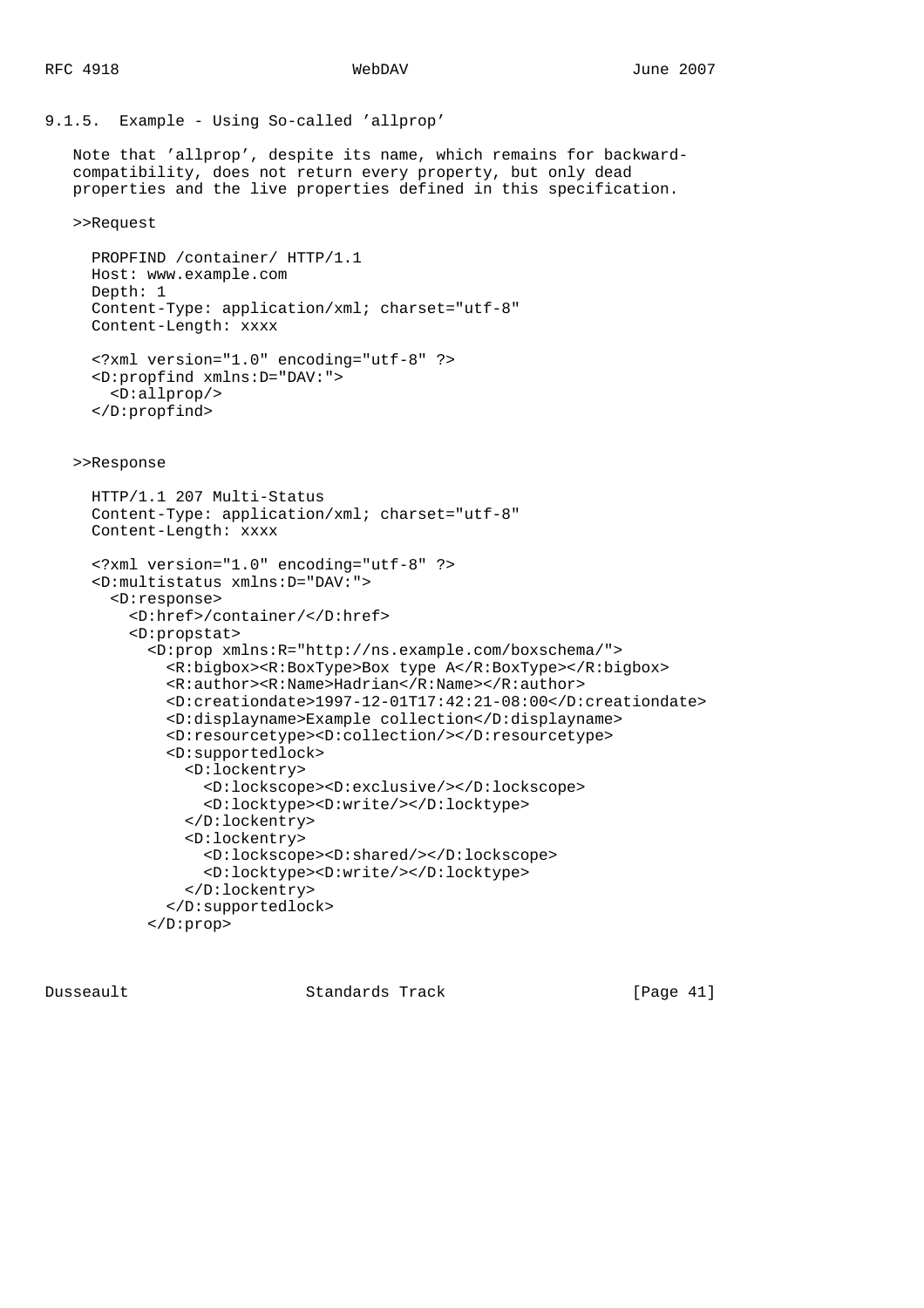```
 <D:status>HTTP/1.1 200 OK</D:status>
     </D:propstat>
  </D:response>
  <D:response>
     <D:href>/container/front.html</D:href>
     <D:propstat>
       <D:prop xmlns:R="http://ns.example.com/boxschema/">
         <R:bigbox><R:BoxType>Box type B</R:BoxType>
         </R:bigbox>
         <D:creationdate>1997-12-01T18:27:21-08:00</D:creationdate>
         <D:displayname>Example HTML resource</D:displayname>
         <D:getcontentlength>4525</D:getcontentlength>
         <D:getcontenttype>text/html</D:getcontenttype>
         <D:getetag>"zzyzx"</D:getetag>
         <D:getlastmodified
           >Mon, 12 Jan 1998 09:25:56 GMT</D:getlastmodified>
         <D:resourcetype/>
         <D:supportedlock>
           <D:lockentry>
             <D:lockscope><D:exclusive/></D:lockscope>
             <D:locktype><D:write/></D:locktype>
           </D:lockentry>
           <D:lockentry>
             <D:lockscope><D:shared/></D:lockscope>
             <D:locktype><D:write/></D:locktype>
           </D:lockentry>
         </D:supportedlock>
       </D:prop>
       <D:status>HTTP/1.1 200 OK</D:status>
     </D:propstat>
  </D:response>
 </D:multistatus>
```
 In this example, PROPFIND was invoked on the resource http://www.example.com/container/ with a Depth header of 1, meaning the request applies to the resource and its children, and a propfind XML element containing the allprop XML element, meaning the request should return the name and value of all the dead properties defined on the resources, plus the name and value of all the properties defined in this specification. This example illustrates the use of relative references in the 'href' elements of the response.

 The resource http://www.example.com/container/ has six properties defined on it: 'bigbox' and 'author in the "http://ns.example.com/boxschema/" namespace, DAV:creationdate, DAV: displayname, DAV:resourcetype, and DAV:supportedlock.

Dusseault Standards Track [Page 42]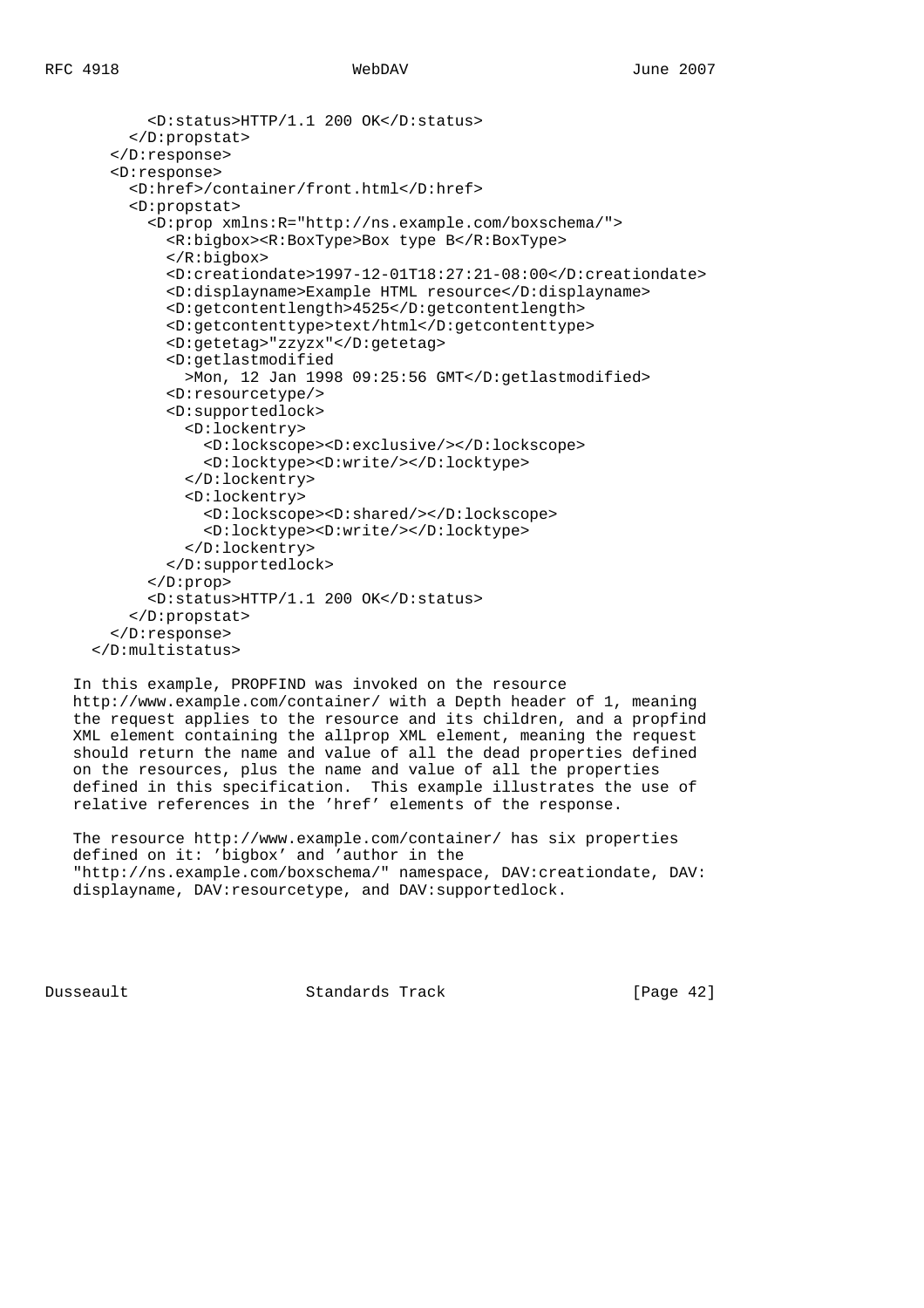The last four properties are WebDAV-specific, defined in Section 15. Since GET is not supported on this resource, the get\* properties (e.g., DAV:getcontentlength) are not defined on this resource. The WebDAV-specific properties assert that "container" was created on December 1, 1997, at 5:42:21PM, in a time zone 8 hours west of GMT (DAV:creationdate), has a name of "Example collection" (DAV: displayname), a collection resource type (DAV:resourcetype), and supports exclusive write and shared write locks (DAV:supportedlock).

 The resource http://www.example.com/container/front.html has nine properties defined on it:

 'bigbox' in the "http://ns.example.com/boxschema/" namespace (another instance of the "bigbox" property type), DAV:creationdate, DAV: displayname, DAV:getcontentlength, DAV:getcontenttype, DAV:getetag, DAV:getlastmodified, DAV:resourcetype, and DAV:supportedlock.

 The DAV-specific properties assert that "front.html" was created on December 1, 1997, at 6:27:21PM, in a time zone 8 hours west of GMT (DAV:creationdate), has a name of "Example HTML resource" (DAV: displayname), a content length of 4525 bytes (DAV: qetcontentlength), a MIME type of "text/html" (DAV:getcontenttype), an entity tag of "zzyzx" (DAV:getetag), was last modified on Monday, January 12, 1998, at 09:25:56 GMT (DAV:getlastmodified), has an empty resource type, meaning that it is not a collection (DAV:resourcetype), and supports both exclusive write and shared write locks (DAV:supportedlock).

9.1.6. Example - Using 'allprop' with 'include'

>>Request

```
 PROPFIND /mycol/ HTTP/1.1
 Host: www.example.com
 Depth: 1
 Content-Type: application/xml; charset="utf-8"
 Content-Length: xxxx
 <?xml version="1.0" encoding="utf-8" ?>
 <D:propfind xmlns:D="DAV:">
   <D:allprop/>
   <D:include>
     <D:supported-live-property-set/>
     <D:supported-report-set/>
   </D:include>
 </D:propfind>
```
Dusseault Standards Track [Page 43]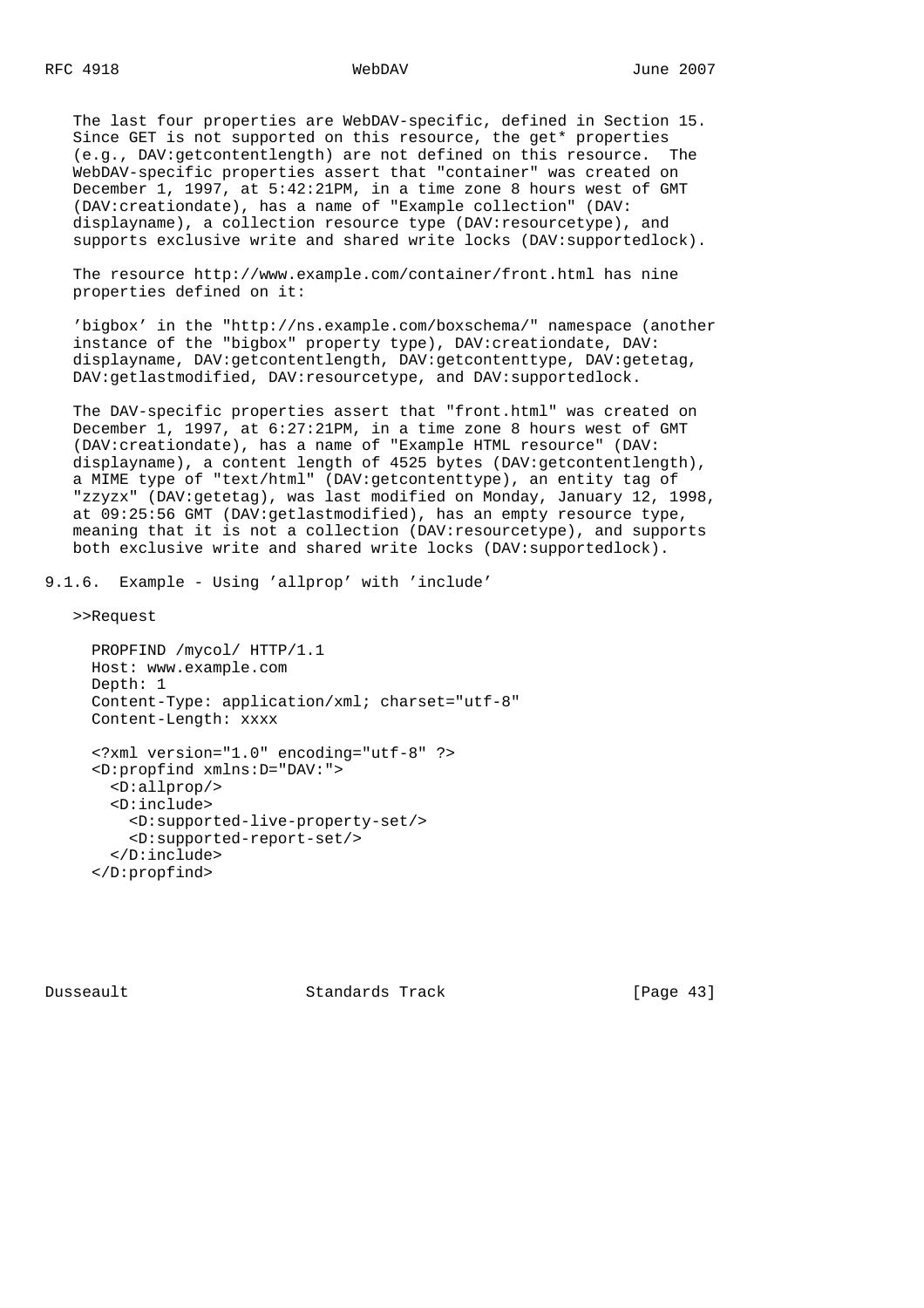In this example, PROPFIND is executed on the resource http://www.example.com/mycol/ and its internal member resources. The client requests the values of all live properties defined in this specification, plus all dead properties, plus two more live properties defined in [RFC3253]. The response is not shown.

## 9.2. PROPPATCH Method

 The PROPPATCH method processes instructions specified in the request body to set and/or remove properties defined on the resource identified by the Request-URI.

 All DAV-compliant resources MUST support the PROPPATCH method and MUST process instructions that are specified using the propertyupdate, set, and remove XML elements. Execution of the directives in this method is, of course, subject to access control constraints. DAV-compliant resources SHOULD support the setting of arbitrary dead properties.

 The request message body of a PROPPATCH method MUST contain the propertyupdate XML element.

 Servers MUST process PROPPATCH instructions in document order (an exception to the normal rule that ordering is irrelevant). Instructions MUST either all be executed or none executed. Thus, if any error occurs during processing, all executed instructions MUST be undone and a proper error result returned. Instruction processing details can be found in the definition of the set and remove instructions in Sections 14.23 and 14.26.

 If a server attempts to make any of the property changes in a PROPPATCH request (i.e., the request is not rejected for high-level errors before processing the body), the response MUST be a Multi- Status response as described in Section 9.2.1.

 This method is idempotent, but not safe (see Section 9.1 of [RFC2616]). Responses to this method MUST NOT be cached.

9.2.1. Status Codes for Use in 'propstat' Element

 In PROPPATCH responses, information about individual properties is returned inside 'propstat' elements (see Section 14.22), each containing an individual 'status' element containing information about the properties appearing in it. The list below summarizes the most common status codes used inside 'propstat'; however, clients should be prepared to handle other 2/3/4/5xx series status codes as well.

Dusseault Standards Track [Page 44]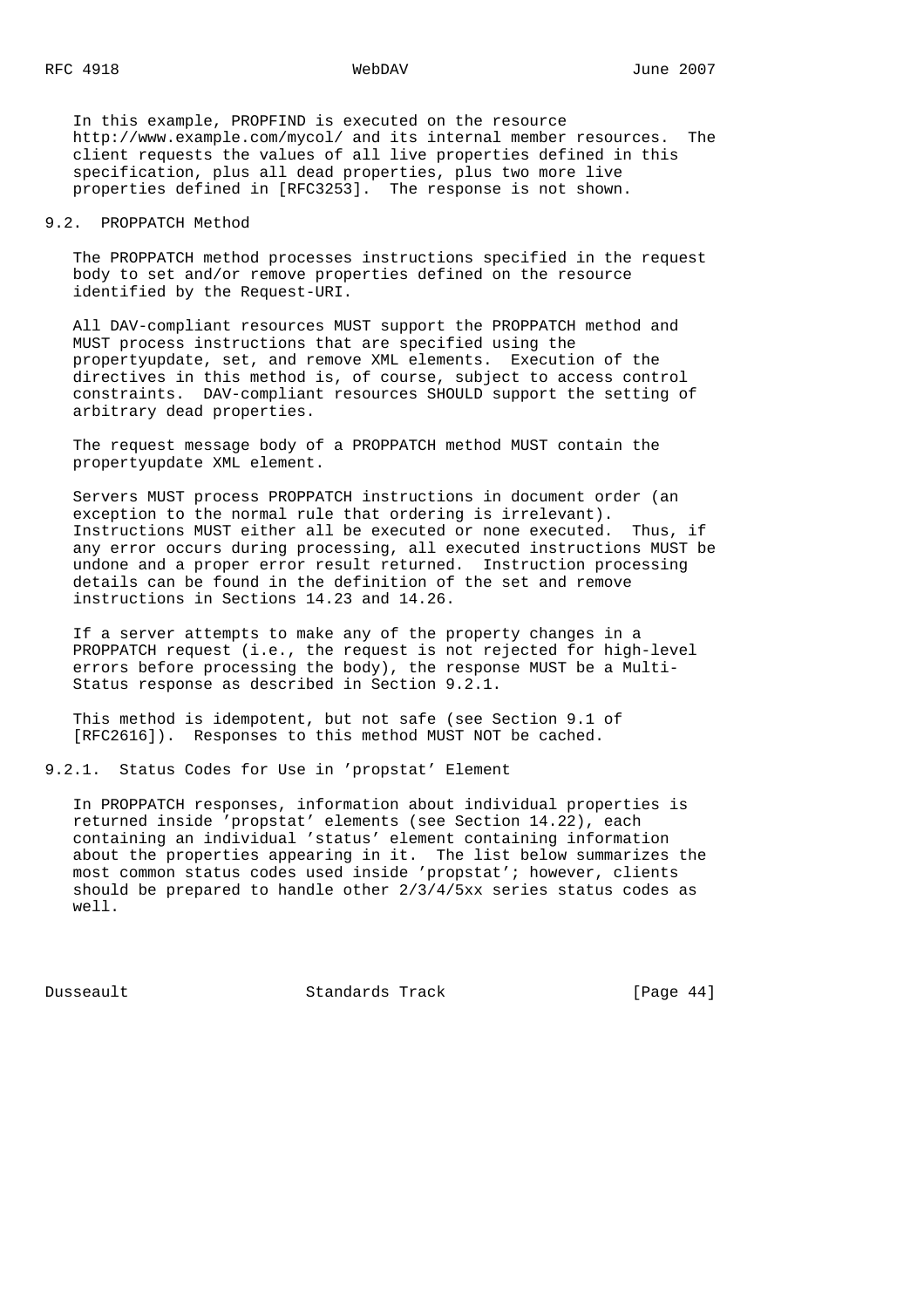200 (OK) - The property set or change succeeded. Note that if this appears for one property, it appears for every property in the response, due to the atomicity of PROPPATCH.

 403 (Forbidden) - The client, for reasons the server chooses not to specify, cannot alter one of the properties.

 403 (Forbidden): The client has attempted to set a protected property, such as DAV:getetag. If returning this error, the server SHOULD use the precondition code 'cannot-modify-protected-property' inside the response body.

 409 (Conflict) - The client has provided a value whose semantics are not appropriate for the property.

 424 (Failed Dependency) - The property change could not be made because of another property change that failed.

 507 (Insufficient Storage) - The server did not have sufficient space to record the property.

9.2.2. Example - PROPPATCH

>>Request

```
 PROPPATCH /bar.html HTTP/1.1
 Host: www.example.com
 Content-Type: application/xml; charset="utf-8"
 Content-Length: xxxx
 <?xml version="1.0" encoding="utf-8" ?>
 <D:propertyupdate xmlns:D="DAV:"
         xmlns:Z="http://ns.example.com/standards/z39.50/">
   <D:set>
     <D:prop>
       <Z:Authors>
         <Z:Author>Jim Whitehead</Z:Author>
         <Z:Author>Roy Fielding</Z:Author>
       </Z:Authors>
     </D:prop>
   </D:set>
   <D:remove>
     <D:prop><Z:Copyright-Owner/></D:prop>
   </D:remove>
 </D:propertyupdate>
```
Dusseault Standards Track [Page 45]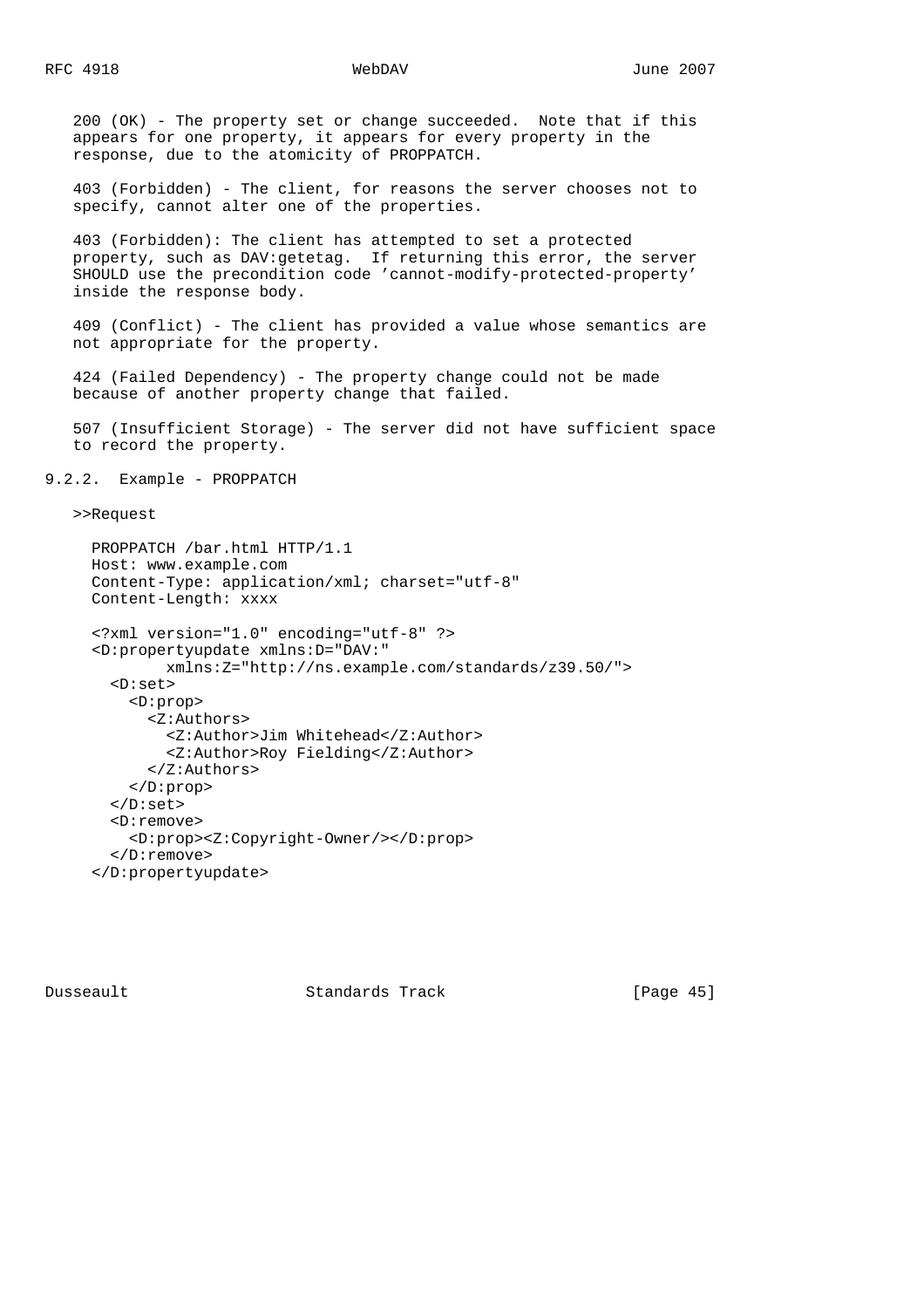>>Response

```
 HTTP/1.1 207 Multi-Status
 Content-Type: application/xml; charset="utf-8"
 Content-Length: xxxx
 <?xml version="1.0" encoding="utf-8" ?>
 <D:multistatus xmlns:D="DAV:"
         xmlns:Z="http://ns.example.com/standards/z39.50/">
   <D:response>
     <D:href>http://www.example.com/bar.html</D:href>
     <D:propstat>
       <D:prop><Z:Authors/></D:prop>
       <D:status>HTTP/1.1 424 Failed Dependency</D:status>
     </D:propstat>
     <D:propstat>
       <D:prop><Z:Copyright-Owner/></D:prop>
       <D:status>HTTP/1.1 409 Conflict</D:status>
     </D:propstat>
     <D:responsedescription> Copyright Owner cannot be deleted or
       altered.</D:responsedescription>
   </D:response>
 </D:multistatus>
```

```
 In this example, the client requests the server to set the value of
 the "Authors" property in the
 "http://ns.example.com/standards/z39.50/" namespace, and to remove
 the property "Copyright-Owner" in the same namespace. Since the
 Copyright-Owner property could not be removed, no property
 modifications occur. The 424 (Failed Dependency) status code for the
 Authors property indicates this action would have succeeded if it
 were not for the conflict with removing the Copyright-Owner property.
```
## 9.3. MKCOL Method

 MKCOL creates a new collection resource at the location specified by the Request-URI. If the Request-URI is already mapped to a resource, then the MKCOL MUST fail. During MKCOL processing, a server MUST make the Request-URI an internal member of its parent collection, unless the Request-URI is "/". If no such ancestor exists, the method MUST fail. When the MKCOL operation creates a new collection resource, all ancestors MUST already exist, or the method MUST fail with a 409 (Conflict) status code. For example, if a request to create collection /a/b/c/d/ is made, and /a/b/c/ does not exist, the request must fail.

```
 When MKCOL is invoked without a request body, the newly created
 collection SHOULD have no members.
```
Dusseault Standards Track [Page 46]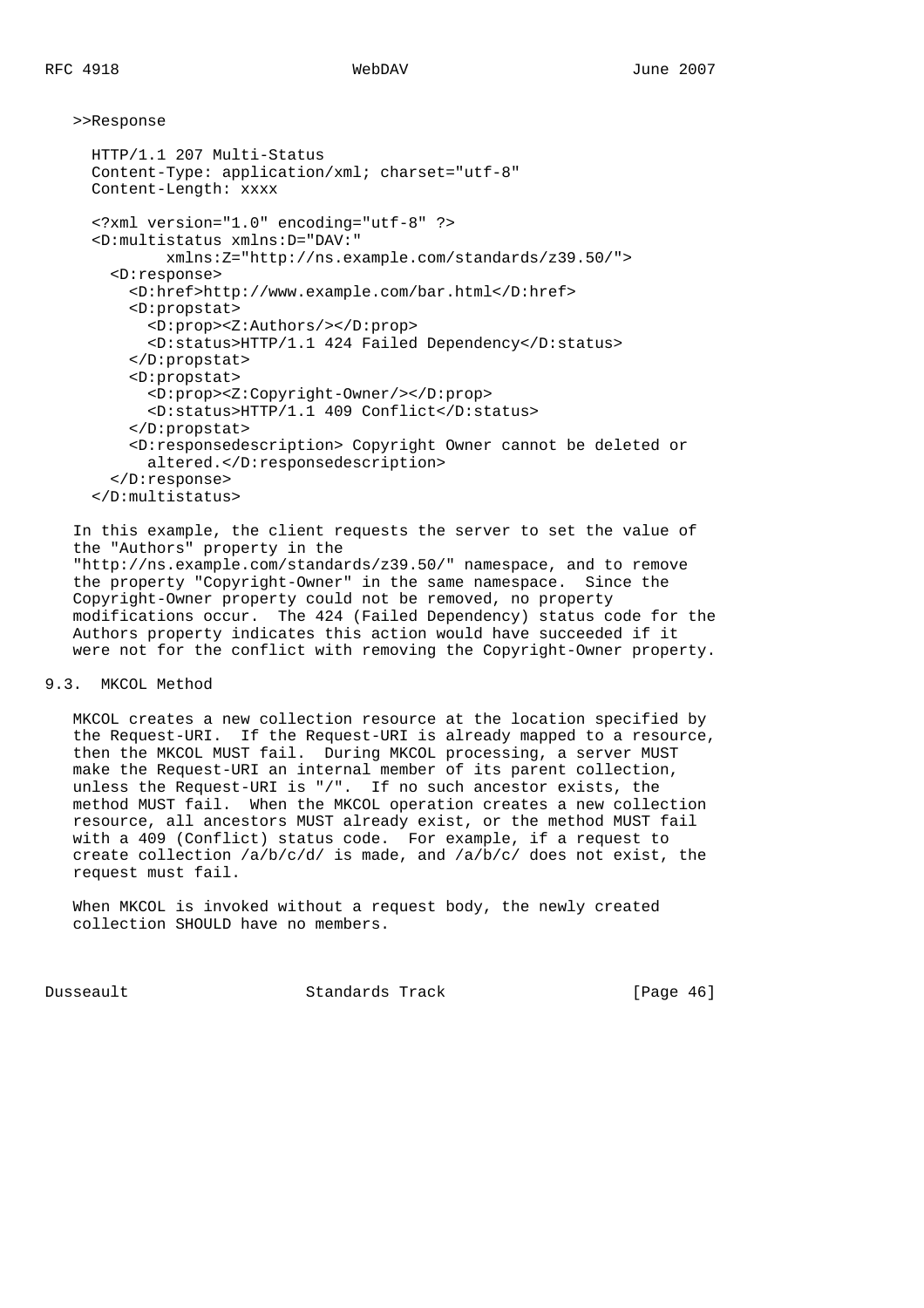A MKCOL request message may contain a message body. The precise behavior of a MKCOL request when the body is present is undefined, but limited to creating collections, members of a collection, bodies of members, and properties on the collections or members. If the server receives a MKCOL request entity type it does not support or understand, it MUST respond with a 415 (Unsupported Media Type) status code. If the server decides to reject the request based on the presence of an entity or the type of an entity, it should use the 415 (Unsupported Media Type) status code.

 This method is idempotent, but not safe (see Section 9.1 of [RFC2616]). Responses to this method MUST NOT be cached.

9.3.1. MKCOL Status Codes

 In addition to the general status codes possible, the following status codes have specific applicability to MKCOL:

201 (Created) - The collection was created.

 403 (Forbidden) - This indicates at least one of two conditions: 1) the server does not allow the creation of collections at the given location in its URL namespace, or 2) the parent collection of the Request-URI exists but cannot accept members.

 405 (Method Not Allowed) - MKCOL can only be executed on an unmapped URL.

 409 (Conflict) - A collection cannot be made at the Request-URI until one or more intermediate collections have been created. The server MUST NOT create those intermediate collections automatically.

 415 (Unsupported Media Type) - The server does not support the request body type (although bodies are legal on MKCOL requests, since this specification doesn't define any, the server is likely not to support any given body type).

 507 (Insufficient Storage) - The resource does not have sufficient space to record the state of the resource after the execution of this method.

9.3.2. Example - MKCOL

 This example creates a collection called /webdisc/xfiles/ on the server www.example.com.

Dusseault Standards Track [Page 47]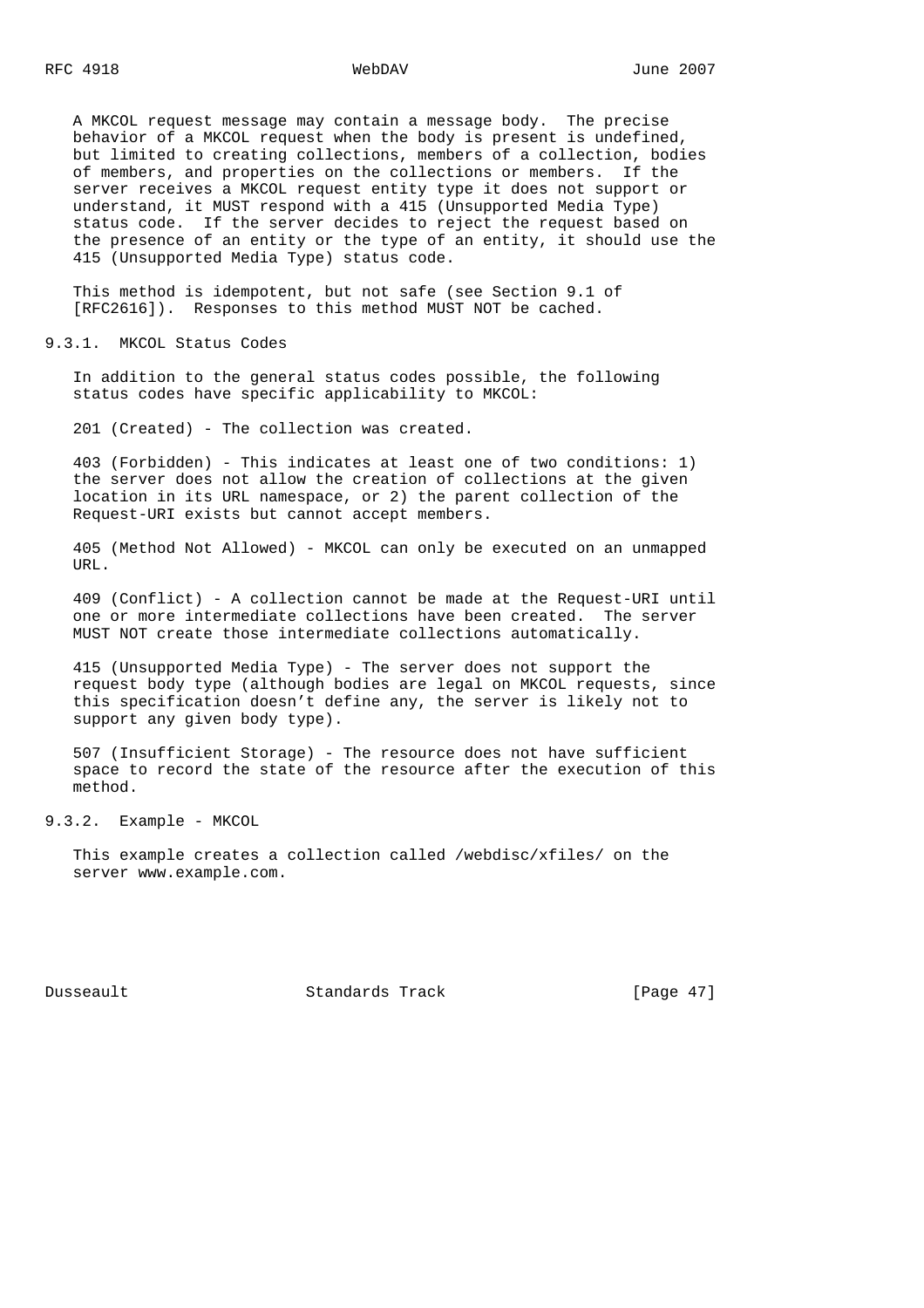>>Request

```
 MKCOL /webdisc/xfiles/ HTTP/1.1
 Host: www.example.com
```
>>Response

HTTP/1.1 201 Created

## 9.4. GET, HEAD for Collections

 The semantics of GET are unchanged when applied to a collection, since GET is defined as, "retrieve whatever information (in the form of an entity) is identified by the Request-URI" [RFC2616]. GET, when applied to a collection, may return the contents of an "index.html" resource, a human-readable view of the contents of the collection, or something else altogether. Hence, it is possible that the result of a GET on a collection will bear no correlation to the membership of the collection.

 Similarly, since the definition of HEAD is a GET without a response message body, the semantics of HEAD are unmodified when applied to collection resources.

# 9.5. POST for Collections

 Since by definition the actual function performed by POST is determined by the server and often depends on the particular resource, the behavior of POST when applied to collections cannot be meaningfully modified because it is largely undefined. Thus, the semantics of POST are unmodified when applied to a collection.

### 9.6. DELETE Requirements

 DELETE is defined in [RFC2616], Section 9.7, to "delete the resource identified by the Request-URI". However, WebDAV changes some DELETE handling requirements.

A server processing a successful DELETE request:

MUST destroy locks rooted on the deleted resource

MUST remove the mapping from the Request-URI to any resource.

 Thus, after a successful DELETE operation (and in the absence of other actions), a subsequent GET/HEAD/PROPFIND request to the target Request-URI MUST return 404 (Not Found).

Dusseault Standards Track [Page 48]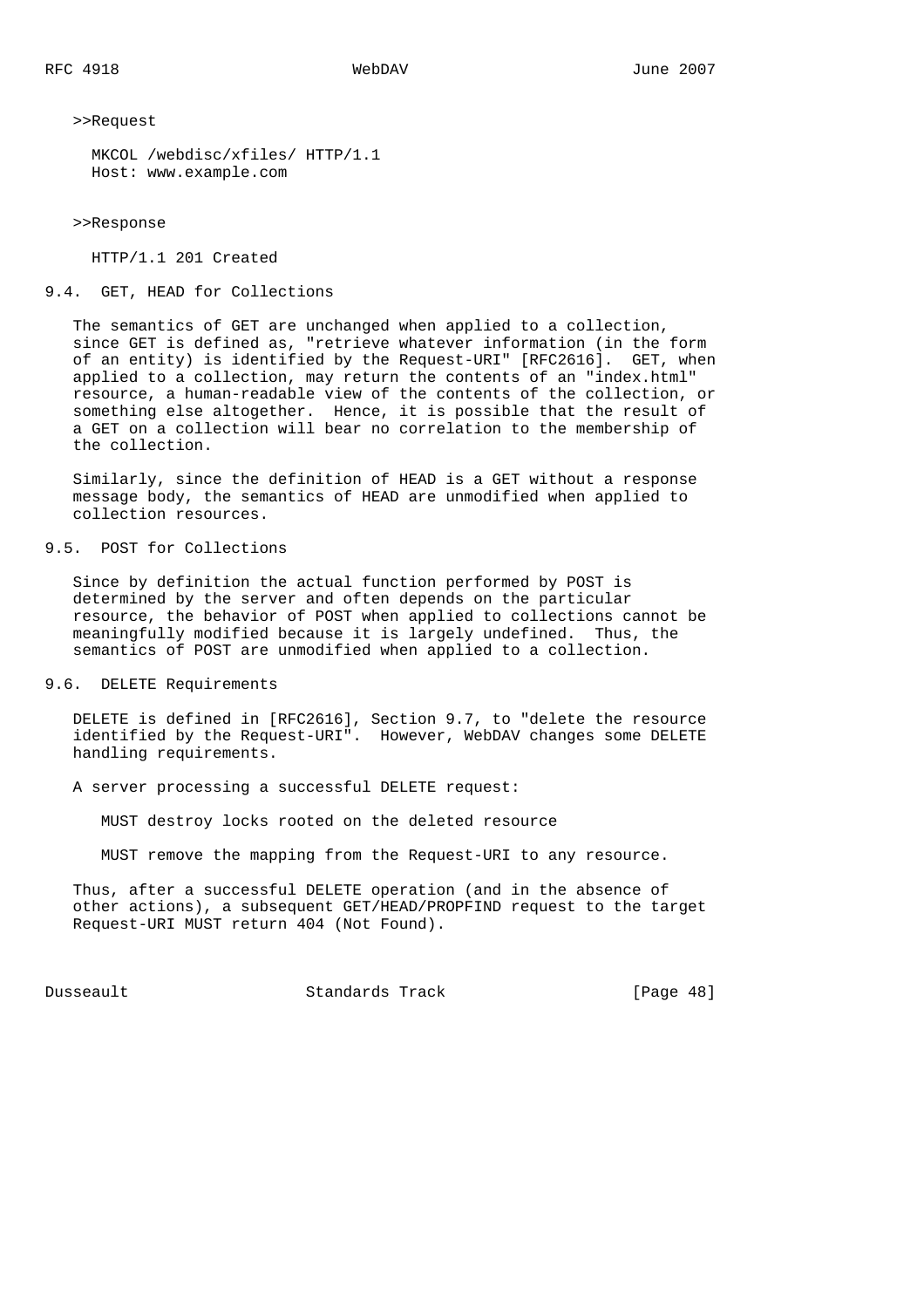## 9.6.1. DELETE for Collections

 The DELETE method on a collection MUST act as if a "Depth: infinity" header was used on it. A client MUST NOT submit a Depth header with a DELETE on a collection with any value but infinity.

 DELETE instructs that the collection specified in the Request-URI and all resources identified by its internal member URLs are to be deleted.

 If any resource identified by a member URL cannot be deleted, then all of the member's ancestors MUST NOT be deleted, so as to maintain URL namespace consistency.

 Any headers included with DELETE MUST be applied in processing every resource to be deleted.

 When the DELETE method has completed processing, it MUST result in a consistent URL namespace.

 If an error occurs deleting a member resource (a resource other than the resource identified in the Request-URI), then the response can be a 207 (Multi-Status). Multi-Status is used here to indicate which internal resources could NOT be deleted, including an error code, which should help the client understand which resources caused the failure. For example, the Multi-Status body could include a response with status 423 (Locked) if an internal resource was locked.

 The server MAY return a 4xx status response, rather than a 207, if the request failed completely.

 424 (Failed Dependency) status codes SHOULD NOT be in the 207 (Multi- Status) response for DELETE. They can be safely left out because the client will know that the ancestors of a resource could not be deleted when the client receives an error for the ancestor's progeny. Additionally, 204 (No Content) errors SHOULD NOT be returned in the 207 (Multi-Status). The reason for this prohibition is that 204 (No Content) is the default success code.

## 9.6.2. Example - DELETE

>>Request

 DELETE /container/ HTTP/1.1 Host: www.example.com

Dusseault Standards Track [Page 49]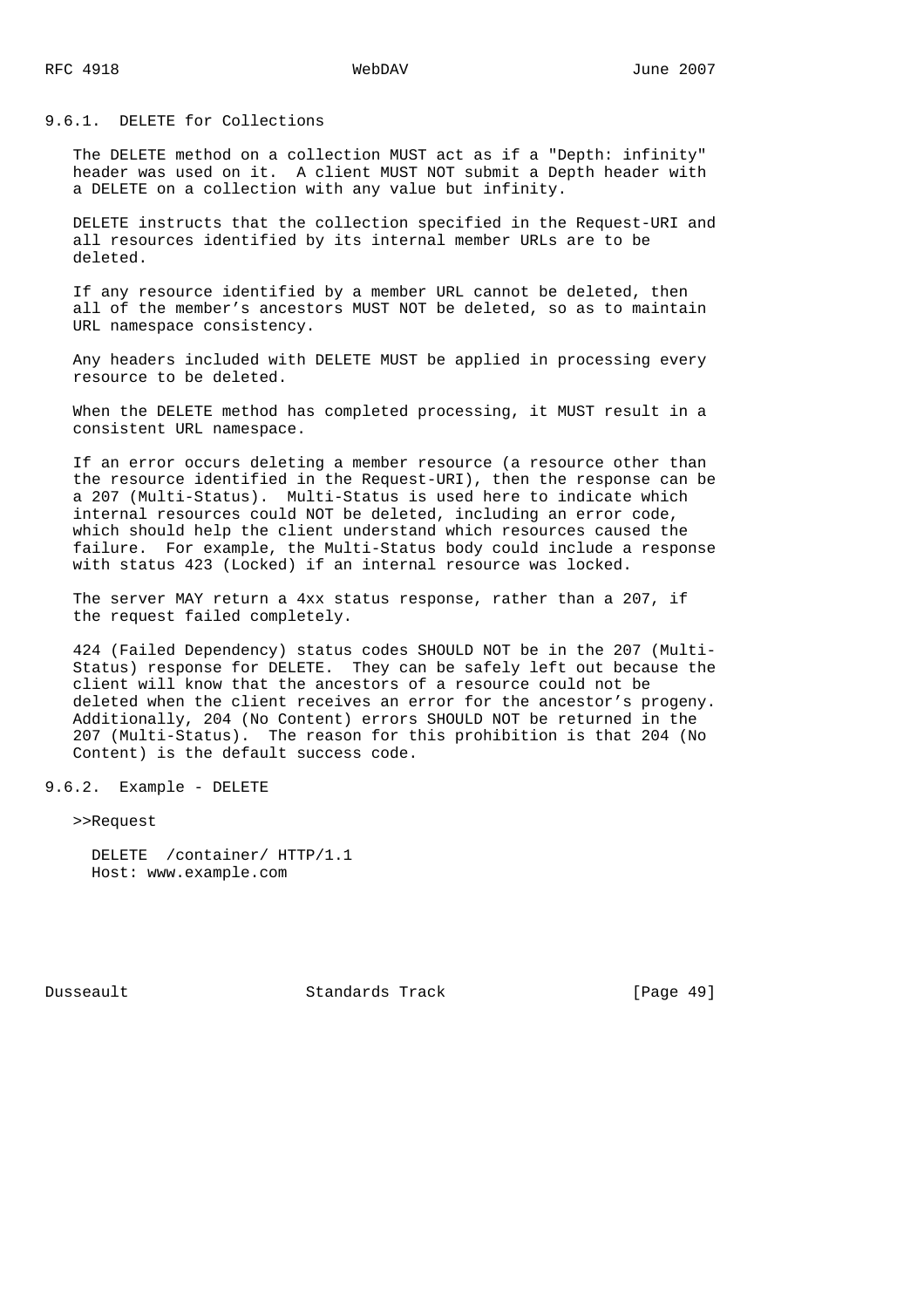>>Response

```
 HTTP/1.1 207 Multi-Status
 Content-Type: application/xml; charset="utf-8"
 Content-Length: xxxx
 <?xml version="1.0" encoding="utf-8" ?>
 <d:multistatus xmlns:d="DAV:">
   <d:response>
     <d:href>http://www.example.com/container/resource3</d:href>
     <d:status>HTTP/1.1 423 Locked</d:status>
     <d:error><d:lock-token-submitted/></d:error>
   </d:response>
 </d:multistatus>
```
 In this example, the attempt to delete http://www.example.com/container/resource3 failed because it is locked, and no lock token was submitted with the request. Consequently, the attempt to delete http://www.example.com/container/ also failed. Thus, the client knows that the attempt to delete http://www.example.com/container/ must have also failed since the parent cannot be deleted unless its child has also been deleted. Even though a Depth header has not been included, a depth of infinity is assumed because the method is on a collection.

# 9.7. PUT Requirements

9.7.1. PUT for Non-Collection Resources

 A PUT performed on an existing resource replaces the GET response entity of the resource. Properties defined on the resource may be recomputed during PUT processing but are not otherwise affected. For example, if a server recognizes the content type of the request body, it may be able to automatically extract information that could be profitably exposed as properties.

 A PUT that would result in the creation of a resource without an appropriately scoped parent collection MUST fail with a 409 (Conflict).

 A PUT request allows a client to indicate what media type an entity body has, and whether it should change if overwritten. Thus, a client SHOULD provide a Content-Type for a new resource if any is known. If the client does not provide a Content-Type for a new resource, the server MAY create a resource with no Content-Type assigned, or it MAY attempt to assign a Content-Type.

Dusseault Standards Track [Page 50]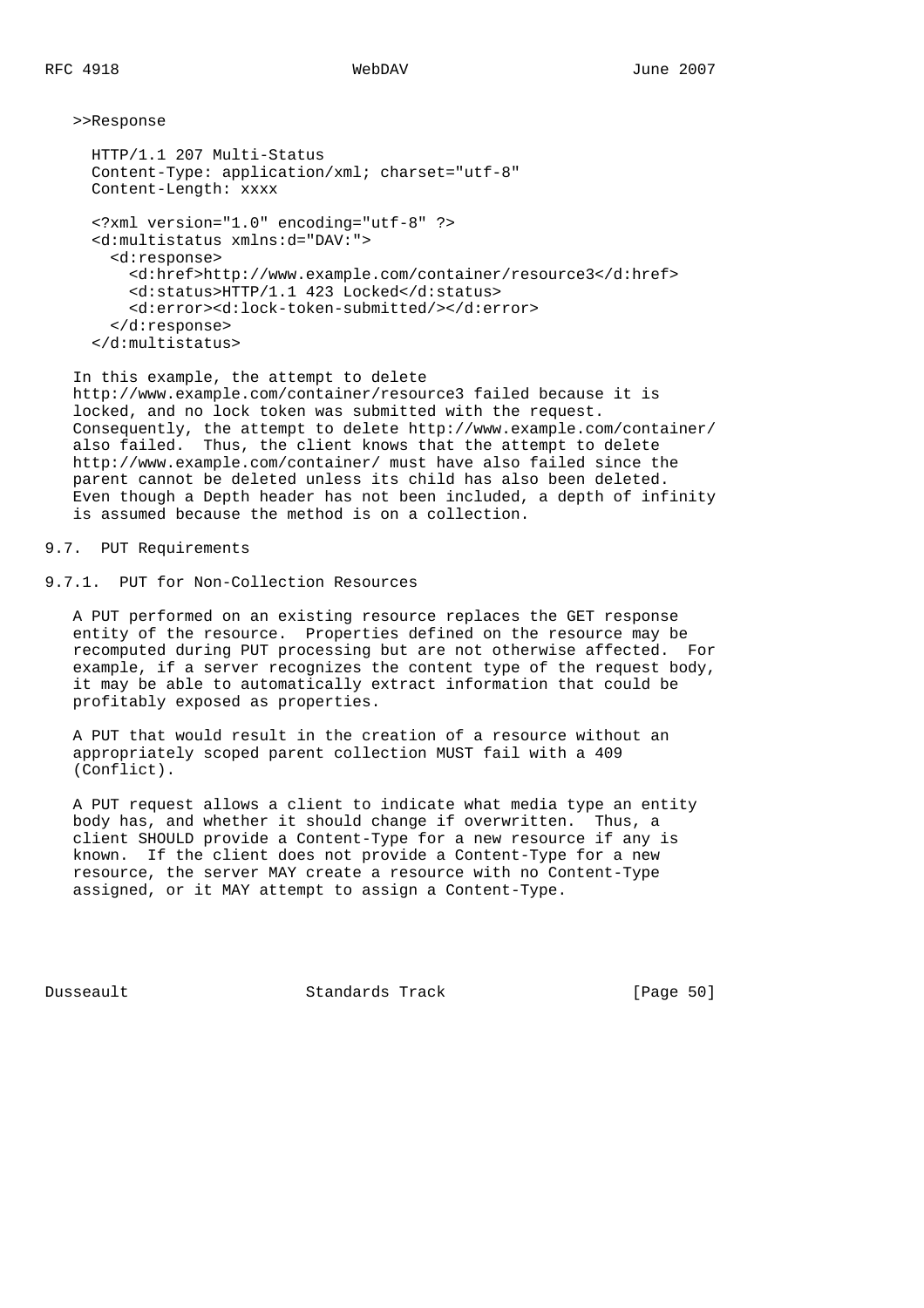Note that although a recipient ought generally to treat metadata supplied with an HTTP request as authoritative, in practice there's no guarantee that a server will accept client-supplied metadata (e.g., any request header beginning with "Content-"). Many servers do not allow configuring the Content-Type on a per-resource basis in the first place. Thus, clients can't always rely on the ability to directly influence the content type by including a Content-Type request header.

## 9.7.2. PUT for Collections

 This specification does not define the behavior of the PUT method for existing collections. A PUT request to an existing collection MAY be treated as an error (405 Method Not Allowed).

The MKCOL method is defined to create collections.

## 9.8. COPY Method

 The COPY method creates a duplicate of the source resource identified by the Request-URI, in the destination resource identified by the URI in the Destination header. The Destination header MUST be present. The exact behavior of the COPY method depends on the type of the source resource.

 All WebDAV-compliant resources MUST support the COPY method. However, support for the COPY method does not guarantee the ability to copy a resource. For example, separate programs may control resources on the same server. As a result, it may not be possible to copy a resource to a location that appears to be on the same server.

 This method is idempotent, but not safe (see Section 9.1 of [RFC2616]). Responses to this method MUST NOT be cached.

## 9.8.1. COPY for Non-collection Resources

When the source resource is not a collection, the result of the COPY method is the creation of a new resource at the destination whose state and behavior match that of the source resource as closely as possible. Since the environment at the destination may be different than at the source due to factors outside the scope of control of the server, such as the absence of resources required for correct operation, it may not be possible to completely duplicate the behavior of the resource at the destination. Subsequent alterations to the destination resource will not modify the source resource. Subsequent alterations to the source resource will not modify the destination resource.

Dusseault Standards Track [Page 51]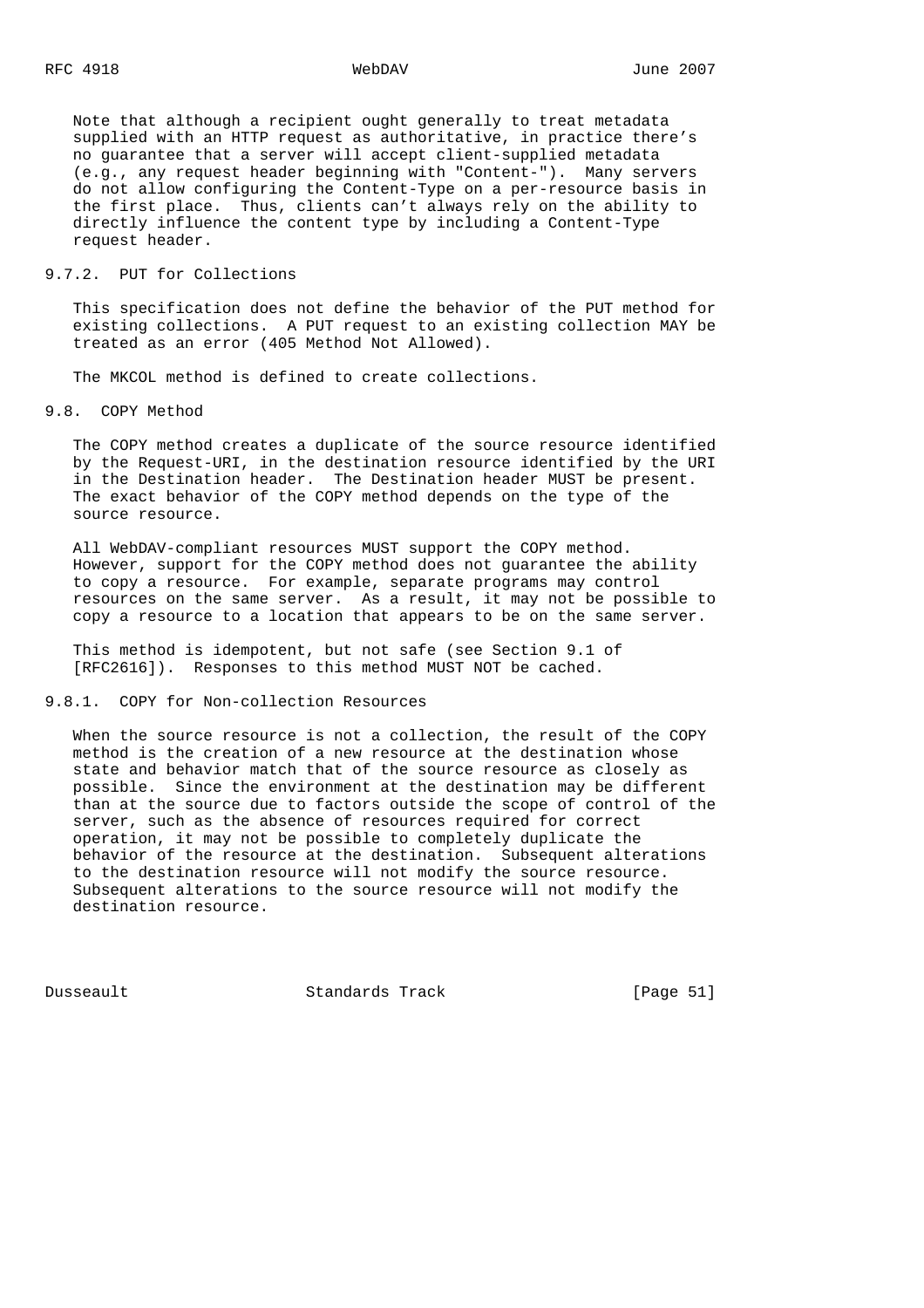### 9.8.2. COPY for Properties

 After a successful COPY invocation, all dead properties on the source resource SHOULD be duplicated on the destination resource. Live properties described in this document SHOULD be duplicated as identically behaving live properties at the destination resource, but not necessarily with the same values. Servers SHOULD NOT convert live properties into dead properties on the destination resource, because clients may then draw incorrect conclusions about the state or functionality of a resource. Note that some live properties are defined such that the absence of the property has a specific meaning (e.g., a flag with one meaning if present, and the opposite if absent), and in these cases, a successful COPY might result in the property being reported as "Not Found" in subsequent requests.

 When the destination is an unmapped URL, a COPY operation creates a new resource much like a PUT operation does. Live properties that are related to resource creation (such as DAV:creationdate) should have their values set accordingly.

# 9.8.3. COPY for Collections

 The COPY method on a collection without a Depth header MUST act as if a Depth header with value "infinity" was included. A client may submit a Depth header on a COPY on a collection with a value of "0" or "infinity". Servers MUST support the "0" and "infinity" Depth header behaviors on WebDAV-compliant resources.

 An infinite-depth COPY instructs that the collection resource identified by the Request-URI is to be copied to the location identified by the URI in the Destination header, and all its internal member resources are to be copied to a location relative to it, recursively through all levels of the collection hierarchy. Note that an infinite-depth COPY of /A/ into /A/B/ could lead to infinite recursion if not handled correctly.

 A COPY of "Depth: 0" only instructs that the collection and its properties, but not resources identified by its internal member URLs, are to be copied.

 Any headers included with a COPY MUST be applied in processing every resource to be copied with the exception of the Destination header.

 The Destination header only specifies the destination URI for the Request-URI. When applied to members of the collection identified by the Request-URI, the value of Destination is to be modified to reflect the current location in the hierarchy. So, if the Request- URI is /a/ with Host header value http://example.com/ and the

Dusseault Standards Track [Page 52]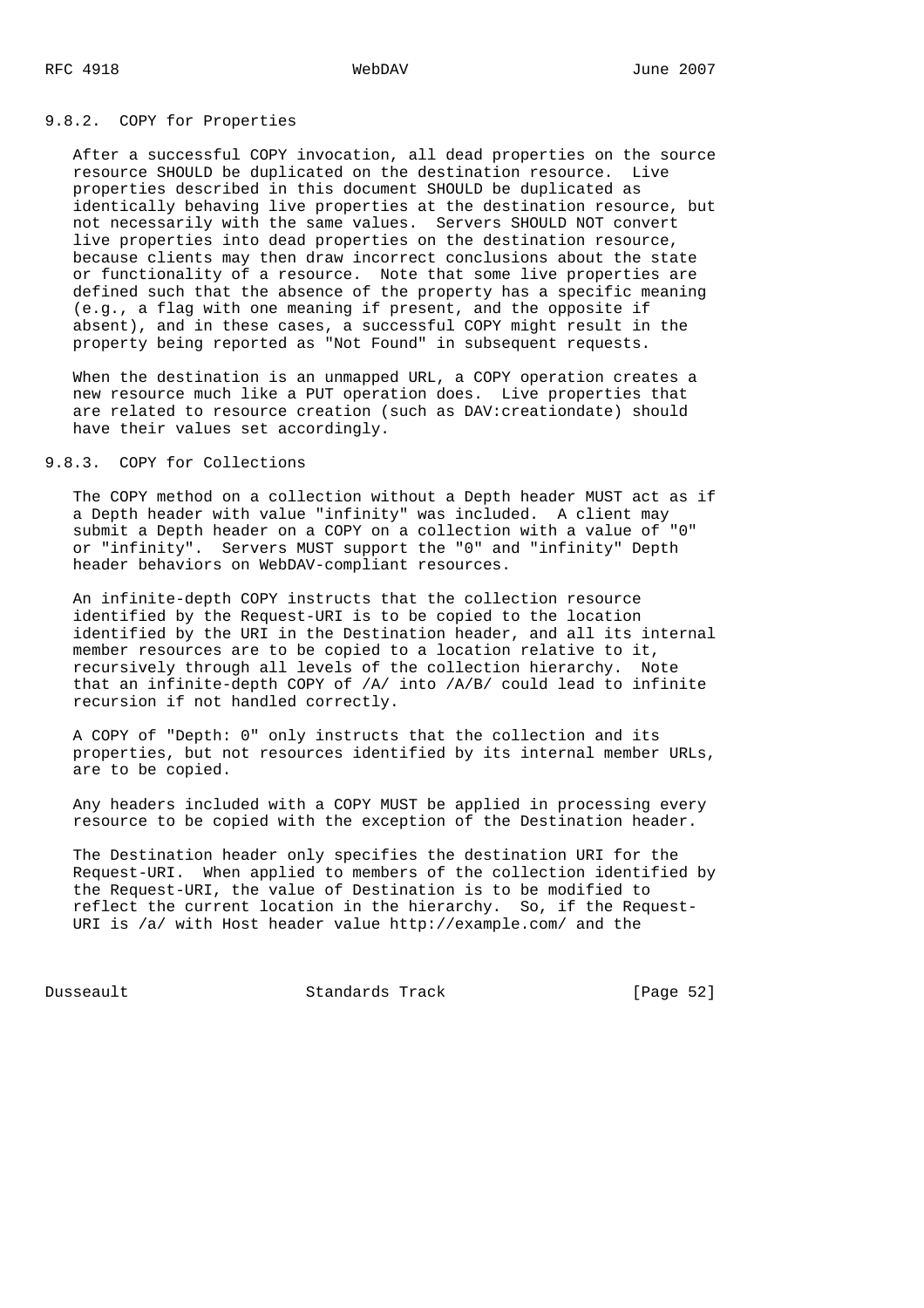Destination is http://example.com/b/, then when http://example.com/a/c/d is processed, it must use a Destination of http://example.com/b/c/d.

 When the COPY method has completed processing, it MUST have created a consistent URL namespace at the destination (see Section 5.1 for the definition of namespace consistency). However, if an error occurs while copying an internal collection, the server MUST NOT copy any resources identified by members of this collection (i.e., the server must skip this subtree), as this would create an inconsistent namespace. After detecting an error, the COPY operation SHOULD try to finish as much of the original copy operation as possible (i.e., the server should still attempt to copy other subtrees and their members that are not descendants of an error-causing collection).

 So, for example, if an infinite-depth copy operation is performed on collection  $/a/$ , which contains collections  $/a/b/$  and  $/a/c/$ , and an error occurs copying /a/b/, an attempt should still be made to copy /a/c/. Similarly, after encountering an error copying a non collection resource as part of an infinite-depth copy, the server SHOULD try to finish as much of the original copy operation as possible.

 If an error in executing the COPY method occurs with a resource other than the resource identified in the Request-URI, then the response MUST be a 207 (Multi-Status), and the URL of the resource causing the failure MUST appear with the specific error.

 The 424 (Failed Dependency) status code SHOULD NOT be returned in the 207 (Multi-Status) response from a COPY method. These responses can be safely omitted because the client will know that the progeny of a resource could not be copied when the client receives an error for the parent. Additionally, 201 (Created)/204 (No Content) status codes SHOULD NOT be returned as values in 207 (Multi-Status) responses from COPY methods. They, too, can be safely omitted because they are the default success codes.

9.8.4. COPY and Overwriting Destination Resources

 If a COPY request has an Overwrite header with a value of "F", and a resource exists at the Destination URL, the server MUST fail the request.

 When a server executes a COPY request and overwrites a destination resource, the exact behavior MAY depend on many factors, including WebDAV extension capabilities (see particularly [RFC3253]). For

Dusseault Standards Track [Page 53]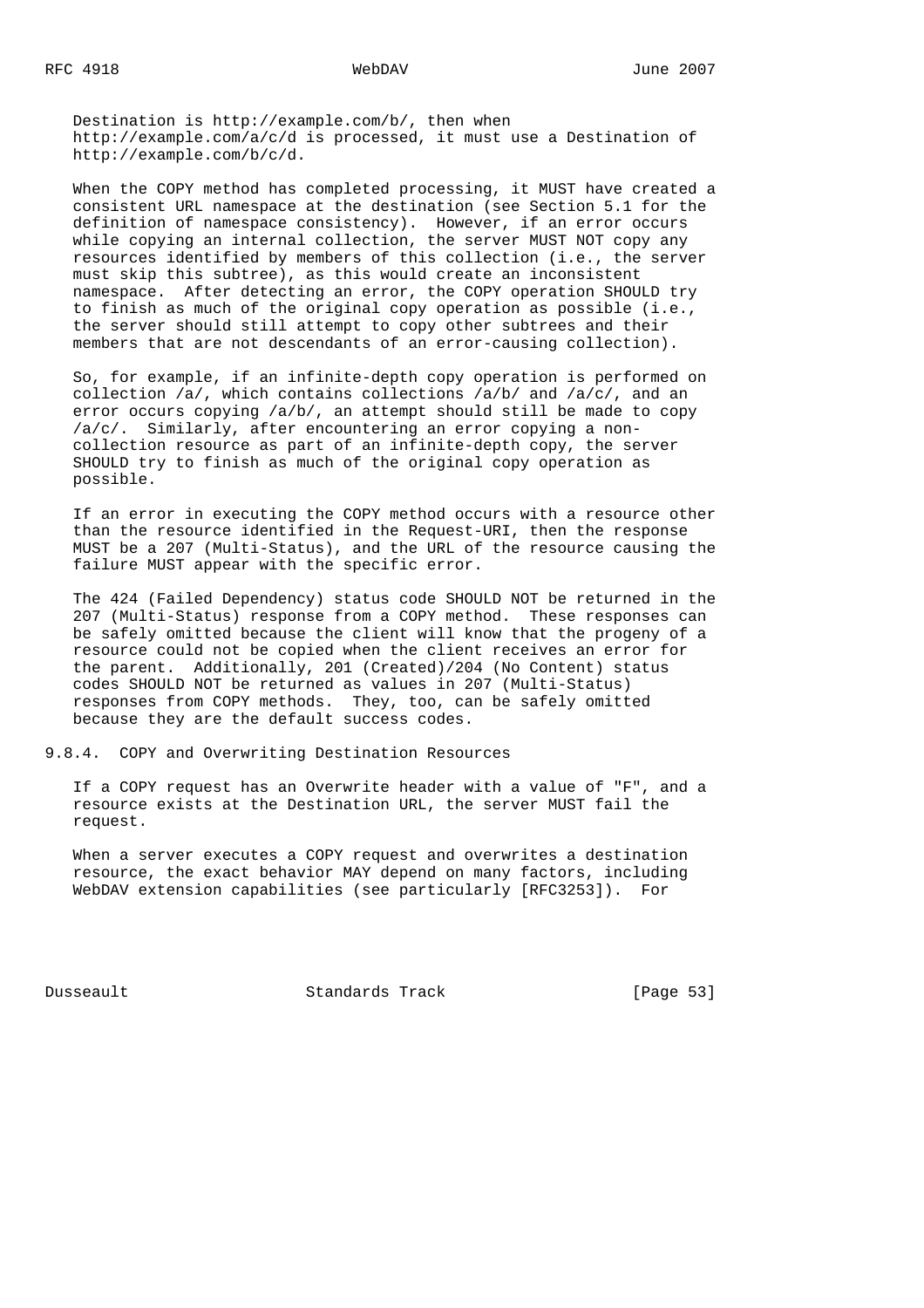example, when an ordinary resource is overwritten, the server could delete the target resource before doing the copy, or could do an in place overwrite to preserve live properties.

 When a collection is overwritten, the membership of the destination collection after the successful COPY request MUST be the same membership as the source collection immediately before the COPY. Thus, merging the membership of the source and destination collections together in the destination is not a compliant behavior.

 In general, if clients require the state of the destination URL to be wiped out prior to a COPY (e.g., to force live properties to be reset), then the client could send a DELETE to the destination before the COPY request to ensure this reset.

9.8.5. Status Codes

 In addition to the general status codes possible, the following status codes have specific applicability to COPY:

 201 (Created) - The source resource was successfully copied. The COPY operation resulted in the creation of a new resource.

 204 (No Content) - The source resource was successfully copied to a preexisting destination resource.

 207 (Multi-Status) - Multiple resources were to be affected by the COPY, but errors on some of them prevented the operation from taking place. Specific error messages, together with the most appropriate of the source and destination URLs, appear in the body of the multi status response. For example, if a destination resource was locked and could not be overwritten, then the destination resource URL appears with the 423 (Locked) status.

 403 (Forbidden) - The operation is forbidden. A special case for COPY could be that the source and destination resources are the same resource.

 409 (Conflict) - A resource cannot be created at the destination until one or more intermediate collections have been created. The server MUST NOT create those intermediate collections automatically.

 412 (Precondition Failed) - A precondition header check failed, e.g., the Overwrite header is "F" and the destination URL is already mapped to a resource.

Dusseault Standards Track [Page 54]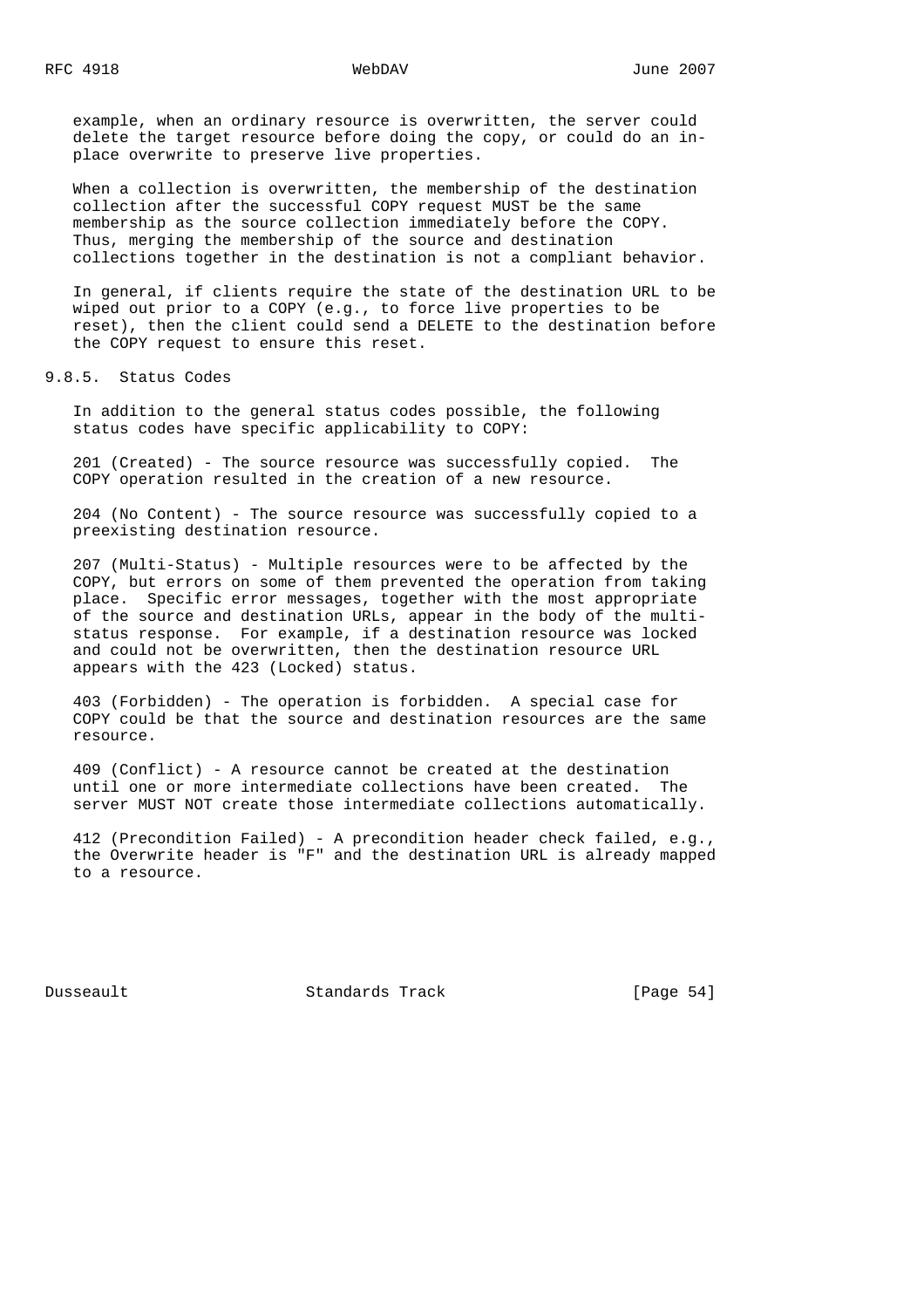423 (Locked) - The destination resource, or resource within the destination collection, was locked. This response SHOULD contain the 'lock-token-submitted' precondition element.

 502 (Bad Gateway) - This may occur when the destination is on another server, repository, or URL namespace. Either the source namespace does not support copying to the destination namespace, or the destination namespace refuses to accept the resource. The client may wish to try GET/PUT and PROPFIND/PROPPATCH instead.

 507 (Insufficient Storage) - The destination resource does not have sufficient space to record the state of the resource after the execution of this method.

9.8.6. Example - COPY with Overwrite

 This example shows resource http://www.example.com/˜fielding/index.html being copied to the location http://www.example.com/users/f/fielding/index.html. The 204 (No Content) status code indicates that the existing resource at the destination was overwritten.

>>Request

 COPY /˜fielding/index.html HTTP/1.1 Host: www.example.com Destination: http://www.example.com/users/f/fielding/index.html

>>Response

HTTP/1.1 204 No Content

9.8.7. Example - COPY with No Overwrite

 The following example shows the same copy operation being performed, but with the Overwrite header set to "F." A response of 412 (Precondition Failed) is returned because the destination URL is already mapped to a resource.

>>Request

 COPY /˜fielding/index.html HTTP/1.1 Host: www.example.com Destination: http://www.example.com/users/f/fielding/index.html Overwrite: F

Dusseault Standards Track [Page 55]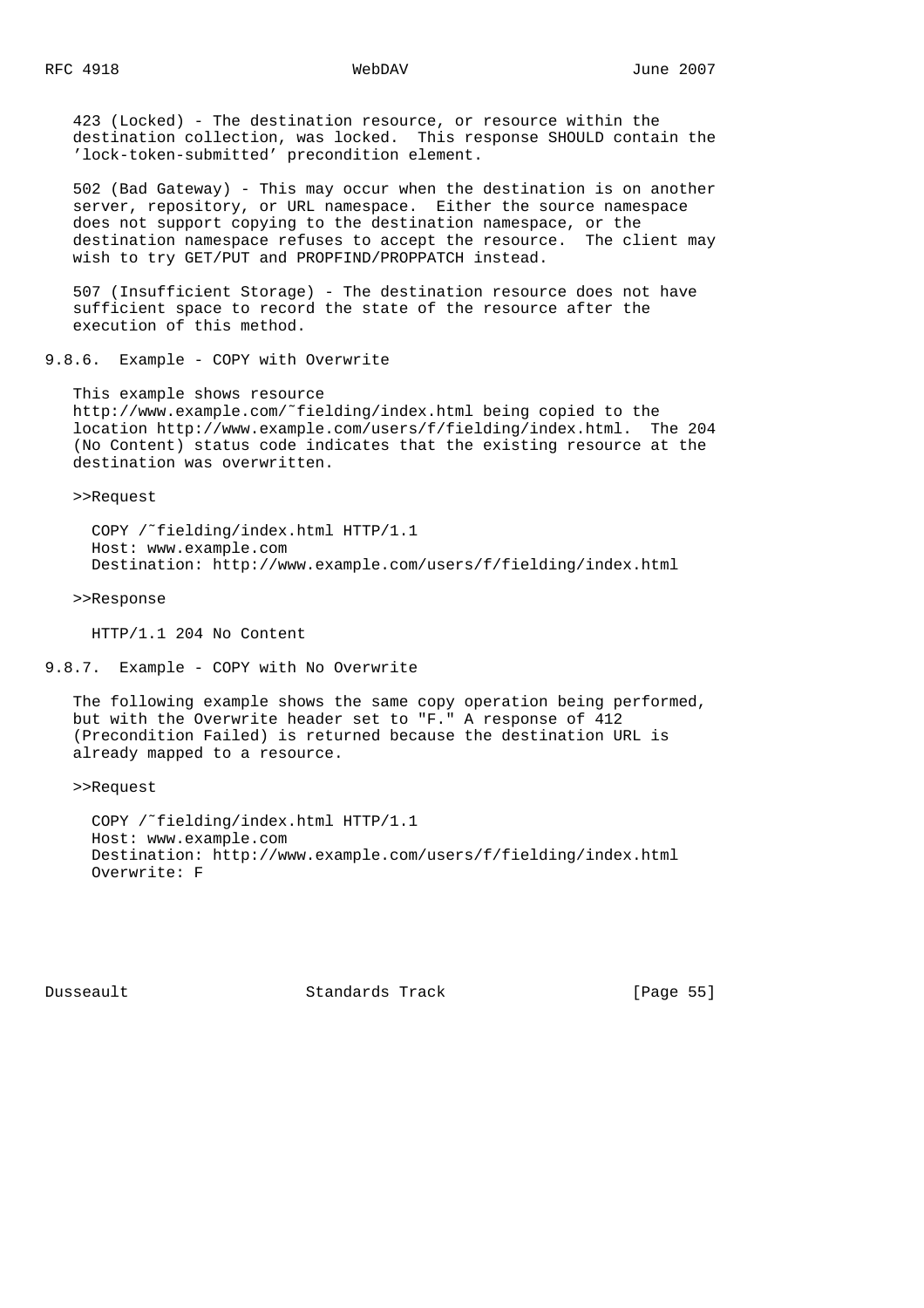```
 >>Response
      HTTP/1.1 412 Precondition Failed
9.8.8. Example - COPY of a Collection
    >>Request
      COPY /container/ HTTP/1.1
      Host: www.example.com
      Destination: http://www.example.com/othercontainer/
      Depth: infinity
    >>Response
      HTTP/1.1 207 Multi-Status
      Content-Type: application/xml; charset="utf-8"
      Content-Length: xxxx
      <?xml version="1.0" encoding="utf-8" ?>
      <d:multistatus xmlns:d="DAV:">
        <d:response>
          <d:href>http://www.example.com/othercontainer/R2/</d:href>
          <d:status>HTTP/1.1 423 Locked</d:status>
          <d:error><d:lock-token-submitted/></d:error>
        </d:response>
      </d:multistatus>
```
 The Depth header is unnecessary as the default behavior of COPY on a collection is to act as if a "Depth: infinity" header had been submitted. In this example, most of the resources, along with the collection, were copied successfully. However, the collection R2 failed because the destination R2 is locked. Because there was an error copying R2, none of R2's members were copied. However, no errors were listed for those members due to the error minimization rules.

## 9.9. MOVE Method

 The MOVE operation on a non-collection resource is the logical equivalent of a copy (COPY), followed by consistency maintenance processing, followed by a delete of the source, where all three actions are performed in a single operation. The consistency maintenance step allows the server to perform updates caused by the move, such as updating all URLs, other than the Request-URI that identifies the source resource, to point to the new destination resource.

Dusseault Standards Track [Page 56]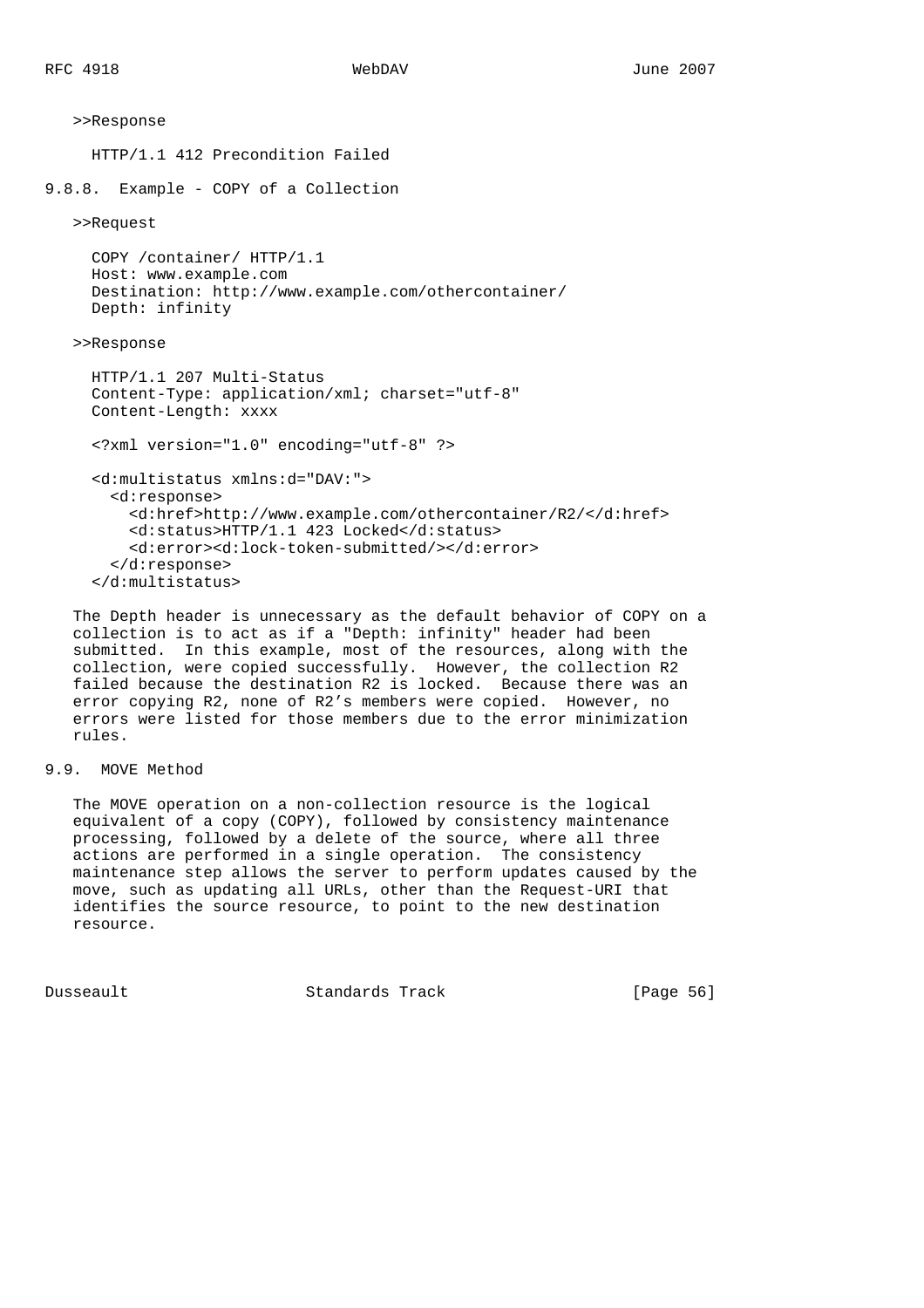The Destination header MUST be present on all MOVE methods and MUST follow all COPY requirements for the COPY part of the MOVE method. All WebDAV-compliant resources MUST support the MOVE method.

 Support for the MOVE method does not guarantee the ability to move a resource to a particular destination. For example, separate programs may actually control different sets of resources on the same server. Therefore, it may not be possible to move a resource within a namespace that appears to belong to the same server.

 If a resource exists at the destination, the destination resource will be deleted as a side-effect of the MOVE operation, subject to the restrictions of the Overwrite header.

 This method is idempotent, but not safe (see Section 9.1 of [RFC2616]). Responses to this method MUST NOT be cached.

## 9.9.1. MOVE for Properties

 Live properties described in this document SHOULD be moved along with the resource, such that the resource has identically behaving live properties at the destination resource, but not necessarily with the same values. Note that some live properties are defined such that the absence of the property has a specific meaning (e.g., a flag with one meaning if present, and the opposite if absent), and in these cases, a successful MOVE might result in the property being reported as "Not Found" in subsequent requests. If the live properties will not work the same way at the destination, the server MAY fail the request.

 MOVE is frequently used by clients to rename a file without changing its parent collection, so it's not appropriate to reset all live properties that are set at resource creation. For example, the DAV: creationdate property value SHOULD remain the same after a MOVE.

Dead properties MUST be moved along with the resource.

## 9.9.2. MOVE for Collections

 A MOVE with "Depth: infinity" instructs that the collection identified by the Request-URI be moved to the address specified in the Destination header, and all resources identified by its internal member URLs are to be moved to locations relative to it, recursively through all levels of the collection hierarchy.

 The MOVE method on a collection MUST act as if a "Depth: infinity" header was used on it. A client MUST NOT submit a Depth header on a MOVE on a collection with any value but "infinity".

Dusseault Standards Track [Page 57]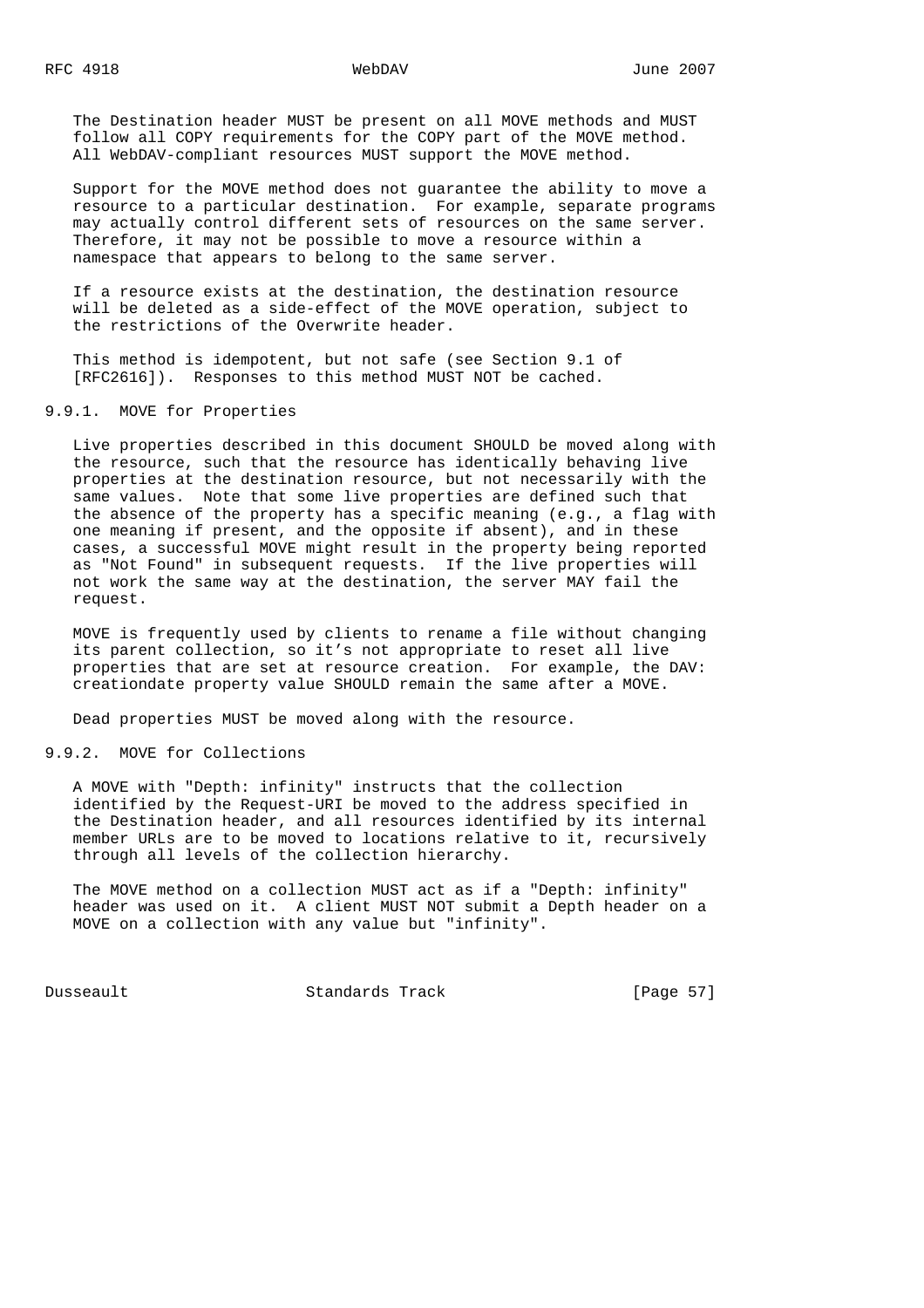Any headers included with MOVE MUST be applied in processing every resource to be moved with the exception of the Destination header. The behavior of the Destination header is the same as given for COPY on collections.

 When the MOVE method has completed processing, it MUST have created a consistent URL namespace at both the source and destination (see Section 5.1 for the definition of namespace consistency). However, if an error occurs while moving an internal collection, the server MUST NOT move any resources identified by members of the failed collection (i.e., the server must skip the error-causing subtree), as this would create an inconsistent namespace. In this case, after detecting the error, the move operation SHOULD try to finish as much of the original move as possible (i.e., the server should still attempt to move other subtrees and the resources identified by their members that are not descendants of an error-causing collection). So, for example, if an infinite-depth move is performed on collection /a/, which contains collections /a/b/ and /a/c/, and an error occurs moving /a/b/, an attempt should still be made to try moving /a/c/. Similarly, after encountering an error moving a non-collection resource as part of an infinite-depth move, the server SHOULD try to finish as much of the original move operation as possible.

 If an error occurs with a resource other than the resource identified in the Request-URI, then the response MUST be a 207 (Multi-Status), and the errored resource's URL MUST appear with the specific error.

 The 424 (Failed Dependency) status code SHOULD NOT be returned in the 207 (Multi-Status) response from a MOVE method. These errors can be safely omitted because the client will know that the progeny of a resource could not be moved when the client receives an error for the parent. Additionally, 201 (Created)/204 (No Content) responses SHOULD NOT be returned as values in 207 (Multi-Status) responses from a MOVE. These responses can be safely omitted because they are the default success codes.

9.9.3. MOVE and the Overwrite Header

 If a resource exists at the destination and the Overwrite header is "T", then prior to performing the move, the server MUST perform a DELETE with "Depth: infinity" on the destination resource. If the Overwrite header is set to "F", then the operation will fail.

Dusseault Standards Track [Page 58]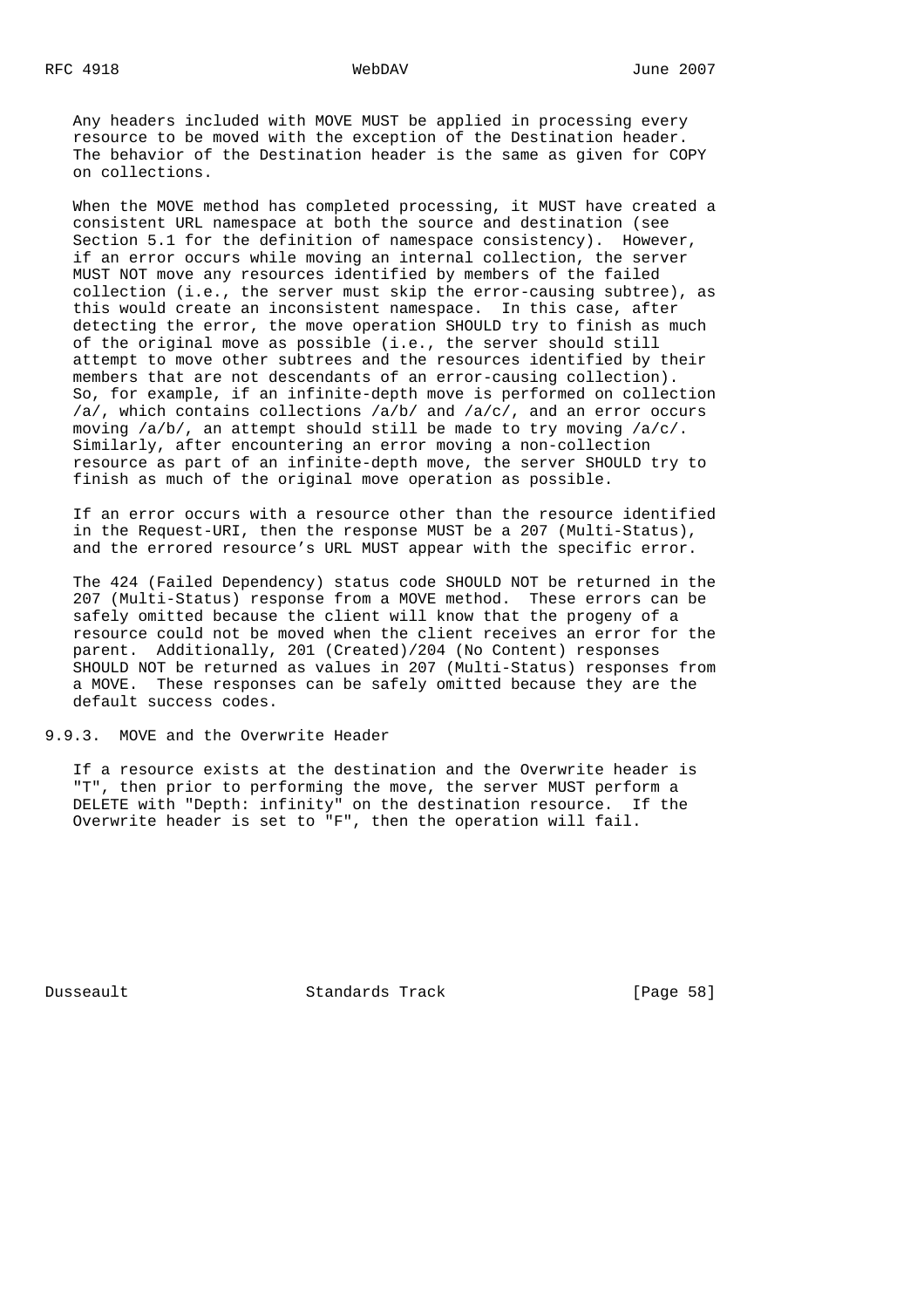9.9.4. Status Codes

 In addition to the general status codes possible, the following status codes have specific applicability to MOVE:

 201 (Created) - The source resource was successfully moved, and a new URL mapping was created at the destination.

 204 (No Content) - The source resource was successfully moved to a URL that was already mapped.

 207 (Multi-Status) - Multiple resources were to be affected by the MOVE, but errors on some of them prevented the operation from taking place. Specific error messages, together with the most appropriate of the source and destination URLs, appear in the body of the multi status response. For example, if a source resource was locked and could not be moved, then the source resource URL appears with the 423 (Locked) status.

 403 (Forbidden) - Among many possible reasons for forbidding a MOVE operation, this status code is recommended for use when the source and destination resources are the same.

 409 (Conflict) - A resource cannot be created at the destination until one or more intermediate collections have been created. The server MUST NOT create those intermediate collections automatically. Or, the server was unable to preserve the behavior of the live properties and still move the resource to the destination (see 'preserved-live-properties' postcondition).

 412 (Precondition Failed) - A condition header failed. Specific to MOVE, this could mean that the Overwrite header is "F" and the destination URL is already mapped to a resource.

 423 (Locked) - The source or the destination resource, the source or destination resource parent, or some resource within the source or destination collection, was locked. This response SHOULD contain the 'lock-token-submitted' precondition element.

 502 (Bad Gateway) - This may occur when the destination is on another server and the destination server refuses to accept the resource. This could also occur when the destination is on another sub-section of the same server namespace.

Dusseault Standards Track [Page 59]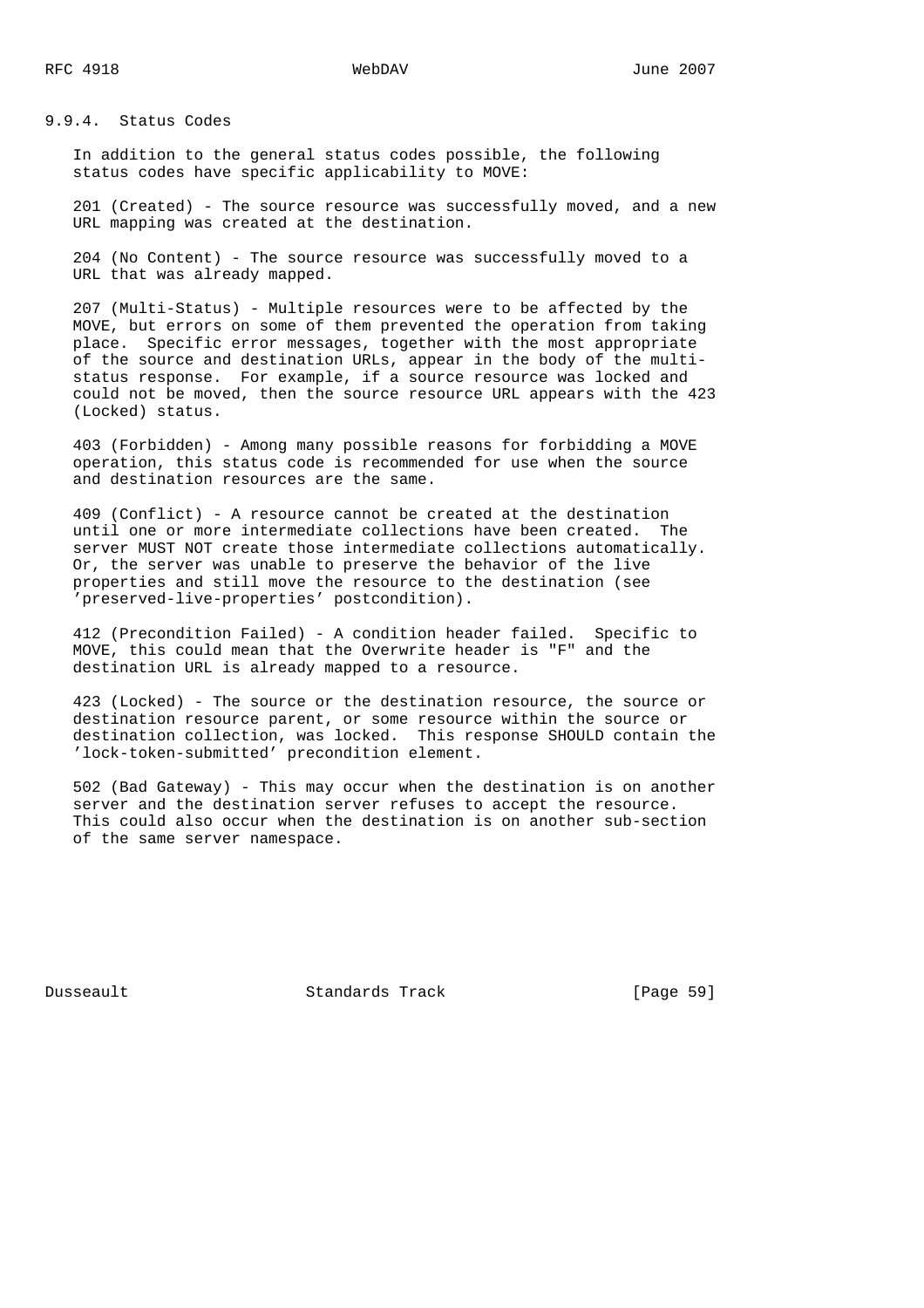9.9.5. Example - MOVE of a Non-Collection

 This example shows resource http://www.example.com/˜fielding/index.html being moved to the location http://www.example.com/users/f/fielding/index.html. The contents of the destination resource would have been overwritten if the destination URL was already mapped to a resource. In this case, since there was nothing at the destination resource, the response code is 201 (Created).

### >>Request

 MOVE /˜fielding/index.html HTTP/1.1 Host: www.example.com Destination: http://www.example/users/f/fielding/index.html

### >>Response

 HTTP/1.1 201 Created Location: http://www.example.com/users/f/fielding/index.html

## 9.9.6. Example - MOVE of a Collection

## >>Request

 MOVE /container/ HTTP/1.1 Host: www.example.com Destination: http://www.example.com/othercontainer/ Overwrite: F If: (<urn:uuid:fe184f2e-6eec-41d0-c765-01adc56e6bb4>) (<urn:uuid:e454f3f3-acdc-452a-56c7-00a5c91e4b77>)

## >>Response

```
 HTTP/1.1 207 Multi-Status
 Content-Type: application/xml; charset="utf-8"
 Content-Length: xxxx
```

```
 <?xml version="1.0" encoding="utf-8" ?>
 <d:multistatus xmlns:d='DAV:'>
   <d:response>
     <d:href>http://www.example.com/othercontainer/C2/</d:href>
     <d:status>HTTP/1.1 423 Locked</d:status>
     <d:error><d:lock-token-submitted/></d:error>
   </d:response>
 </d:multistatus>
```
Dusseault Standards Track [Page 60]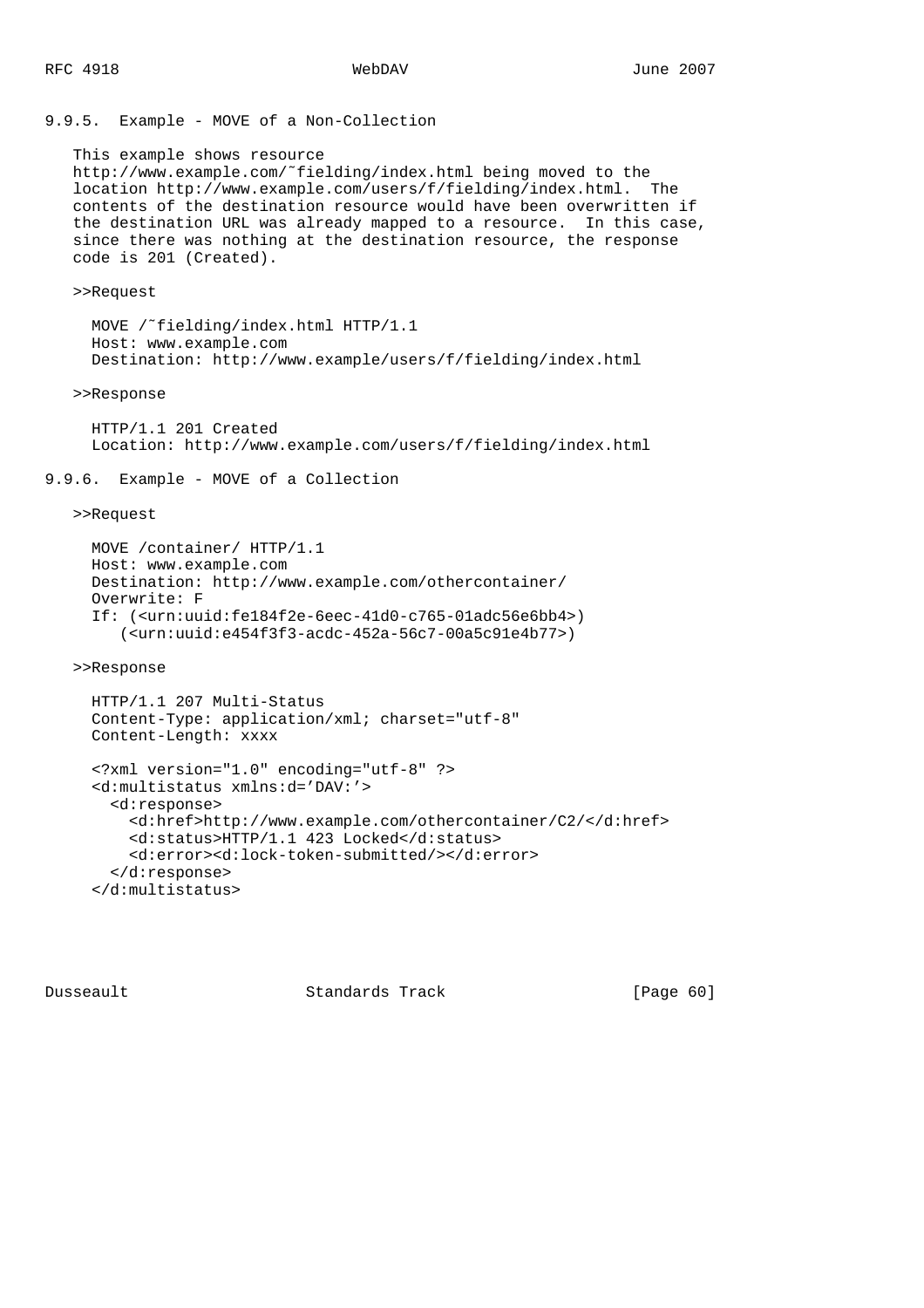In this example, the client has submitted a number of lock tokens with the request. A lock token will need to be submitted for every resource, both source and destination, anywhere in the scope of the method, that is locked. In this case, the proper lock token was not submitted for the destination

 http://www.example.com/othercontainer/C2/. This means that the resource /container/C2/ could not be moved. Because there was an error moving /container/C2/, none of /container/C2's members were moved. However, no errors were listed for those members due to the error minimization rules. User agent authentication has previously occurred via a mechanism outside the scope of the HTTP protocol, in an underlying transport layer.

9.10. LOCK Method

 The following sections describe the LOCK method, which is used to take out a lock of any access type and to refresh an existing lock. These sections on the LOCK method describe only those semantics that are specific to the LOCK method and are independent of the access type of the lock being requested.

 Any resource that supports the LOCK method MUST, at minimum, support the XML request and response formats defined herein.

 This method is neither idempotent nor safe (see Section 9.1 of [RFC2616]). Responses to this method MUST NOT be cached.

9.10.1. Creating a Lock on an Existing Resource

 A LOCK request to an existing resource will create a lock on the resource identified by the Request-URI, provided the resource is not already locked with a conflicting lock. The resource identified in the Request-URI becomes the root of the lock. LOCK method requests to create a new lock MUST have an XML request body. The server MUST preserve the information provided by the client in the 'owner' element in the LOCK request. The LOCK request MAY have a Timeout header.

When a new lock is created, the LOCK response:

- o MUST contain a body with the value of the DAV:lockdiscovery property in a prop XML element. This MUST contain the full information about the lock just granted, while information about other (shared) locks is OPTIONAL.
- o MUST include the Lock-Token response header with the token associated with the new lock.

Dusseault Standards Track [Page 61]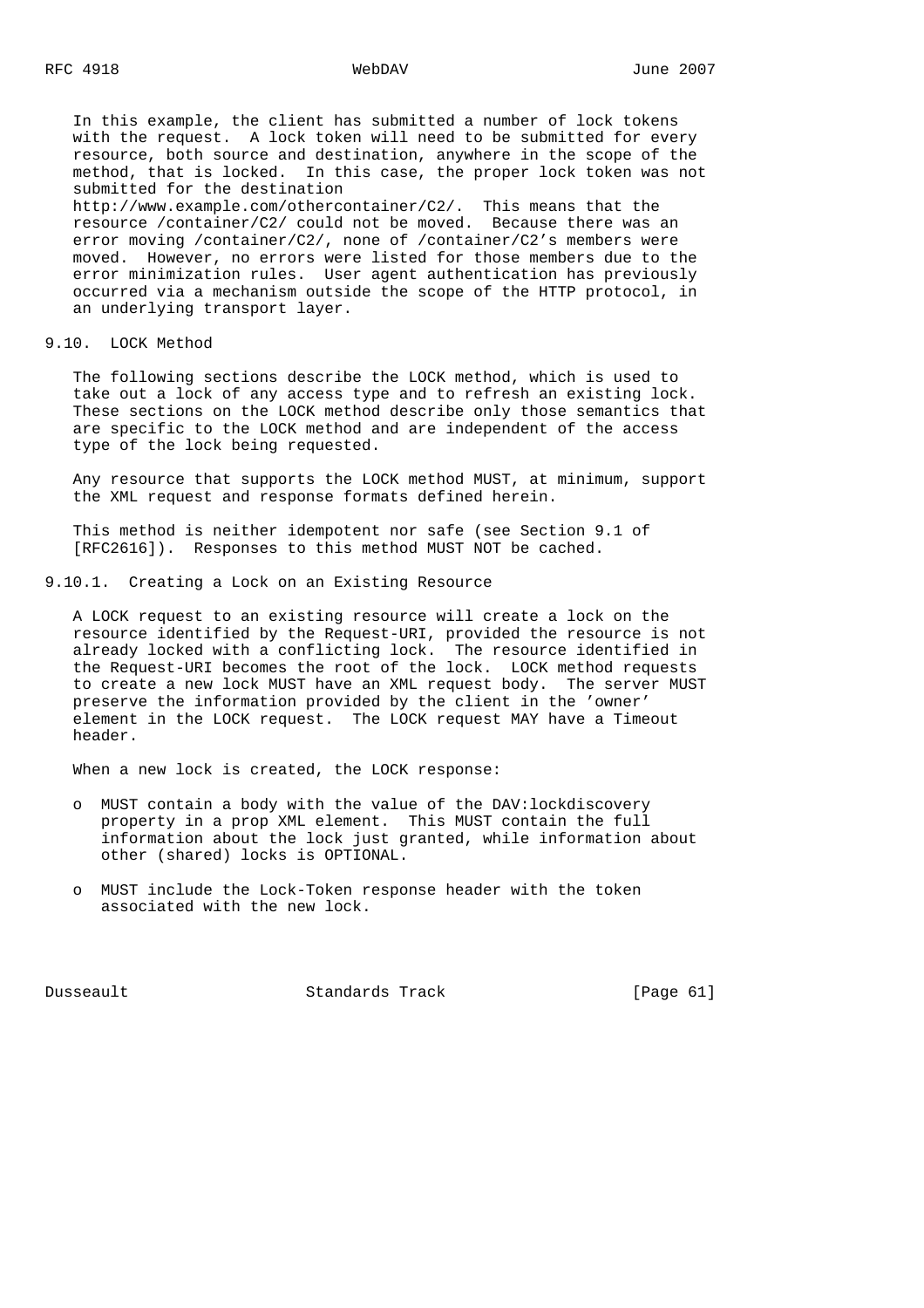# 9.10.2. Refreshing Locks

 A lock is refreshed by sending a LOCK request to the URL of a resource within the scope of the lock. This request MUST NOT have a body and it MUST specify which lock to refresh by using the 'If' header with a single lock token (only one lock may be refreshed at a time). The request MAY contain a Timeout header, which a server MAY accept to change the duration remaining on the lock to the new value. A server MUST ignore the Depth header on a LOCK refresh.

 If the resource has other (shared) locks, those locks are unaffected by a lock refresh. Additionally, those locks do not prevent the named lock from being refreshed.

 The Lock-Token header is not returned in the response for a successful refresh LOCK request, but the LOCK response body MUST contain the new value for the DAV:lockdiscovery property.

## 9.10.3. Depth and Locking

 The Depth header may be used with the LOCK method. Values other than 0 or infinity MUST NOT be used with the Depth header on a LOCK method. All resources that support the LOCK method MUST support the Depth header.

 A Depth header of value 0 means to just lock the resource specified by the Request-URI.

 If the Depth header is set to infinity, then the resource specified in the Request-URI along with all its members, all the way down the hierarchy, are to be locked. A successful result MUST return a single lock token. Similarly, if an UNLOCK is successfully executed on this token, all associated resources are unlocked. Hence, partial success is not an option for LOCK or UNLOCK. Either the entire hierarchy is locked or no resources are locked.

 If the lock cannot be granted to all resources, the server MUST return a Multi-Status response with a 'response' element for at least one resource that prevented the lock from being granted, along with a suitable status code for that failure (e.g., 403 (Forbidden) or 423 (Locked)). Additionally, if the resource causing the failure was not the resource requested, then the server SHOULD include a 'response' element for the Request-URI as well, with a 'status' element containing 424 Failed Dependency.

 If no Depth header is submitted on a LOCK request, then the request MUST act as if a "Depth:infinity" had been submitted.

Dusseault Standards Track [Page 62]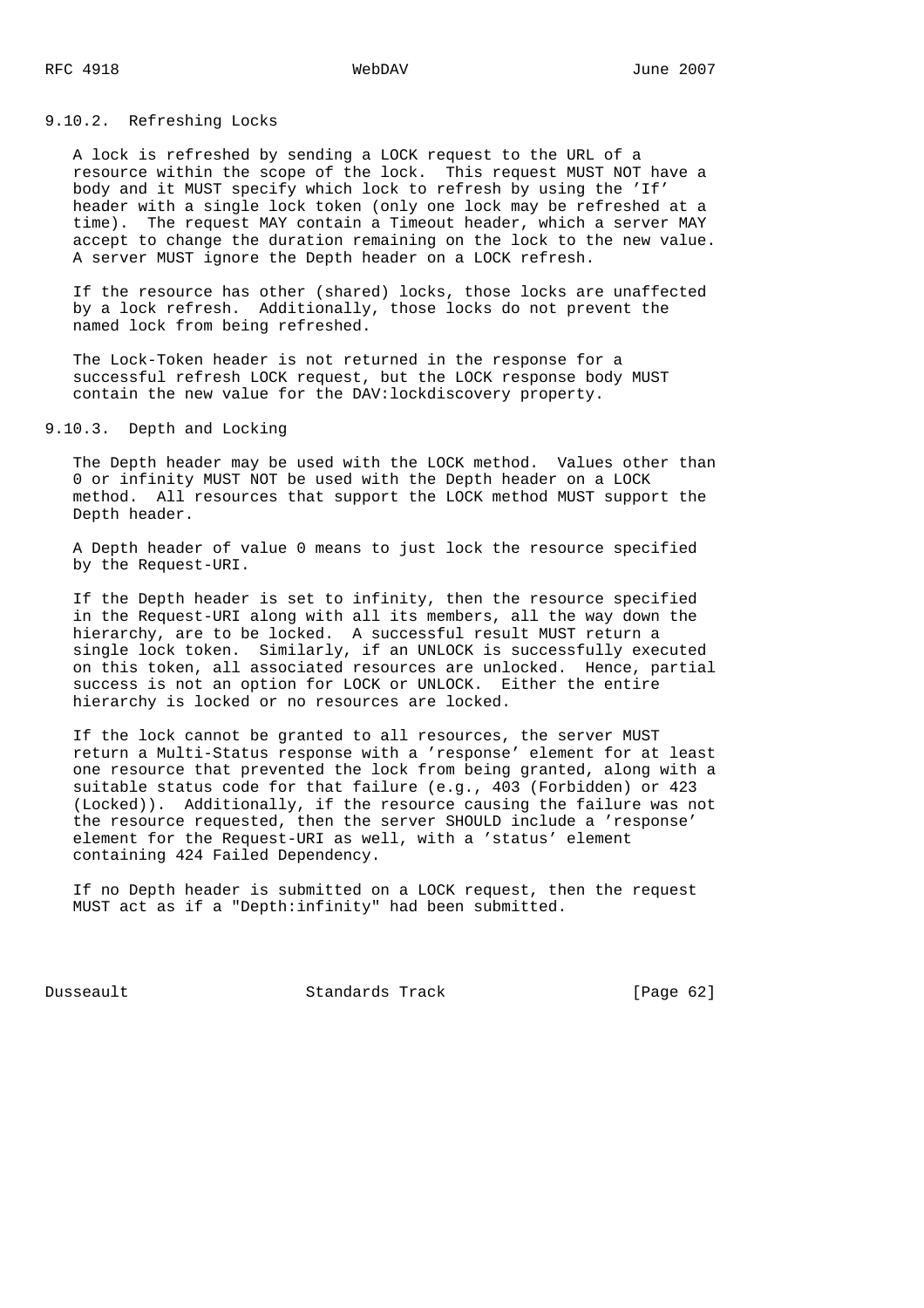9.10.4. Locking Unmapped URLs

 A successful LOCK method MUST result in the creation of an empty resource that is locked (and that is not a collection) when a resource did not previously exist at that URL. Later on, the lock may go away but the empty resource remains. Empty resources MUST then appear in PROPFIND responses including that URL in the response scope. A server MUST respond successfully to a GET request to an empty resource, either by using a 204 No Content response, or by using 200 OK with a Content-Length header indicating zero length

## 9.10.5. Lock Compatibility Table

 The table below describes the behavior that occurs when a lock request is made on a resource.

| Current State  |       | Shared Lock OK   Exclusive Lock OK |
|----------------|-------|------------------------------------|
| None           | True  | True                               |
| Shared Lock    | True  | False                              |
| Exclusive Lock | False | False*                             |

 Legend: True = lock may be granted. False = lock MUST NOT be granted. \*=It is illegal for a principal to request the same lock twice.

 The current lock state of a resource is given in the leftmost column, and lock requests are listed in the first row. The intersection of a row and column gives the result of a lock request. For example, if a shared lock is held on a resource, and an exclusive lock is requested, the table entry is "false", indicating that the lock must not be granted.

## 9.10.6. LOCK Responses

 In addition to the general status codes possible, the following status codes have specific applicability to LOCK:

 200 (OK) - The LOCK request succeeded and the value of the DAV: lockdiscovery property is included in the response body.

 201 (Created) - The LOCK request was to an unmapped URL, the request succeeded and resulted in the creation of a new resource, and the value of the DAV:lockdiscovery property is included in the response body.

Dusseault Standards Track [Page 63]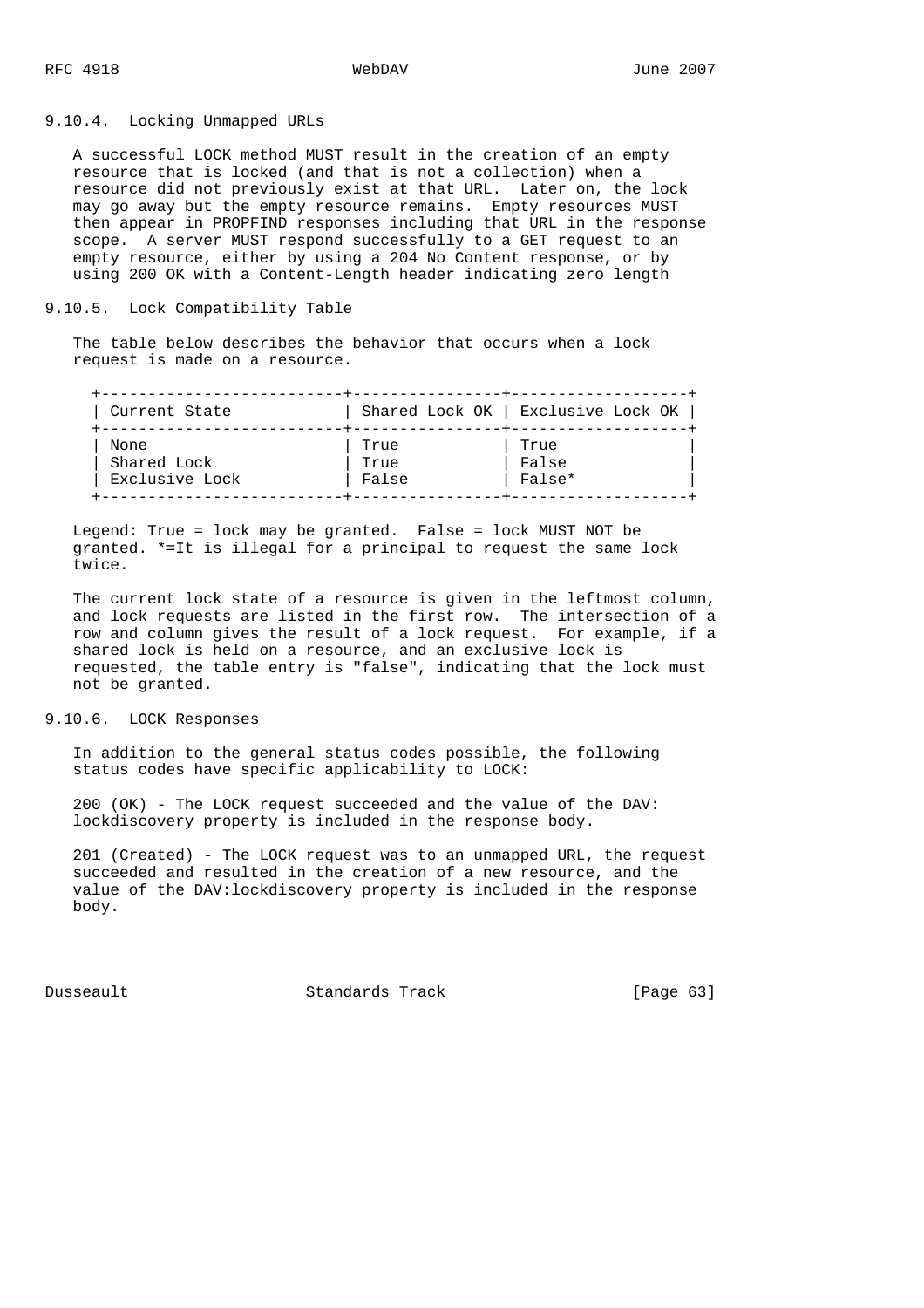409 (Conflict) - A resource cannot be created at the destination until one or more intermediate collections have been created. The server MUST NOT create those intermediate collections automatically.

 423 (Locked), potentially with 'no-conflicting-lock' precondition code - There is already a lock on the resource that is not compatible with the requested lock (see lock compatibility table above).

 412 (Precondition Failed), with 'lock-token-matches-request-uri' precondition code - The LOCK request was made with an If header, indicating that the client wishes to refresh the given lock. However, the Request-URI did not fall within the scope of the lock identified by the token. The lock may have a scope that does not include the Request-URI, or the lock could have disappeared, or the token may be invalid.

9.10.7. Example - Simple Lock Request

>>Request

```
 LOCK /workspace/webdav/proposal.doc HTTP/1.1
 Host: example.com
 Timeout: Infinite, Second-4100000000
 Content-Type: application/xml; charset="utf-8"
 Content-Length: xxxx
 Authorization: Digest username="ejw",
  realm="ejw@example.com", nonce="...",
  uri="/workspace/webdav/proposal.doc",
  response="...", opaque="..."
 <?xml version="1.0" encoding="utf-8" ?>
 <D:lockinfo xmlns:D='DAV:'>
   <D:lockscope><D:exclusive/></D:lockscope>
   <D:locktype><D:write/></D:locktype>
   <D:owner>
     <D:href>http://example.org/˜ejw/contact.html</D:href>
   </D:owner>
 </D:lockinfo>
```
>>Response

```
 HTTP/1.1 200 OK
 Lock-Token: <urn:uuid:e71d4fae-5dec-22d6-fea5-00a0c91e6be4>
 Content-Type: application/xml; charset="utf-8"
 Content-Length: xxxx
 <?xml version="1.0" encoding="utf-8" ?>
```

```
 <D:prop xmlns:D="DAV:">
```
Dusseault Standards Track [Page 64]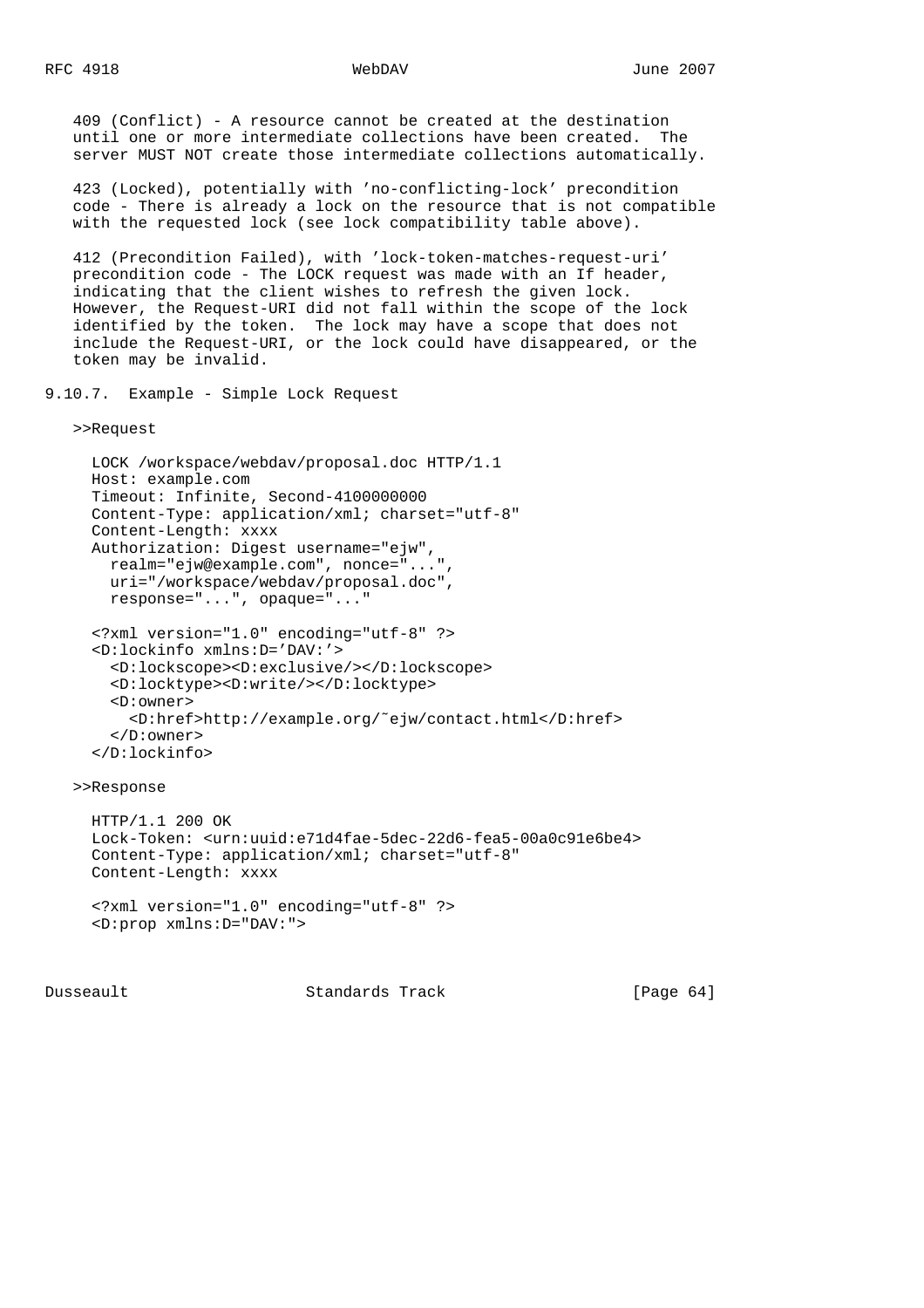```
 <D:lockdiscovery>
     <D:activelock>
       <D:locktype><D:write/></D:locktype>
       <D:lockscope><D:exclusive/></D:lockscope>
       <D:depth>infinity</D:depth>
       <D:owner>
         <D:href>http://example.org/˜ejw/contact.html</D:href>
       </D:owner>
       <D:timeout>Second-604800</D:timeout>
       <D:locktoken>
         <D:href
         >urn:uuid:e71d4fae-5dec-22d6-fea5-00a0c91e6be4</D:href>
       </D:locktoken>
       <D:lockroot>
         <D:href
         >http://example.com/workspace/webdav/proposal.doc</D:href>
       </D:lockroot>
     </D:activelock>
   </D:lockdiscovery>
 </D:prop>
```
 This example shows the successful creation of an exclusive write lock on resource http://example.com/workspace/webdav/proposal.doc. The resource http://example.org/˜ejw/contact.html contains contact information for the creator of the lock. The server has an activity based timeout policy in place on this resource, which causes the lock to automatically be removed after 1 week (604800 seconds). Note that the nonce, response, and opaque fields have not been calculated in the Authorization request header.

9.10.8. Example - Refreshing a Write Lock

>>Request

```
 LOCK /workspace/webdav/proposal.doc HTTP/1.1
 Host: example.com
 Timeout: Infinite, Second-4100000000
 If: (<urn:uuid:e71d4fae-5dec-22d6-fea5-00a0c91e6be4>)
 Authorization: Digest username="ejw",
  realm="ejw@example.com", nonce="...",
  uri="/workspace/webdav/proposal.doc",
  response="...", opaque="..."
```
Dusseault Standards Track [Page 65]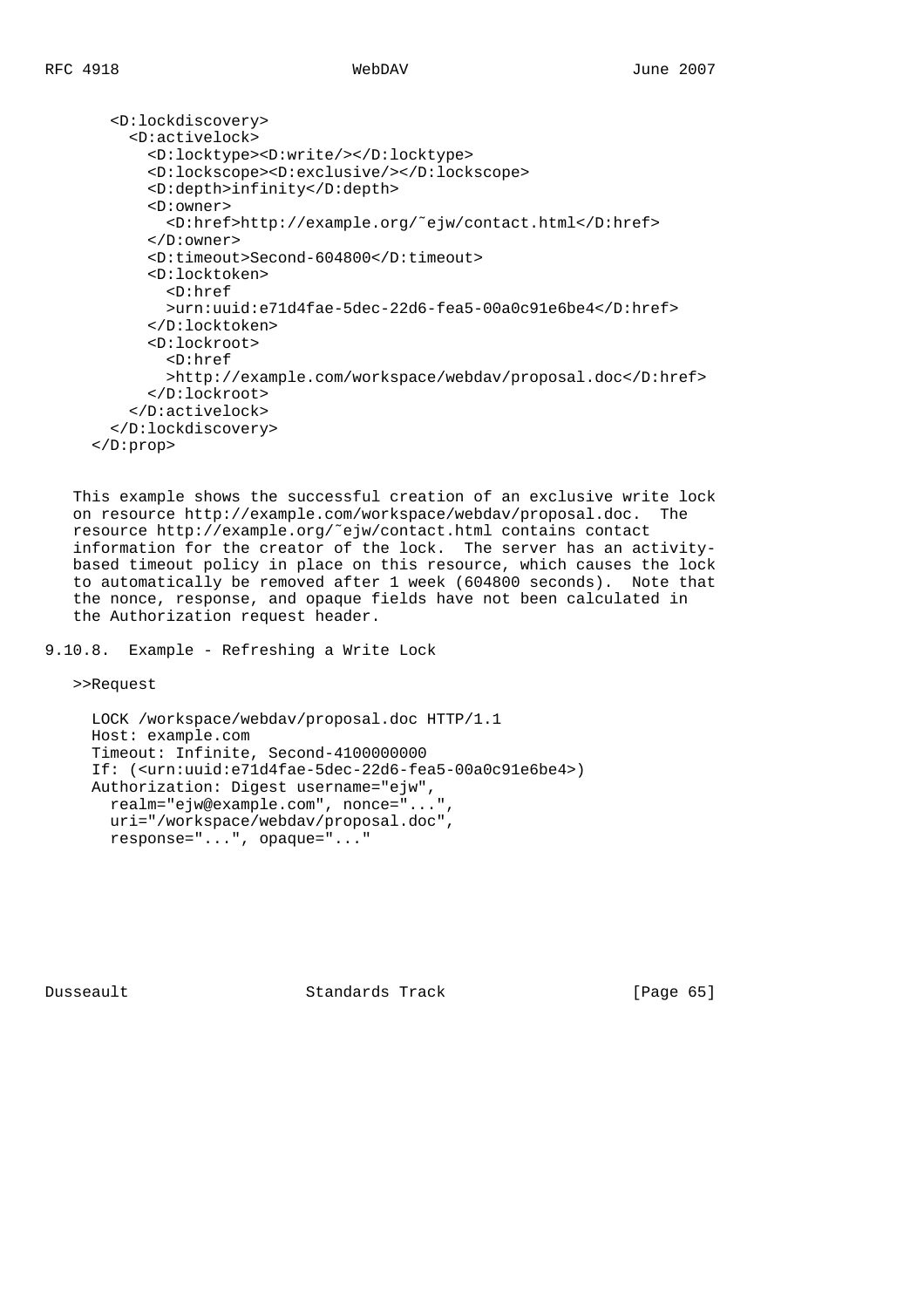>>Response

```
 HTTP/1.1 200 OK
 Content-Type: application/xml; charset="utf-8"
 Content-Length: xxxx
 <?xml version="1.0" encoding="utf-8" ?>
 <D:prop xmlns:D="DAV:">
   <D:lockdiscovery>
     <D:activelock>
       <D:locktype><D:write/></D:locktype>
       <D:lockscope><D:exclusive/></D:lockscope>
       <D:depth>infinity</D:depth>
       <D:owner>
         <D:href>http://example.org/˜ejw/contact.html</D:href>
       </D:owner>
       <D:timeout>Second-604800</D:timeout>
       <D:locktoken>
         <D:href
         >urn:uuid:e71d4fae-5dec-22d6-fea5-00a0c91e6be4</D:href>
       </D:locktoken>
       <D:lockroot>
         <D:href
         >http://example.com/workspace/webdav/proposal.doc</D:href>
       </D:lockroot>
     </D:activelock>
   </D:lockdiscovery>
 </D:prop>
```
 This request would refresh the lock, attempting to reset the timeout to the new value specified in the timeout header. Notice that the client asked for an infinite time out but the server choose to ignore the request. In this example, the nonce, response, and opaque fields have not been calculated in the Authorization request header.

```
9.10.9. Example - Multi-Resource Lock Request
```

```
 >>Request
```

```
 LOCK /webdav/ HTTP/1.1
 Host: example.com
 Timeout: Infinite, Second-4100000000
 Depth: infinity
 Content-Type: application/xml; charset="utf-8"
 Content-Length: xxxx
 Authorization: Digest username="ejw",
   realm="ejw@example.com", nonce="...",
```
Dusseault Standards Track [Page 66]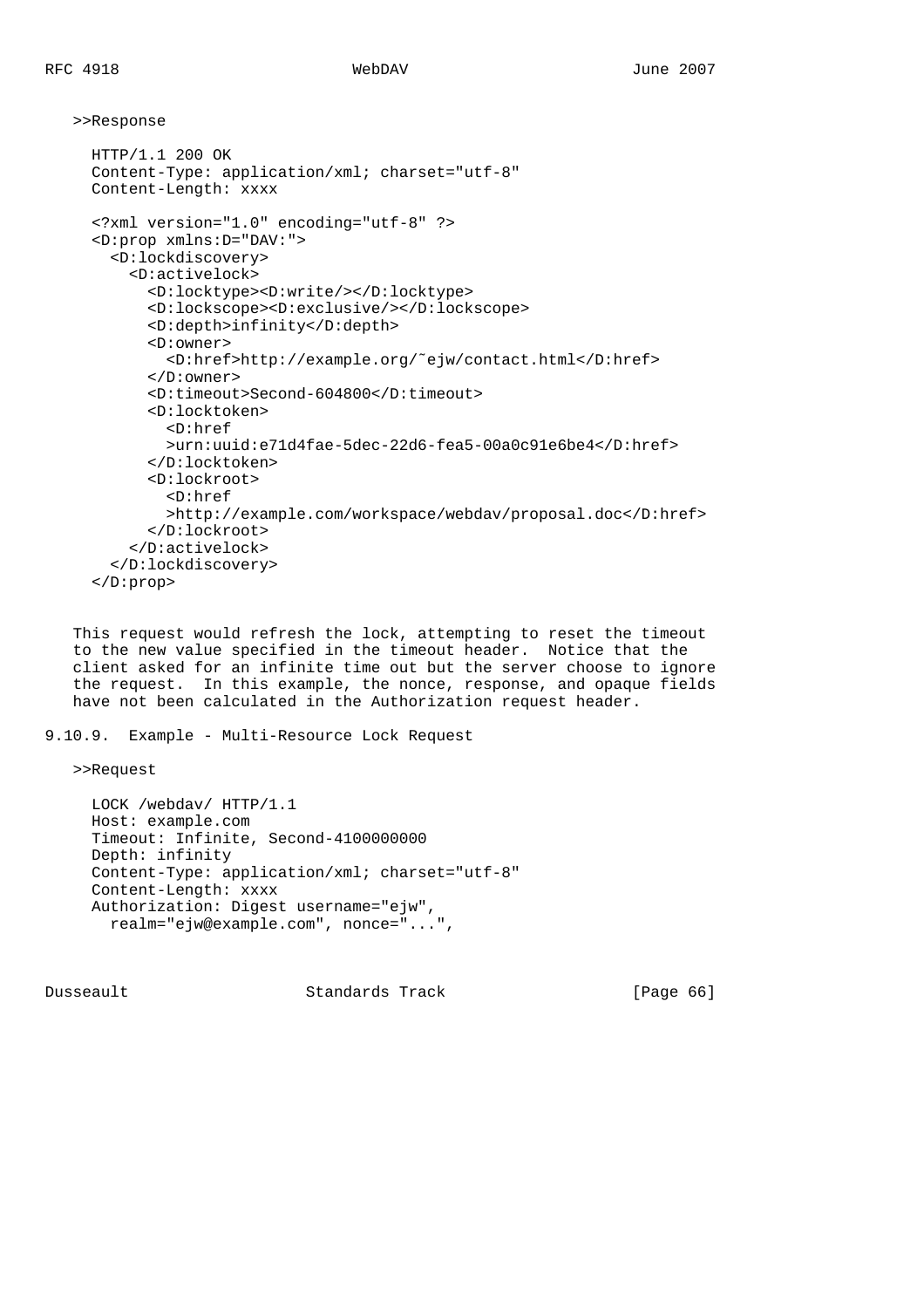```
 uri="/workspace/webdav/proposal.doc",
  response="...", opaque="..."
 <?xml version="1.0" encoding="utf-8" ?>
 <D:lockinfo xmlns:D="DAV:">
  <D:locktype><D:write/></D:locktype>
  <D:lockscope><D:exclusive/></D:lockscope>
  <D:owner>
     <D:href>http://example.org/˜ejw/contact.html</D:href>
  </D:owner>
 </D:lockinfo>
```
>>Response

```
 HTTP/1.1 207 Multi-Status
 Content-Type: application/xml; charset="utf-8"
 Content-Length: xxxx
 <?xml version="1.0" encoding="utf-8" ?>
 <D:multistatus xmlns:D="DAV:">
   <D:response>
     <D:href>http://example.com/webdav/secret</D:href>
     <D:status>HTTP/1.1 403 Forbidden</D:status>
   </D:response>
   <D:response>
     <D:href>http://example.com/webdav/</D:href>
     <D:status>HTTP/1.1 424 Failed Dependency</D:status>
   </D:response>
 </D:multistatus>
```
 This example shows a request for an exclusive write lock on a collection and all its children. In this request, the client has specified that it desires an infinite-length lock, if available, otherwise a timeout of 4.1 billion seconds, if available. The request entity body contains the contact information for the principal taking out the lock -- in this case, a Web page URL.

 The error is a 403 (Forbidden) response on the resource http://example.com/webdav/secret. Because this resource could not be locked, none of the resources were locked. Note also that the a 'response' element for the Request-URI itself has been included as required.

 In this example, the nonce, response, and opaque fields have not been calculated in the Authorization request header.

Dusseault Standards Track [Page 67]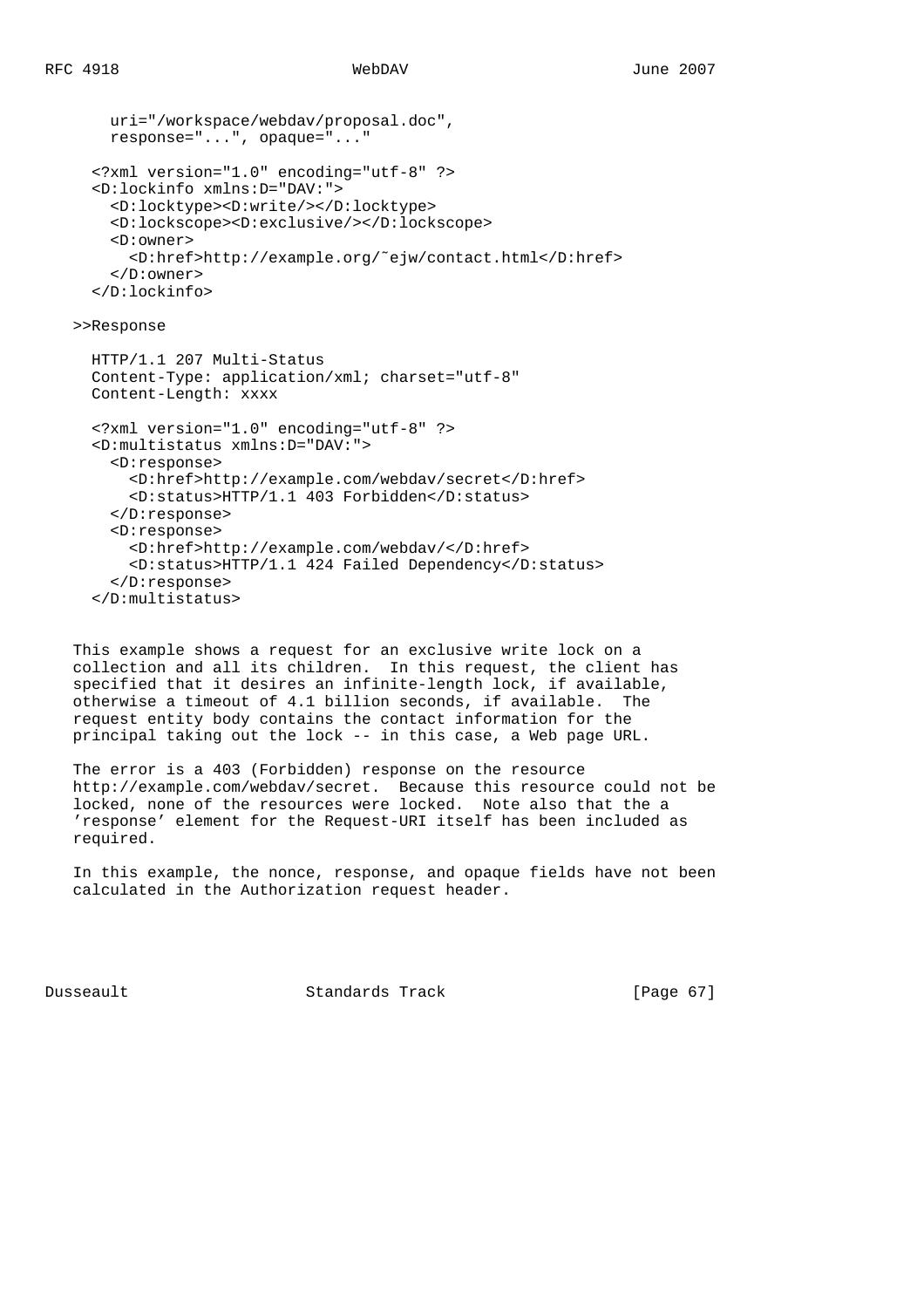9.11. UNLOCK Method

 The UNLOCK method removes the lock identified by the lock token in the Lock-Token request header. The Request-URI MUST identify a resource within the scope of the lock.

 Note that use of the Lock-Token header to provide the lock token is not consistent with other state-changing methods, which all require an If header with the lock token. Thus, the If header is not needed to provide the lock token. Naturally, when the If header is present, it has its normal meaning as a conditional header.

 For a successful response to this method, the server MUST delete the lock entirely.

 If all resources that have been locked under the submitted lock token cannot be unlocked, then the UNLOCK request MUST fail.

 A successful response to an UNLOCK method does not mean that the resource is necessarily unlocked. It means that the specific lock corresponding to the specified token no longer exists.

 Any DAV-compliant resource that supports the LOCK method MUST support the UNLOCK method.

 This method is idempotent, but not safe (see Section 9.1 of [RFC2616]). Responses to this method MUST NOT be cached.

9.11.1. Status Codes

 In addition to the general status codes possible, the following status codes have specific applicability to UNLOCK:

 204 (No Content) - Normal success response (rather than 200 OK, since 200 OK would imply a response body, and an UNLOCK success response does not normally contain a body).

400 (Bad Request) - No lock token was provided.

 403 (Forbidden) - The currently authenticated principal does not have permission to remove the lock.

 409 (Conflict), with 'lock-token-matches-request-uri' precondition - The resource was not locked, or the request was made to a Request-URI that was not within the scope of the lock.

Dusseault Standards Track [Page 68]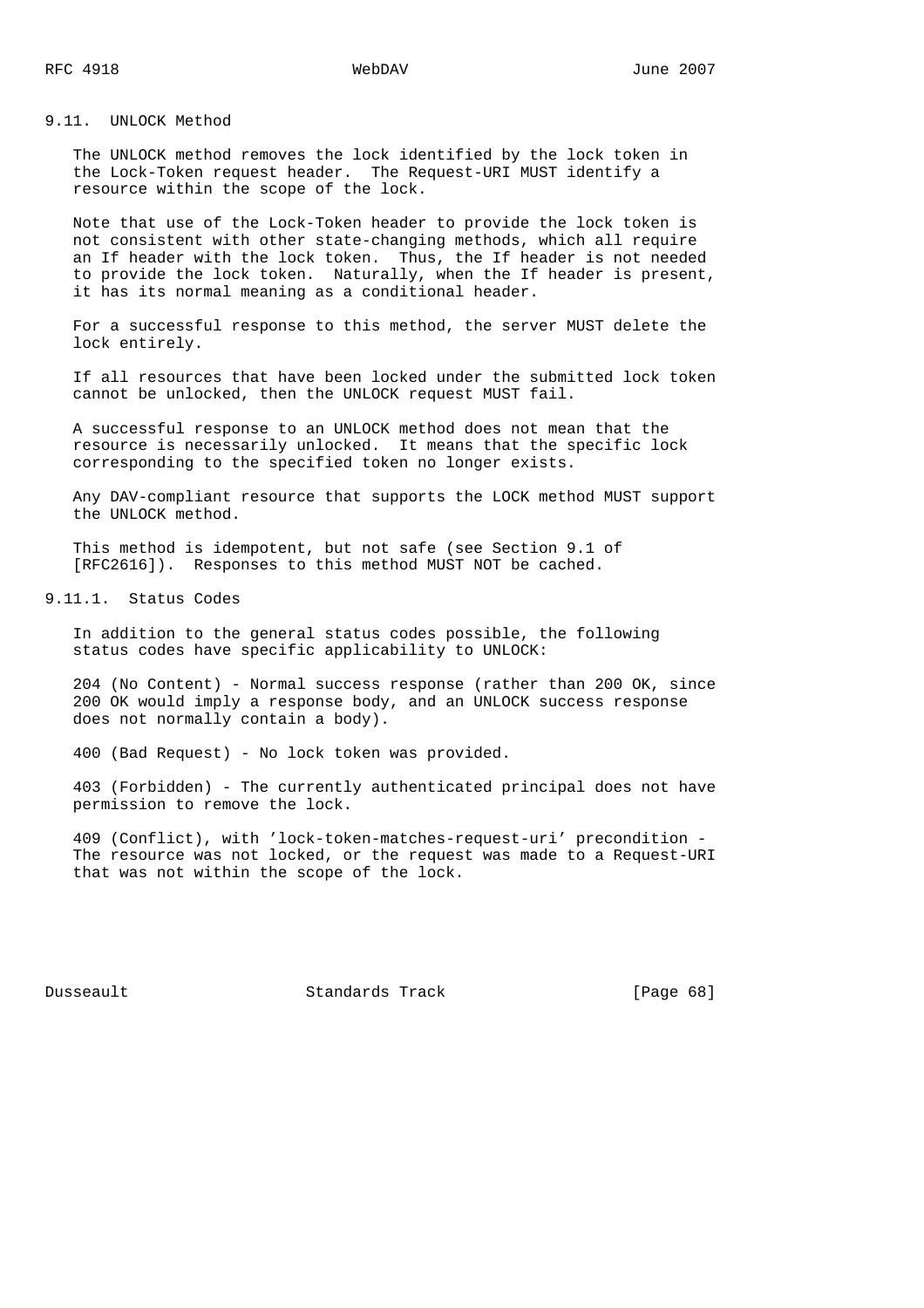9.11.2. Example - UNLOCK

```
 >>Request
```

```
 UNLOCK /workspace/webdav/info.doc HTTP/1.1
 Host: example.com
 Lock-Token: <urn:uuid:a515cfa4-5da4-22e1-f5b5-00a0451e6bf7>
 Authorization: Digest username="ejw"
  realm="ejw@example.com", nonce="...",
  uri="/workspace/webdav/proposal.doc",
  response="...", opaque="..."
```
>>Response

HTTP/1.1 204 No Content

 In this example, the lock identified by the lock token "urn:uuid:a515cfa4-5da4-22e1-f5b5-00a0451e6bf7" is successfully removed from the resource http://example.com/workspace/webdav/info.doc. If this lock included more than just one resource, the lock is removed from all resources included in the lock.

 In this example, the nonce, response, and opaque fields have not been calculated in the Authorization request header.

10. HTTP Headers for Distributed Authoring

 All DAV headers follow the same basic formatting rules as HTTP headers. This includes rules like line continuation and how to combine (or separate) multiple instances of the same header using commas.

 WebDAV adds two new conditional headers to the set defined in HTTP: the If and Overwrite headers.

10.1. DAV Header

| DAV       | $=$ "DAV" ":" #( compliance-class )<br>compliance-class = $( "1"   "2"   "3"   extend )$ |
|-----------|------------------------------------------------------------------------------------------|
| extend    | = Coded-URL   token                                                                      |
|           | ; token is defined in RFC 2616, Section 2.2                                              |
| Coded-URL | $= "<-a$ absolute-URI $">'$                                                              |
|           | ; No linear whitespace (LWS) allowed in Coded-URL                                        |
|           | ; absolute-URI defined in RFC 3986, Section 4.3                                          |

Dusseault Standards Track [Page 69]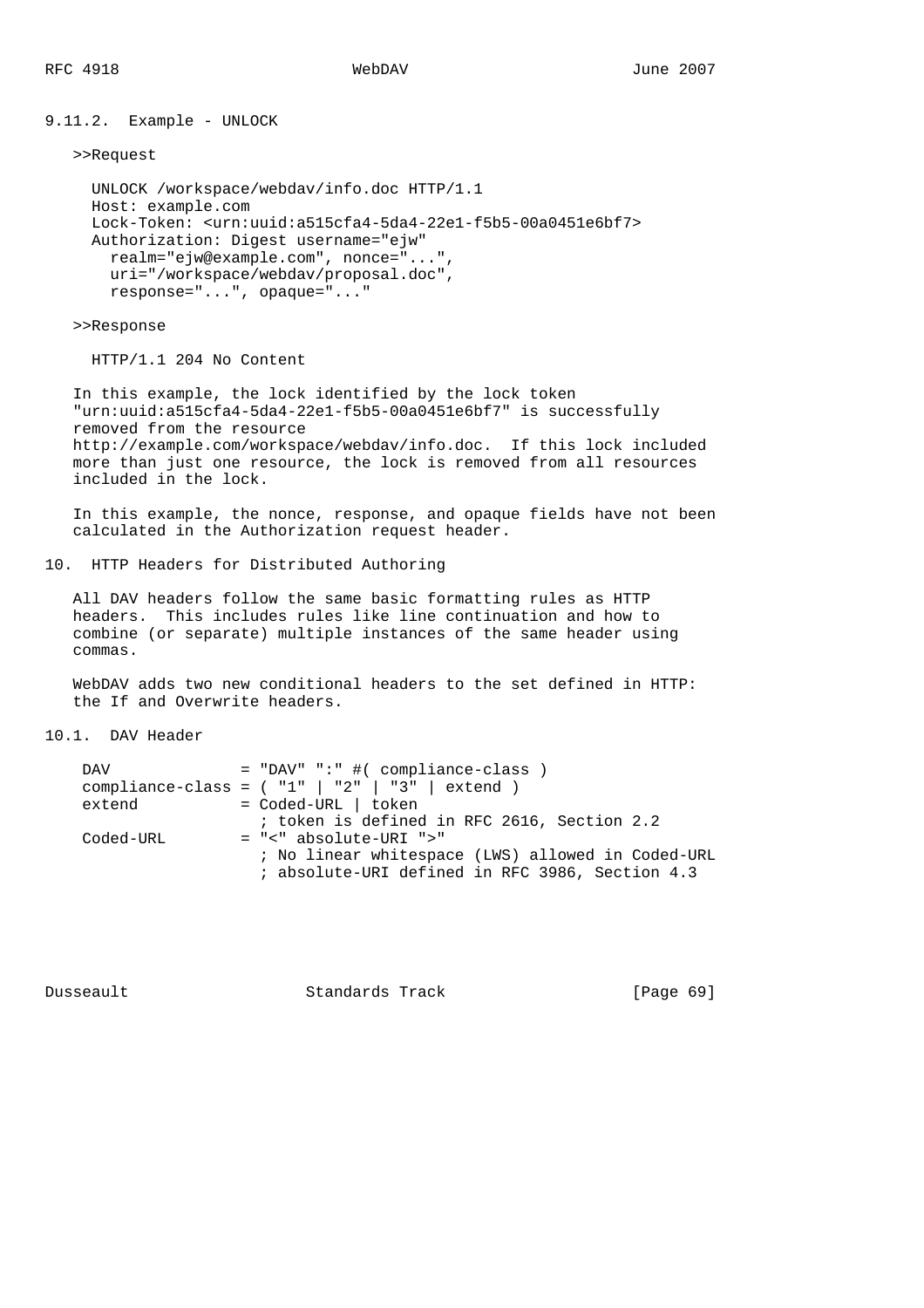This general-header appearing in the response indicates that the resource supports the DAV schema and protocol as specified. All DAV compliant resources MUST return the DAV header with compliance-class "1" on all OPTIONS responses. In cases where WebDAV is only supported in part of the server namespace, an OPTIONS request to non- WebDAV resources (including "/") SHOULD NOT advertise WebDAV support.

 The value is a comma-separated list of all compliance class identifiers that the resource supports. Class identifiers may be Coded-URLs or tokens (as defined by [RFC2616]). Identifiers can appear in any order. Identifiers that are standardized through the IETF RFC process are tokens, but other identifiers SHOULD be Coded- URLs to encourage uniqueness.

 A resource must show class 1 compliance if it shows class 2 or 3 compliance. In general, support for one compliance class does not entail support for any other, and in particular, support for compliance class 3 does not require support for compliance class 2. Please refer to Section 18 for more details on compliance classes defined in this specification.

 Note that many WebDAV servers do not advertise WebDAV support in response to "OPTIONS \*".

 As a request header, this header allows the client to advertise compliance with named features when the server needs that information. Clients SHOULD NOT send this header unless a standards track specification requires it. Any extension that makes use of this as a request header will need to carefully consider caching implications.

10.2. Depth Header

Depth = "Depth" ":"  $( "0" | "1" | "infinity" )$ 

 The Depth request header is used with methods executed on resources that could potentially have internal members to indicate whether the method is to be applied only to the resource ("Depth: 0"), to the resource and its internal members only ("Depth: 1"), or the resource and all its members ("Depth: infinity").

 The Depth header is only supported if a method's definition explicitly provides for such support.

 The following rules are the default behavior for any method that supports the Depth header. A method may override these defaults by defining different behavior in its definition.

Dusseault Standards Track [Page 70]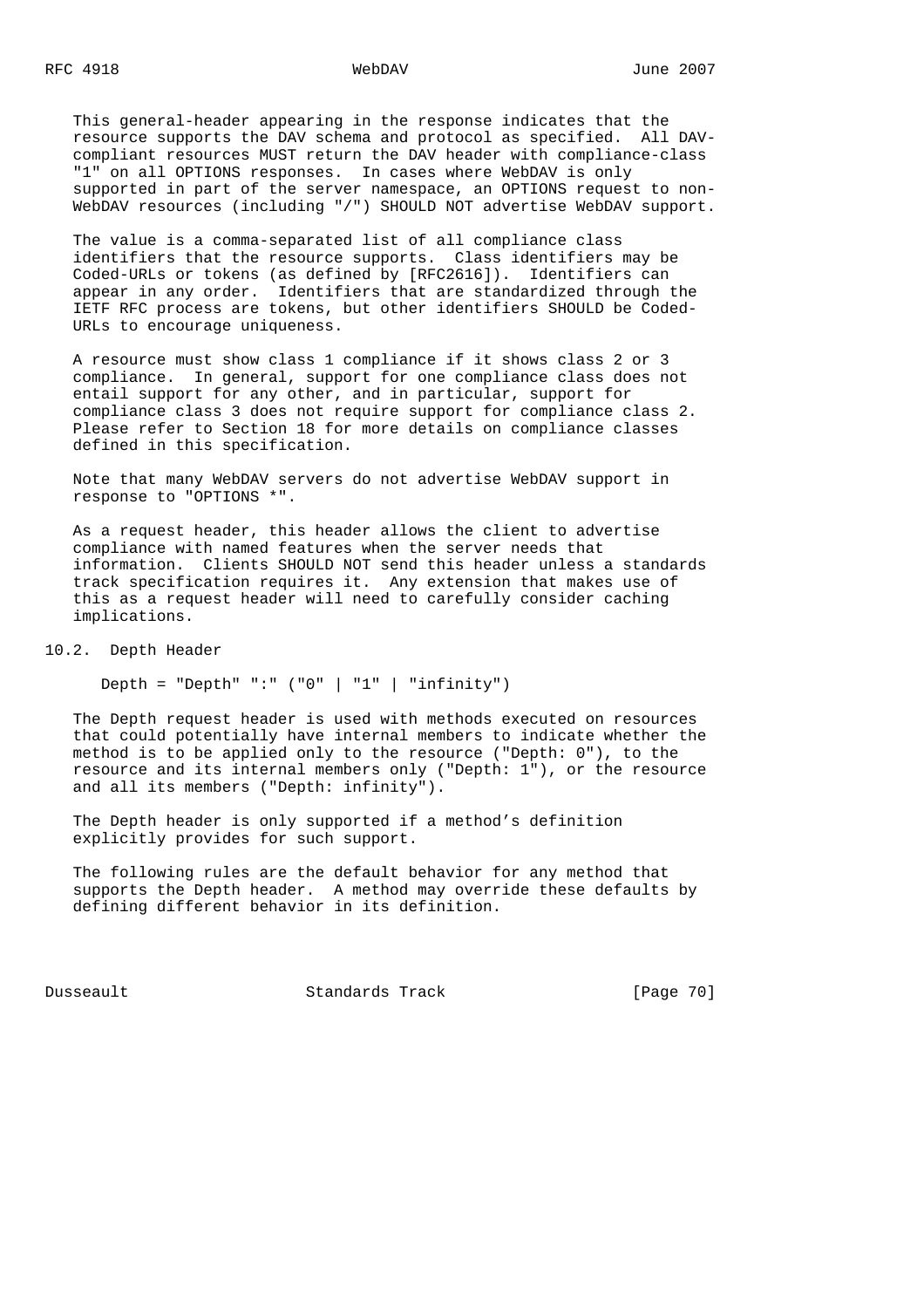Methods that support the Depth header may choose not to support all of the header's values and may define, on a case-by-case basis, the behavior of the method if a Depth header is not present. For example, the MOVE method only supports "Depth: infinity", and if a Depth header is not present, it will act as if a "Depth: infinity" header had been applied.

 Clients MUST NOT rely upon methods executing on members of their hierarchies in any particular order or on the execution being atomic unless the particular method explicitly provides such guarantees.

 Upon execution, a method with a Depth header will perform as much of its assigned task as possible and then return a response specifying what it was able to accomplish and what it failed to do.

 So, for example, an attempt to COPY a hierarchy may result in some of the members being copied and some not.

 By default, the Depth header does not interact with other headers. That is, each header on a request with a Depth header MUST be applied only to the Request-URI if it applies to any resource, unless specific Depth behavior is defined for that header.

 If a source or destination resource within the scope of the Depth header is locked in such a way as to prevent the successful execution of the method, then the lock token for that resource MUST be submitted with the request in the If request header.

 The Depth header only specifies the behavior of the method with regards to internal members. If a resource does not have internal members, then the Depth header MUST be ignored.

10.3. Destination Header

 The Destination request header specifies the URI that identifies a destination resource for methods such as COPY and MOVE, which take two URIs as parameters.

Destination = "Destination" ":" Simple-ref

 If the Destination value is an absolute-URI (Section 4.3 of [RFC3986]), it may name a different server (or different port or scheme). If the source server cannot attempt a copy to the remote server, it MUST fail the request. Note that copying and moving resources to remote servers is not fully defined in this specification (e.g., specific error conditions).

Dusseault Standards Track [Page 71]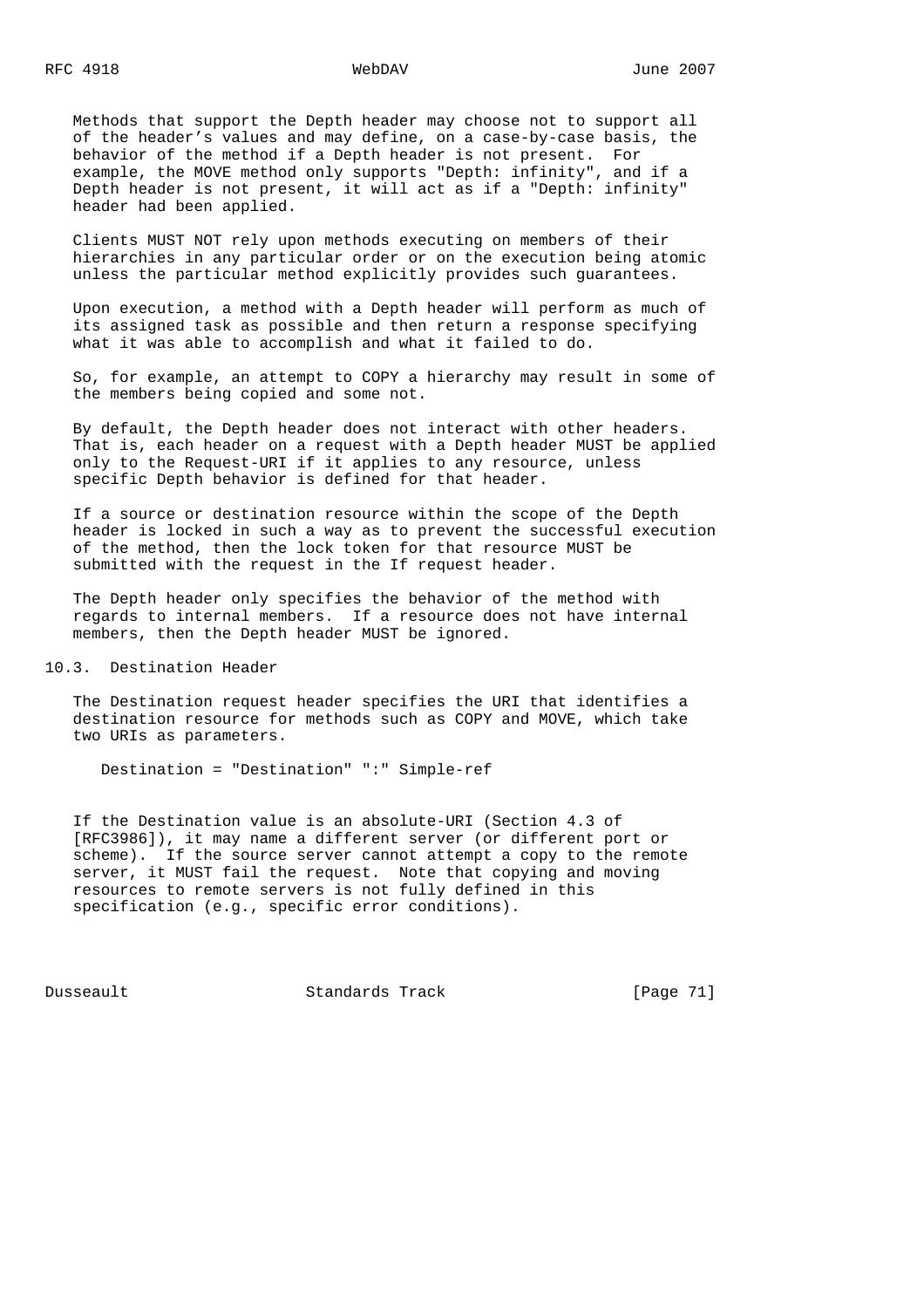If the Destination value is too long or otherwise unacceptable, the server SHOULD return 400 (Bad Request), ideally with helpful information in an error body.

10.4. If Header

 The If request header is intended to have similar functionality to the If-Match header defined in Section 14.24 of [RFC2616]. However, the If header handles any state token as well as ETags. A typical example of a state token is a lock token, and lock tokens are the only state tokens defined in this specification.

10.4.1. Purpose

The If header has two distinct purposes:

- o The first purpose is to make a request conditional by supplying a series of state lists with conditions that match tokens and ETags to a specific resource. If this header is evaluated and all state lists fail, then the request MUST fail with a 412 (Precondition Failed) status. On the other hand, the request can succeed only if one of the described state lists succeeds. The success criteria for state lists and matching functions are defined in Sections 10.4.3 and 10.4.4.
- o Additionally, the mere fact that a state token appears in an If header means that it has been "submitted" with the request. In general, this is used to indicate that the client has knowledge of that state token. The semantics for submitting a state token depend on its type (for lock tokens, please refer to Section 6).

 Note that these two purposes need to be treated distinctly: a state token counts as being submitted independently of whether the server actually has evaluated the state list it appears in, and also independently of whether or not the condition it expressed was found to be true.

```
10.4.2. Syntax
```
If = "If" ":"  $(1*No-tag-list \mid 1*Tagged-list)$  No-tag-list = List Tagged-list = Resource-Tag 1\*List List = "(" 1\*Condition ")" Condition = ["Not"] (State-token | "[" entity-tag "]") ; entity-tag: see Section 3.11 of [RFC2616] ; No LWS allowed between "[", entity-tag and "]"

Dusseault Standards Track [Page 72]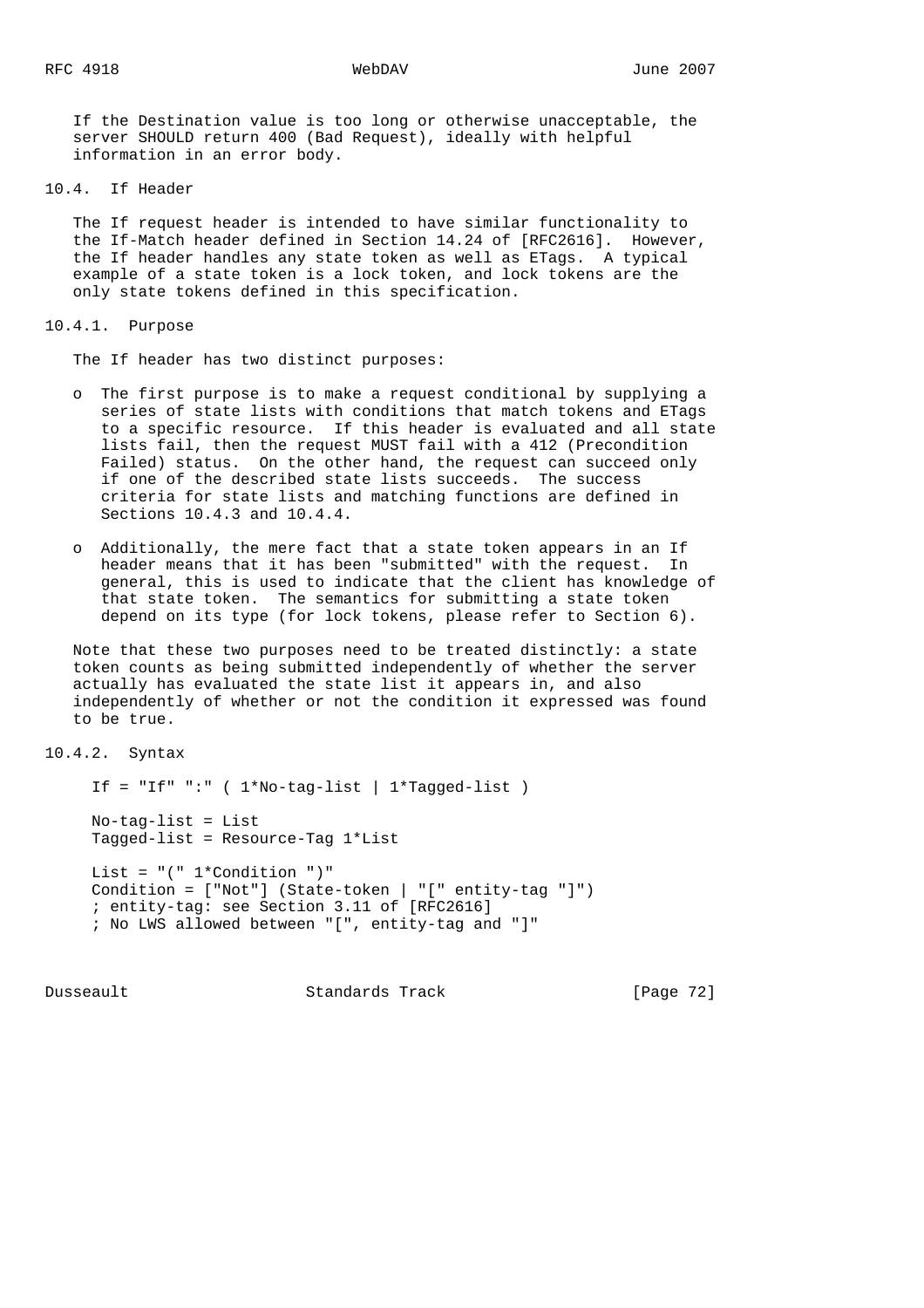State-token = Coded-URL

 Resource-Tag = "<" Simple-ref ">" ; Simple-ref: see Section 8.3 ; No LWS allowed in Resource-Tag

 The syntax distinguishes between untagged lists ("No-tag-list") and tagged lists ("Tagged-list"). Untagged lists apply to the resource identified by the Request-URI, while tagged lists apply to the resource identified by the preceding Resource-Tag.

 A Resource-Tag applies to all subsequent Lists, up to the next Resource-Tag.

 Note that the two list types cannot be mixed within an If header. This is not a functional restriction because the No-tag-list syntax is just a shorthand notation for a Tagged-list production with a Resource-Tag referring to the Request-URI.

 Each List consists of one or more Conditions. Each Condition is defined in terms of an entity-tag or state-token, potentially negated by the prefix "Not".

 Note that the If header syntax does not allow multiple instances of If headers in a single request. However, the HTTP header syntax allows extending single header values across multiple lines, by inserting a line break followed by whitespace (see [RFC2616], Section 4.2).

10.4.3. List Evaluation

 A Condition that consists of a single entity-tag or state-token evaluates to true if the resource matches the described state (where the individual matching functions are defined below in Section 10.4.4). Prefixing it with "Not" reverses the result of the evaluation (thus, the "Not" applies only to the subsequent entity-tag or state-token).

 Each List production describes a series of conditions. The whole list evaluates to true if and only if each condition evaluates to true (that is, the list represents a logical conjunction of Conditions).

 Each No-tag-list and Tagged-list production may contain one or more Lists. They evaluate to true if and only if any of the contained lists evaluates to true (that is, if there's more than one List, that List sequence represents a logical disjunction of the Lists).

Dusseault Standards Track [Page 73]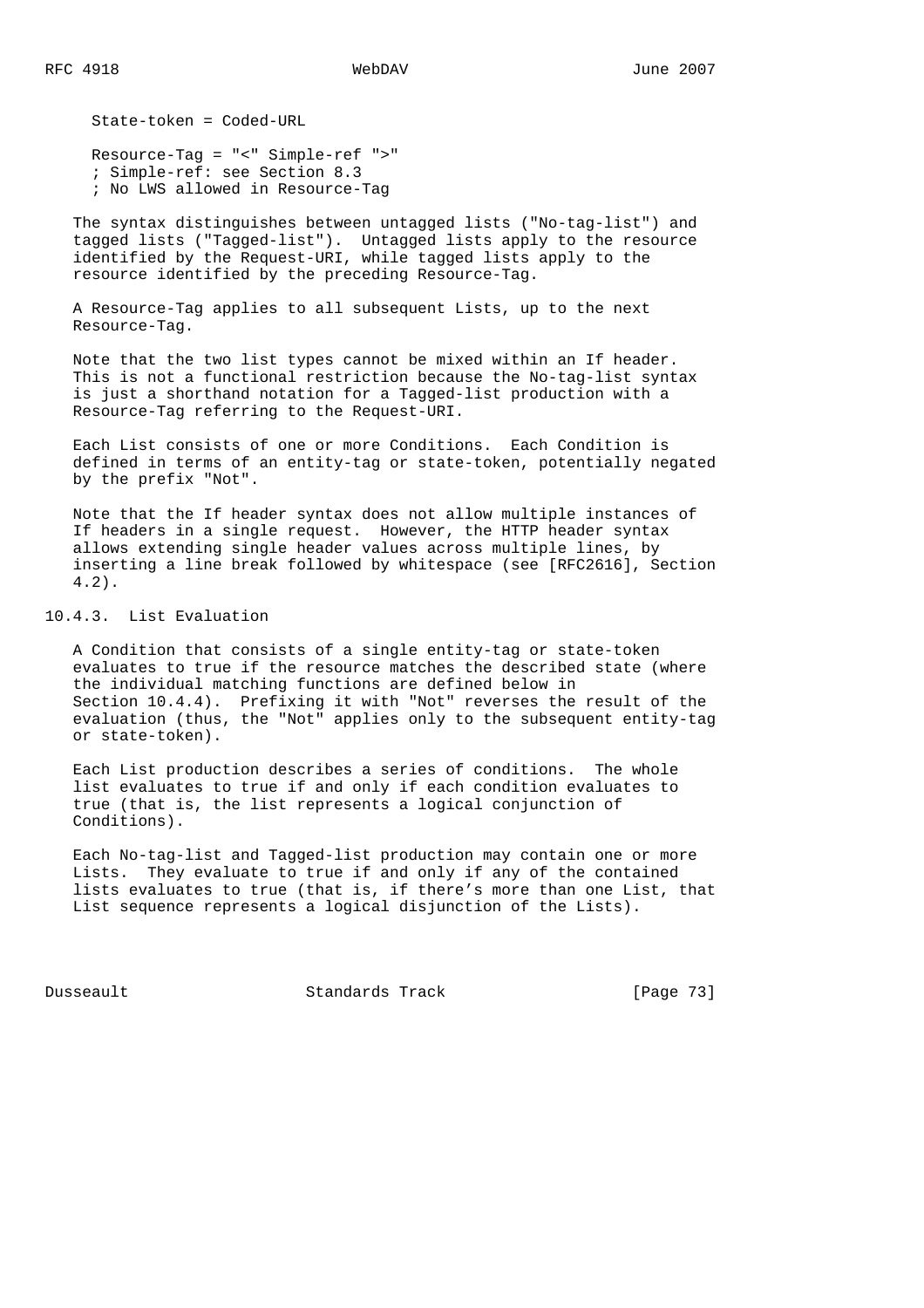Finally, the whole If header evaluates to true if and only if at least one of the No-tag-list or Tagged-list productions evaluates to true. If the header evaluates to false, the server MUST reject the request with a 412 (Precondition Failed) status. Otherwise, execution of the request can proceed as if the header wasn't present.

10.4.4. Matching State Tokens and ETags

 When performing If header processing, the definition of a matching state token or entity tag is as follows:

 Identifying a resource: The resource is identified by the URI along with the token, in tagged list production, or by the Request-URI in untagged list production.

 Matching entity tag: Where the entity tag matches an entity tag associated with the identified resource. Servers MUST use either the weak or the strong comparison function defined in Section 13.3.3 of [RFC2616].

 Matching state token: Where there is an exact match between the state token in the If header and any state token on the identified resource. A lock state token is considered to match if the resource is anywhere in the scope of the lock.

 Handling unmapped URLs: For both ETags and state tokens, treat as if the URL identified a resource that exists but does not have the specified state.

10.4.5. If Header and Non-DAV-Aware Proxies

 Non-DAV-aware proxies will not honor the If header, since they will not understand the If header, and HTTP requires non-understood headers to be ignored. When communicating with HTTP/1.1 proxies, the client MUST use the "Cache-Control: no-cache" request header so as to prevent the proxy from improperly trying to service the request from its cache. When dealing with HTTP/1.0 proxies, the "Pragma: no cache" request header MUST be used for the same reason.

 Because in general clients may not be able to reliably detect non- DAV-aware intermediates, they are advised to always prevent caching using the request directives mentioned above.

Dusseault Standards Track [Page 74]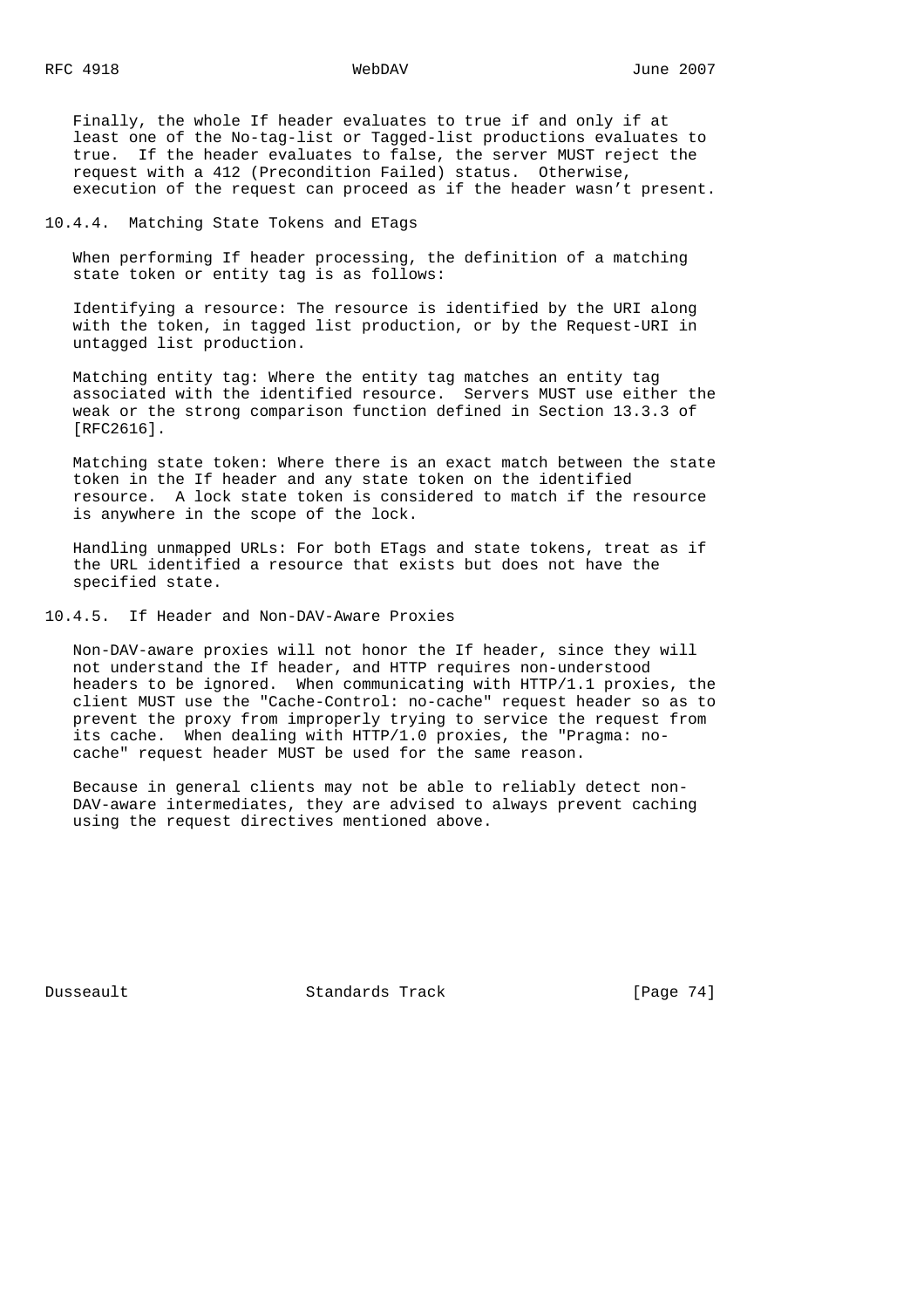```
10.4.6. Example - No-tag Production
      If: (<urn:uuid:181d4fae-7d8c-11d0-a765-00a0c91e6bf2>
        ["I am an ETag"])
        (["I am another ETag"])
    The previous header would require that the resource identified in the
    Request-URI be locked with the specified lock token and be in the
    state identified by the "I am an ETag" ETag or in the state
    identified by the second ETag "I am another ETag".
    To put the matter more plainly one can think of the previous If
    header as expressing the condition below:
      (
        is-locked-with(urn:uuid:181d4fae-7d8c-11d0-a765-00a0c91e6bf2) AND
       matches-etag("I am an ETag")
\overline{\phantom{a}} OR
      (
       matches-etag("I am another ETag")
\overline{\phantom{a}}10.4.7. Example - Using "Not" with No-tag Production
      If: (Not <urn:uuid:181d4fae-7d8c-11d0-a765-00a0c91e6bf2>
      <urn:uuid:58f202ac-22cf-11d1-b12d-002035b29092>)
    This If header requires that the resource must not be locked with a
    lock having the lock token
    urn:uuid:181d4fae-7d8c-11d0-a765-00a0c91e6bf2 and must be locked by a
    lock with the lock token
    urn:uuid:58f202ac-22cf-11d1-b12d-002035b29092.
10.4.8. Example - Causing a Condition to Always Evaluate to True
    There may be cases where a client wishes to submit state tokens, but
    doesn't want the request to fail just because the state token isn't
    current anymore. One simple way to do this is to include a Condition
    that is known to always evaluate to true, such as in:
      If: (<urn:uuid:181d4fae-7d8c-11d0-a765-00a0c91e6bf2>)
        (Not <DAV:no-lock>)
    "DAV:no-lock" is known to never represent a current lock token. Lock
    tokens are assigned by the server, following the uniqueness
    requirements described in Section 6.5, therefore cannot use the
    "DAV:" scheme. Thus, by applying "Not" to a state token that is
```
Dusseault Standards Track [Page 75]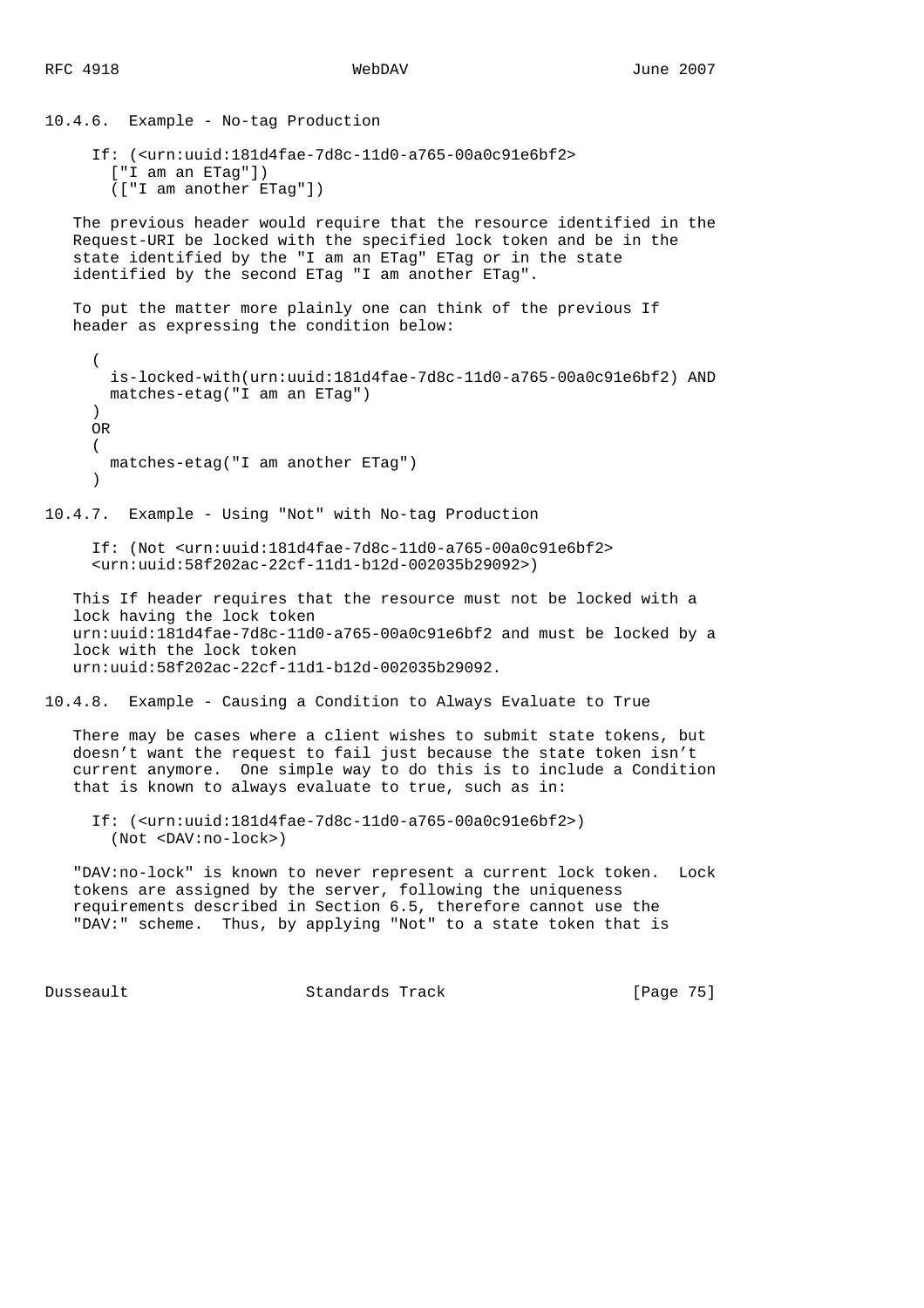known not to be current, the Condition always evaluates to true. Consequently, the whole If header will always evaluate to true, and the lock token urn:uuid:181d4fae-7d8c-11d0-a765-00a0c91e6bf2 will be submitted in any case.

10.4.9. Example - Tagged List If Header in COPY

>>Request

 COPY /resource1 HTTP/1.1 Host: www.example.com Destination: /resource2 If: </resource1> (<urn:uuid:181d4fae-7d8c-11d0-a765-00a0c91e6bf2> [W/"A weak ETag"]) (["strong ETag"])

 In this example, http://www.example.com/resource1 is being copied to http://www.example.com/resource2. When the method is first applied to http://www.example.com/resource1, resource1 must be in the state specified by "(<urn:uuid:181d4fae-7d8c-11d0-a765-00a0c91e6bf2> [W/"A weak ETag"]) (["strong ETag"])". That is, either it must be locked with a lock token of "urn:uuid:181d4fae-7d8c-11d0-a765-00a0c91e6bf2" and have a weak entity tag W/"A weak ETag" or it must have a strong entity tag "strong ETag".

10.4.10. Example - Matching Lock Tokens with Collection Locks

 DELETE /specs/rfc2518.txt HTTP/1.1 Host: www.example.com If: <http://www.example.com/specs/> (<urn:uuid:181d4fae-7d8c-11d0-a765-00a0c91e6bf2>)

 For this example, the lock token must be compared to the identified resource, which is the 'specs' collection identified by the URL in the tagged list production. If the 'specs' collection is not locked by a lock with the specified lock token, the request MUST fail. Otherwise, this request could succeed, because the If header evaluates to true, and because the lock token for the lock affecting the affected resource has been submitted.

10.4.11. Example - Matching ETags on Unmapped URLs

 Consider a collection "/specs" that does not contain the member "/specs/rfc2518.doc". In this case, the If header

If: </specs/rfc2518.doc> (["4217"])

Dusseault Standards Track [Page 76]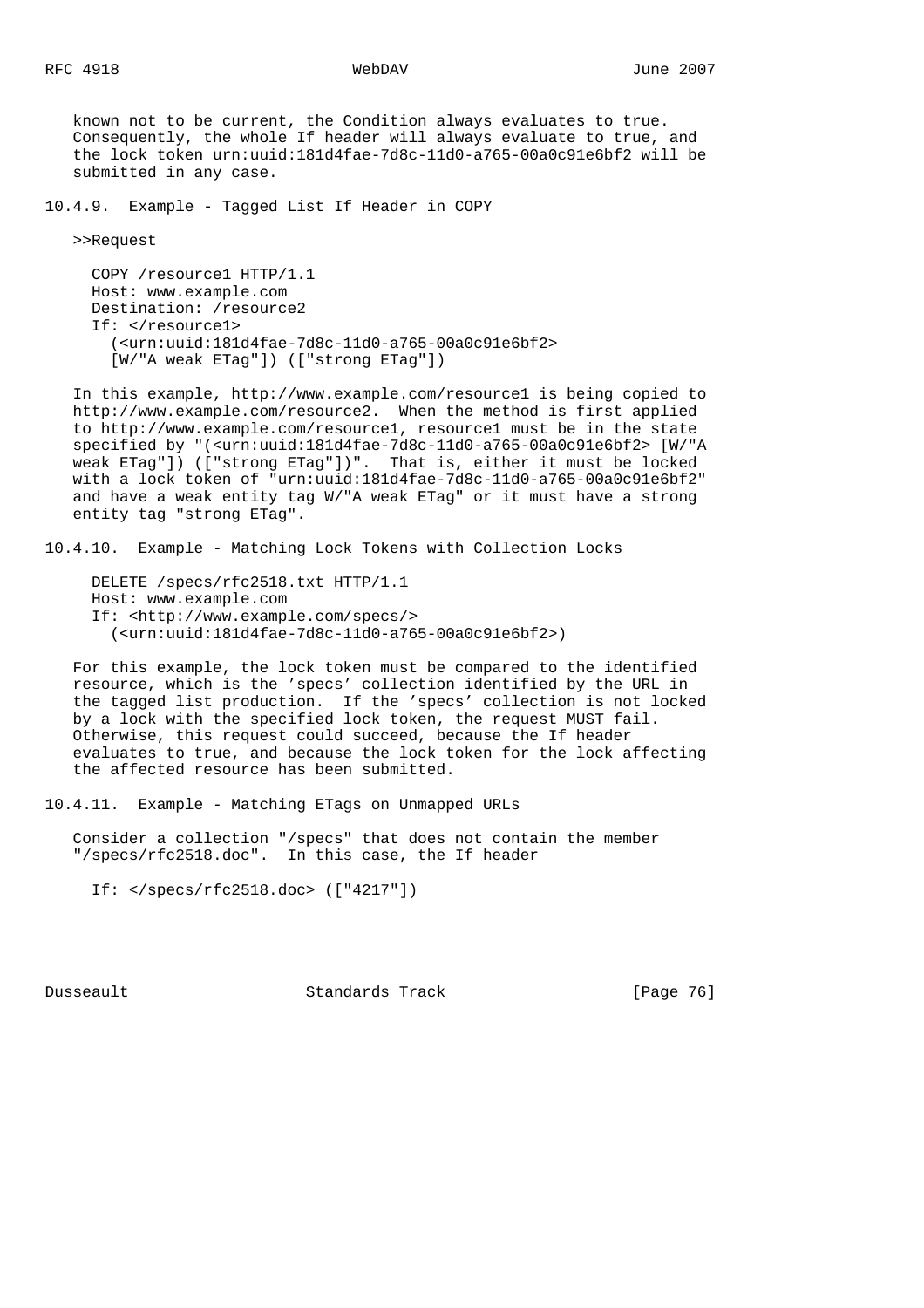will evaluate to false (the URI isn't mapped, thus the resource identified by the URI doesn't have an entity matching the ETag "4217").

On the other hand, an If header of

If: </specs/rfc2518.doc> (Not ["4217"])

will consequently evaluate to true.

 Note that, as defined above in Section 10.4.4, the same considerations apply to matching state tokens.

10.5. Lock-Token Header

Lock-Token = "Lock-Token" ":" Coded-URL

 The Lock-Token request header is used with the UNLOCK method to identify the lock to be removed. The lock token in the Lock-Token request header MUST identify a lock that contains the resource identified by Request-URI as a member.

 The Lock-Token response header is used with the LOCK method to indicate the lock token created as a result of a successful LOCK request to create a new lock.

10.6. Overwrite Header

Overwrite = "Overwrite" ":" ("T" | "F")

 The Overwrite request header specifies whether the server should overwrite a resource mapped to the destination URL during a COPY or MOVE. A value of "F" states that the server must not perform the COPY or MOVE operation if the destination URL does map to a resource. If the overwrite header is not included in a COPY or MOVE request, then the resource MUST treat the request as if it has an overwrite header of value "T". While the Overwrite header appears to duplicate the functionality of using an "If-Match: \*" header (see [RFC2616]), If-Match applies only to the Request-URI, and not to the Destination of a COPY or MOVE.

 If a COPY or MOVE is not performed due to the value of the Overwrite header, the method MUST fail with a 412 (Precondition Failed) status code. The server MUST do authorization checks before checking this or any conditional header.

All DAV-compliant resources MUST support the Overwrite header.

Dusseault Standards Track [Page 77]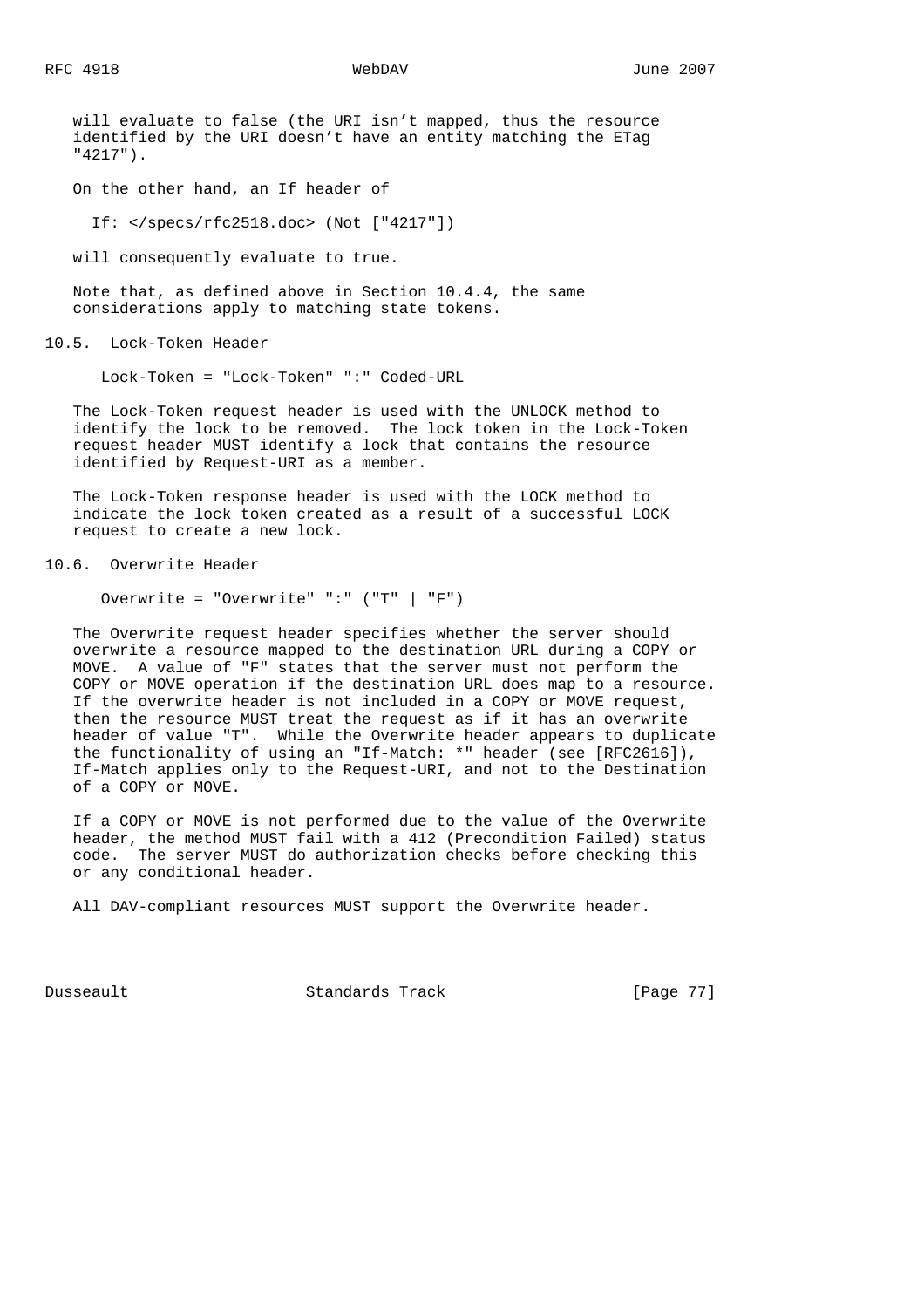10.7. Timeout Request Header

```
 TimeOut = "Timeout" ":" 1#TimeType
 TimeType = ("Second-" DAVTimeOutVal | "Infinite")
      ; No LWS allowed within TimeType
 DAVTimeOutVal = 1*DIGIT
```
 Clients MAY include Timeout request headers in their LOCK requests. However, the server is not required to honor or even consider these requests. Clients MUST NOT submit a Timeout request header with any method other than a LOCK method.

 The "Second" TimeType specifies the number of seconds that will elapse between granting of the lock at the server, and the automatic removal of the lock. The timeout value for TimeType "Second" MUST NOT be greater than 2^32-1.

See Section 6.6 for a description of lock timeout behavior.

11. Status Code Extensions to HTTP/1.1

 The following status codes are added to those defined in HTTP/1.1 [RFC2616].

11.1. 207 Multi-Status

 The 207 (Multi-Status) status code provides status for multiple independent operations (see Section 13 for more information).

11.2. 422 Unprocessable Entity

 The 422 (Unprocessable Entity) status code means the server understands the content type of the request entity (hence a 415(Unsupported Media Type) status code is inappropriate), and the syntax of the request entity is correct (thus a 400 (Bad Request) status code is inappropriate) but was unable to process the contained instructions. For example, this error condition may occur if an XML request body contains well-formed (i.e., syntactically correct), but semantically erroneous, XML instructions.

11.3. 423 Locked

 The 423 (Locked) status code means the source or destination resource of a method is locked. This response SHOULD contain an appropriate precondition or postcondition code, such as 'lock-token-submitted' or 'no-conflicting-lock'.

Dusseault Standards Track [Page 78]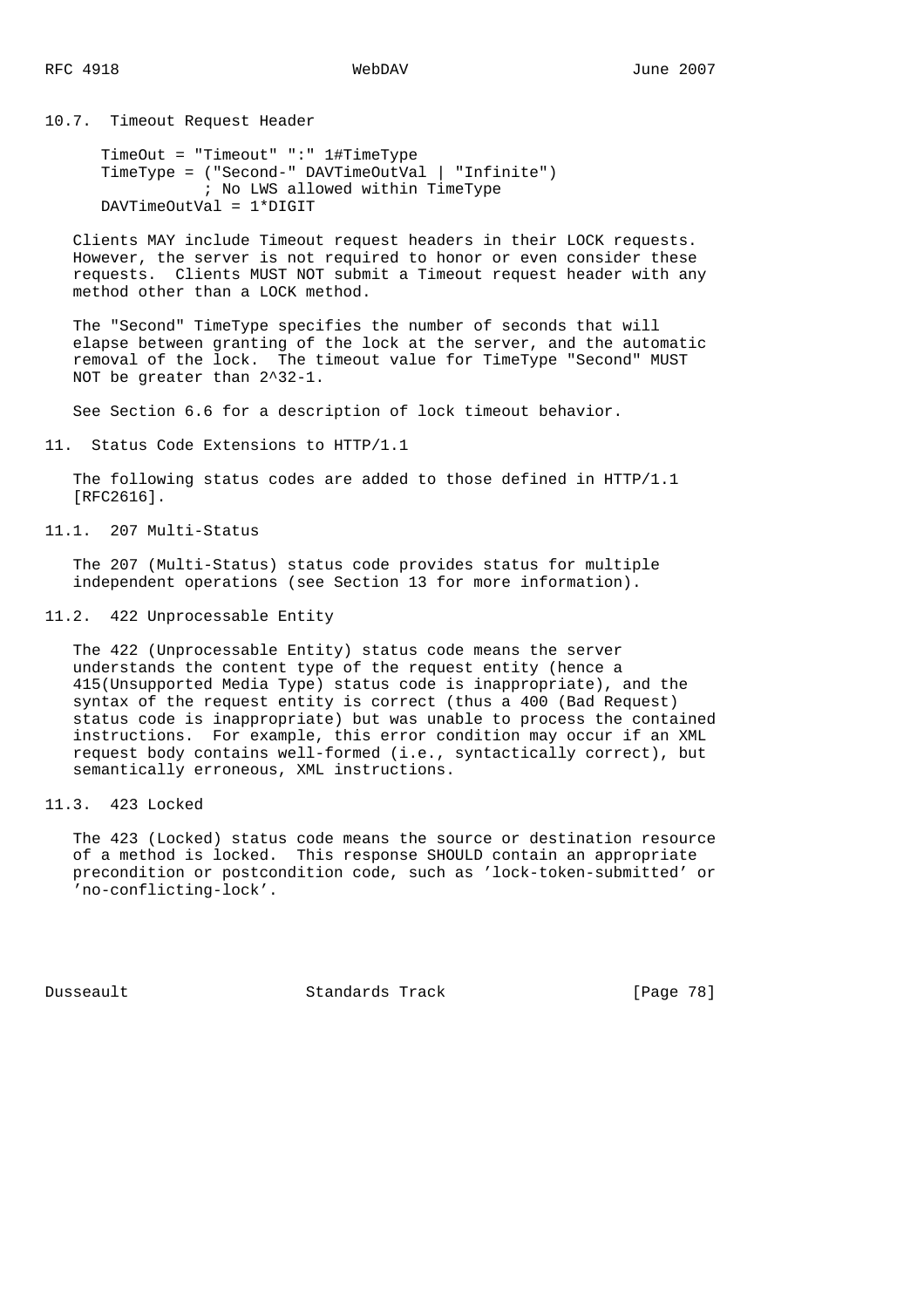### 11.4. 424 Failed Dependency

 The 424 (Failed Dependency) status code means that the method could not be performed on the resource because the requested action depended on another action and that action failed. For example, if a command in a PROPPATCH method fails, then, at minimum, the rest of the commands will also fail with 424 (Failed Dependency).

# 11.5. 507 Insufficient Storage

 The 507 (Insufficient Storage) status code means the method could not be performed on the resource because the server is unable to store the representation needed to successfully complete the request. This condition is considered to be temporary. If the request that received this status code was the result of a user action, the request MUST NOT be repeated until it is requested by a separate user action.

# 12. Use of HTTP Status Codes

 These HTTP codes are not redefined, but their use is somewhat extended by WebDAV methods and requirements. In general, many HTTP status codes can be used in response to any request, not just in cases described in this document. Note also that WebDAV servers are known to use 300-level redirect responses (and early interoperability tests found clients unprepared to see those responses). A 300-level response MUST NOT be used when the server has created a new resource in response to the request.

### 12.1. 412 Precondition Failed

 Any request can contain a conditional header defined in HTTP (If- Match, If-Modified-Since, etc.) or the "If" or "Overwrite" conditional headers defined in this specification. If the server evaluates a conditional header, and if that condition fails to hold, then this error code MUST be returned. On the other hand, if the client did not include a conditional header in the request, then the server MUST NOT use this status code.

## 12.2. 414 Request-URI Too Long

 This status code is used in HTTP 1.1 only for Request-URIs, not URIs in other locations.

Dusseault Standards Track [Page 79]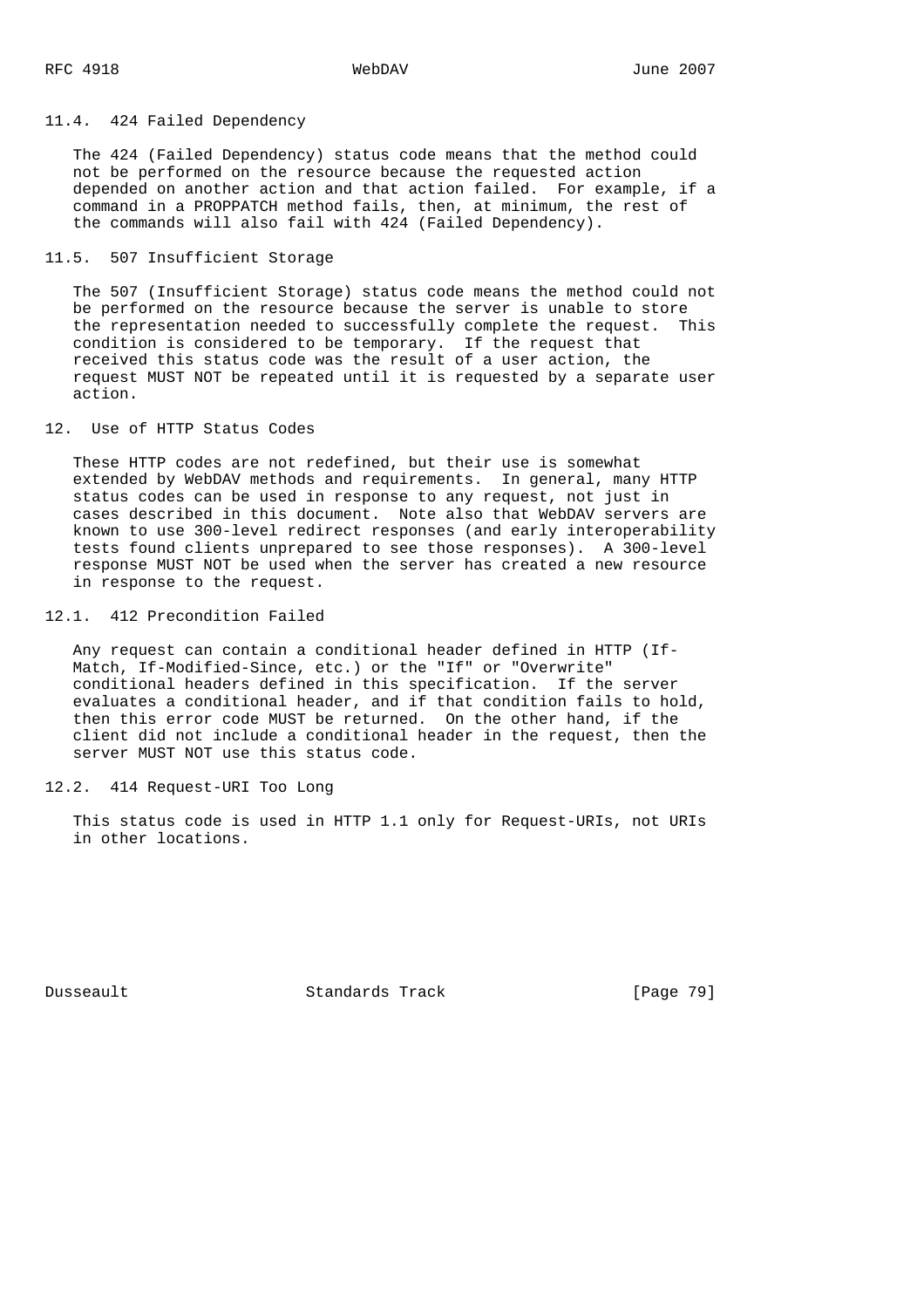### 13. Multi-Status Response

 A Multi-Status response conveys information about multiple resources in situations where multiple status codes might be appropriate. The default Multi-Status response body is a text/xml or application/xml HTTP entity with a 'multistatus' root element. Further elements contain 200, 300, 400, and 500 series status codes generated during the method invocation. 100 series status codes SHOULD NOT be recorded in a 'response' XML element.

 Although '207' is used as the overall response status code, the recipient needs to consult the contents of the multistatus response body for further information about the success or failure of the method execution. The response MAY be used in success, partial success and also in failure situations.

 The 'multistatus' root element holds zero or more 'response' elements in any order, each with information about an individual resource. Each 'response' element MUST have an 'href' element to identify the resource.

 A Multi-Status response uses one out of two distinct formats for representing the status:

- 1. A 'status' element as child of the 'response' element indicates the status of the message execution for the identified resource as a whole (for instance, see Section 9.6.2). Some method definitions provide information about specific status codes clients should be prepared to see in a response. However, clients MUST be able to handle other status codes, using the generic rules defined in Section 10 of [RFC2616].
- 2. For PROPFIND and PROPPATCH, the format has been extended using the 'propstat' element instead of 'status', providing information about individual properties of a resource. This format is specific to PROPFIND and PROPPATCH, and is described in detail in Sections 9.1 and 9.2.
- 13.1. Response Headers

 HTTP defines the Location header to indicate a preferred URL for the resource that was addressed in the Request-URI (e.g., in response to successful PUT requests or in redirect responses). However, use of this header creates ambiguity when there are URLs in the body of the response, as with Multi-Status. Thus, use of the Location header with the Multi-Status response is intentionally undefined.

Dusseault Standards Track [Page 80]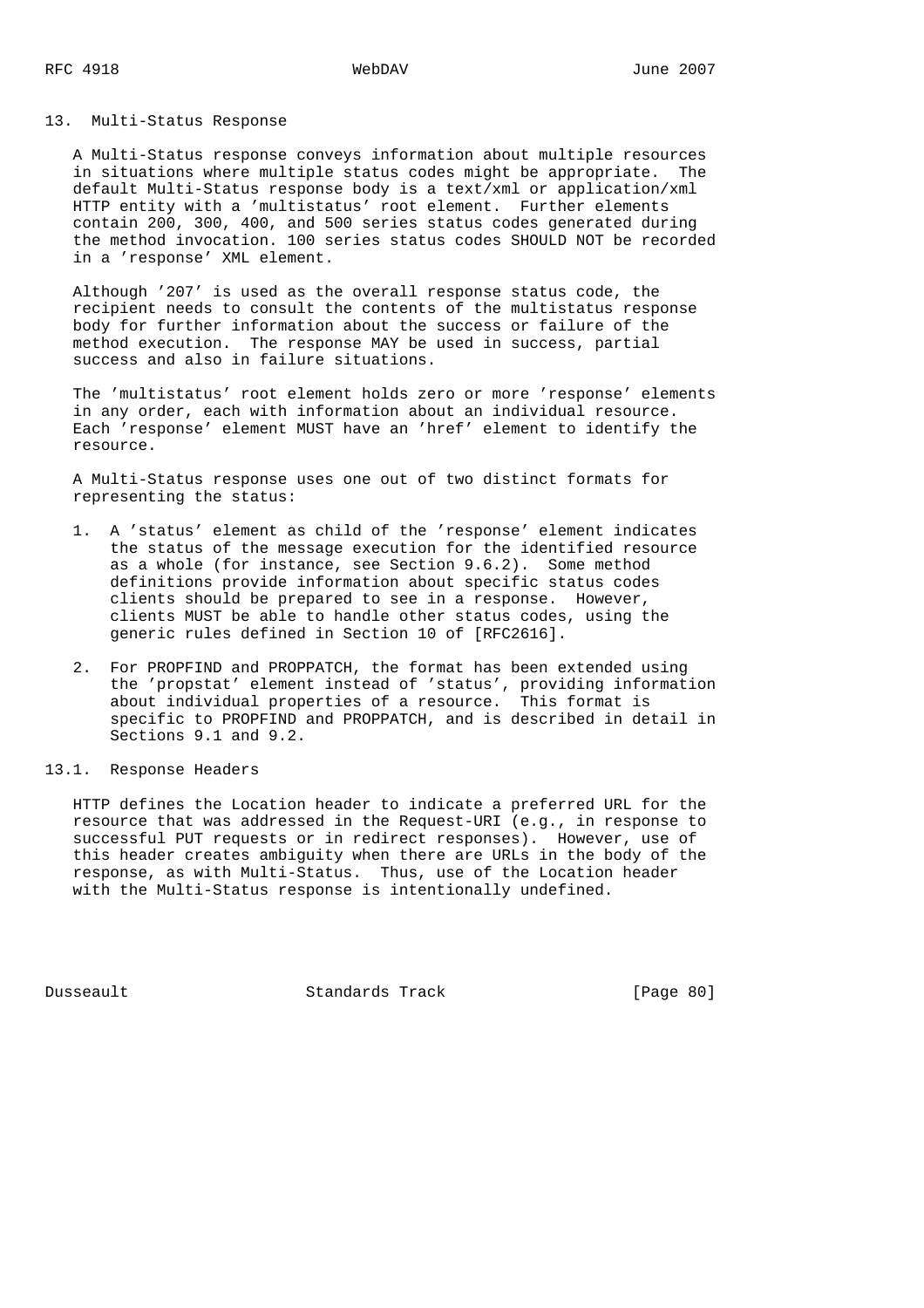### 13.2. Handling Redirected Child Resources

 Redirect responses (300-303, 305, and 307) defined in HTTP 1.1 normally take a Location header to indicate the new URI for the single resource redirected from the Request-URI. Multi-Status responses contain many resource addresses, but the original definition in [RFC2518] did not have any place for the server to provide the new URI for redirected resources. This specification does define a 'location' element for this information (see Section 14.9). Servers MUST use this new element with redirect responses in Multi-Status.

 Clients encountering redirected resources in Multi-Status MUST NOT rely on the 'location' element being present with a new URI. If the element is not present, the client MAY reissue the request to the individual redirected resource, because the response to that request can be redirected with a Location header containing the new URI.

### 13.3. Internal Status Codes

 Sections 9.2.1, 9.1.2, 9.6.1, 9.8.3, and 9.9.2 define various status codes used in Multi-Status responses. This specification does not define the meaning of other status codes that could appear in these responses.

# 14. XML Element Definitions

 In this section, the final line of each section gives the element type declaration using the format defined in [REC-XML]. The "Value" field, where present, specifies further restrictions on the allowable contents of the XML element using BNF (i.e., to further restrict the values of a PCDATA element). Note that all of the elements defined here may be extended according to the rules defined in Section 17. All elements defined here are in the "DAV:" namespace.

14.1. activelock XML Element

Name: activelock

Purpose: Describes a lock on a resource.

 <!ELEMENT activelock (lockscope, locktype, depth, owner?, timeout?, locktoken?, lockroot)>

Dusseault Standards Track [Page 81]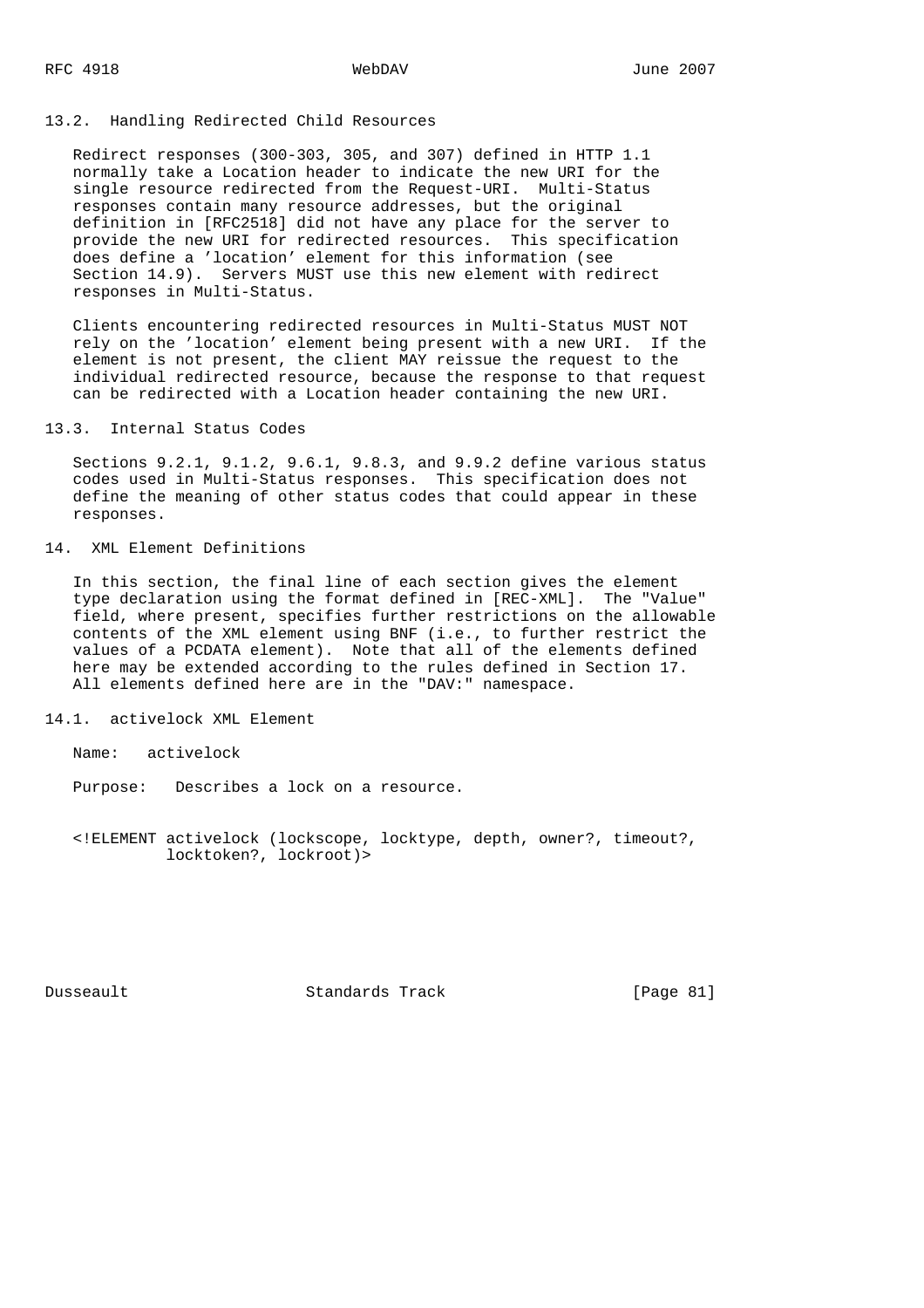14.2. allprop XML Element

Name: allprop

 Purpose: Specifies that all names and values of dead properties and the live properties defined by this document existing on the resource are to be returned.

<!ELEMENT allprop EMPTY >

14.3. collection XML Element

Name: collection

 Purpose: Identifies the associated resource as a collection. The DAV: resourcetype property of a collection resource MUST contain this element. It is normally empty but extensions may add sub elements.

<!ELEMENT collection EMPTY >

14.4. depth XML Element

Name: depth

 Purpose: Used for representing depth values in XML content (e.g., in lock information).

Value: "0" | "1" | "infinity"

<!ELEMENT depth (#PCDATA) >

14.5. error XML Element

Name: error

- Purpose: Error responses, particularly 403 Forbidden and 409 Conflict, sometimes need more information to indicate what went wrong. In these cases, servers MAY return an XML response body with a document element of 'error', containing child elements identifying particular condition codes.
- Description: Contains at least one XML element, and MUST NOT contain text or mixed content. Any element that is a child of the 'error' element is considered to be a precondition or postcondition code. Unrecognized elements MUST be ignored.

<!ELEMENT error ANY >

Dusseault Standards Track [Page 82]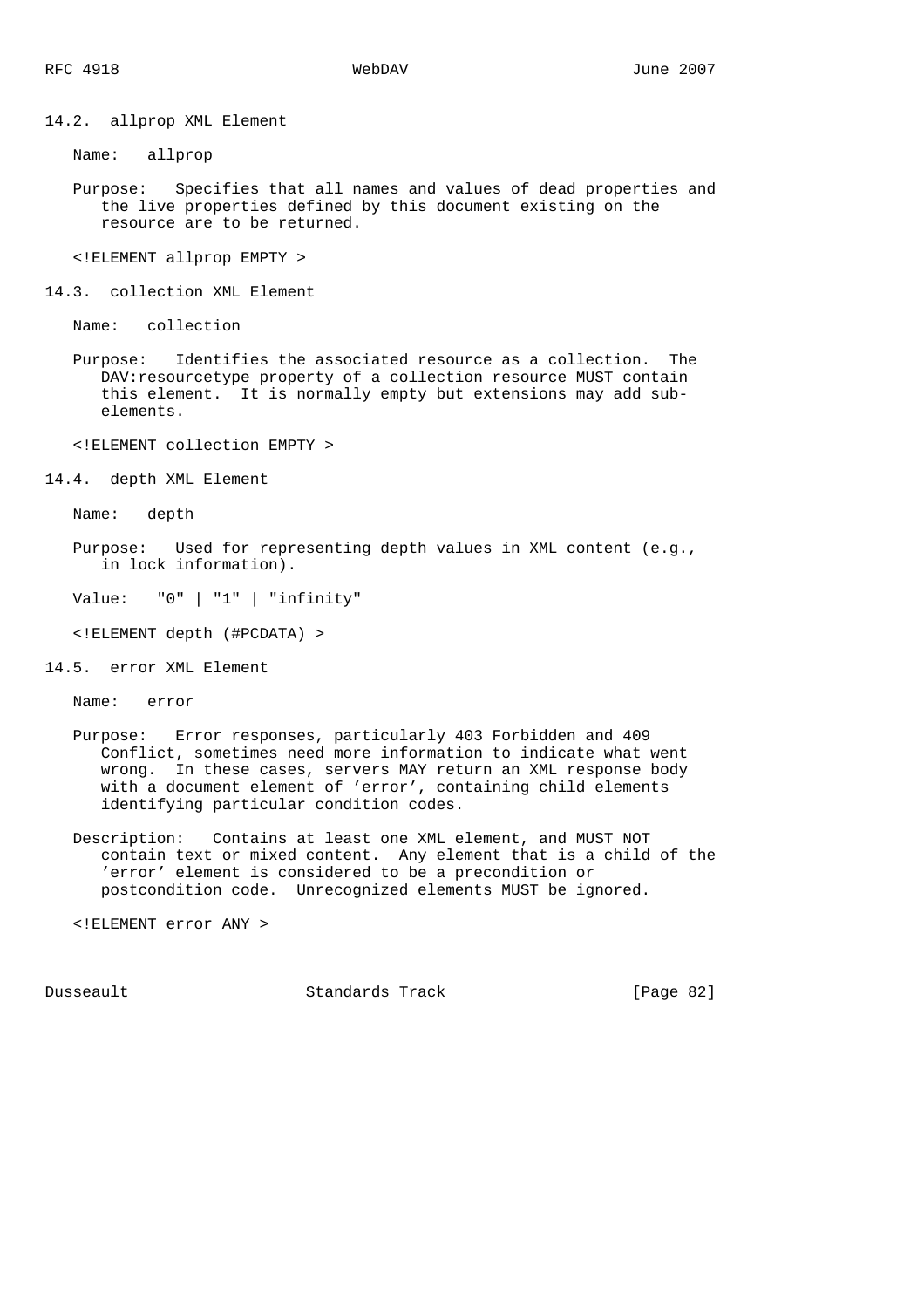14.6. exclusive XML Element

Name: exclusive

Purpose: Specifies an exclusive lock.

<!ELEMENT exclusive EMPTY >

14.7. href XML Element

Name: href

Purpose: MUST contain a URI or a relative reference.

 Description: There may be limits on the value of 'href' depending on the context of its use. Refer to the specification text where 'href' is used to see what limitations apply in each case.

Value: Simple-ref

<!ELEMENT href (#PCDATA)>

14.8. include XML Element

Name: include

 Purpose: Any child element represents the name of a property to be included in the PROPFIND response. All elements inside an 'include' XML element MUST define properties related to the resource, although possible property names are in no way limited to those property names defined in this document or other standards. This element MUST NOT contain text or mixed content.

<!ELEMENT include ANY >

14.9. location XML Element

Name: location

 Purpose: HTTP defines the "Location" header (see [RFC2616], Section 14.30) for use with some status codes (such as 201 and the 300 series codes). When these codes are used inside a 'multistatus' element, the 'location' element can be used to provide the accompanying Location header value.

Dusseault Standards Track [Page 83]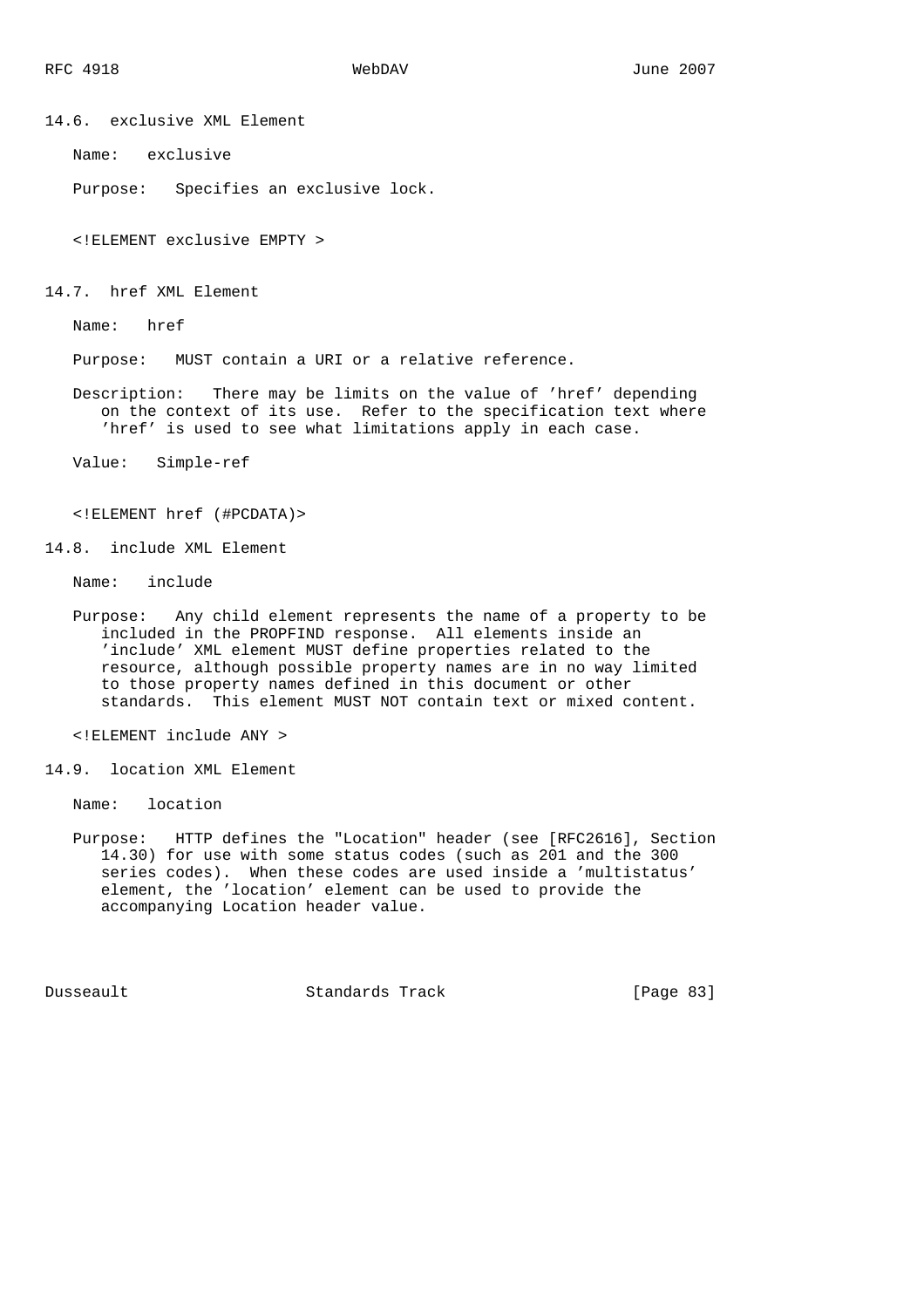Description: Contains a single href element with the same value that would be used in a Location header.

<!ELEMENT location (href)>

14.10. lockentry XML Element

Name: lockentry

 Purpose: Defines the types of locks that can be used with the resource.

<!ELEMENT lockentry (lockscope, locktype) >

14.11. lockinfo XML Element

Name: lockinfo

 Purpose: The 'lockinfo' XML element is used with a LOCK method to specify the type of lock the client wishes to have created.

<!ELEMENT lockinfo (lockscope, locktype, owner?) >

14.12. lockroot XML Element

Name: lockroot

- Purpose: Contains the root URL of the lock, which is the URL through which the resource was addressed in the LOCK request.
- Description: The href element contains the root of the lock. The server SHOULD include this in all DAV:lockdiscovery property values and the response to LOCK requests.

<!ELEMENT lockroot (href) >

14.13. lockscope XML Element

Name: lockscope

 Purpose: Specifies whether a lock is an exclusive lock, or a shared lock.

<!ELEMENT lockscope (exclusive | shared) >

Dusseault Standards Track [Page 84]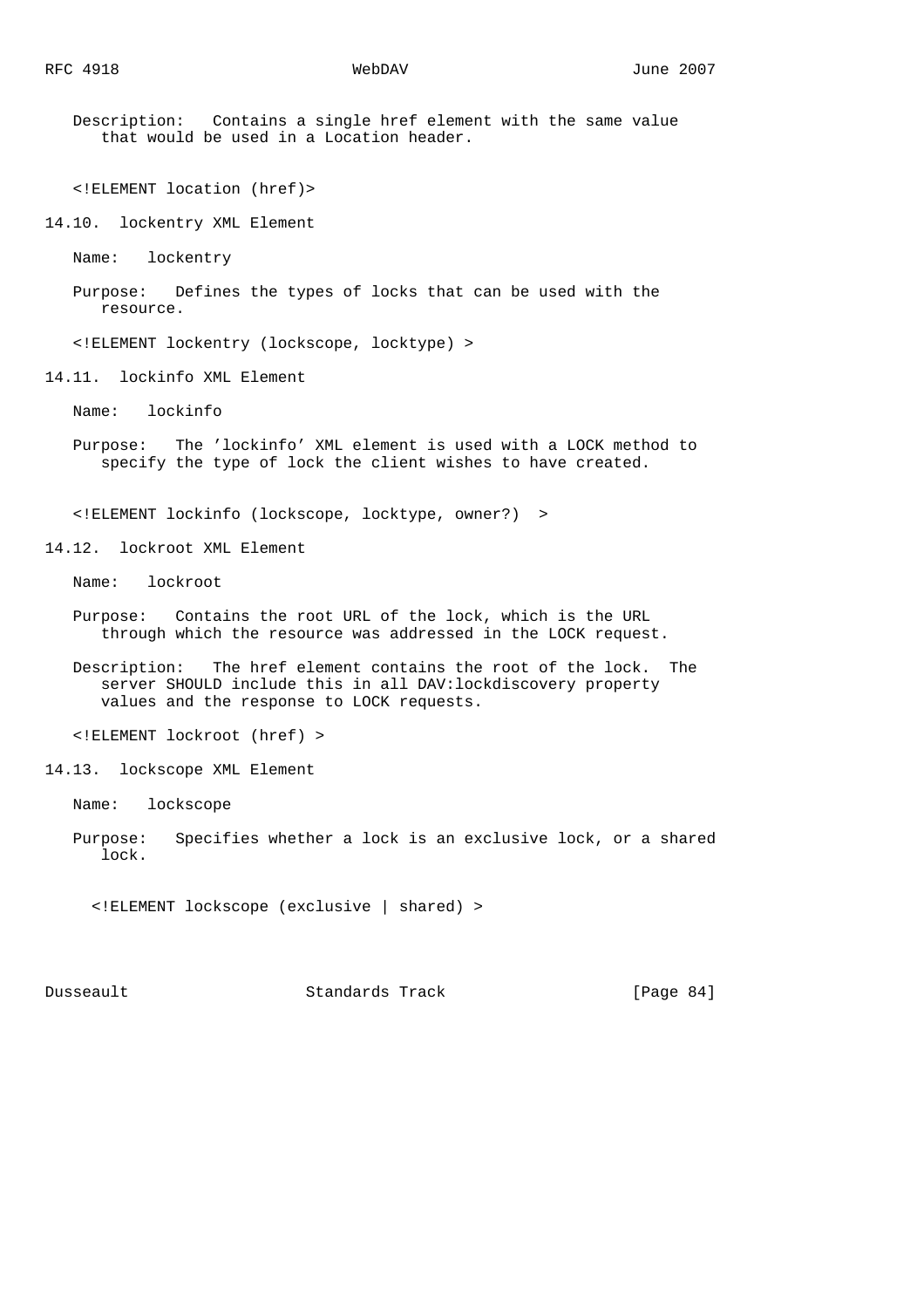14.14. locktoken XML Element

Name: locktoken

Purpose: The lock token associated with a lock.

 Description: The href contains a single lock token URI, which refers to the lock.

<!ELEMENT locktoken (href) >

14.15. locktype XML Element

Name: locktype

 Purpose: Specifies the access type of a lock. At present, this specification only defines one lock type, the write lock.

<!ELEMENT locktype (write) >

14.16. multistatus XML Element

Name: multistatus

Purpose: Contains multiple response messages.

 Description: The 'responsedescription' element at the top level is used to provide a general message describing the overarching nature of the response. If this value is available, an application may use it instead of presenting the individual response descriptions contained within the responses.

<!ELEMENT multistatus (response\*, responsedescription?) >

14.17. owner XML Element

Name: owner

- Purpose: Holds client-supplied information about the creator of a lock.
- Description: Allows a client to provide information sufficient for either directly contacting a principal (such as a telephone number or Email URI), or for discovering the principal (such as the URL

Dusseault Standards Track [Page 85]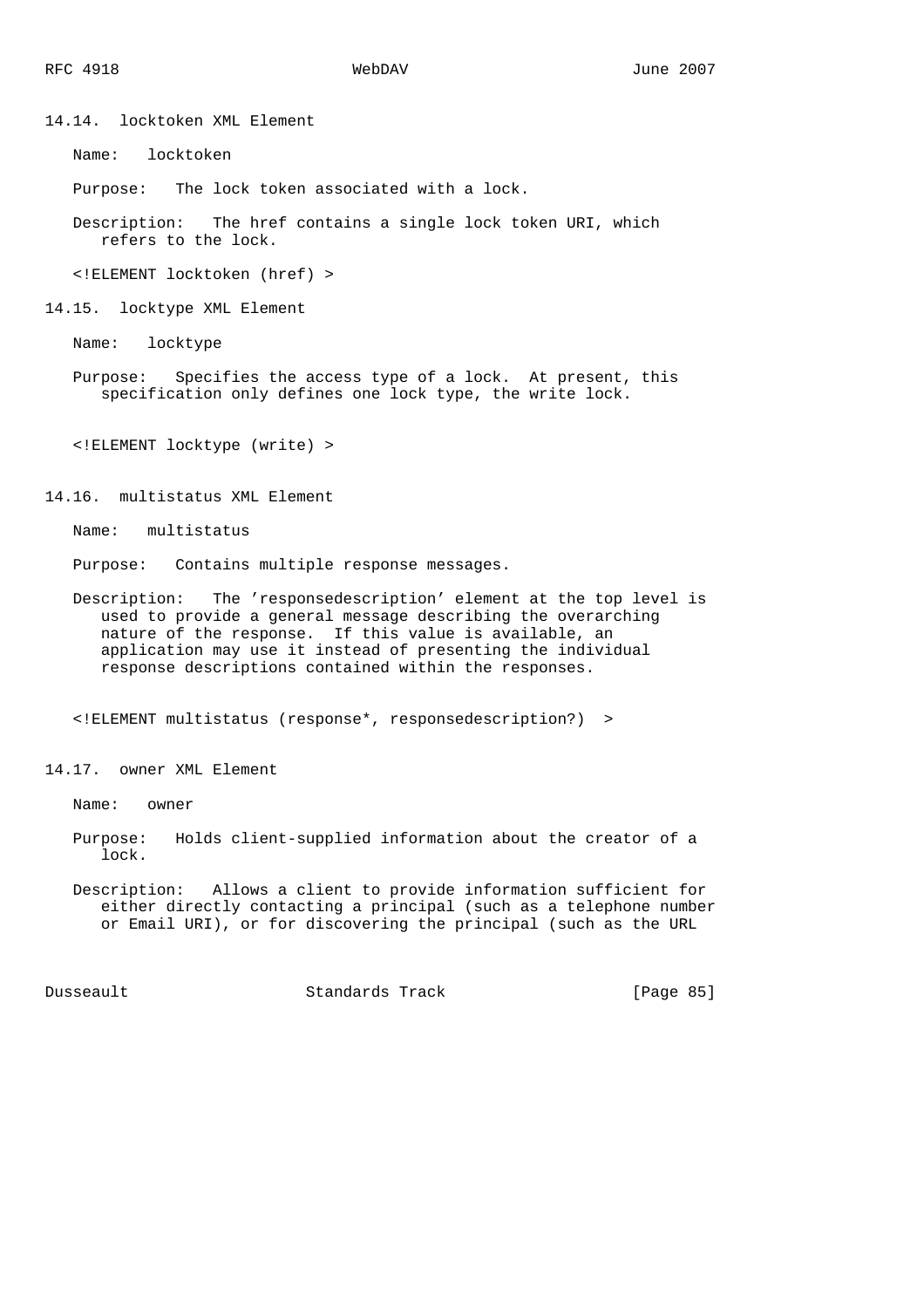of a homepage) who created a lock. The value provided MUST be treated as a dead property in terms of XML Information Item preservation. The server MUST NOT alter the value unless the owner value provided by the client is empty. For a certain amount of interoperability between different client implementations, if clients have URI-formatted contact information for the lock creator suitable for user display, then clients SHOULD put those URIs in 'href' child elements of the 'owner' element.

 Extensibility: MAY be extended with child elements, mixed content, text content or attributes.

<!ELEMENT owner ANY >

14.18. prop XML Element

Name: prop

Purpose: Contains properties related to a resource.

 Description: A generic container for properties defined on resources. All elements inside a 'prop' XML element MUST define properties related to the resource, although possible property names are in no way limited to those property names defined in this document or other standards. This element MUST NOT contain text or mixed content.

<!ELEMENT prop ANY >

14.19. propertyupdate XML Element

Name: propertyupdate

Purpose: Contains a request to alter the properties on a resource.

 Description: This XML element is a container for the information required to modify the properties on the resource.

<!ELEMENT propertyupdate (remove | set)+ >

14.20. propfind XML Element

Name: propfind

Dusseault Standards Track [Page 86]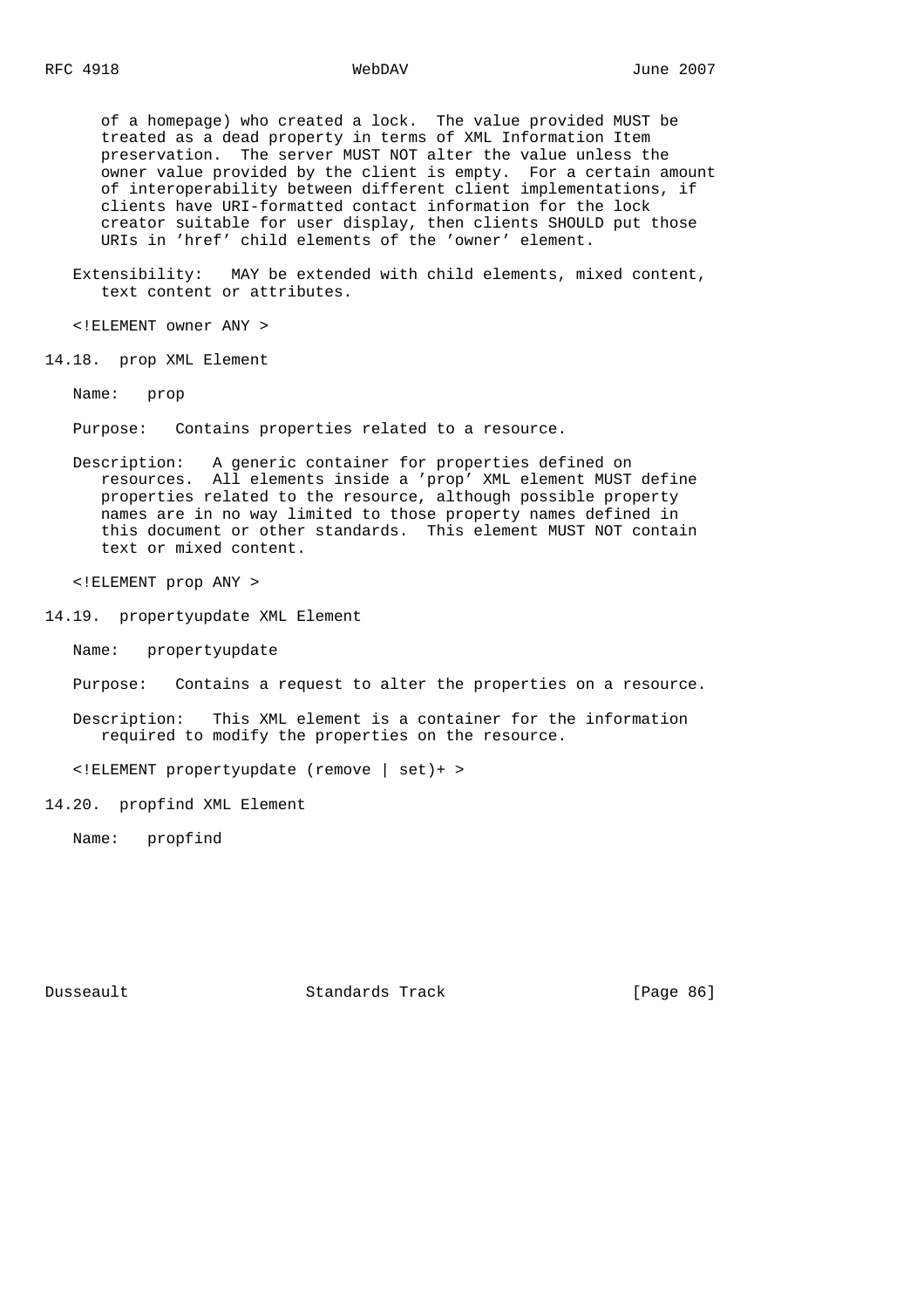Purpose: Specifies the properties to be returned from a PROPFIND method. Four special elements are specified for use with 'propfind': 'prop', 'allprop', 'include', and 'propname'. If 'prop' is used inside 'propfind', it MUST NOT contain property values.

<!ELEMENT propfind ( propname | (allprop, include?) | prop ) >

14.21. propname XML Element

Name: propname

 Purpose: Specifies that only a list of property names on the resource is to be returned.

<!ELEMENT propname EMPTY >

14.22. propstat XML Element

Name: propstat

- Purpose: Groups together a prop and status element that is associated with a particular 'href' element.
- Description: The propstat XML element MUST contain one prop XML element and one status XML element. The contents of the prop XML element MUST only list the names of properties to which the result in the status element applies. The optional precondition/ postcondition element and 'responsedescription' text also apply to the properties named in 'prop'.

<!ELEMENT propstat (prop, status, error?, responsedescription?) >

14.23. remove XML Element

Name: remove

Purpose: Lists the properties to be removed from a resource.

 Description: Remove instructs that the properties specified in prop should be removed. Specifying the removal of a property that does not exist is not an error. All the XML elements in a 'prop' XML element inside of a 'remove' XML element MUST be empty, as only the names of properties to be removed are required.

<!ELEMENT remove (prop) >

Dusseault Standards Track [Page 87]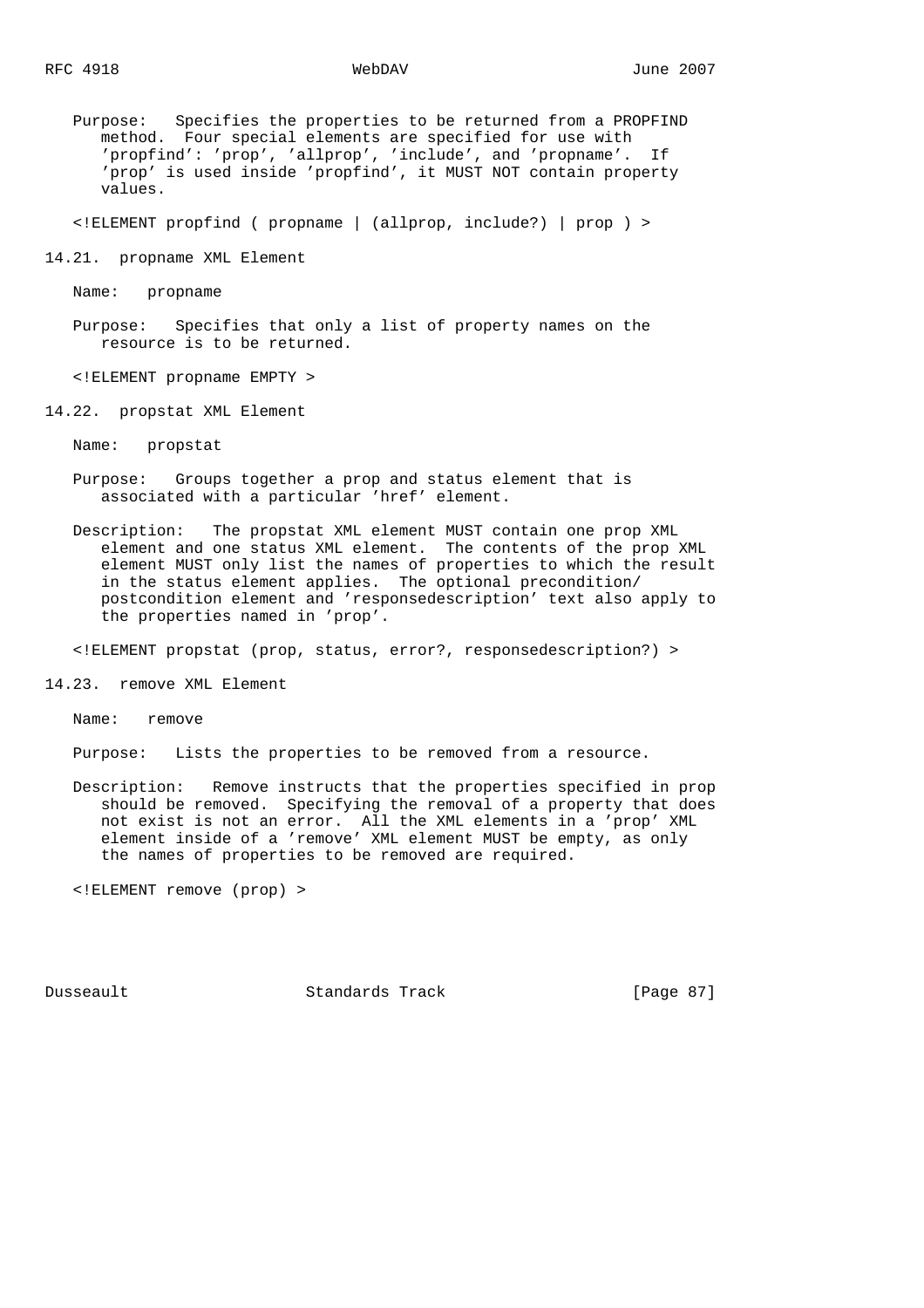14.24. response XML Element

Name: response

 Purpose: Holds a single response describing the effect of a method on resource and/or its properties.

 Description: The 'href' element contains an HTTP URL pointing to a WebDAV resource when used in the 'response' container. A particular 'href' value MUST NOT appear more than once as the child of a 'response' XML element under a 'multistatus' XML element. This requirement is necessary in order to keep processing costs for a response to linear time. Essentially, this prevents having to search in order to group together all the responses by 'href'. There are, however, no requirements regarding ordering based on 'href' values. The optional precondition/postcondition element and 'responsedescription' text can provide additional information about this resource relative to the request or result.

 <!ELEMENT response (href, ((href\*, status)|(propstat+)), error?, responsedescription? , location?) >

14.25. responsedescription XML Element

Name: responsedescription

- Purpose: Contains information about a status response within a Multi-Status.
- Description: Provides information suitable to be presented to a user.

<!ELEMENT responsedescription (#PCDATA) >

14.26. set XML Element

Name: set

Purpose: Lists the property values to be set for a resource.

 Description: The 'set' element MUST contain only a 'prop' element. The elements contained by the 'prop' element inside the 'set' element MUST specify the name and value of properties that are set on the resource identified by Request-URI. If a property already exists, then its value is replaced. Language tagging information appearing in the scope of the 'prop' element (in the "xml:lang"

Dusseault Standards Track [Page 88]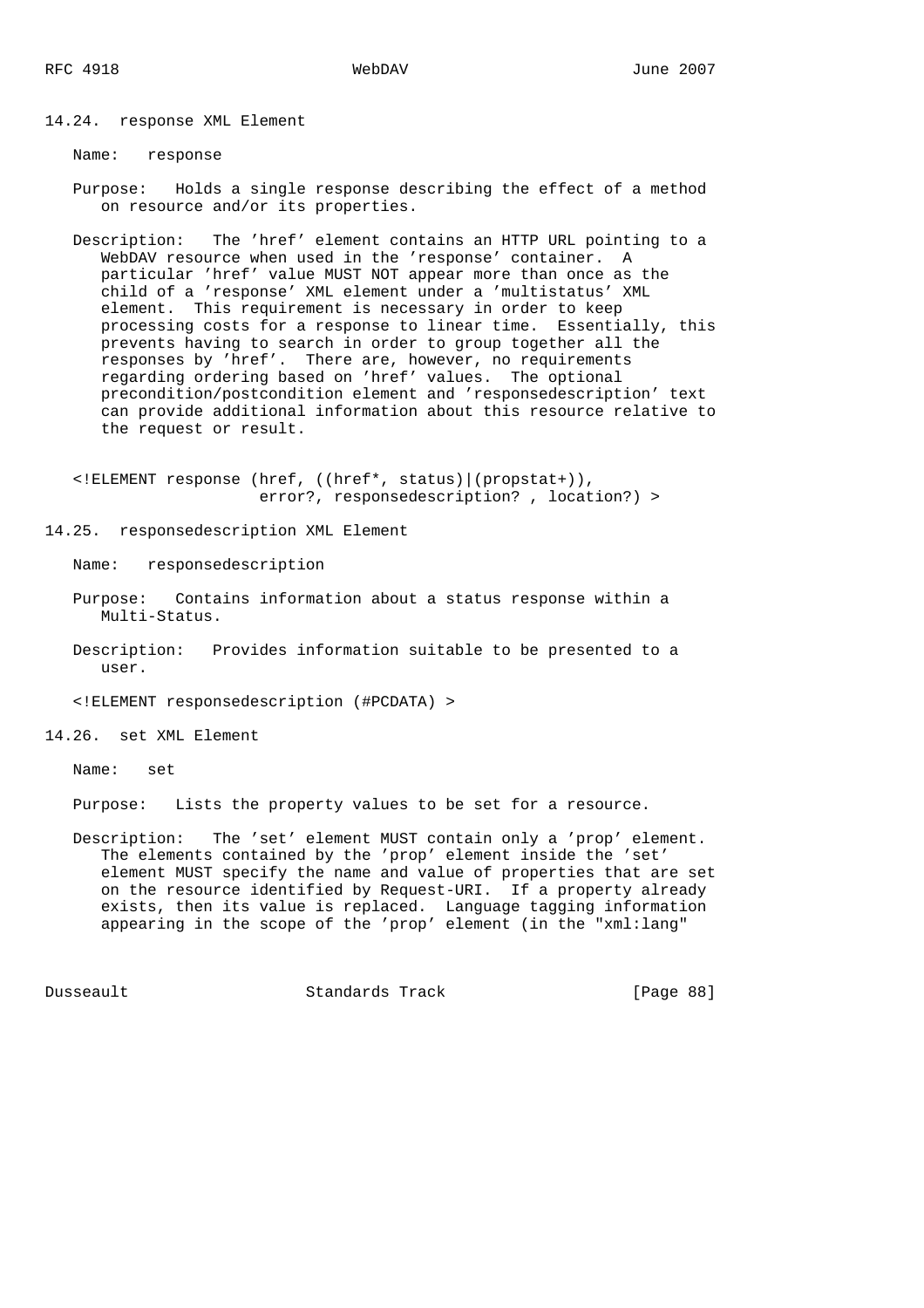attribute, if present) MUST be persistently stored along with the property, and MUST be subsequently retrievable using PROPFIND. <!ELEMENT set (prop) > 14.27. shared XML Element Name: shared Purpose: Specifies a shared lock. <!ELEMENT shared EMPTY > 14.28. status XML Element Name: status Purpose: Holds a single HTTP status-line. Value: status-line (defined in Section 6.1 of [RFC2616]) <!ELEMENT status (#PCDATA) > 14.29. timeout XML Element Name: timeout Purpose: The number of seconds remaining before a lock expires. Value: TimeType (defined in Section 10.7) <!ELEMENT timeout (#PCDATA) > 14.30. write XML Element Name: write Purpose: Specifies a write lock.

<!ELEMENT write EMPTY >

Dusseault Standards Track [Page 89]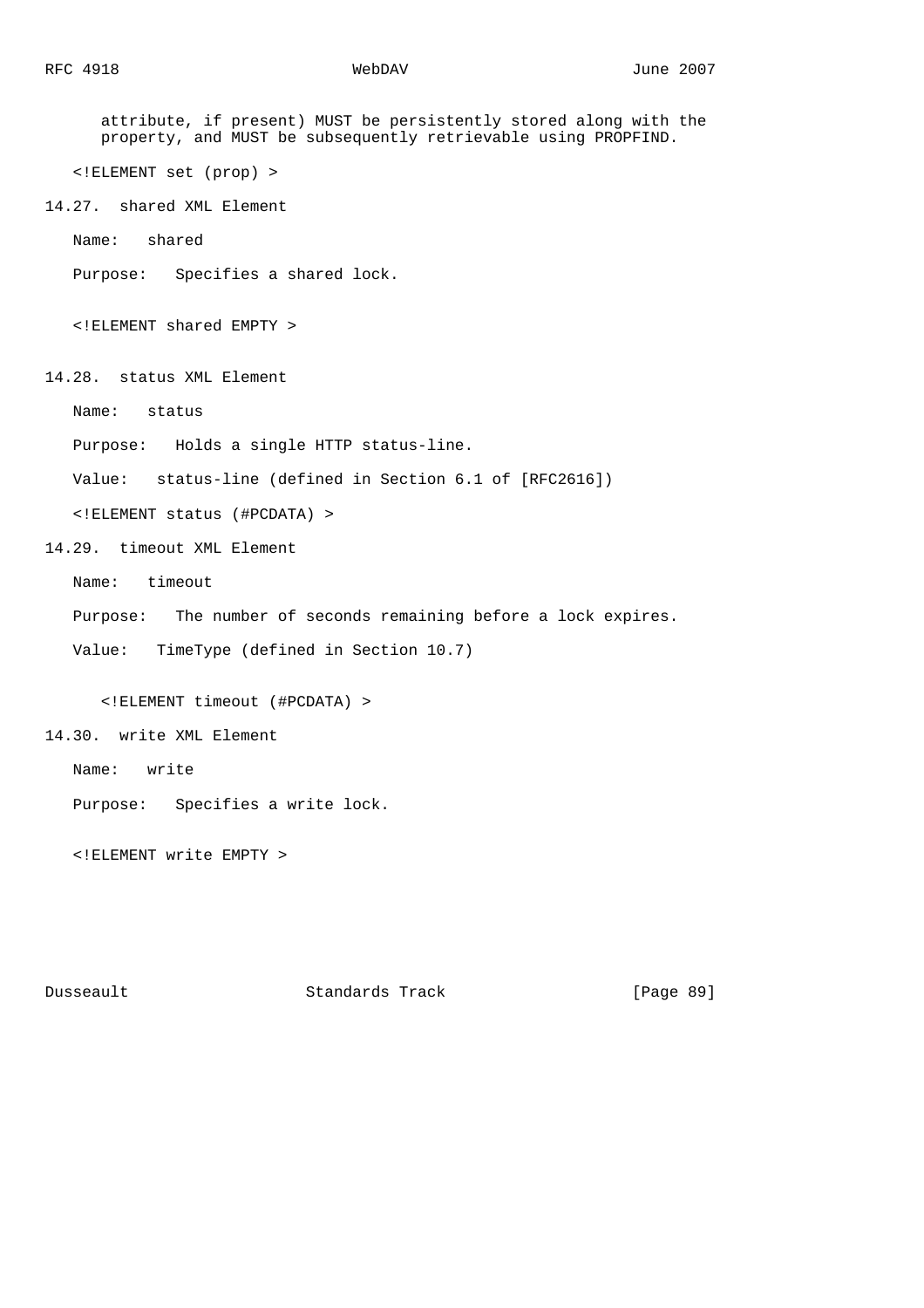# 15. DAV Properties

 For DAV properties, the name of the property is also the same as the name of the XML element that contains its value. In the section below, the final line of each section gives the element type declaration using the format defined in [REC-XML]. The "Value" field, where present, specifies further restrictions on the allowable contents of the XML element using BNF (i.e., to further restrict the values of a PCDATA element).

 A protected property is one that cannot be changed with a PROPPATCH request. There may be other requests that would result in a change to a protected property (as when a LOCK request affects the value of DAV:lockdiscovery). Note that a given property could be protected on one type of resource, but not protected on another type of resource.

 A computed property is one with a value defined in terms of a computation (based on the content and other properties of that resource, or even of some other resource). A computed property is always a protected property.

COPY and MOVE behavior refers to local COPY and MOVE operations.

 For properties defined based on HTTP GET response headers (DAV:get\*), the header value could include LWS as defined in [RFC2616], Section 4.2. Server implementors SHOULD strip LWS from these values before using as WebDAV property values.

- 15.1. creationdate Property
	- Name: creationdate
	- Purpose: Records the time and date the resource was created.
	- Value: date-time (defined in [RFC3339], see the ABNF in Section 5.6.)
	- Protected: MAY be protected. Some servers allow DAV:creationdate to be changed to reflect the time the document was created if that is more meaningful to the user (rather than the time it was uploaded). Thus, clients SHOULD NOT use this property in synchronization logic (use DAV:getetag instead).
	- COPY/MOVE behavior: This property value SHOULD be kept during a MOVE operation, but is normally re-initialized when a resource is created with a COPY. It should not be set in a COPY.

Dusseault Standards Track [Page 90]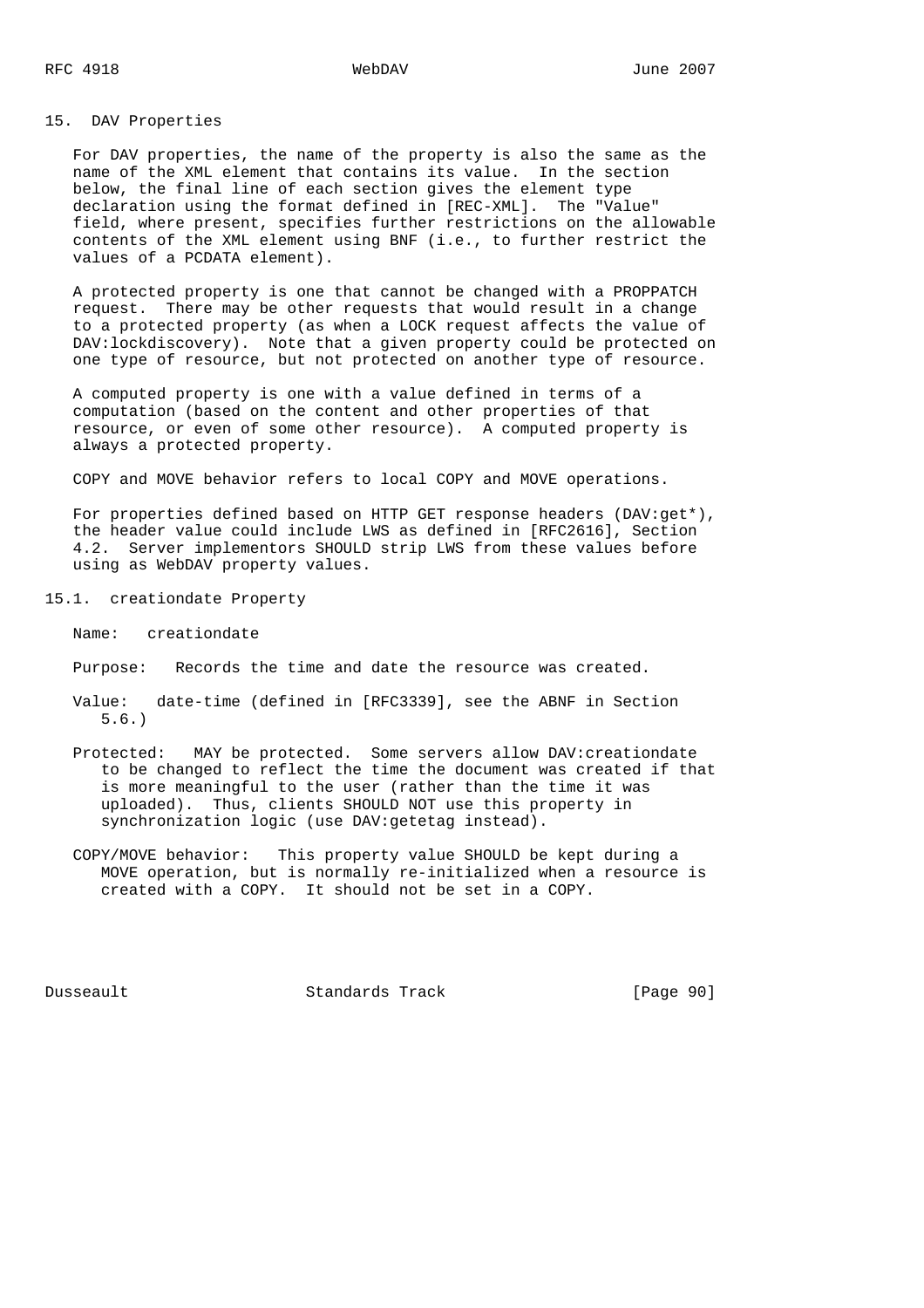Description: The DAV:creationdate property SHOULD be defined on all DAV compliant resources. If present, it contains a timestamp of the moment when the resource was created. Servers that are incapable of persistently recording the creation date SHOULD instead leave it undefined (i.e. report "Not Found").

<!ELEMENT creationdate (#PCDATA) >

15.2. displayname Property

Name: displayname

 Purpose: Provides a name for the resource that is suitable for presentation to a user.

Value: Any text.

- Protected: SHOULD NOT be protected. Note that servers implementing [RFC2518] might have made this a protected property as this is a new requirement.
- COPY/MOVE behavior: This property value SHOULD be preserved in COPY and MOVE operations.
- Description: Contains a description of the resource that is suitable for presentation to a user. This property is defined on the resource, and hence SHOULD have the same value independent of the Request-URI used to retrieve it (thus, computing this property based on the Request-URI is deprecated). While generic clients might display the property value to end users, client UI designers must understand that the method for identifying resources is still the URL. Changes to DAV:displayname do not issue moves or copies to the server, but simply change a piece of meta-data on the individual resource. Two resources can have the same DAV: displayname value even within the same collection.

<!ELEMENT displayname (#PCDATA) >

15.3. getcontentlanguage Property

Name: getcontentlanguage

- Purpose: Contains the Content-Language header value (from Section 14.12 of [RFC2616]) as it would be returned by a GET without accept headers.
- Value: language-tag (language-tag is defined in Section 3.10 of [RFC2616])

Dusseault Standards Track [Page 91]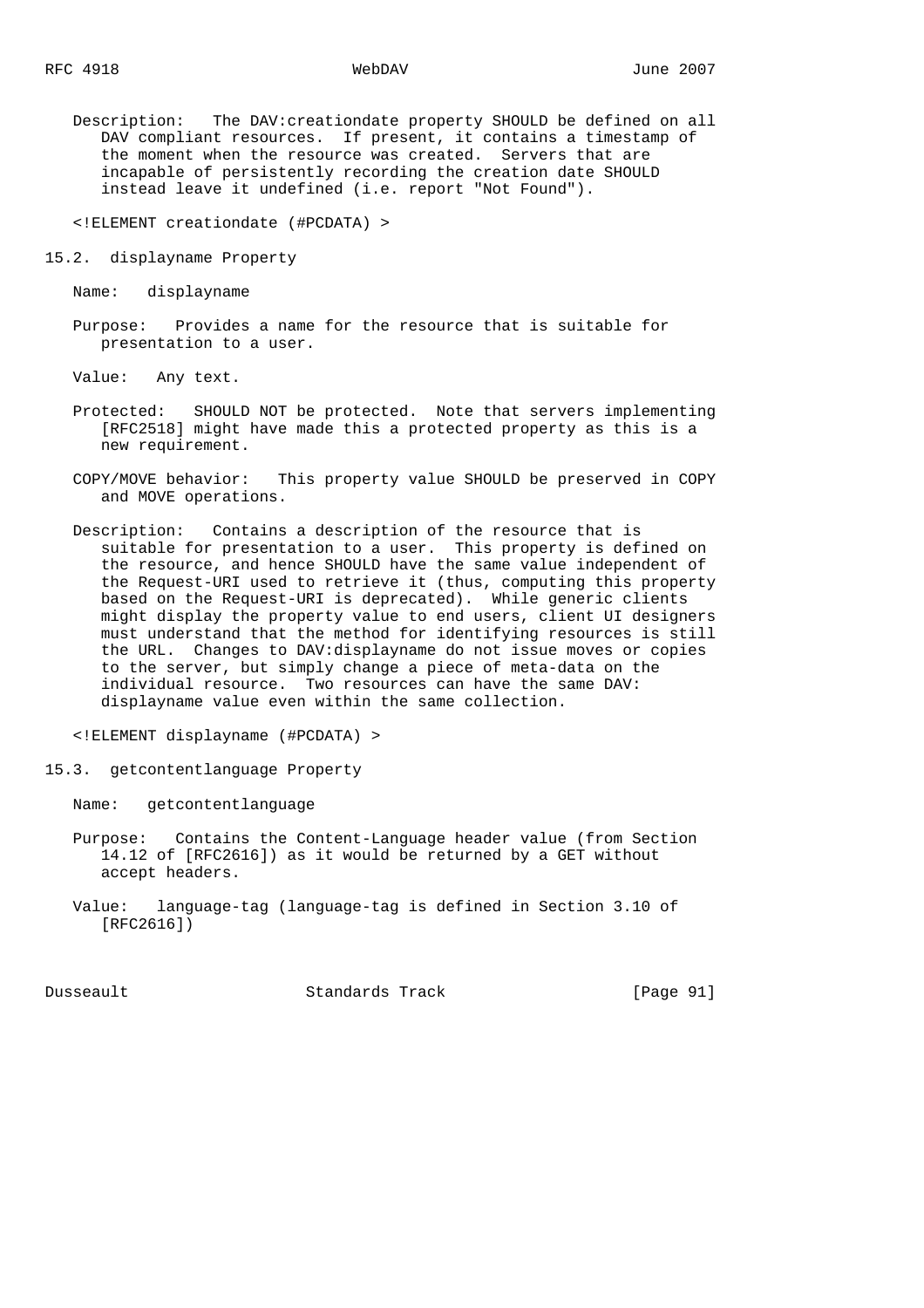- Protected: SHOULD NOT be protected, so that clients can reset the language. Note that servers implementing [RFC2518] might have made this a protected property as this is a new requirement.
- COPY/MOVE behavior: This property value SHOULD be preserved in COPY and MOVE operations.
- Description: The DAV:getcontentlanguage property MUST be defined on any DAV-compliant resource that returns the Content-Language header on a GET.

<!ELEMENT getcontentlanguage (#PCDATA) >

15.4. getcontentlength Property

Name: getcontentlength

- Purpose: Contains the Content-Length header returned by a GET without accept headers.
- Value: See Section 14.13 of [RFC2616].
- Protected: This property is computed, therefore protected.
- Description: The DAV:getcontentlength property MUST be defined on any DAV-compliant resource that returns the Content-Length header in response to a GET.
- COPY/MOVE behavior: This property value is dependent on the size of the destination resource, not the value of the property on the source resource.

<!ELEMENT getcontentlength (#PCDATA) >

15.5. getcontenttype Property

Name: getcontenttype

- Purpose: Contains the Content-Type header value (from Section 14.17 of [RFC2616]) as it would be returned by a GET without accept headers.
- Value: media-type (defined in Section 3.7 of [RFC2616])
- Protected: Potentially protected if the server prefers to assign content types on its own (see also discussion in Section 9.7.1).

Dusseault Standards Track [Page 92]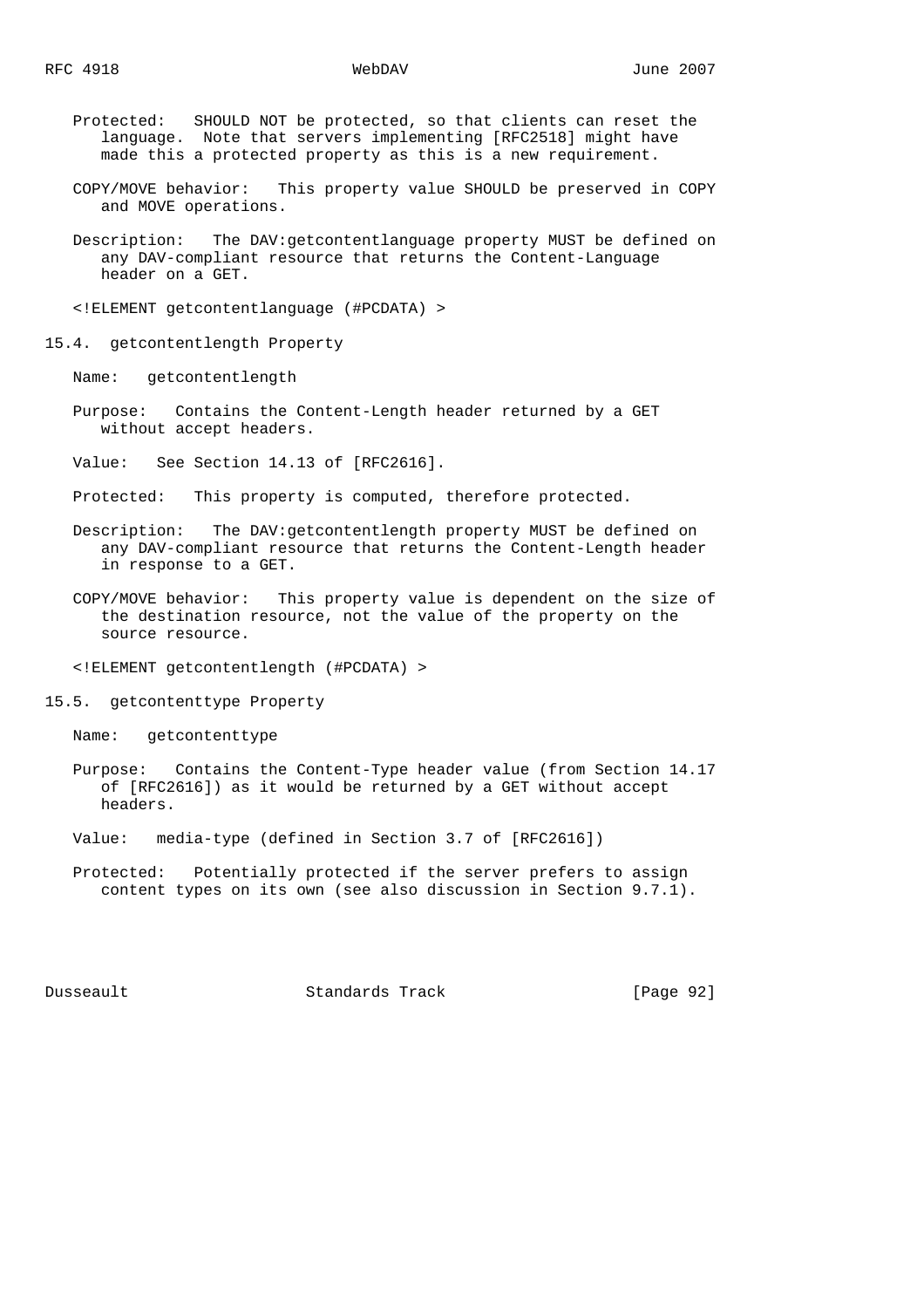- COPY/MOVE behavior: This property value SHOULD be preserved in COPY and MOVE operations.
- Description: This property MUST be defined on any DAV-compliant resource that returns the Content-Type header in response to a GET.

<!ELEMENT getcontenttype (#PCDATA) >

15.6. getetag Property

Name: getetag

 Purpose: Contains the ETag header value (from Section 14.19 of [RFC2616]) as it would be returned by a GET without accept headers.

Value: entity-tag (defined in Section 3.11 of [RFC2616])

- Protected: MUST be protected because this value is created and controlled by the server.
- COPY/MOVE behavior: This property value is dependent on the final state of the destination resource, not the value of the property on the source resource. Also note the considerations in Section 8.8.
- Description: The getetag property MUST be defined on any DAV compliant resource that returns the Etag header. Refer to Section 3.11 of RFC 2616 for a complete definition of the semantics of an ETag, and to Section 8.6 for a discussion of ETags in WebDAV.

<!ELEMENT getetag (#PCDATA) >

15.7. getlastmodified Property

Name: getlastmodified

- Purpose: Contains the Last-Modified header value (from Section 14.29 of [RFC2616]) as it would be returned by a GET method without accept headers.
- Value: rfc1123-date (defined in Section 3.3.1 of [RFC2616])
- Protected: SHOULD be protected because some clients may rely on the value for appropriate caching behavior, or on the value of the Last-Modified header to which this property is linked.

Dusseault Standards Track [Page 93]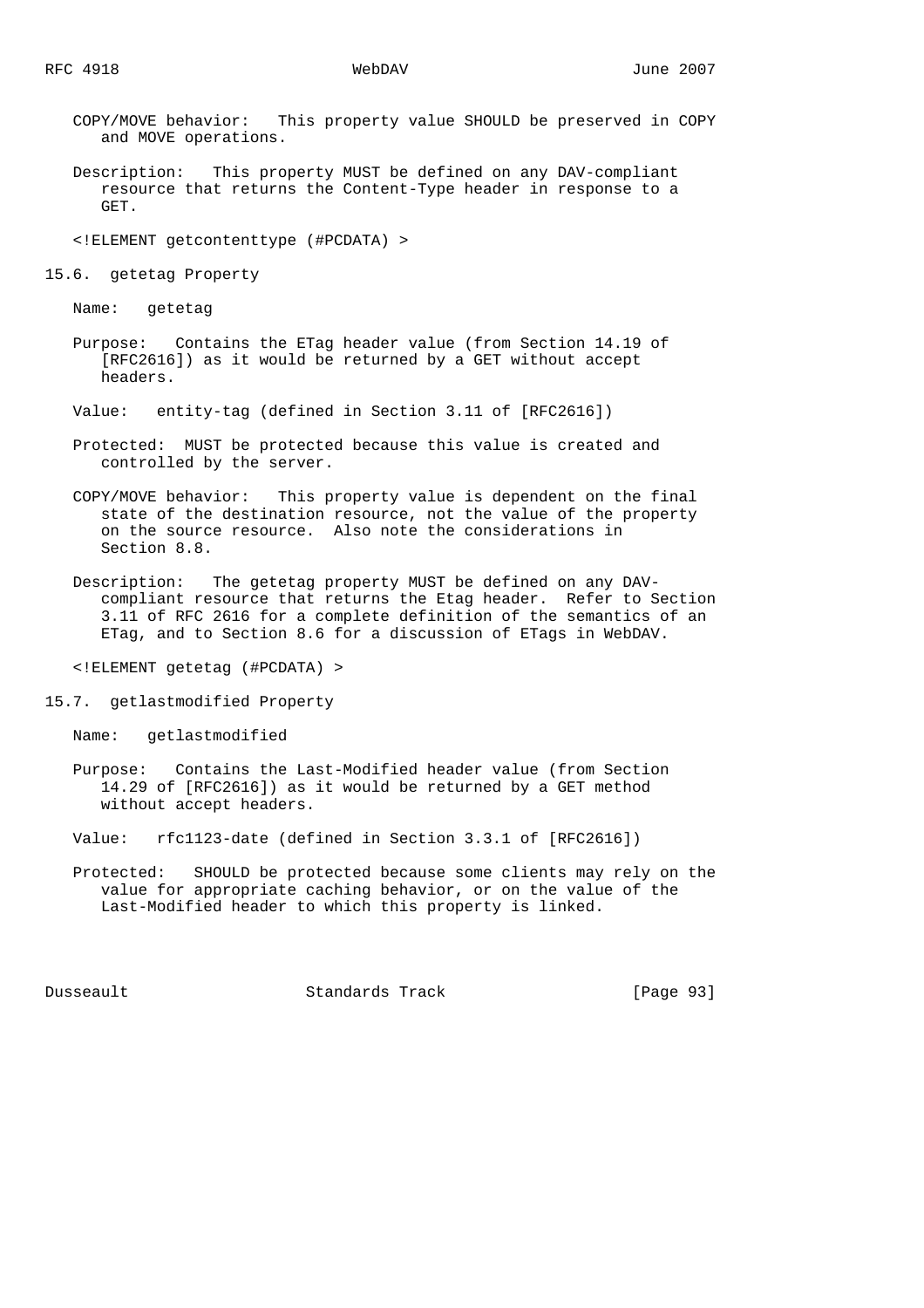- COPY/MOVE behavior: This property value is dependent on the last modified date of the destination resource, not the value of the property on the source resource. Note that some server implementations use the file system date modified value for the DAV:getlastmodified value, and this can be preserved in a MOVE even when the HTTP Last-Modified value SHOULD change. Note that since [RFC2616] requires clients to use ETags where provided, a server implementing ETags can count on clients using a much better mechanism than modification dates for offline synchronization or cache control. Also note the considerations in Section 8.8.
- Description: The last-modified date on a resource SHOULD only reflect changes in the body (the GET responses) of the resource. A change in a property only SHOULD NOT cause the last-modified date to change, because clients MAY rely on the last-modified date to know when to overwrite the existing body. The DAV: getlastmodified property MUST be defined on any DAV-compliant resource that returns the Last-Modified header in response to a GET.

<!ELEMENT getlastmodified (#PCDATA) >

15.8. lockdiscovery Property

Name: lockdiscovery

Purpose: Describes the active locks on a resource

- Protected: MUST be protected. Clients change the list of locks through LOCK and UNLOCK, not through PROPPATCH.
- COPY/MOVE behavior: The value of this property depends on the lock state of the destination, not on the locks of the source resource. Recall that locks are not moved in a MOVE operation.
- Description: Returns a listing of who has a lock, what type of lock he has, the timeout type and the time remaining on the timeout, and the associated lock token. Owner information MAY be omitted if it is considered sensitive. If there are no locks, but the server supports locks, the property will be present but contain zero 'activelock' elements. If there are one or more locks, an 'activelock' element appears for each lock on the resource. This property is NOT lockable with respect to write locks (Section 7).

<!ELEMENT lockdiscovery (activelock)\* >

Dusseault Standards Track [Page 94]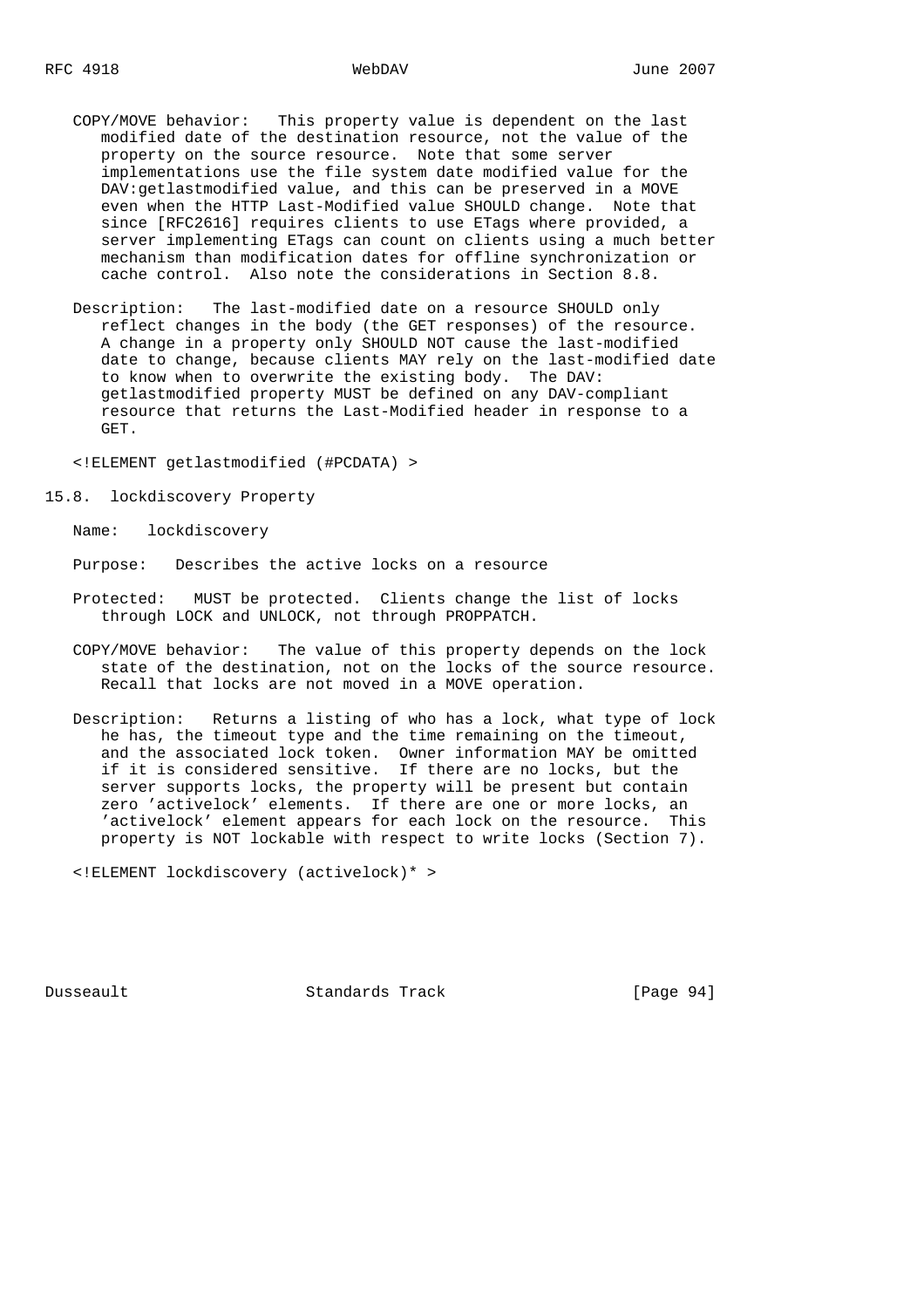```
15.8.1. Example - Retrieving DAV:lockdiscovery
    >>Request
      PROPFIND /container/ HTTP/1.1
      Host: www.example.com
      Content-Length: xxxx
      Content-Type: application/xml; charset="utf-8"
      <?xml version="1.0" encoding="utf-8" ?>
      <D:propfind xmlns:D='DAV:'>
        <D:prop><D:lockdiscovery/></D:prop>
      </D:propfind>
    >>Response
      HTTP/1.1 207 Multi-Status
      Content-Type: application/xml; charset="utf-8"
      Content-Length: xxxx
      <?xml version="1.0" encoding="utf-8" ?>
      <D:multistatus xmlns:D='DAV:'>
        <D:response>
          <D:href>http://www.example.com/container/</D:href>
          <D:propstat>
            <D:prop>
              <D:lockdiscovery>
                <D:activelock>
                <D:locktype><D:write/></D:locktype>
                <D:lockscope><D:exclusive/></D:lockscope>
                <D:depth>0</D:depth>
                <D:owner>Jane Smith</D:owner>
                <D:timeout>Infinite</D:timeout>
                <D:locktoken>
                   <D:href
              >urn:uuid:f81de2ad-7f3d-a1b2-4f3c-00a0c91a9d76</D:href>
                 </D:locktoken>
                 <D:lockroot>
                   <D:href>http://www.example.com/container/</D:href>
                </D:lockroot>
               </D:activelock>
              </D:lockdiscovery>
            </D:prop>
            <D:status>HTTP/1.1 200 OK</D:status>
          </D:propstat>
        </D:response>
      </D:multistatus>
```
Dusseault Standards Track [Page 95]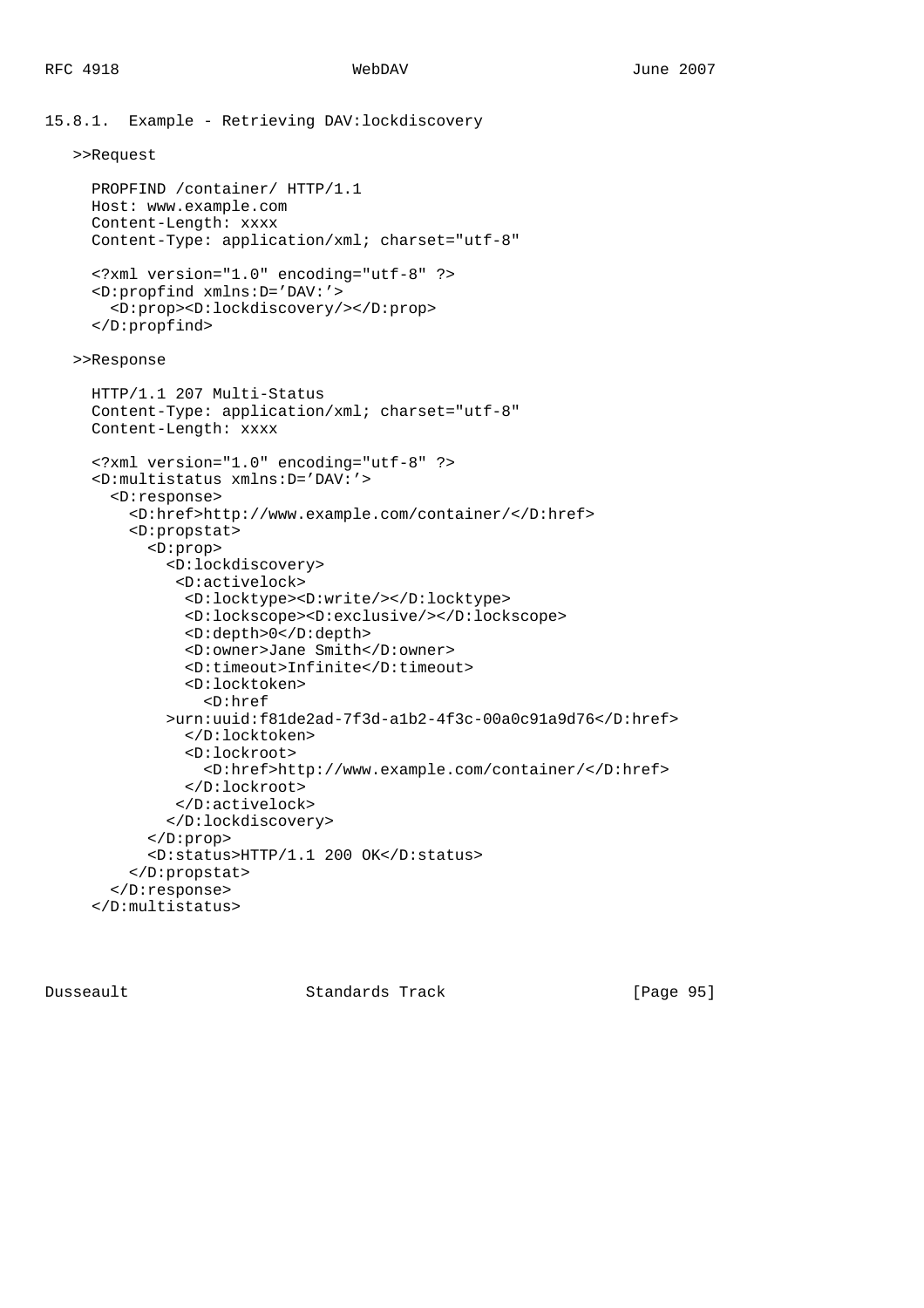This resource has a single exclusive write lock on it, with an infinite timeout.

15.9. resourcetype Property

Name: resourcetype

Purpose: Specifies the nature of the resource.

- Protected: SHOULD be protected. Resource type is generally decided through the operation creating the resource (MKCOL vs PUT), not by PROPPATCH.
- COPY/MOVE behavior: Generally a COPY/MOVE of a resource results in the same type of resource at the destination.
- Description: MUST be defined on all DAV-compliant resources. Each child element identifies a specific type the resource belongs to, such as 'collection', which is the only resource type defined by this specification (see Section 14.3). If the element contains the 'collection' child element plus additional unrecognized elements, it should generally be treated as a collection. If the element contains no recognized child elements, it should be treated as a non-collection resource. The default value is empty. This element MUST NOT contain text or mixed content. Any custom child element is considered to be an identifier for a resource type.

Example: (fictional example to show extensibility)

```
 <x:resourcetype xmlns:x="DAV:">
     <x:collection/>
     <f:search-results xmlns:f="http://www.example.com/ns"/>
 </x:resourcetype>
```
15.10. supportedlock Property

Name: supportedlock

 Purpose: To provide a listing of the lock capabilities supported by the resource.

 Protected: MUST be protected. Servers, not clients, determine what lock mechanisms are supported.

Dusseault Standards Track [Page 96]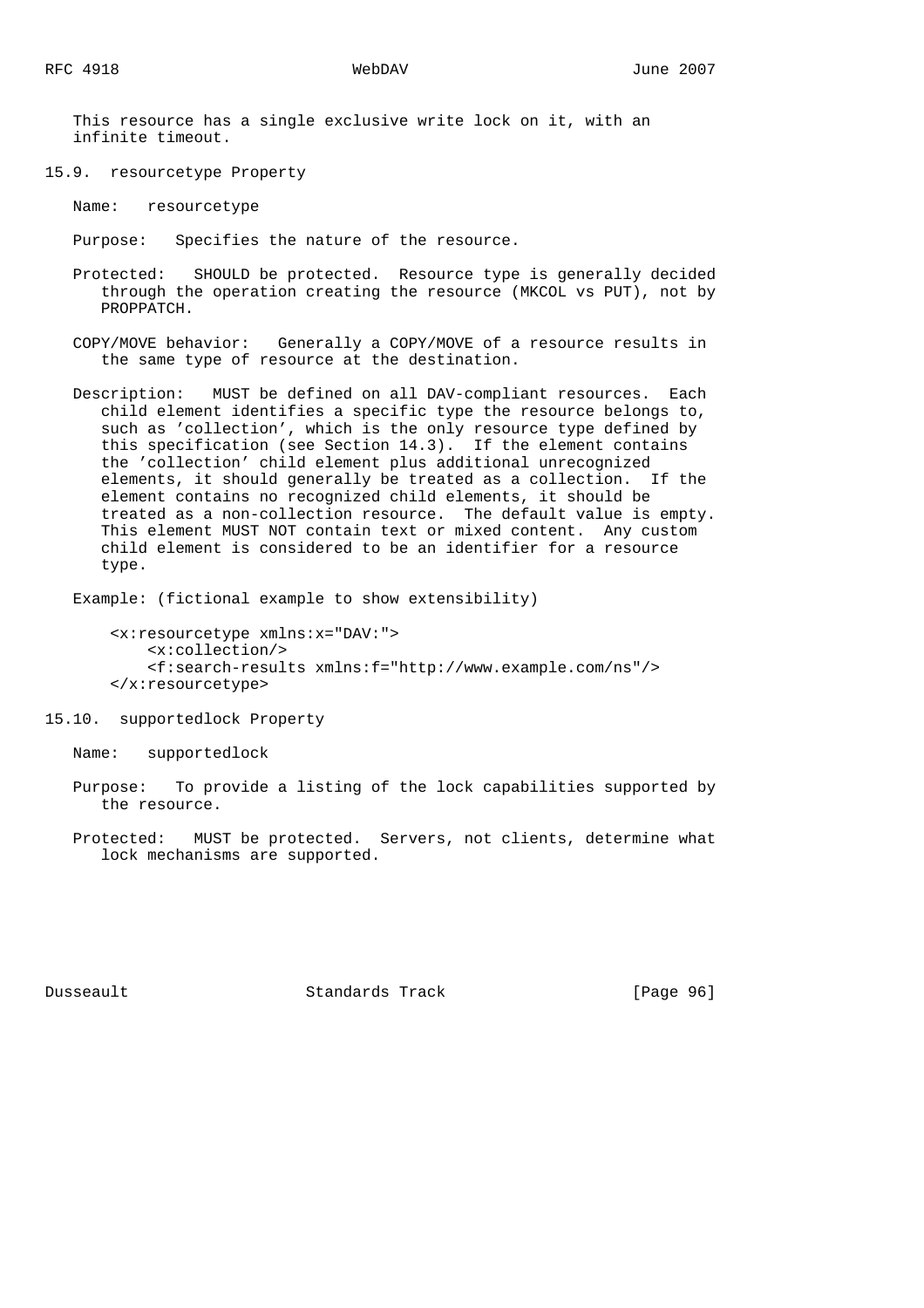- COPY/MOVE behavior: This property value is dependent on the kind of locks supported at the destination, not on the value of the property at the source resource. Servers attempting to COPY to a destination should not attempt to set this property at the destination.
- Description: Returns a listing of the combinations of scope and access types that may be specified in a lock request on the resource. Note that the actual contents are themselves controlled by access controls, so a server is not required to provide information the client is not authorized to see. This property is NOT lockable with respect to write locks (Section 7).

<!ELEMENT supportedlock (lockentry)\* >

15.10.1. Example - Retrieving DAV:supportedlock

>>Request

```
 PROPFIND /container/ HTTP/1.1
 Host: www.example.com
 Content-Length: xxxx
 Content-Type: application/xml; charset="utf-8"
```

```
 <?xml version="1.0" encoding="utf-8" ?>
 <D:propfind xmlns:D="DAV:">
   <D:prop><D:supportedlock/></D:prop>
 </D:propfind>
```
>>Response

```
 HTTP/1.1 207 Multi-Status
 Content-Type: application/xml; charset="utf-8"
 Content-Length: xxxx
```

```
 <?xml version="1.0" encoding="utf-8" ?>
 <D:multistatus xmlns:D="DAV:">
   <D:response>
     <D:href>http://www.example.com/container/</D:href>
     <D:propstat>
       <D:prop>
         <D:supportedlock>
           <D:lockentry>
             <D:lockscope><D:exclusive/></D:lockscope>
             <D:locktype><D:write/></D:locktype>
           </D:lockentry>
           <D:lockentry>
             <D:lockscope><D:shared/></D:lockscope>
```
Dusseault Standards Track [Page 97]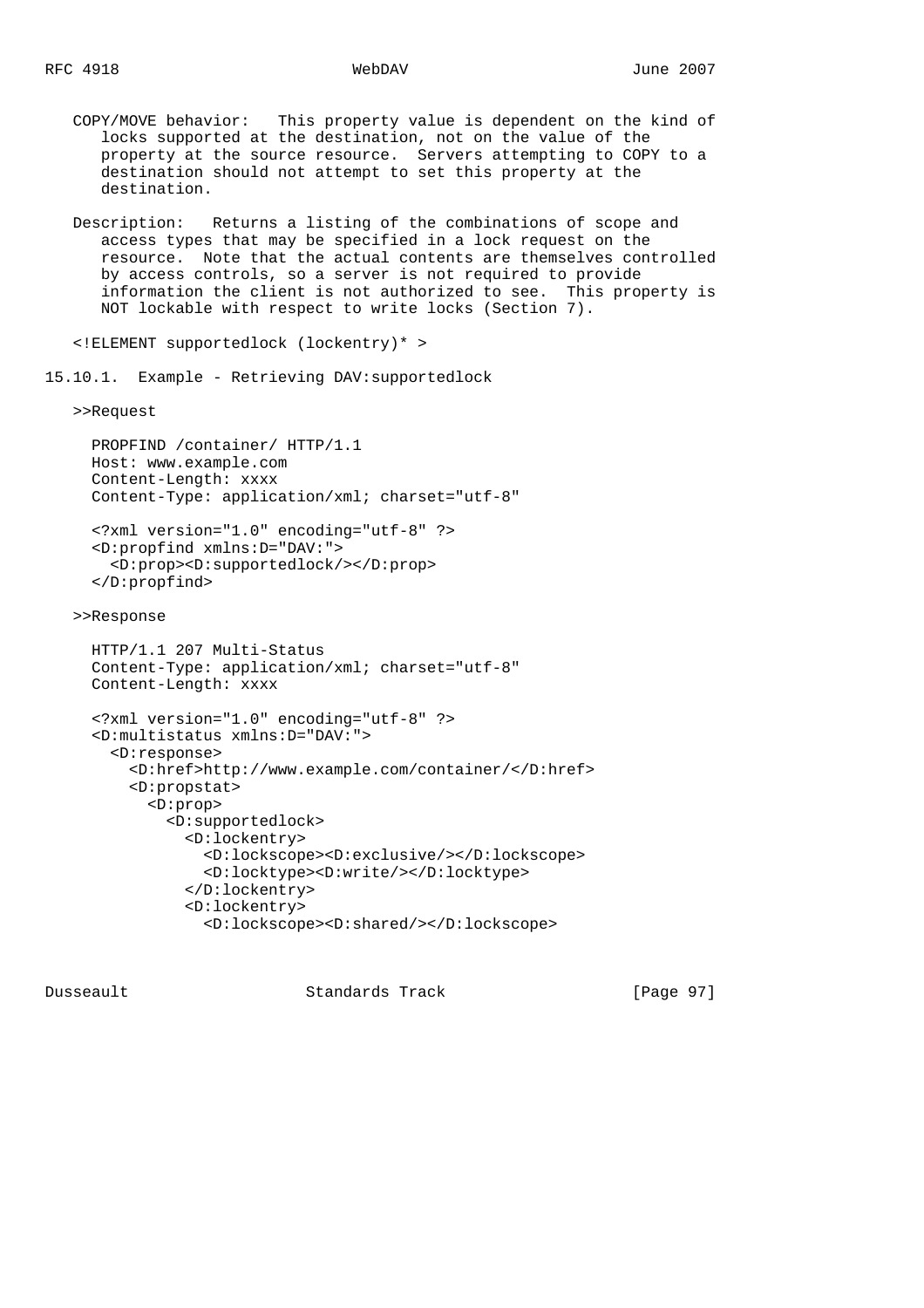<D:locktype><D:write/></D:locktype> </D:lockentry> </D:supportedlock> </D:prop> <D:status>HTTP/1.1 200 OK</D:status> </D:propstat> </D:response> </D:multistatus>

### 16. Precondition/Postcondition XML Elements

 As introduced in Section 8.7, extra information on error conditions can be included in the body of many status responses. This section makes requirements on the use of the error body mechanism and introduces a number of precondition and postcondition codes.

 A "precondition" of a method describes the state of the server that must be true for that method to be performed. A "postcondition" of a method describes the state of the server that must be true after that method has been completed.

 Each precondition and postcondition has a unique XML element associated with it. In a 207 Multi-Status response, the XML element MUST appear inside an 'error' element in the appropriate 'propstat or 'response' element depending on whether the condition applies to one or more properties or to the resource as a whole. In all other error responses where this specification's 'error' body is used, the precondition/postcondition XML element MUST be returned as the child of a top-level 'error' element in the response body, unless otherwise negotiated by the request, along with an appropriate response status. The most common response status codes are 403 (Forbidden) if the request should not be repeated because it will always fail, and 409 (Conflict) if it is expected that the user might be able to resolve the conflict and resubmit the request. The 'error' element MAY contain child elements with specific error information and MAY be extended with any custom child elements.

 This mechanism does not take the place of using a correct numeric status code as defined here or in HTTP, because the client must always be able to take a reasonable course of action based only on the numeric code. However, it does remove the need to define new numeric codes. The new machine-readable codes used for this purpose are XML elements classified as preconditions and postconditions, so naturally, any group defining a new condition code can use their own namespace. As always, the "DAV:" namespace is reserved for use by IETF-chartered WebDAV working groups.

Dusseault Standards Track [Page 98]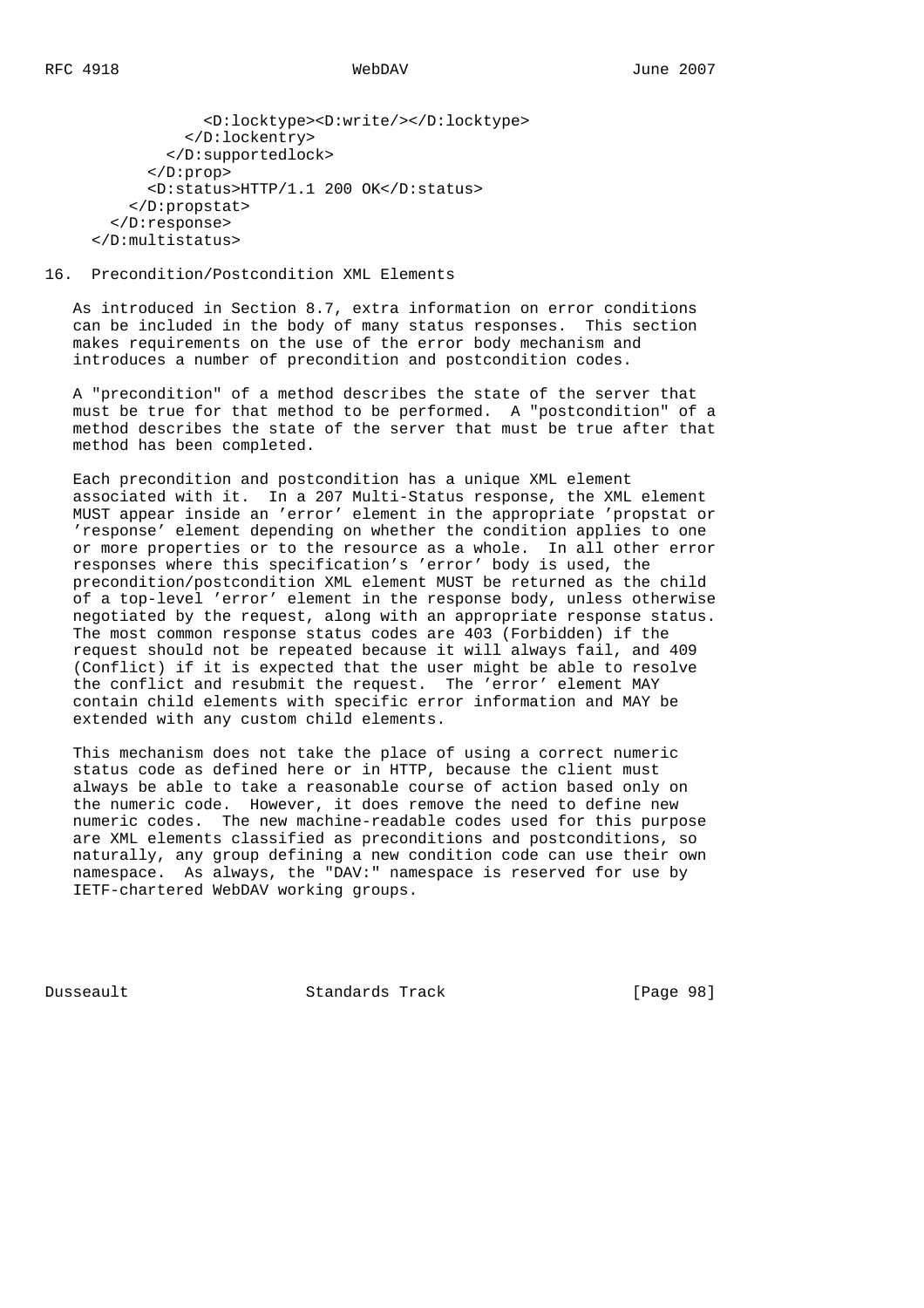A server supporting this specification SHOULD use the XML error whenever a precondition or postcondition defined in this document is violated. For error conditions not specified in this document, the server MAY simply choose an appropriate numeric status and leave the response body blank. However, a server MAY instead use a custom condition code and other supporting text, because even when clients do not automatically recognize condition codes, they can be quite useful in interoperability testing and debugging.

Example - Response with precondition code

>>Response

```
 HTTP/1.1 423 Locked
 Content-Type: application/xml; charset="utf-8"
 Content-Length: xxxx
```

```
 <?xml version="1.0" encoding="utf-8" ?>
 <D:error xmlns:D="DAV:">
   <D:lock-token-submitted>
     <D:href>/workspace/webdav/</D:href>
   </D:lock-token-submitted>
 </D:error>
```
 In this example, a client unaware of a depth-infinity lock on the parent collection "/workspace/webdav/" attempted to modify the collection member "/workspace/webdav/proposal.doc".

 Some other useful preconditions and postconditions have been defined in other specifications extending WebDAV, such as [RFC3744] (see particularly Section 7.1.1), [RFC3253], and [RFC3648].

 All these elements are in the "DAV:" namespace. If not specified otherwise, the content for each condition's XML element is defined to be empty.

Name: lock-token-matches-request-uri

Use with: 409 Conflict

 Purpose: (precondition) -- A request may include a Lock-Token header to identify a lock for the UNLOCK method. However, if the Request-URI does not fall within the scope of the lock identified by the token, the server SHOULD use this error. The lock may have a scope that does not include the Request-URI, or the lock could have disappeared, or the token may be invalid.

Dusseault Standards Track [Page 99]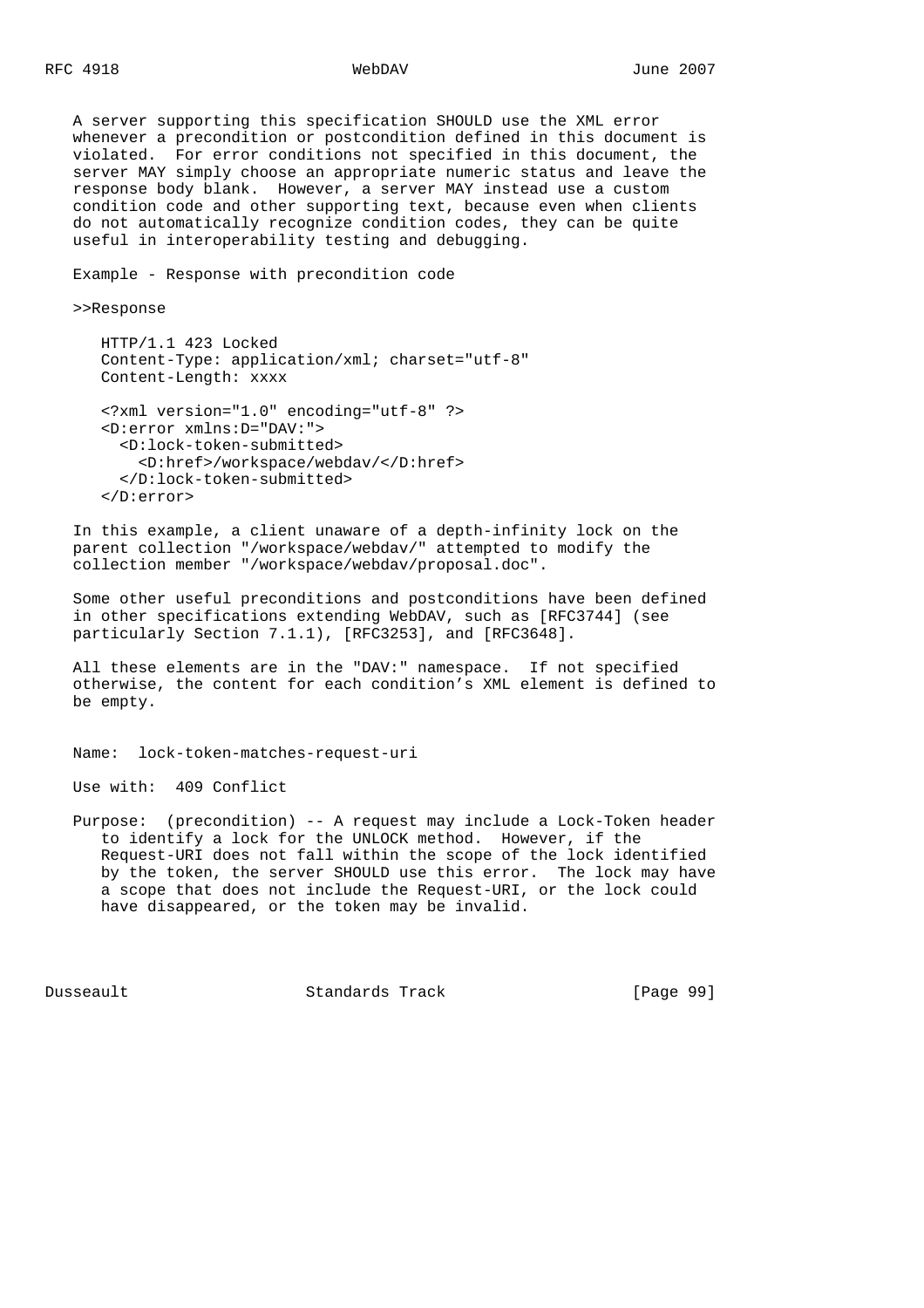Name: lock-token-submitted (precondition)

Use with: 423 Locked

 Purpose: The request could not succeed because a lock token should have been submitted. This element, if present, MUST contain at least one URL of a locked resource that prevented the request. In cases of MOVE, COPY, and DELETE where collection locks are involved, it can be difficult for the client to find out which locked resource made the request fail -- but the server is only responsible for returning one such locked resource. The server MAY return every locked resource that prevented the request from succeeding if it knows them all.

Use with: Typically 423 Locked

 Purpose: A LOCK request failed due the presence of an already existing conflicting lock. Note that a lock can be in conflict although the resource to which the request was directed is only indirectly locked. In this case, the precondition code can be used to inform the client about the resource that is the root of the conflicting lock, avoiding a separate lookup of the "lockdiscovery" property.

<!ELEMENT no-conflicting-lock (href)\* >

Name: no-external-entities

Use with: 403 Forbidden

 Purpose: (precondition) -- If the server rejects a client request because the request body contains an external entity, the server SHOULD use this error.

Name: preserved-live-properties

Use with: 409 Conflict

 Purpose: (postcondition) -- The server received an otherwise-valid MOVE or COPY request, but cannot maintain the live properties with the same behavior at the destination. It may be that the server

Dusseault Standards Track [Page 100]

 <sup>&</sup>lt;!ELEMENT lock-token-submitted (href+) >

Name: no-conflicting-lock (precondition)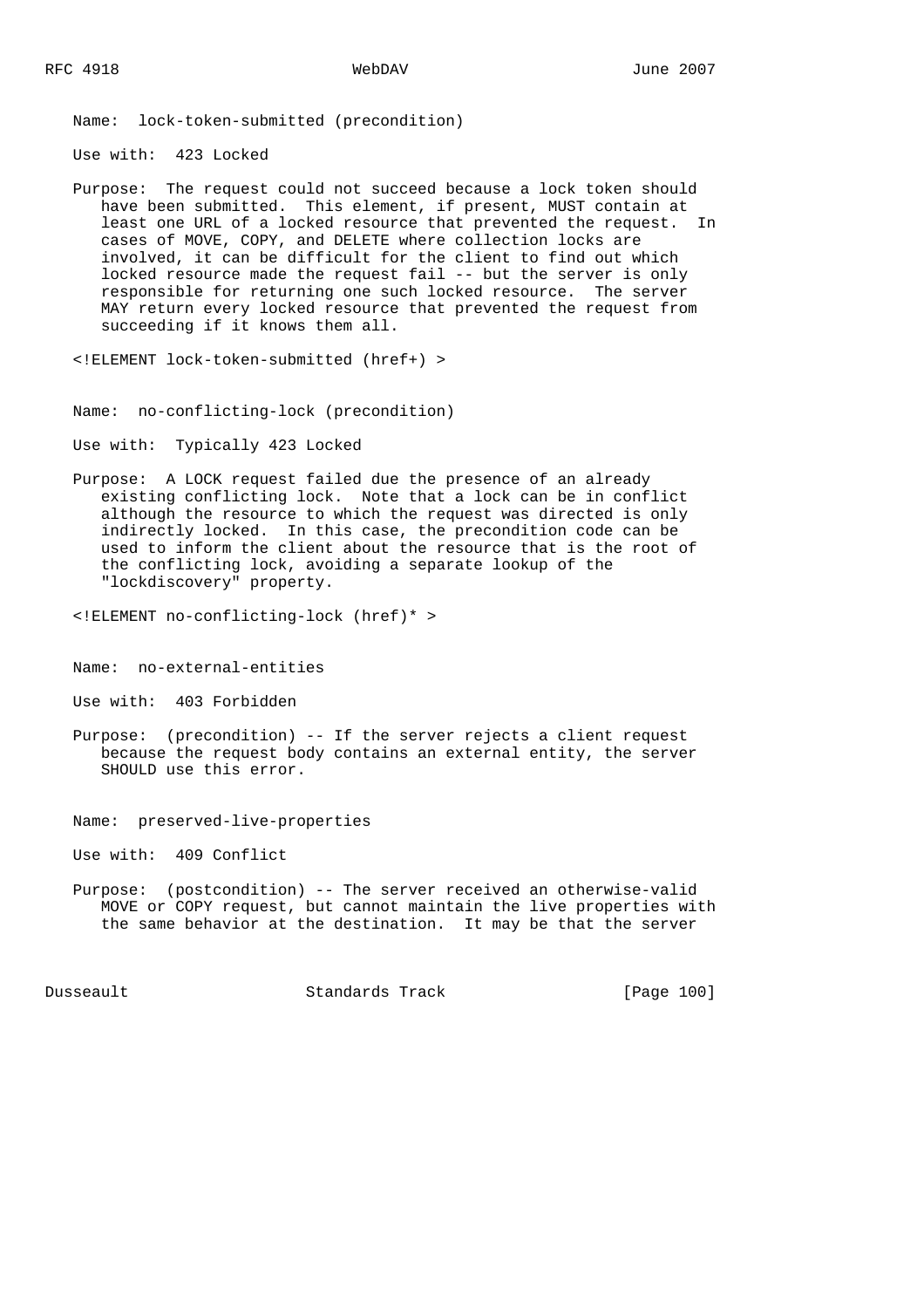only supports some live properties in some parts of the repository, or simply has an internal error.

Name: propfind-finite-depth

Use with: 403 Forbidden

 Purpose: (precondition) -- This server does not allow infinite-depth PROPFIND requests on collections.

Name: cannot-modify-protected-property

Use with: 403 Forbidden

 Purpose: (precondition) -- The client attempted to set a protected property in a PROPPATCH (such as DAV:getetag). See also [RFC3253], Section 3.12.

17. XML Extensibility in DAV

 The XML namespace extension ([REC-XML-NAMES]) is used in this specification in order to allow for new XML elements to be added without fear of colliding with other element names. Although WebDAV request and response bodies can be extended by arbitrary XML elements, which can be ignored by the message recipient, an XML element in the "DAV:" namespace SHOULD NOT be used in the request or response body unless that XML element is explicitly defined in an IETF RFC reviewed by a WebDAV working group.

 For WebDAV to be both extensible and backwards-compatible, both clients and servers need to know how to behave when unexpected or unrecognized command extensions are received. For XML processing, this means that clients and servers MUST process received XML documents as if unexpected elements and attributes (and all children of unrecognized elements) were not there. An unexpected element or attribute includes one that may be used in another context but is not expected here. Ignoring such items for purposes of processing can of course be consistent with logging all information or presenting for debugging.

 This restriction also applies to the processing, by clients, of DAV property values where unexpected XML elements SHOULD be ignored unless the property's schema declares otherwise.

 This restriction does not apply to setting dead DAV properties on the server where the server MUST record all XML elements.

Dusseault Standards Track [Page 101]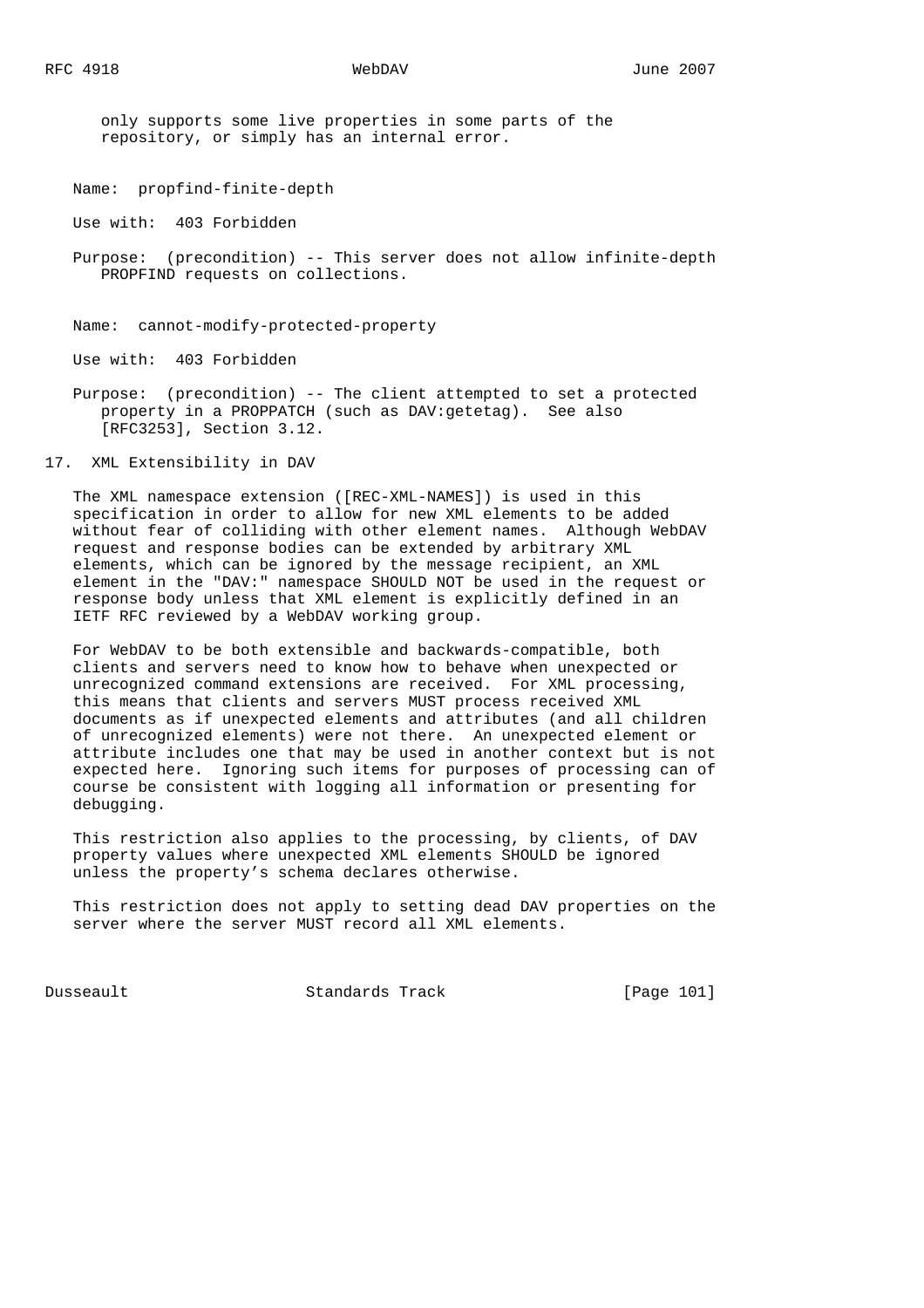Additionally, this restriction does not apply to the use of XML where XML happens to be the content type of the entity body, for example, when used as the body of a PUT.

 Processing instructions in XML SHOULD be ignored by recipients. Thus, specifications extending WebDAV SHOULD NOT use processing instructions to define normative behavior.

 XML DTD fragments are included for all the XML elements defined in this specification. However, correct XML will not be valid according to any DTD due to namespace usage and extension rules. In particular:

- o Elements (from this specification) are in the "DAV:" namespace,
- o Element ordering is irrelevant unless otherwise stated,
- o Extension attributes MAY be added,
- o For element type definitions of "ANY", the normative text definition for that element defines what can be in it and what that means.
- o For element type definitions of "#PCDATA", extension elements MUST NOT be added.
- o For other element type definitions, including "EMPTY", extension elements MAY be added.

 Note that this means that elements containing elements cannot be extended to contain text, and vice versa.

 With DTD validation relaxed by the rules above, the constraints described by the DTD fragments are normative (see for example Appendix A). A recipient of a WebDAV message with an XML body MUST NOT validate the XML document according to any hard-coded or dynamically-declared DTD.

 Note that this section describes backwards-compatible extensibility rules. There might also be times when an extension is designed not to be backwards-compatible, for example, defining an extension that reuses an XML element defined in this document but omitting one of the child elements required by the DTDs in this specification.

Dusseault Standards Track [Page 102]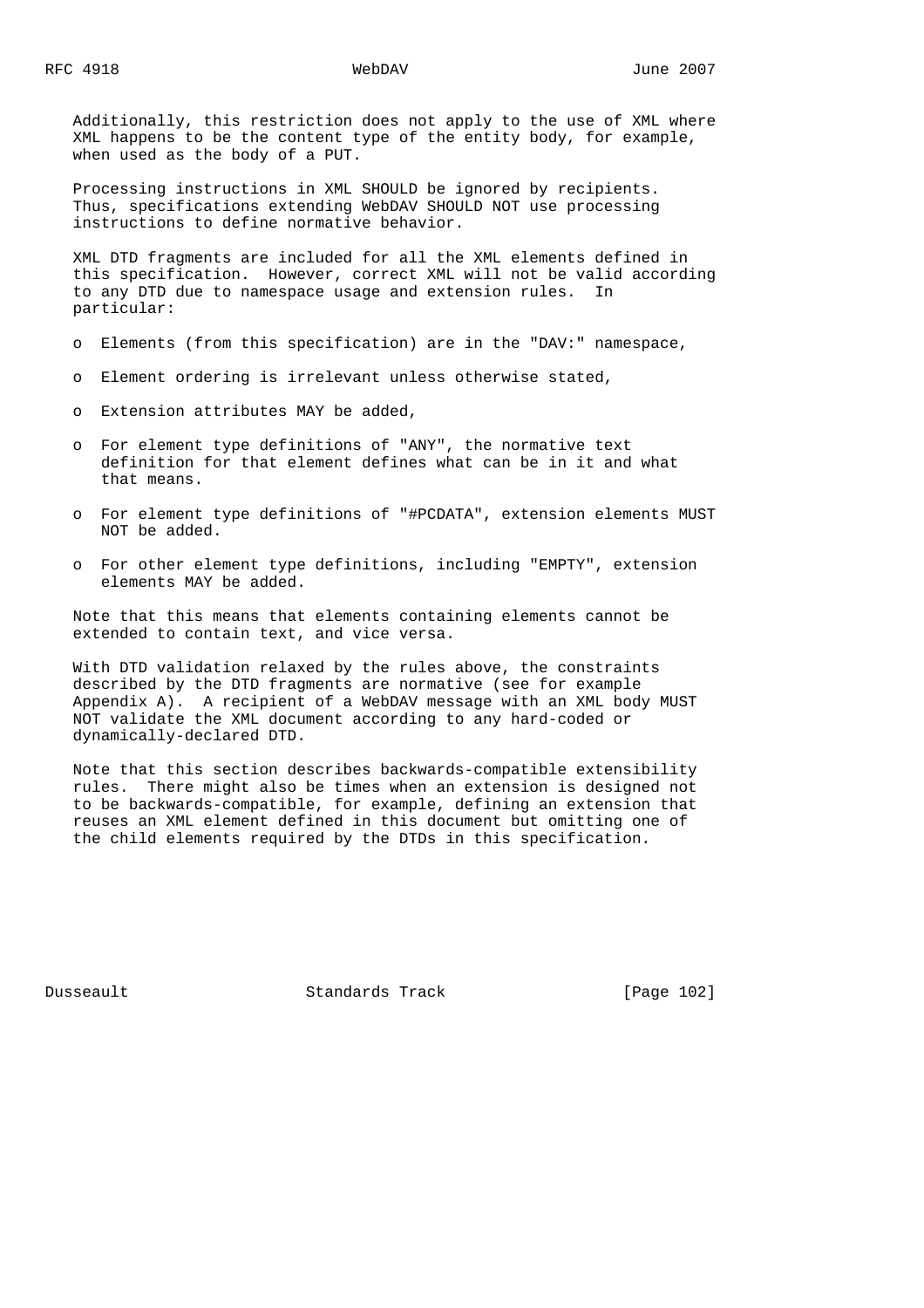# 18. DAV Compliance Classes

 A DAV-compliant resource can advertise several classes of compliance. A client can discover the compliance classes of a resource by executing OPTIONS on the resource and examining the "DAV" header which is returned. Note particularly that resources, rather than servers, are spoken of as being compliant. That is because theoretically some resources on a server could support different feature sets. For example, a server could have a sub-repository where an advanced feature like versioning was supported, even if that feature was not supported on all sub-repositories.

 Since this document describes extensions to the HTTP/1.1 protocol, minimally all DAV-compliant resources, clients, and proxies MUST be compliant with [RFC2616].

 A resource that is class 2 or class 3 compliant must also be class 1 compliant.

## 18.1. Class 1

 A class 1 compliant resource MUST meet all "MUST" requirements in all sections of this document.

 Class 1 compliant resources MUST return, at minimum, the value "1" in the DAV header on all responses to the OPTIONS method.

18.2. Class 2

 A class 2 compliant resource MUST meet all class 1 requirements and support the LOCK method, the DAV:supportedlock property, the DAV: lockdiscovery property, the Time-Out response header and the Lock- Token request header. A class 2 compliant resource SHOULD also support the Timeout request header and the 'owner' XML element.

 Class 2 compliant resources MUST return, at minimum, the values "1" and "2" in the DAV header on all responses to the OPTIONS method.

### 18.3. Class 3

 A resource can explicitly advertise its support for the revisions to [RFC2518] made in this document. Class 1 MUST be supported as well. Class 2 MAY be supported. Advertising class 3 support in addition to class 1 and 2 means that the server supports all the requirements in this specification. Advertising class 3 and class 1 support, but not class 2, means that the server supports all the requirements in this specification except possibly those that involve locking support.

Dusseault Standards Track [Page 103]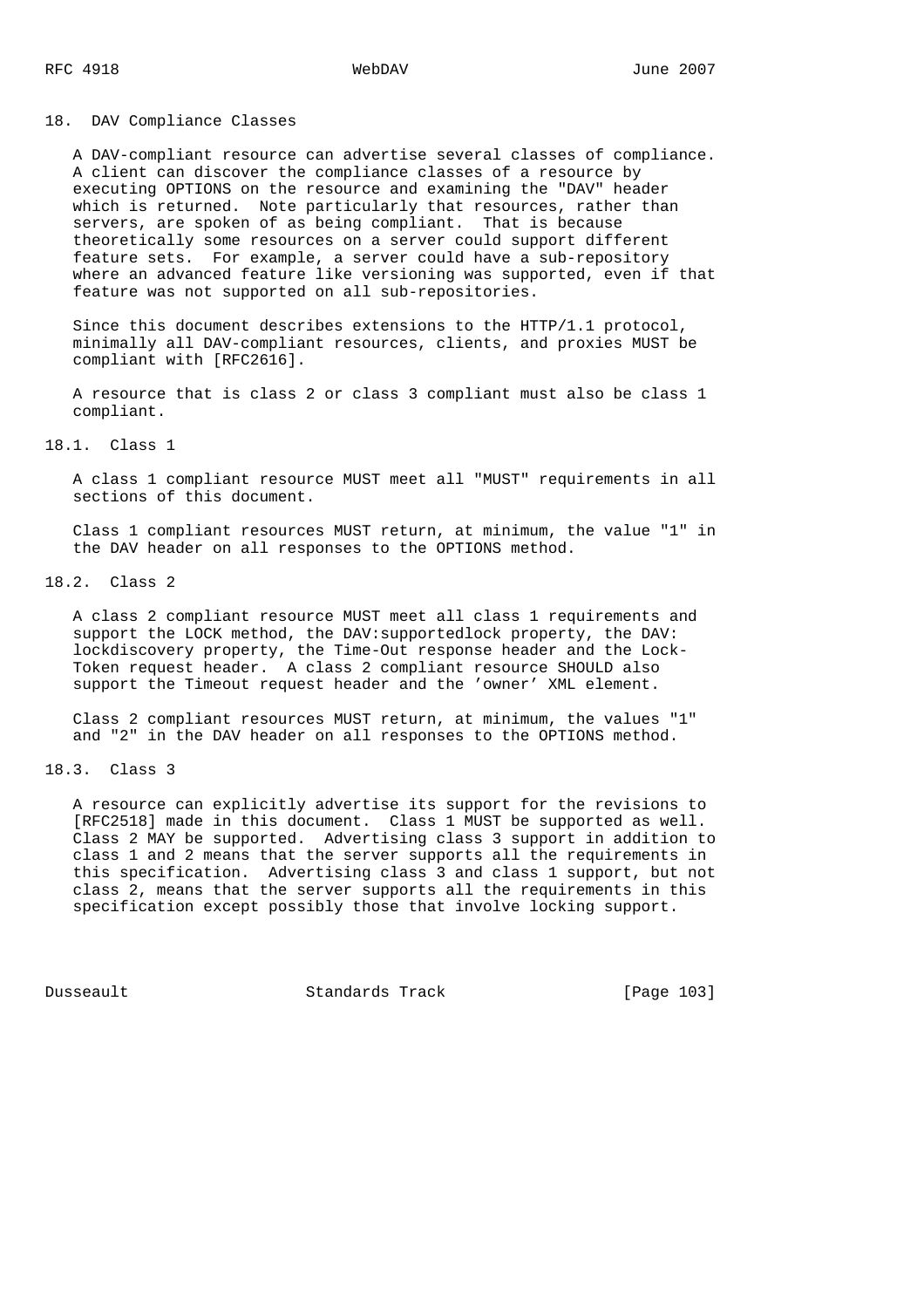Example:

# DAV: 1, 3

### 19. Internationalization Considerations

 In the realm of internationalization, this specification complies with the IETF Character Set Policy [RFC2277]. In this specification, human-readable fields can be found either in the value of a property, or in an error message returned in a response entity body. In both cases, the human-readable content is encoded using XML, which has explicit provisions for character set tagging and encoding, and requires that XML processors read XML elements encoded, at minimum, using the UTF-8 [RFC3629] and UTF-16 [RFC2781] encodings of the ISO 10646 multilingual plane. XML examples in this specification demonstrate use of the charset parameter of the Content-Type header (defined in [RFC3023]), as well as XML charset declarations.

 XML also provides a language tagging capability for specifying the language of the contents of a particular XML element. The "xml:lang" attribute appears on an XML element to identify the language of its content and attributes. See [REC-XML] for definitions of values and scoping.

 WebDAV applications MUST support the character set tagging, character set encoding, and the language tagging functionality of the XML specification. Implementors of WebDAV applications are strongly encouraged to read "XML Media Types" [RFC3023] for instruction on which MIME media type to use for XML transport, and on use of the charset parameter of the Content-Type header.

 Names used within this specification fall into four categories: names of protocol elements such as methods and headers, names of XML elements, names of properties, and names of conditions. Naming of protocol elements follows the precedent of HTTP, using English names encoded in US-ASCII for methods and headers. Since these protocol elements are not visible to users, and are simply long token identifiers, they do not need to support multiple languages. Similarly, the names of XML elements used in this specification are not visible to the user and hence do not need to support multiple languages.

 WebDAV property names are qualified XML names (pairs of XML namespace name and local name). Although some applications (e.g., a generic property viewer) will display property names directly to their users, it is expected that the typical application will use a fixed set of properties, and will provide a mapping from the property name and namespace to a human-readable field when displaying the property name

Dusseault Standards Track [Page 104]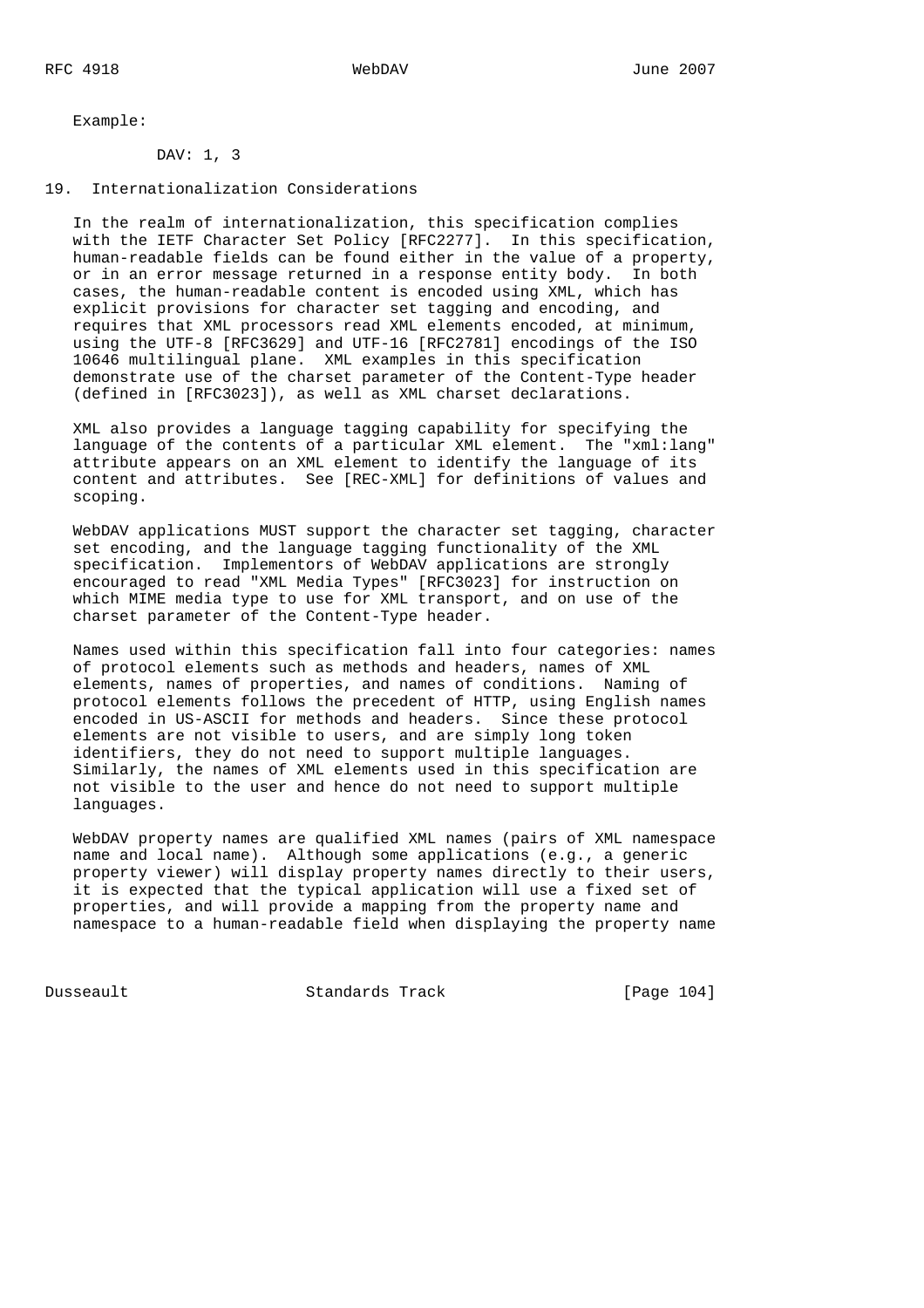to a user. It is only in the case where the set of properties is not known ahead of time that an application need display a property name to a user. We recommend that applications provide human-readable property names wherever feasible.

 For error reporting, we follow the convention of HTTP/1.1 status codes, including with each status code a short, English description of the code (e.g., 423 (Locked)). While the possibility exists that a poorly crafted user agent would display this message to a user, internationalized applications will ignore this message, and display an appropriate message in the user's language and character set.

 Since interoperation of clients and servers does not require locale information, this specification does not specify any mechanism for transmission of this information.

### 20. Security Considerations

 This section is provided to detail issues concerning security implications of which WebDAV applications need to be aware.

 All of the security considerations of HTTP/1.1 (discussed in [RFC2616]) and XML (discussed in [RFC3023]) also apply to WebDAV. In addition, the security risks inherent in remote authoring require stronger authentication technology, introduce several new privacy concerns, and may increase the hazards from poor server design. These issues are detailed below.

# 20.1. Authentication of Clients

 Due to their emphasis on authoring, WebDAV servers need to use authentication technology to protect not just access to a network resource, but the integrity of the resource as well. Furthermore, the introduction of locking functionality requires support for authentication.

 A password sent in the clear over an insecure channel is an inadequate means for protecting the accessibility and integrity of a resource as the password may be intercepted. Since Basic authentication for HTTP/1.1 performs essentially clear text transmission of a password, Basic authentication MUST NOT be used to authenticate a WebDAV client to a server unless the connection is secure. Furthermore, a WebDAV server MUST NOT send a Basic authentication challenge in a WWW-Authenticate header unless the connection is secure. An example of a secure connection would be a Transport Layer Security (TLS) connection employing a strong cipher suite and server authentication.

Dusseault Standards Track [Page 105]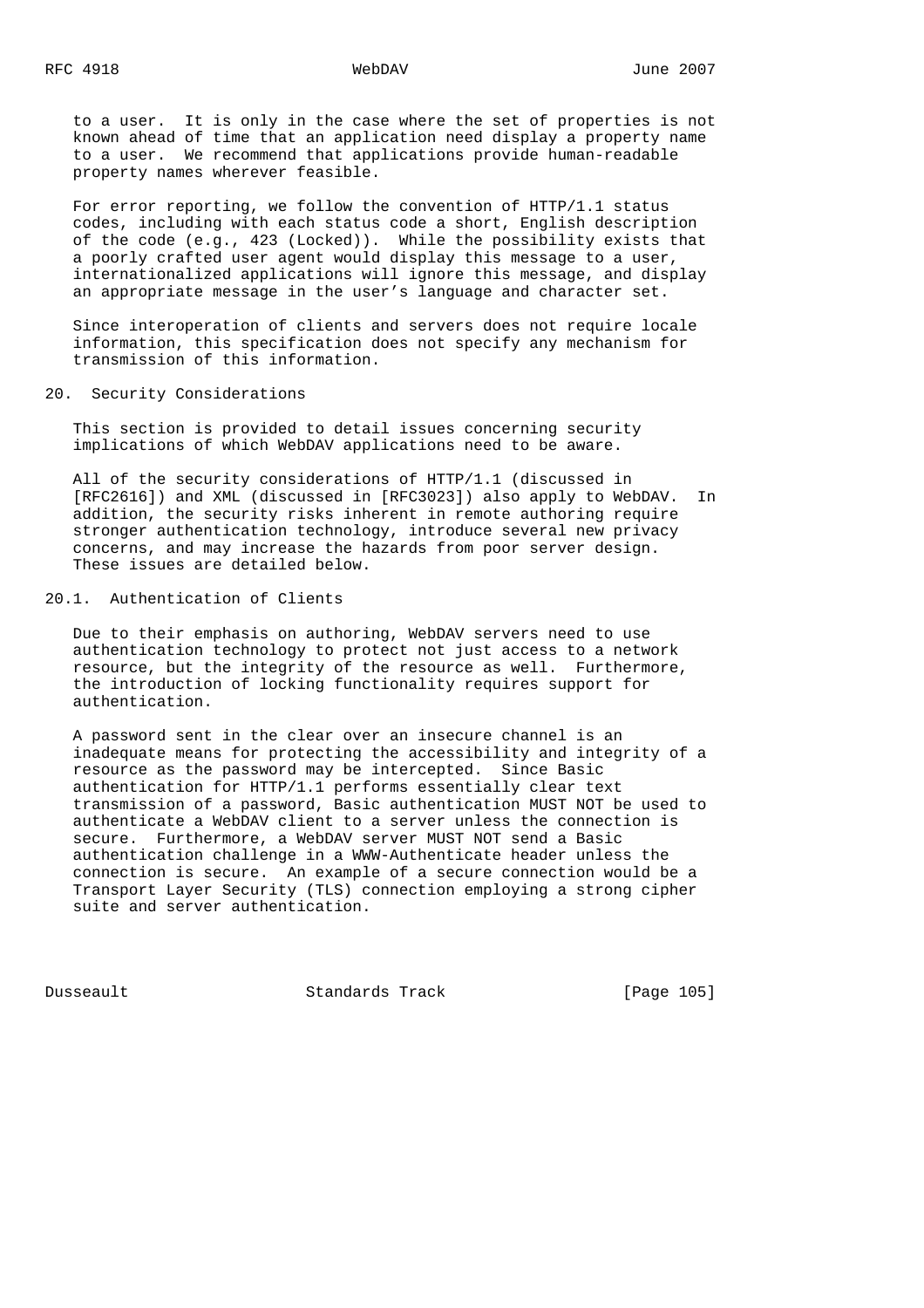WebDAV applications MUST support the Digest authentication scheme [RFC2617]. Since Digest authentication verifies that both parties to a communication know a shared secret, a password, without having to send that secret in the clear, Digest authentication avoids the security problems inherent in Basic authentication while providing a level of authentication that is useful in a wide range of scenarios.

### 20.2. Denial of Service

 Denial-of-service attacks are of special concern to WebDAV servers. WebDAV plus HTTP enables denial-of-service attacks on every part of a system's resources.

- o The underlying storage can be attacked by PUTting extremely large files.
- o Asking for recursive operations on large collections can attack processing time.
- o Making multiple pipelined requests on multiple connections can attack network connections.

 WebDAV servers need to be aware of the possibility of a denial-of service attack at all levels. The proper response to such an attack MAY be to simply drop the connection. Or, if the server is able to make a response, the server MAY use a 400-level status request such as 400 (Bad Request) and indicate why the request was refused (a 500 level status response would indicate that the problem is with the server, whereas unintentional DoS attacks are something the client is capable of remedying).

20.3. Security through Obscurity

 WebDAV provides, through the PROPFIND method, a mechanism for listing the member resources of a collection. This greatly diminishes the effectiveness of security or privacy techniques that rely only on the difficulty of discovering the names of network resources. Users of WebDAV servers are encouraged to use access control techniques to prevent unwanted access to resources, rather than depending on the relative obscurity of their resource names.

20.4. Privacy Issues Connected to Locks

 When submitting a lock request, a user agent may also submit an 'owner' XML field giving contact information for the person taking out the lock (for those cases where a person, rather than a robot, is taking out the lock). This contact information is stored in a DAV: lockdiscovery property on the resource, and can be used by other

Dusseault Standards Track [Page 106]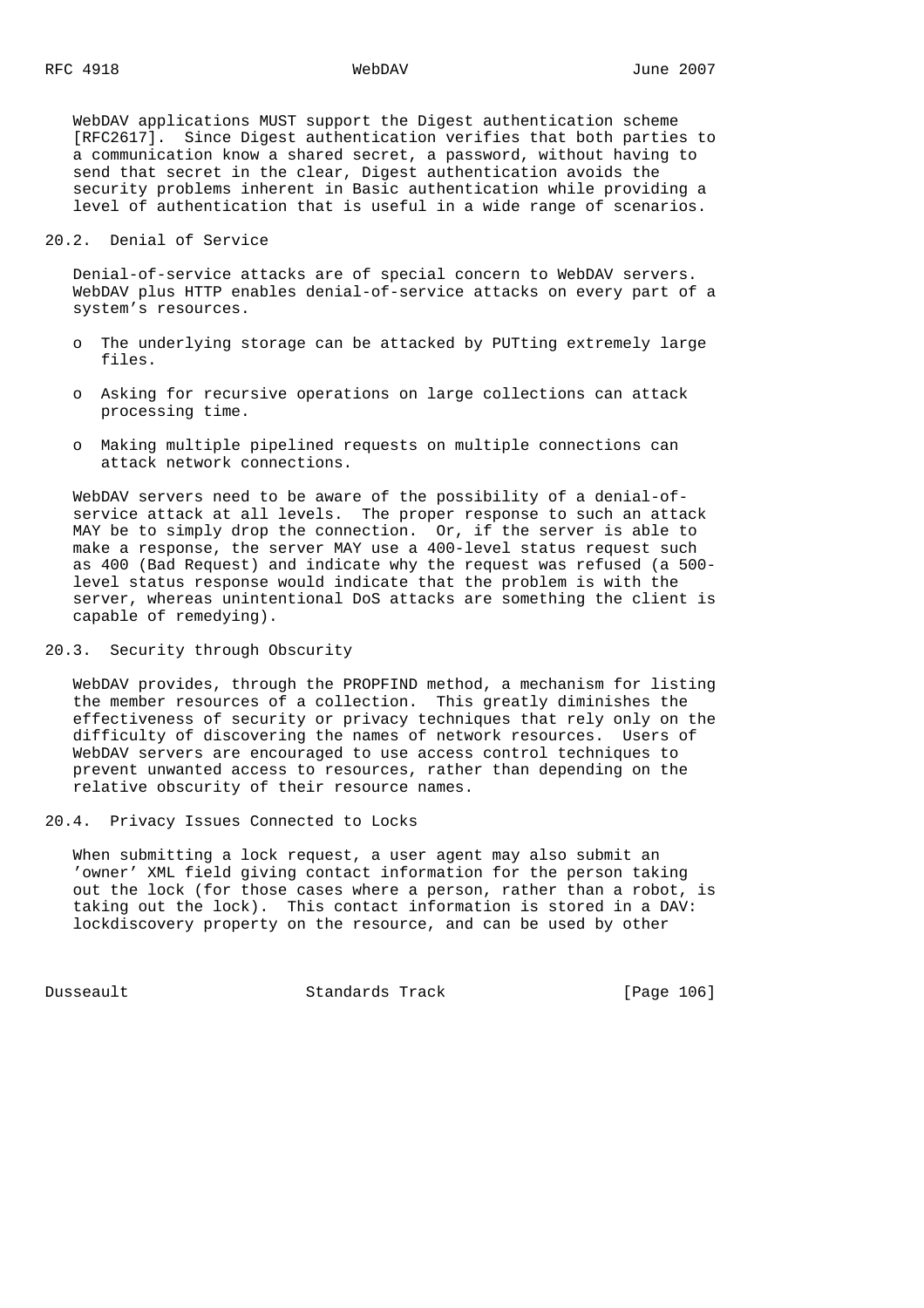collaborators to begin negotiation over access to the resource. However, in many cases, this contact information can be very private, and should not be widely disseminated. Servers SHOULD limit read access to the DAV:lockdiscovery property as appropriate. Furthermore, user agents SHOULD provide control over whether contact information is sent at all, and if contact information is sent, control over exactly what information is sent.

# 20.5. Privacy Issues Connected to Properties

 Since property values are typically used to hold information such as the author of a document, there is the possibility that privacy concerns could arise stemming from widespread access to a resource's property data. To reduce the risk of inadvertent release of private information via properties, servers are encouraged to develop access control mechanisms that separate read access to the resource body and read access to the resource's properties. This allows a user to control the dissemination of their property data without overly restricting access to the resource's contents.

20.6. Implications of XML Entities

 XML supports a facility known as "external entities", defined in Section 4.2.2 of [REC-XML], which instructs an XML processor to retrieve and include additional XML. An external XML entity can be used to append or modify the document type declaration (DTD) associated with an XML document. An external XML entity can also be used to include XML within the content of an XML document. For non validating XML, such as the XML used in this specification, including an external XML entity is not required by XML. However, XML does state that an XML processor may, at its discretion, include the external XML entity.

 External XML entities have no inherent trustworthiness and are subject to all the attacks that are endemic to any HTTP GET request. Furthermore, it is possible for an external XML entity to modify the DTD, and hence affect the final form of an XML document, in the worst case, significantly modifying its semantics or exposing the XML processor to the security risks discussed in [RFC3023]. Therefore, implementers must be aware that external XML entities should be treated as untrustworthy. If a server chooses not to handle external XML entities, it SHOULD respond to requests containing external entities with the 'no-external-entities' condition code.

 There is also the scalability risk that would accompany a widely deployed application that made use of external XML entities. In this situation, it is possible that there would be significant numbers of requests for one external XML entity, potentially overloading any

Dusseault Standards Track [Page 107]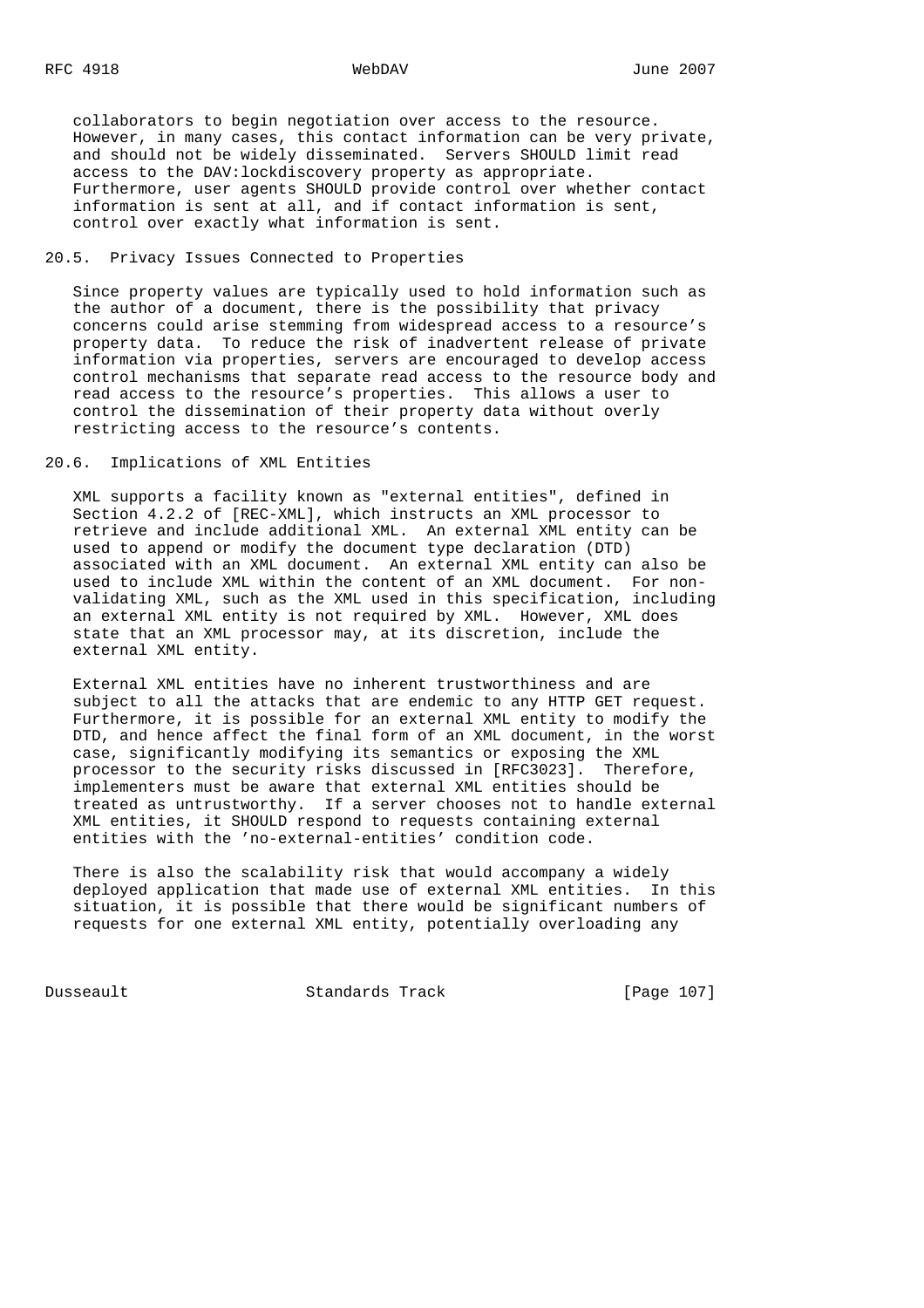server that fields requests for the resource containing the external XML entity.

 Furthermore, there's also a risk based on the evaluation of "internal entities" as defined in Section 4.2.2 of [REC-XML]. A small, carefully crafted request using nested internal entities may require enormous amounts of memory and/or processing time to process. Server implementers should be aware of this risk and configure their XML parsers so that requests like these can be detected and rejected as early as possible.

20.7. Risks Connected with Lock Tokens

 This specification encourages the use of "A Universally Unique Identifier (UUID) URN Namespace" ([RFC4122]) for lock tokens (Section 6.5), in order to guarantee their uniqueness across space and time. Version 1 UUIDs (defined in Section 4) MAY contain a "node" field that "consists of an IEEE 802 MAC address, usually the host address. For systems with multiple IEEE addresses, any available one can be used". Since a WebDAV server will issue many locks over its lifetime, the implication is that it may also be publicly exposing its IEEE 802 address.

 There are several risks associated with exposure of IEEE 802 addresses. Using the IEEE 802 address:

- o It is possible to track the movement of hardware from subnet to subnet.
- o It may be possible to identify the manufacturer of the hardware running a WebDAV server.
- o It may be possible to determine the number of each type of computer running WebDAV.

 This risk only applies to host-address-based UUID versions. Section 4 of [RFC4122] describes several other mechanisms for generating UUIDs that do not involve the host address and therefore do not suffer from this risk.

20.8. Hosting Malicious Content

 HTTP has the ability to host programs that are executed on client machines. These programs can take many forms including Web scripts, executables, plug-in modules, and macros in documents. WebDAV does not change any of the security concerns around these programs, yet often WebDAV is used in contexts where a wide range of users can publish documents on a server. The server might not have a close

Dusseault Standards Track [Page 108]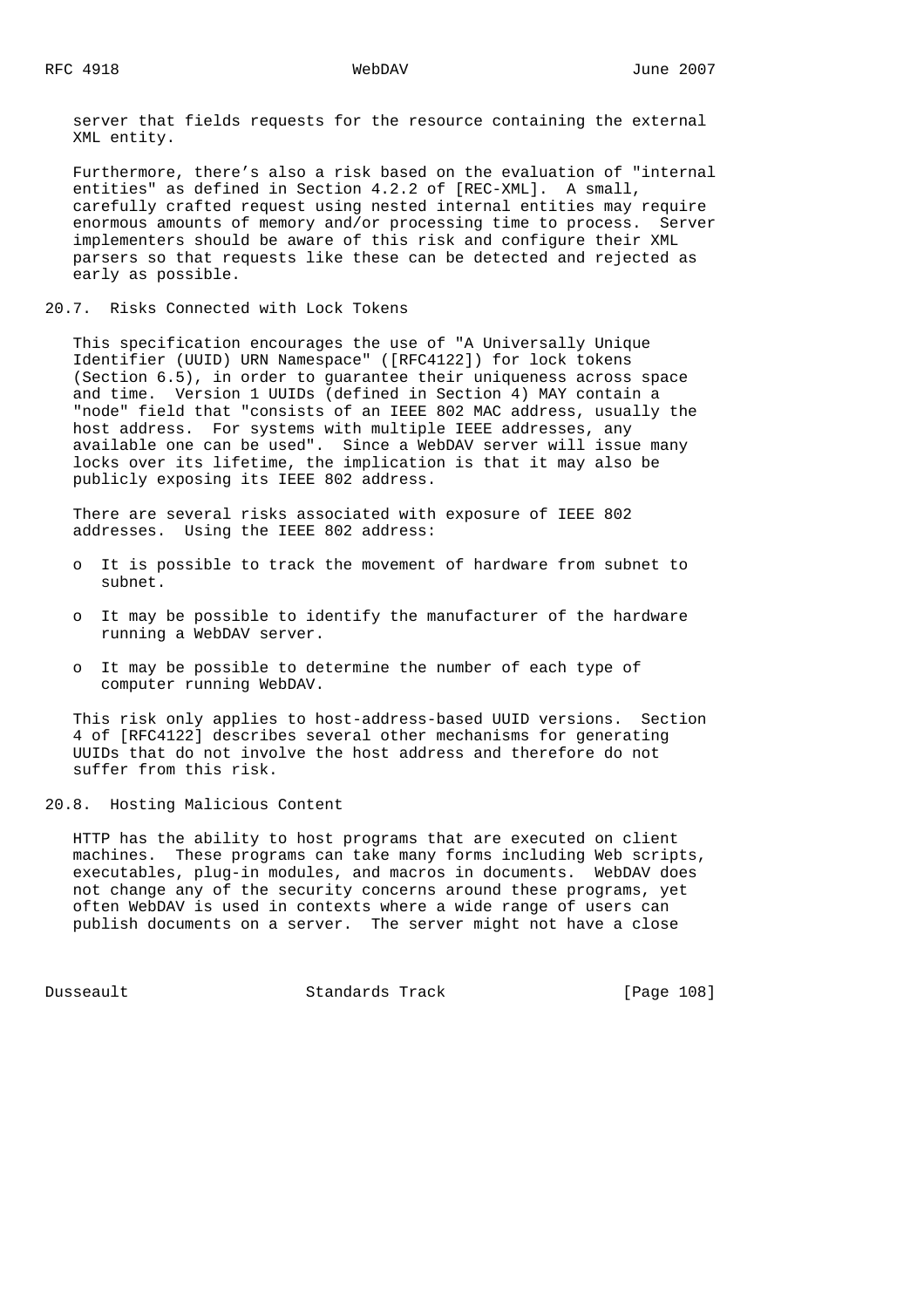trust relationship with the author that is publishing the document. Servers that allow clients to publish arbitrary content can usefully implement precautions to check that content published to the server is not harmful to other clients. Servers could do this by techniques such as restricting the types of content that is allowed to be published and running virus and malware detection software on published content. Servers can also mitigate the risk by having appropriate access restriction and authentication of users that are allowed to publish content to the server.

21. IANA Considerations

21.1. New URI Schemes

This specification defines two URI schemes:

- 1. the "opaquelocktoken" scheme defined in Appendix C, and
- 2. the "DAV" URI scheme, which historically was used in [RFC2518] to disambiguate WebDAV property and XML element names and which continues to be used for that purpose in this specification and others extending WebDAV. Creation of identifiers in the "DAV:" namespace is controlled by the IETF.

 Note that defining new URI schemes for XML namespaces is now discouraged. "DAV:" was defined before standard best practices emerged.

# 21.2. XML Namespaces

 XML namespaces disambiguate WebDAV property names and XML elements. Any WebDAV user or application can define a new namespace in order to create custom properties or extend WebDAV XML syntax. IANA does not need to manage such namespaces, property names, or element names.

21.3. Message Header Fields

 The message header fields below should be added to the permanent registry (see [RFC3864]).

21.3.1. DAV

Header field name: DAV

Applicable protocol: http

Status: standard

Dusseault Standards Track [Page 109]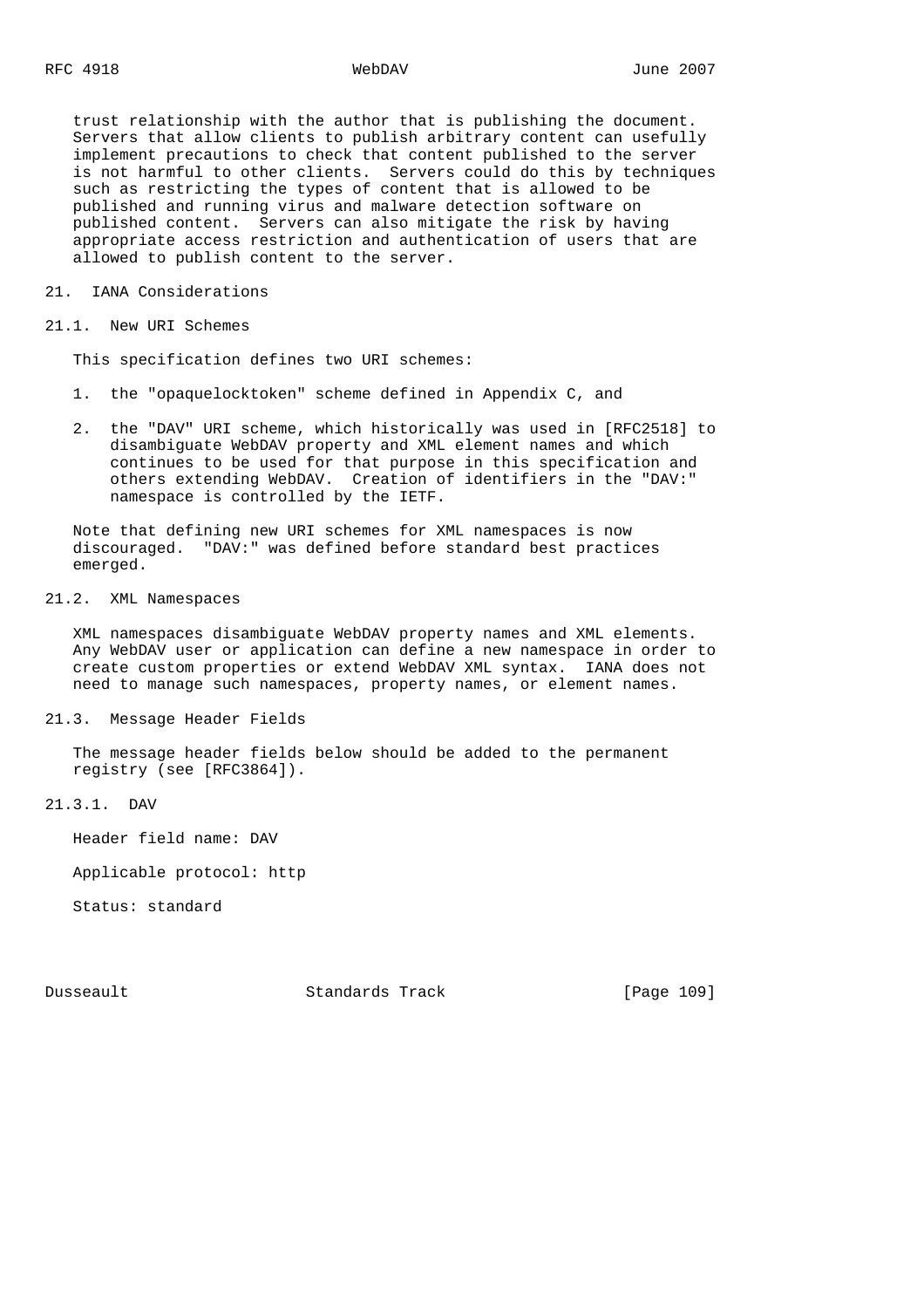Author/Change controller: IETF Specification document: this specification (Section 10.1) 21.3.2. Depth Header field name: Depth Applicable protocol: http Status: standard Author/Change controller: IETF Specification document: this specification (Section 10.2) 21.3.3. Destination Header field name: Destination Applicable protocol: http Status: standard Author/Change controller: IETF Specification document: this specification (Section 10.3) 21.3.4. If Header field name: If Applicable protocol: http Status: standard Author/Change controller: IETF Specification document: this specification (Section 10.4) 21.3.5. Lock-Token Header field name: Lock-Token Applicable protocol: http Status: standard

Dusseault Standards Track [Page 110]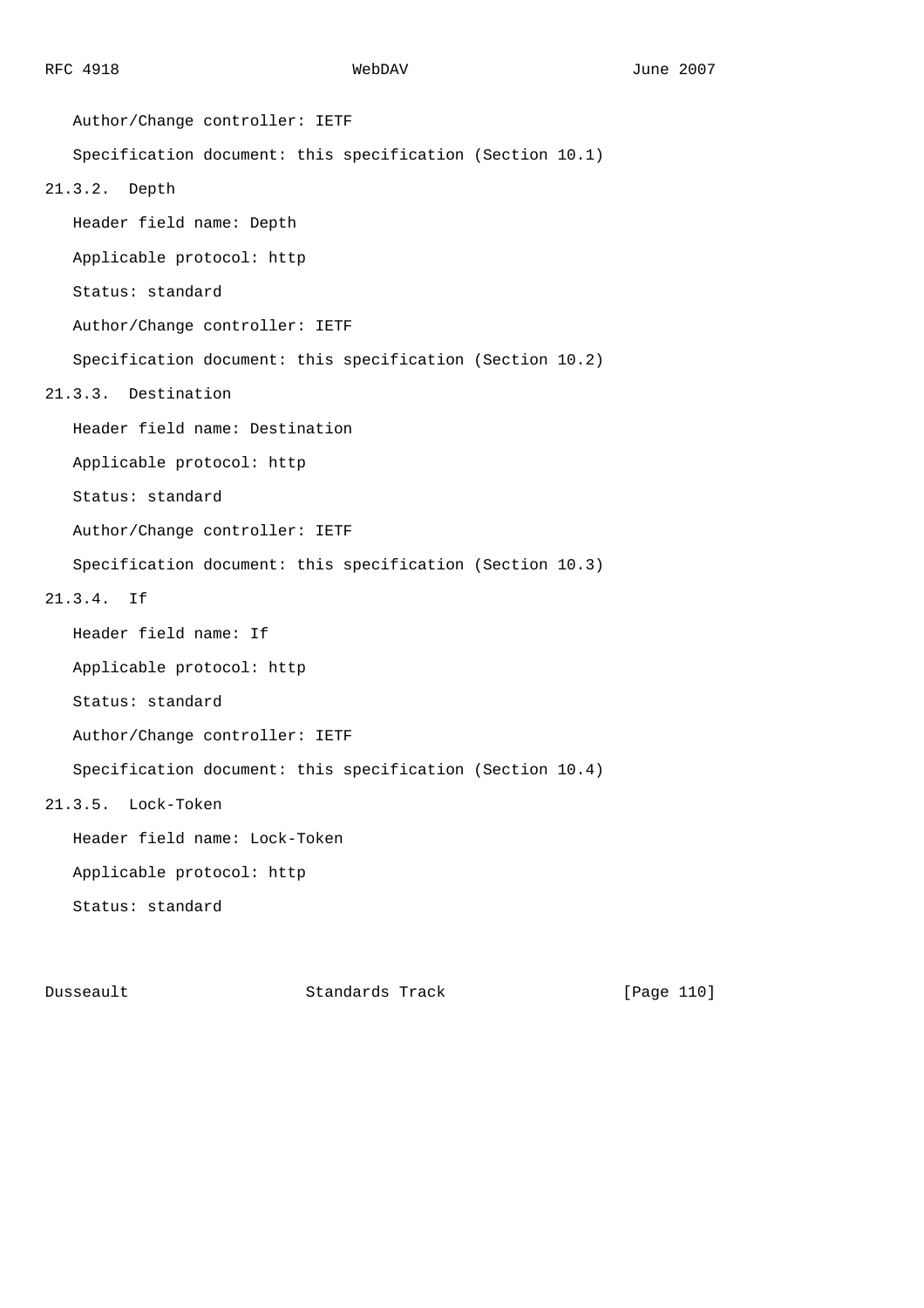Author/Change controller: IETF Specification document: this specification (Section 10.5) 21.3.6. Overwrite Header field name: Overwrite Applicable protocol: http Status: standard Author/Change controller: IETF Specification document: this specification (Section 10.6) 21.3.7. Timeout Header field name: Timeout Applicable protocol: http Status: standard Author/Change controller: IETF Specification document: this specification (Section 10.7) 21.4. HTTP Status Codes This specification defines the HTTP status codes o 207 Multi-Status (Section 11.1) o 422 Unprocessable Entity (Section 11.2), o 423 Locked (Section 11.3), o 424 Failed Dependency (Section 11.4) and o 507 Insufficient Storage (Section 11.5), to be updated in the registry at <http://www.iana.org/assignments/http-status-codes>. Note: the HTTP status code 102 (Processing) has been removed in this specification; its IANA registration should continue to reference RFC 2518.

Dusseault Standards Track [Page 111]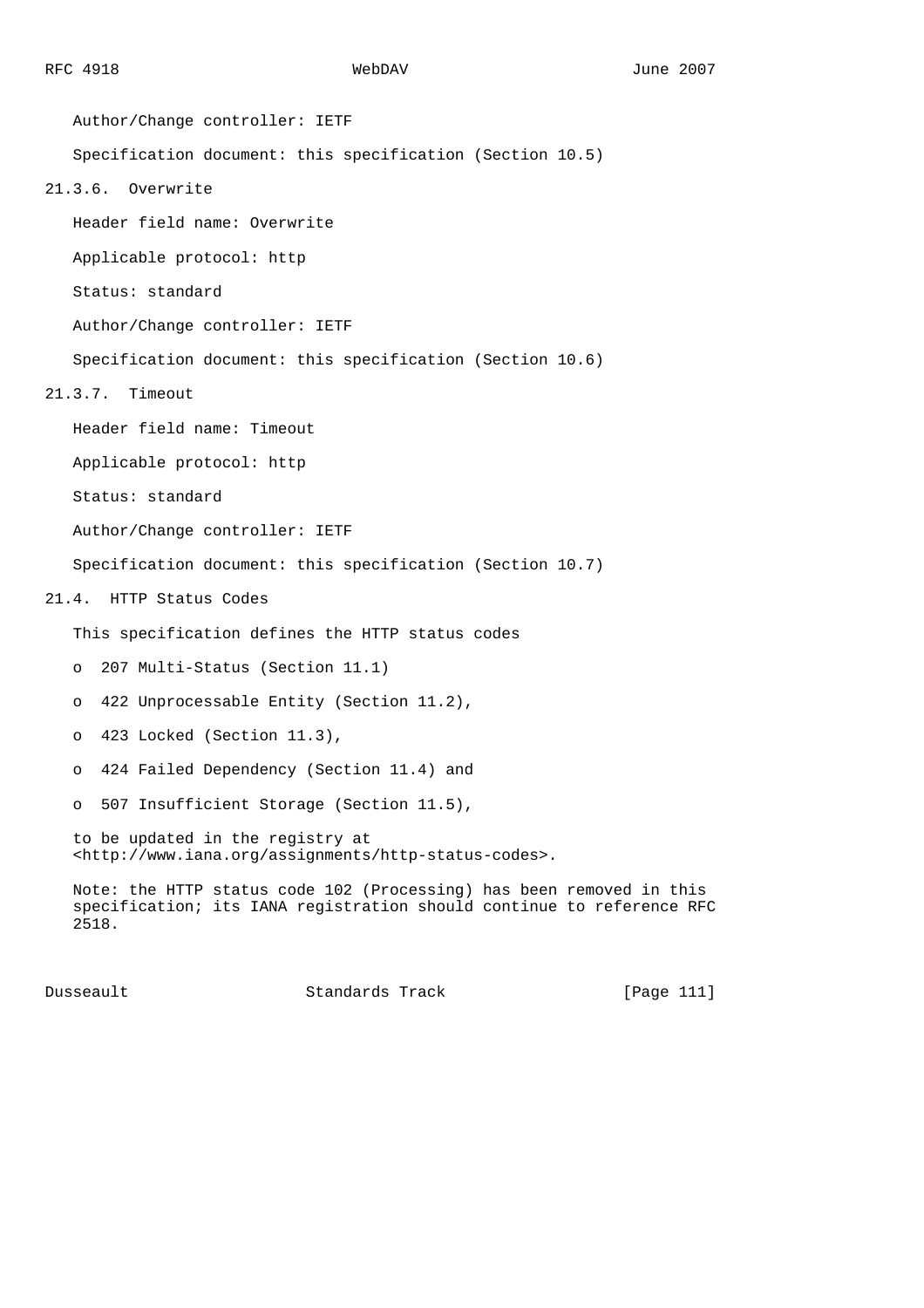# 22. Acknowledgements

 A specification such as this thrives on piercing critical review and withers from apathetic neglect. The authors gratefully acknowledge the contributions of the following people, whose insights were so valuable at every stage of our work.

Contributors to RFC 2518

 Terry Allen, Harald Alvestrand, Jim Amsden, Becky Anderson, Alan Babich, Sanford Barr, Dylan Barrell, Bernard Chester, Tim Berners- Lee, Dan Connolly, Jim Cunningham, Ron Daniel, Jr., Jim Davis, Keith Dawson, Mark Day, Brian Deen, Martin Duerst, David Durand, Lee Farrell, Chuck Fay, Wesley Felter, Roy Fielding, Mark Fisher, Alan Freier, George Florentine, Jim Gettys, Phill Hallam-Baker, Dennis Hamilton, Steve Henning, Mead Himelstein, Alex Hopmann, Andre van der Hoek, Ben Laurie, Paul Leach, Ora Lassila, Karen MacArthur, Steven Martin, Larry Masinter, Michael Mealling, Keith Moore, Thomas Narten, Henrik Nielsen, Kenji Ota, Bob Parker, Glenn Peterson, Jon Radoff, Saveen Reddy, Henry Sanders, Christopher Seiwald, Judith Slein, Mike Spreitzer, Einar Stefferud, Greg Stein, Ralph Swick, Kenji Takahashi, Richard N. Taylor, Robert Thau, John Turner, Sankar Virdhagriswaran, Fabio Vitali, Gregory Woodhouse, and Lauren Wood.

 Two from this list deserve special mention. The contributions by Larry Masinter have been invaluable; he both helped the formation of the working group and patiently coached the authors along the way. In so many ways he has set high standards that we have toiled to meet. The contributions of Judith Slein were also invaluable; by clarifying the requirements and in patiently reviewing version after version, she both improved this specification and expanded our minds on document management.

We would also like to thank John Turner for developing the XML DTD.

 The authors of RFC 2518 were Yaron Goland, Jim Whitehead, A. Faizi, Steve Carter, and D. Jensen. Although their names had to be removed due to IETF author count restrictions, they can take credit for the majority of the design of WebDAV.

Additional Acknowledgements for This Specification

 Significant contributors of text for this specification are listed as contributors in the section below. We must also gratefully acknowledge Geoff Clemm, Joel Soderberg, and Dan Brotsky for hashing out specific text on the list or in meetings. Joe Hildebrand and Cullen Jennings helped close many issues. Barry Lind described an additional security consideration and Cullen Jennings provided text

Dusseault Standards Track [Page 112]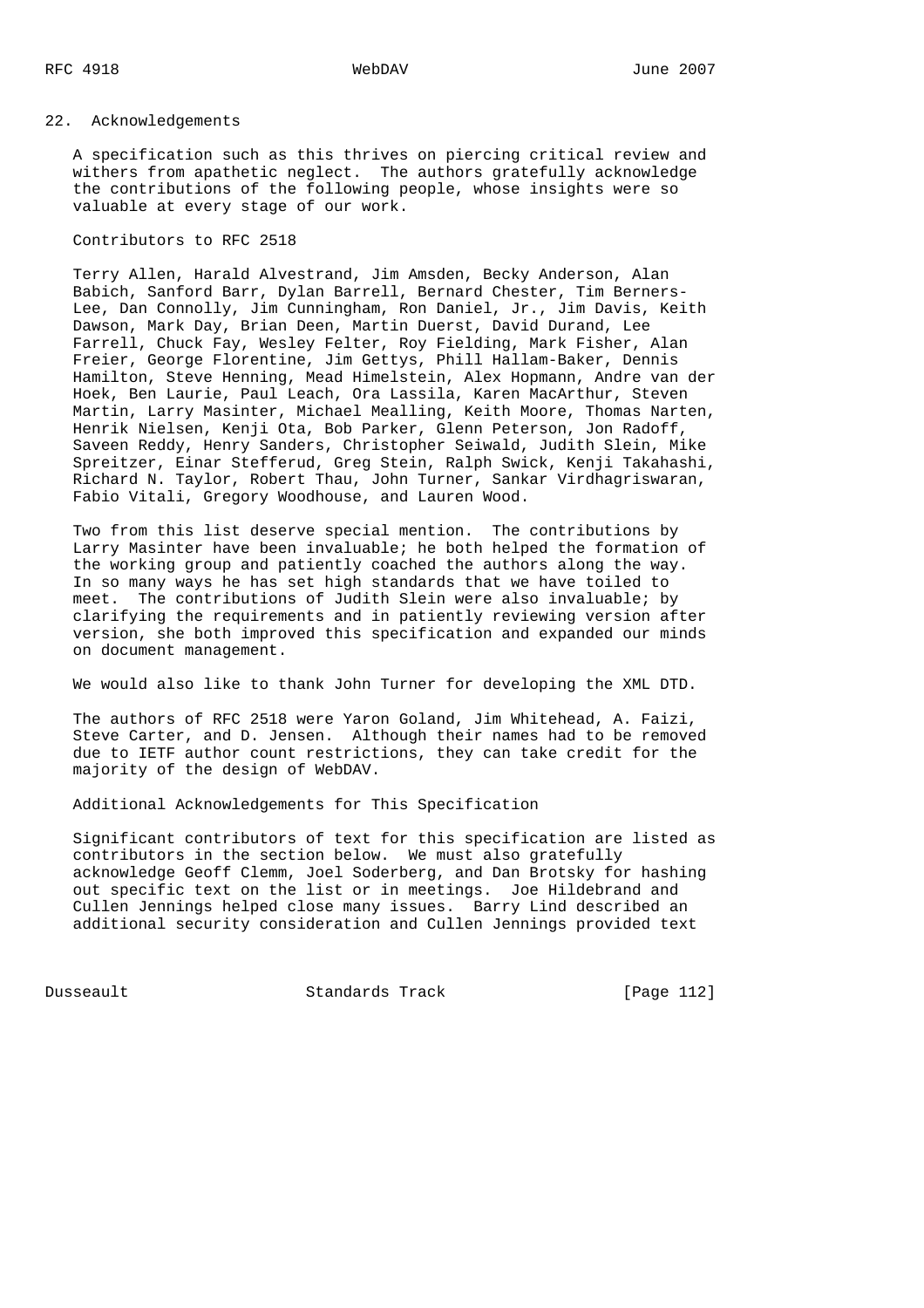for that consideration. Jason Crawford tracked issue status for this document for a period of years, followed by Elias Sinderson. 23. Contributors to This Specification Julian Reschke <green/>bytes GmbH Hafenweg 16, 48155 Muenster, Germany EMail: julian.reschke@greenbytes.de Elias Sinderson University of California, Santa Cruz 1156 High Street, Santa Cruz, CA 95064 EMail: elias@cse.ucsc.edu Jim Whitehead University of California, Santa Cruz 1156 High Street, Santa Cruz, CA 95064 EMail: ejw@soe.ucsc.edu 24. Authors of RFC 2518 Y. Y. Goland Microsoft Corporation One Microsoft Way Redmond, WA 98052-6399 EMail: yarong@microsoft.com E. J. Whitehead, Jr. Dept. Of Information and Computer Science University of California, Irvine Irvine, CA 92697-3425 EMail: ejw@ics.uci.edu A. Faizi Netscape 685 East Middlefield Road Mountain View, CA 94043 EMail: asad@netscape.com

Dusseault Standards Track [Page 113]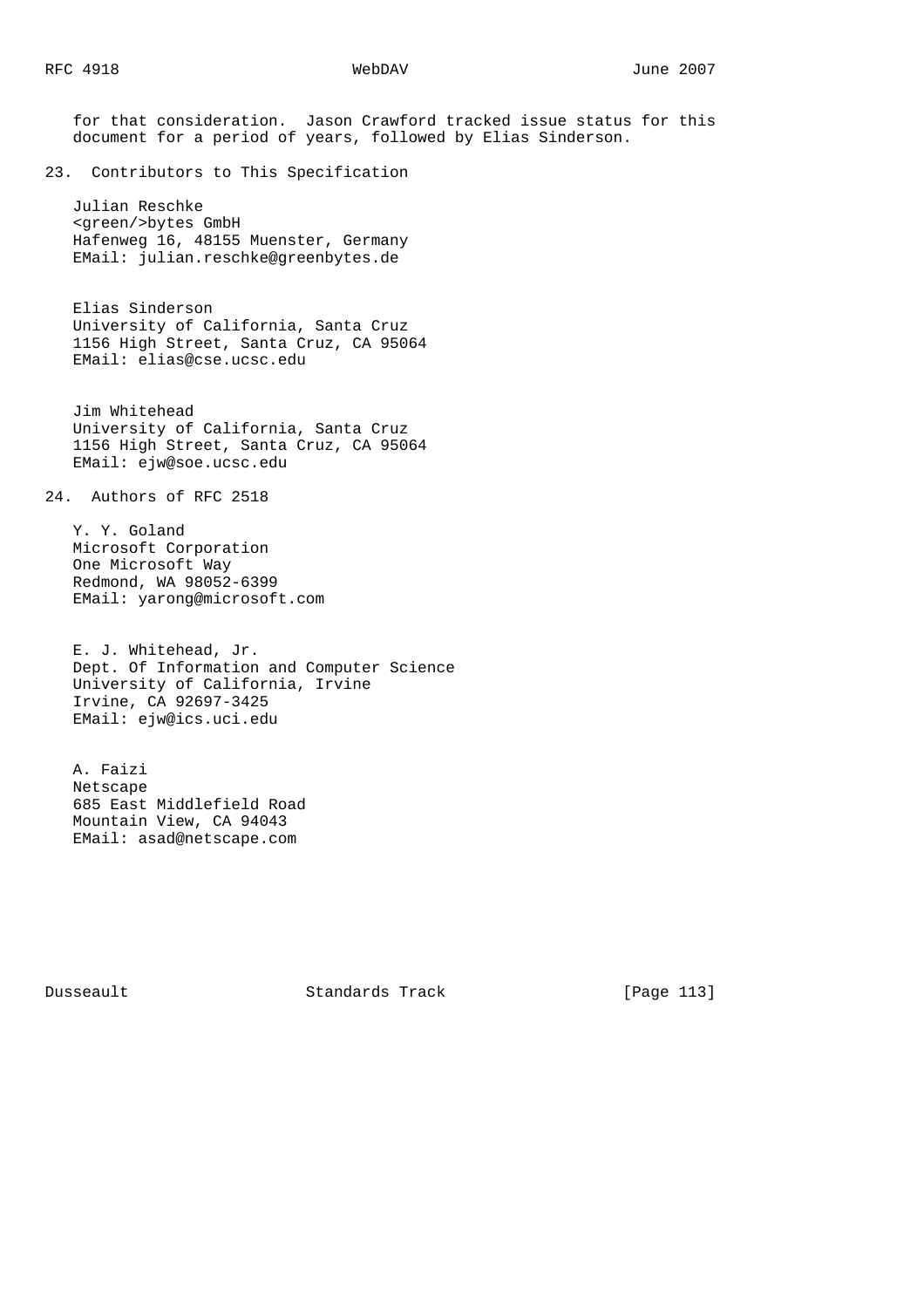S. R. Carter Novell 1555 N. Technology Way M/S ORM F111 Orem, UT 84097-2399 EMail: srcarter@novell.com

 D. Jensen Novell 1555 N. Technology Way M/S ORM F111 Orem, UT 84097-2399 EMail: dcjensen@novell.com

# 25. References

25.1. Normative References

| [REC-XML]         | Bray, T., Paoli, J., Sperberg-McQueen, C., Maler,<br>E., and F. Yergeau, "Extensible Markup Language<br>(XML) 1.0 (Fourth Edition)", W3C REC-xml-20060816,<br>August 2006,<br>${\text{chttp:}}$ //www.w3.org/TR/2006/REC-xml-20060816/>. |
|-------------------|------------------------------------------------------------------------------------------------------------------------------------------------------------------------------------------------------------------------------------------|
| [REC-XML-INFOSET] | Cowan, J. and R. Tobin, "XML Information Set<br>(Second Edition)", W3C REC-xml-infoset-20040204,<br>February 2004, $\text{thtp:} //$ www.w3.org/TR/2004/<br>$REC-xml-infoset-20040204/$ .                                                |
| [REC-XML-NAMES]   | Bray, T., Hollander, D., Layman, A., and R. Tobin,<br>"Namespaces in XML 1.0 (Second Edition)", W3C REC-<br>xml-names-20060816, August 2006, <http: <br=""><math>www.w3.0rq/TR/2006/REC-xml-names-20060816/&gt;.</math></http:>          |
| [RFC2119]         | Bradner, S., "Key words for use in RFCs to<br>Indicate Requirement Levels", BCP 14, RFC 2119,<br>March 1997.                                                                                                                             |
| [RFC2277]         | Alvestrand, H., "IETF Policy on Character Sets and<br>Languages", BCP 18, RFC 2277, January 1998.                                                                                                                                        |
| [RFC2616]         | Fielding, R., Gettys, J., Mogul, J., Frystyk, H.,<br>Masinter, L., Leach, P., and T. Berners-Lee,<br>"Hypertext Transfer Protocol -- HTTP/1.1",<br>RFC 2616, June 1999.                                                                  |

Dusseault Standards Track [Page 114]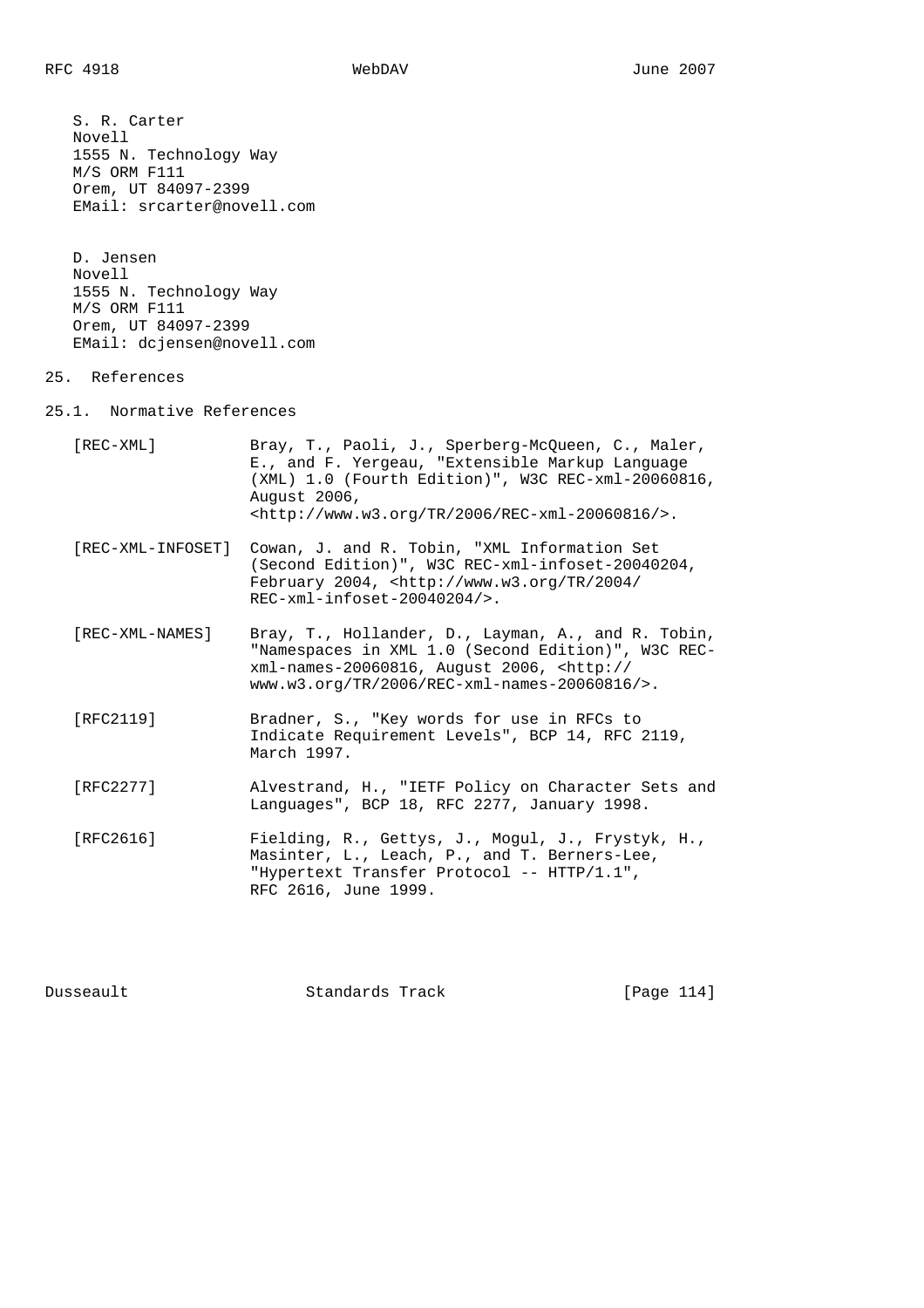- [RFC2617] Franks, J., Hallam-Baker, P., Hostetler, J., Lawrence, S., Leach, P., Luotonen, A., and L. Stewart, "HTTP Authentication: Basic and Digest Access Authentication", RFC 2617, June 1999.
- [RFC3339] Klyne, G., Ed. and C. Newman, "Date and Time on the Internet: Timestamps", RFC 3339, July 2002.
- [RFC3629] Yergeau, F., "UTF-8, a transformation format of ISO 10646", STD 63, RFC 3629, November 2003.
- [RFC3986] Berners-Lee, T., Fielding, R., and L. Masinter, "Uniform Resource Identifier (URI): Generic Syntax", STD 66, RFC 3986, January 2005.
- [RFC4122] Leach, P., Mealling, M., and R. Salz, "A Universally Unique IDentifier (UUID) URN Namespace", RFC 4122, July 2005.

## 25.2. Informative References

- [RFC2291] Slein, J., Vitali, F., Whitehead, E., and D. Durand, "Requirements for a Distributed Authoring and Versioning Protocol for the World Wide Web", RFC 2291, February 1998.
- [RFC2518] Goland, Y., Whitehead, E., Faizi, A., Carter, S., and D. Jensen, "HTTP Extensions for Distributed Authoring -- WEBDAV", RFC 2518, February 1999.
- [RFC2781] Hoffman, P. and F. Yergeau, "UTF-16, an encoding of ISO 10646", RFC 2781, February 2000.
- [RFC3023] Murata, M., St. Laurent, S., and D. Kohn, "XML Media Types", RFC 3023, January 2001.
- [RFC3253] Clemm, G., Amsden, J., Ellison, T., Kaler, C., and J. Whitehead, "Versioning Extensions to WebDAV (Web Distributed Authoring and Versioning)", RFC 3253, March 2002.
- [RFC3648] Whitehead, J. and J. Reschke, Ed., "Web Distributed Authoring and Versioning (WebDAV) Ordered Collections Protocol", RFC 3648, December 2003.

Dusseault Standards Track [Page 115]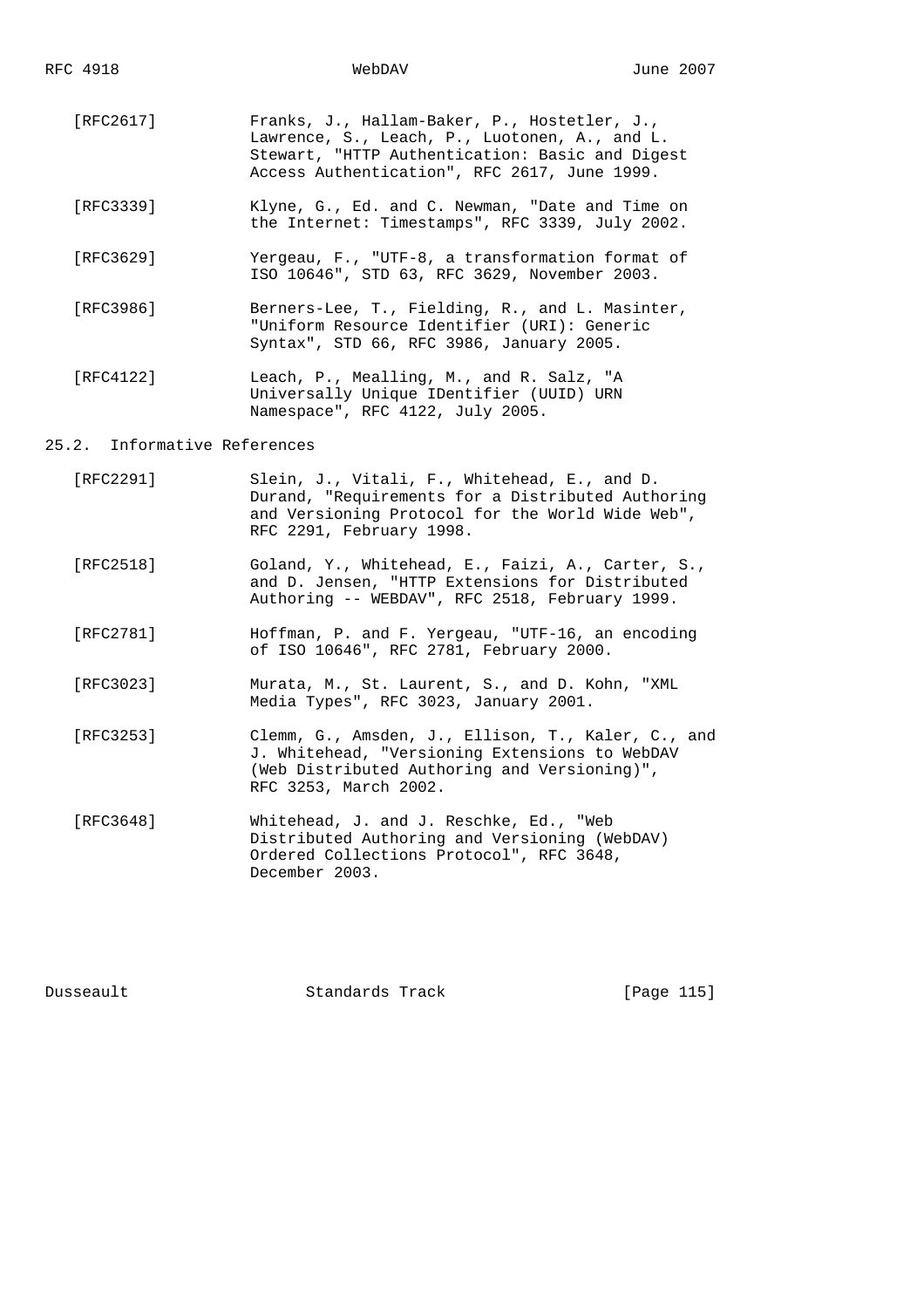- [RFC3744] Clemm, G., Reschke, J., Sedlar, E., and J. Whitehead, "Web Distributed Authoring and Versioning (WebDAV) Access Control Protocol", RFC 3744, May 2004. [RFC3864] Klyne, G., Nottingham, M., and J. Mogul,
	- "Registration Procedures for Message Header Fields", BCP 90, RFC 3864, September 2004.

Dusseault Standards Track [Page 116]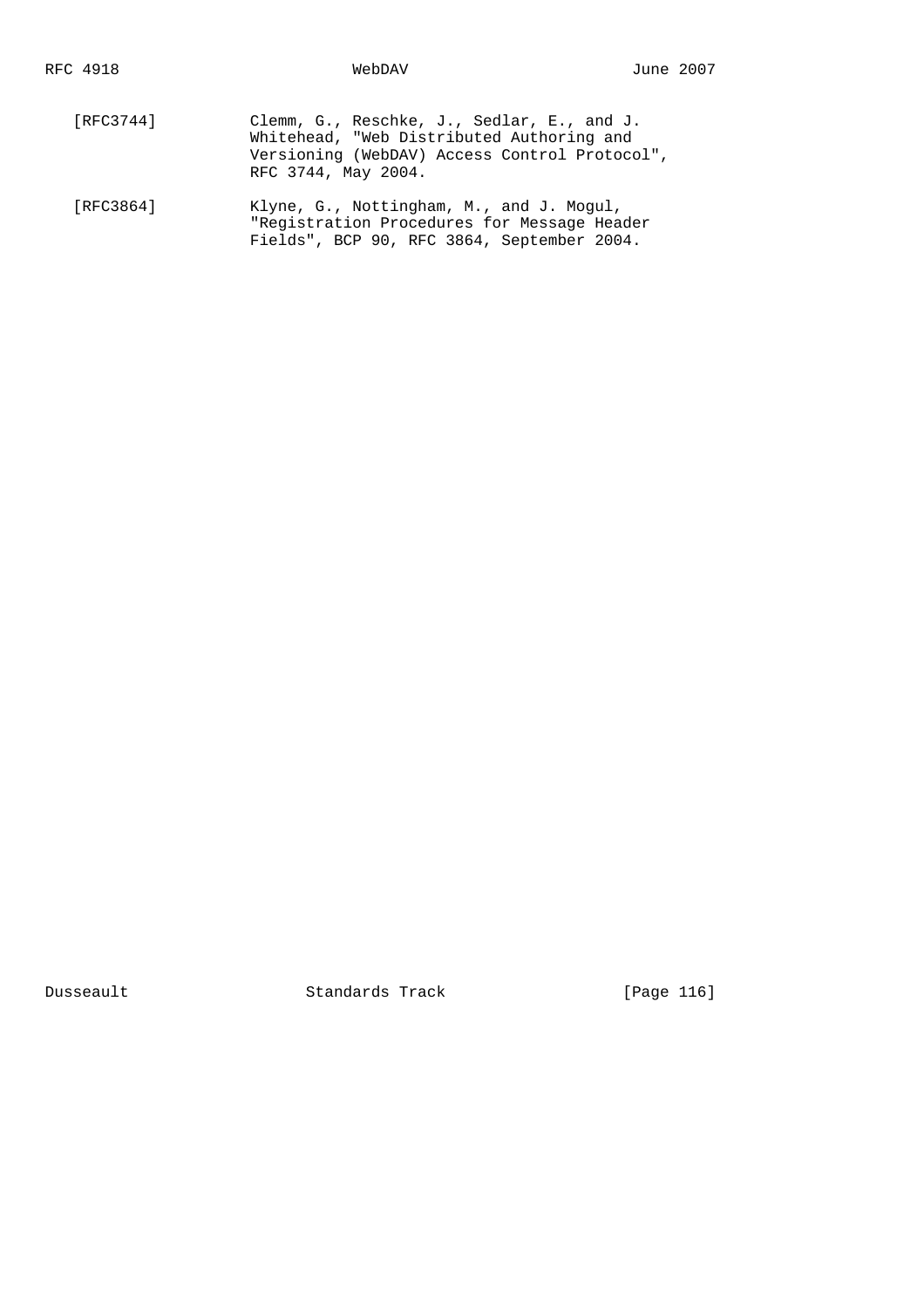Appendix A. Notes on Processing XML Elements

A.1. Notes on Empty XML Elements

 XML supports two mechanisms for indicating that an XML element does not have any content. The first is to declare an XML element of the form <A></A>. The second is to declare an XML element of the form <A/>. The two XML elements are semantically identical.

A.2. Notes on Illegal XML Processing

 XML is a flexible data format that makes it easy to submit data that appears legal but in fact is not. The philosophy of "Be flexible in what you accept and strict in what you send" still applies, but it must not be applied inappropriately. XML is extremely flexible in dealing with issues of whitespace, element ordering, inserting new elements, etc. This flexibility does not require extension, especially not in the area of the meaning of elements.

 There is no kindness in accepting illegal combinations of XML elements. At best, it will cause an unwanted result and at worst it can cause real damage.

### A.3. Example - XML Syntax Error

The following request body for a PROPFIND method is illegal.

 <?xml version="1.0" encoding="utf-8" ?> <D:propfind xmlns:D="DAV:"> <D:allprop/> <D:propname/> </D:propfind>

 The definition of the propfind element only allows for the allprop or the propname element, not both. Thus, the above is an error and must be responded to with a 400 (Bad Request).

 Imagine, however, that a server wanted to be "kind" and decided to pick the allprop element as the true element and respond to it. A client running over a bandwidth limited line who intended to execute a propname would be in for a big surprise if the server treated the command as an allprop.

 Additionally, if a server were lenient and decided to reply to this request, the results would vary randomly from server to server, with some servers executing the allprop directive, and others executing the propname directive. This reduces interoperability rather than increasing it.

Dusseault Standards Track [Page 117]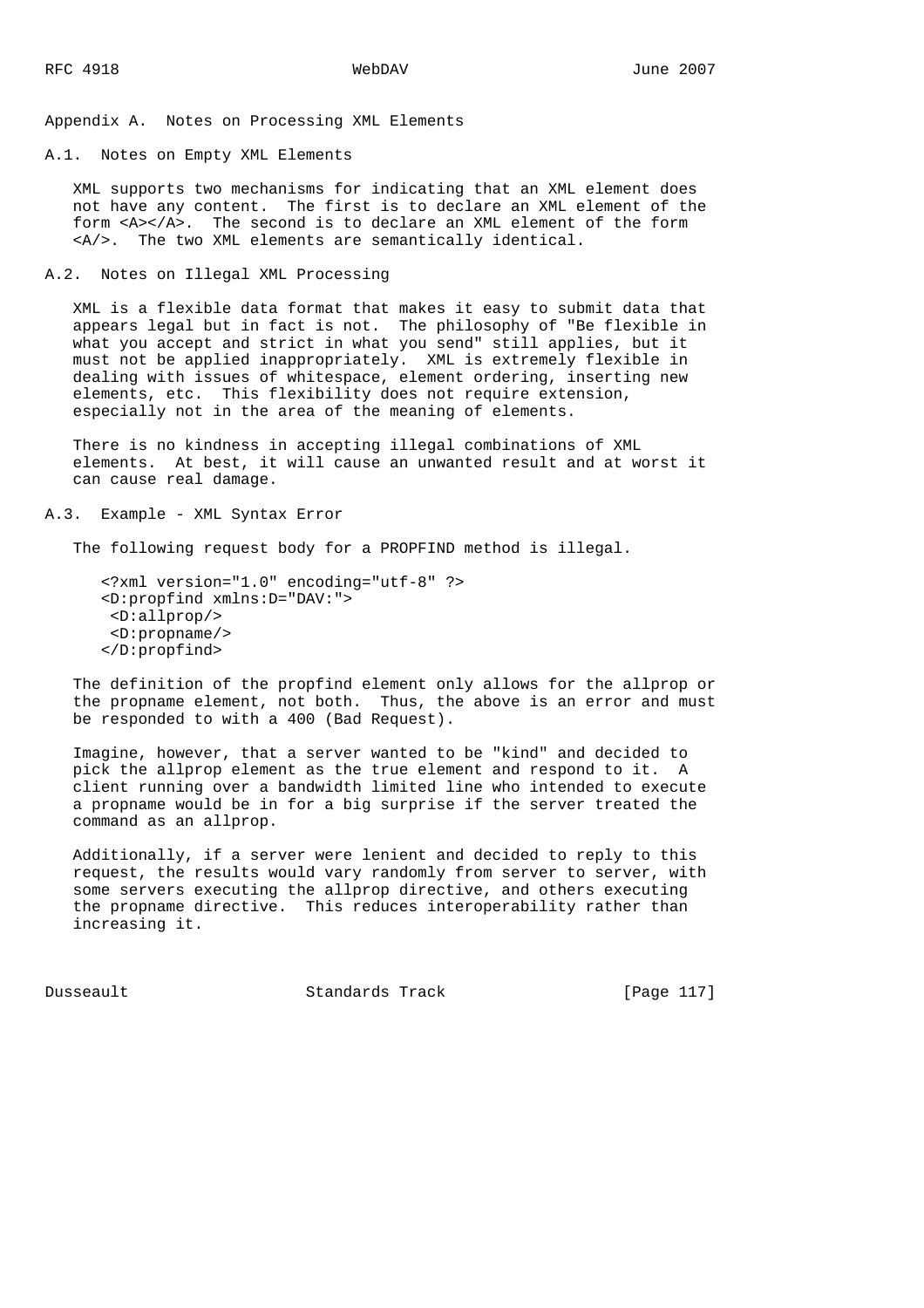A.4. Example - Unexpected XML Element

 The previous example was illegal because it contained two elements that were explicitly banned from appearing together in the propfind element. However, XML is an extensible language, so one can imagine new elements being defined for use with propfind. Below is the request body of a PROPFIND and, like the previous example, must be rejected with a 400 (Bad Request) by a server that does not understand the expired-props element.

```
 <?xml version="1.0" encoding="utf-8" ?>
<D:propfind xmlns:D="DAV:"
xmlns:E="http://www.example.com/standards/props/">
<E:expired-props/>
</D:propfind>
```
 To understand why a 400 (Bad Request) is returned, let us look at the request body as the server unfamiliar with expired-props sees it.

```
 <?xml version="1.0" encoding="utf-8" ?>
<D:propfind xmlns:D="DAV:"
            xmlns:E="http://www.example.com/standards/props/">
</D:propfind>
```
 As the server does not understand the 'expired-props' element, according to the WebDAV-specific XML processing rules specified in Section 17, it must process the request as if the element were not there. Thus, the server sees an empty propfind, which by the definition of the propfind element is illegal.

 Please note that had the extension been additive, it would not necessarily have resulted in a 400 (Bad Request). For example, imagine the following request body for a PROPFIND:

```
 <?xml version="1.0" encoding="utf-8" ?>
<D:propfind xmlns:D="DAV:"
            xmlns:E="http://www.example.com/standards/props/">
<D:propname/>
<E:leave-out>*boss*</E:leave-out>
</D:propfind>
```
 The previous example contains the fictitious element leave-out. Its purpose is to prevent the return of any property whose name matches the submitted pattern. If the previous example were submitted to a server unfamiliar with 'leave-out', the only result would be that the 'leave-out' element would be ignored and a propname would be executed.

Dusseault Standards Track [Page 118]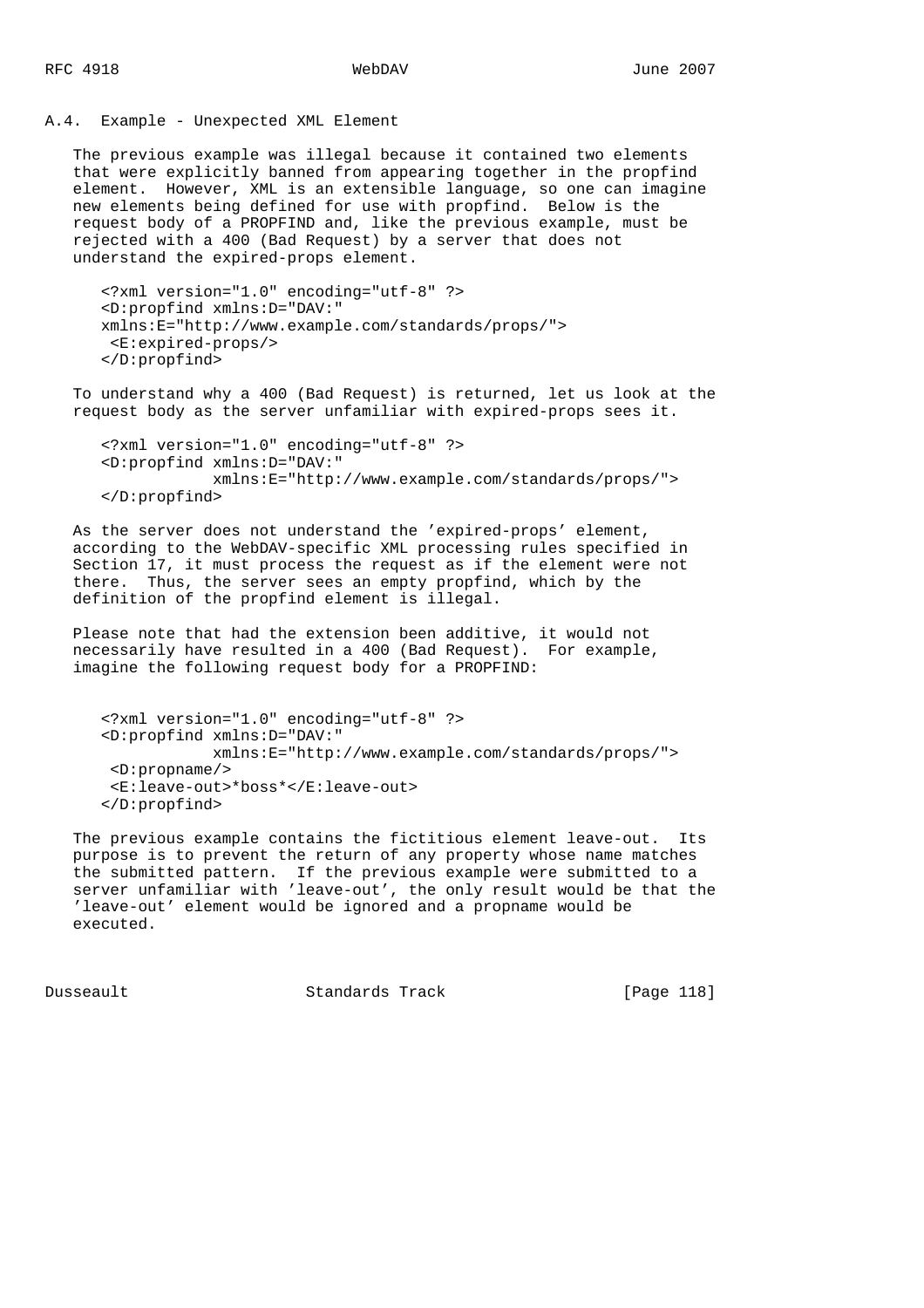Appendix B. Notes on HTTP Client Compatibility

 WebDAV was designed to be, and has been found to be, backward compatible with HTTP 1.1. The PUT and DELETE methods are defined in HTTP and thus may be used by HTTP clients as well as WebDAV-aware clients, but the responses to PUT and DELETE have been extended in this specification in ways that only a WebDAV client would be entirely prepared for. Some theoretical concerns were raised about whether those responses would cause interoperability problems with HTTP-only clients, and this section addresses those concerns.

 Since any HTTP client ought to handle unrecognized 400-level and 500 level status codes as errors, the following new status codes should not present any issues: 422, 423, and 507 (424 is also a new status code but it appears only in the body of a Multistatus response.) So, for example, if an HTTP client attempted to PUT or DELETE a locked resource, the 423 Locked response ought to result in a generic error presented to the user.

 The 207 Multistatus response is interesting because an HTTP client issuing a DELETE request to a collection might interpret a 207 response as a success, even though it does not realize the resource is a collection and cannot understand that the DELETE operation might have been a complete or partial failure. That interpretation isn't entirely justified, because a 200-level response indicates that the server "received, understood, and accepted" the request, not that the request resulted in complete success.

 One option is that a server could treat a DELETE of a collection as an atomic operation, and use either 204 No Content in case of success, or some appropriate error response (400 or 500 level) for an error. This approach would indeed maximize backward compatibility. However, since interoperability tests and working group discussions have not turned up any instances of HTTP clients issuing a DELETE request against a WebDAV collection, this concern is more theoretical than practical. Thus, servers are likely to be completely successful at interoperating with HTTP clients even if they treat any collection DELETE request as a WebDAV request and send a 207 Multi-Status response.

 In general, server implementations are encouraged to use the detailed responses and other mechanisms defined in this document rather than make changes for theoretical interoperability concerns.

Dusseault Standards Track [Page 119]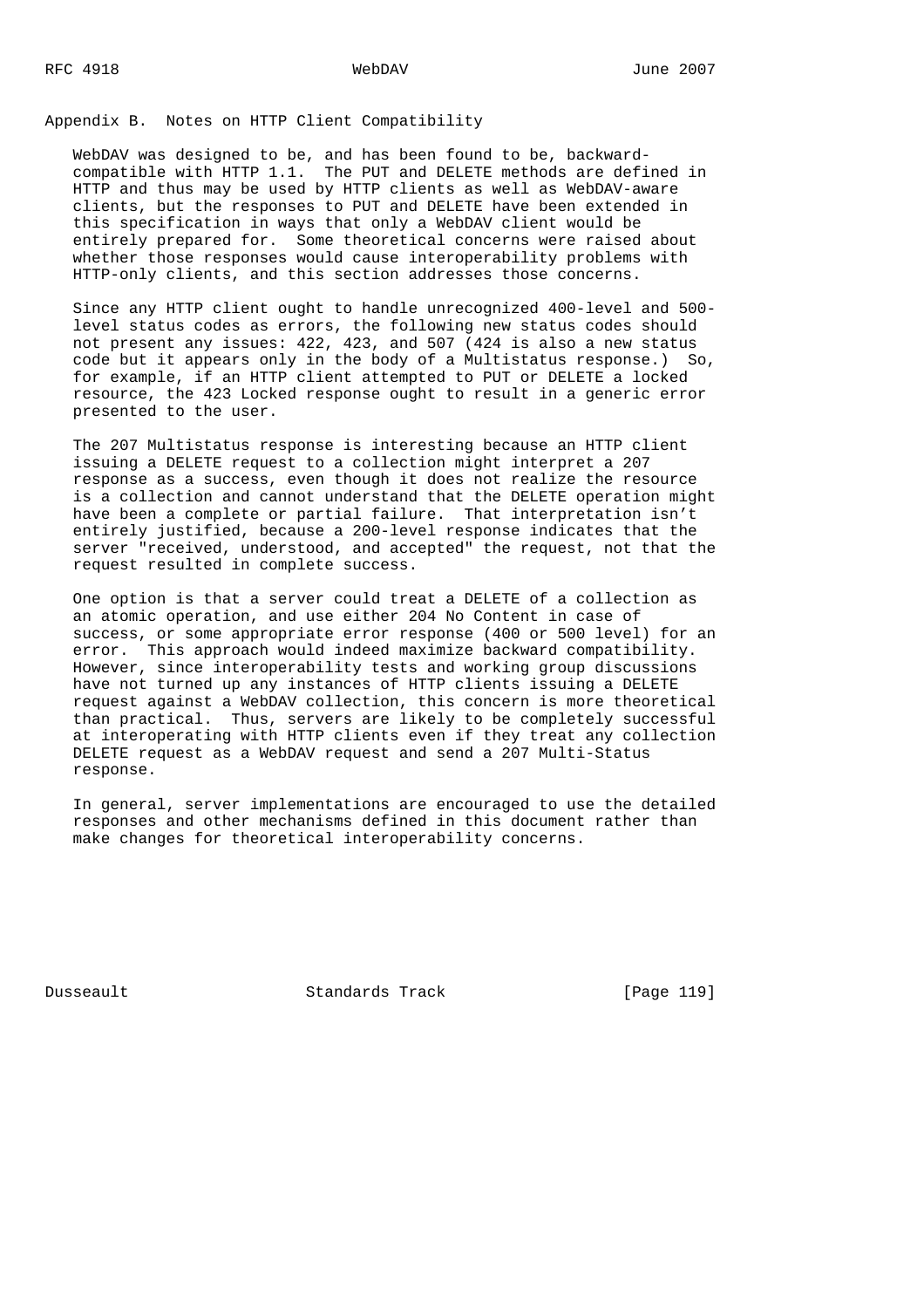Appendix C. The 'opaquelocktoken' Scheme and URIs

 The 'opaquelocktoken' URI scheme was defined in [RFC2518] (and registered by IANA) in order to create syntactically correct and easy-to-generate URIs out of UUIDs, intended to be used as lock tokens and to be unique across all resources for all time.

 An opaquelocktoken URI is constructed by concatenating the 'opaquelocktoken' scheme with a UUID, along with an optional extension. Servers can create new UUIDs for each new lock token. If a server wishes to reuse UUIDs, the server MUST add an extension, and the algorithm generating the extension MUST guarantee that the same extension will never be used twice with the associated UUID.

```
 OpaqueLockToken-URI = "opaquelocktoken:" UUID [Extension]
  ; UUID is defined in Section 3 of [RFC4122]. Note that LWS
  ; is not allowed between elements of
  ; this production.
Extension = path
```
; path is defined in Section 3.3 of [RFC3986]

Appendix D. Lock-null Resources

 The original WebDAV model for locking unmapped URLs created "lock null resources". This model was over-complicated and some interoperability and implementation problems were discovered. The new WebDAV model for locking unmapped URLs (see Section 7.3) creates "locked empty resources". Lock-null resources are deprecated. This section discusses the original model briefly because clients MUST be able to handle either model.

 In the original "lock-null resource" model, which is no longer recommended for implementation:

- o A lock-null resource sometimes appeared as "Not Found". The server responds with a 404 or 405 to any method except for PUT, MKCOL, OPTIONS, PROPFIND, LOCK, UNLOCK.
- o A lock-null resource does however show up as a member of its parent collection.
- o The server removes the lock-null resource entirely (its URI becomes unmapped) if its lock goes away before it is converted to a regular resource. Recall that locks go away not only when they expire or are unlocked, but are also removed if a resource is renamed or moved, or if any parent collection is renamed or moved.

Dusseault Standards Track [Page 120]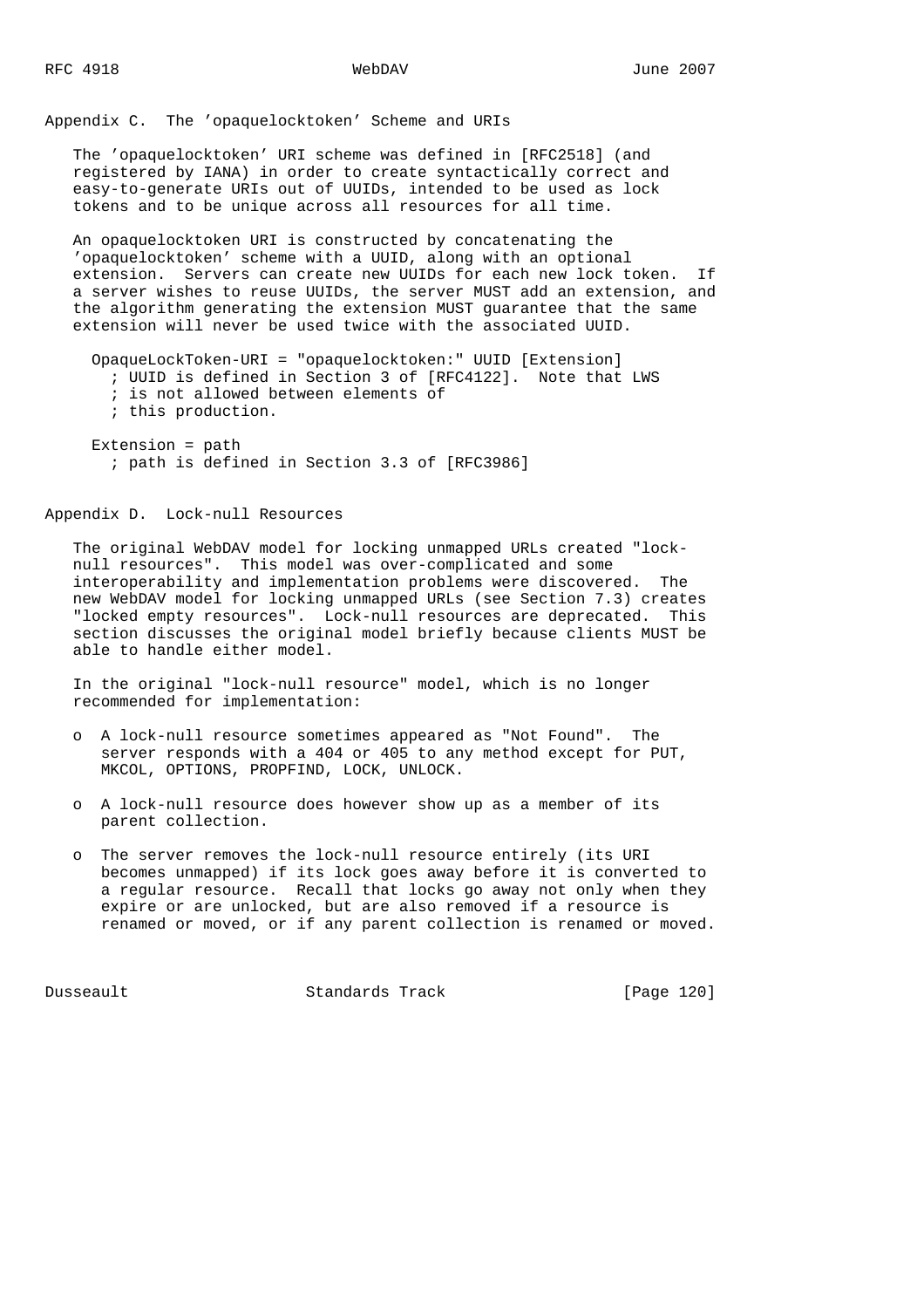- o The server converts the lock-null resource into a regular resource if a PUT request to the URL is successful.
- o The server converts the lock-null resource into a collection if a MKCOL request to the URL is successful (though interoperability experience showed that not all servers followed this requirement).
- o Property values were defined for DAV:lockdiscovery and DAV: supportedlock properties but not necessarily for other properties like DAV:getcontenttype.

 Clients can easily interoperate both with servers that support the old model "lock-null resources" and the recommended model of "locked empty resources" by only attempting PUT after a LOCK to an unmapped URL, not MKCOL or GET.

D.1. Guidance for Clients Using LOCK to Create Resources

 A WebDAV client implemented to this specification might find servers that create lock-null resources (implemented before this specification using [RFC2518]) as well as servers that create locked empty resources. The response to the LOCK request will not indicate what kind of resource was created. There are a few techniques that help the client deal with either type.

 If the client wishes to avoid accidentally creating either lock null or empty locked resources, an "If-Match: \*" header can be included with LOCK requests to prevent the server from creating a new resource.

 If a LOCK request creates a resource and the client subsequently wants to overwrite that resource using a COPY or MOVE request, the client should include an "Overwrite: T" header.

 If a LOCK request creates a resource and the client then decides to get rid of that resource, a DELETE request is supposed to fail on a lock-null resource and UNLOCK should be used instead. But with a locked empty resource, UNLOCK doesn't make the resource disappear. Therefore, the client might have to try both requests and ignore an error in one of the two requests.

Appendix E. Guidance for Clients Desiring to Authenticate

 Many WebDAV clients that have already been implemented have account settings (similar to the way email clients store IMAP account settings). Thus, the WebDAV client would be able to authenticate with its first couple requests to the server, provided it had a way to get the authentication challenge from the server with realm name,

Dusseault Standards Track [Page 121]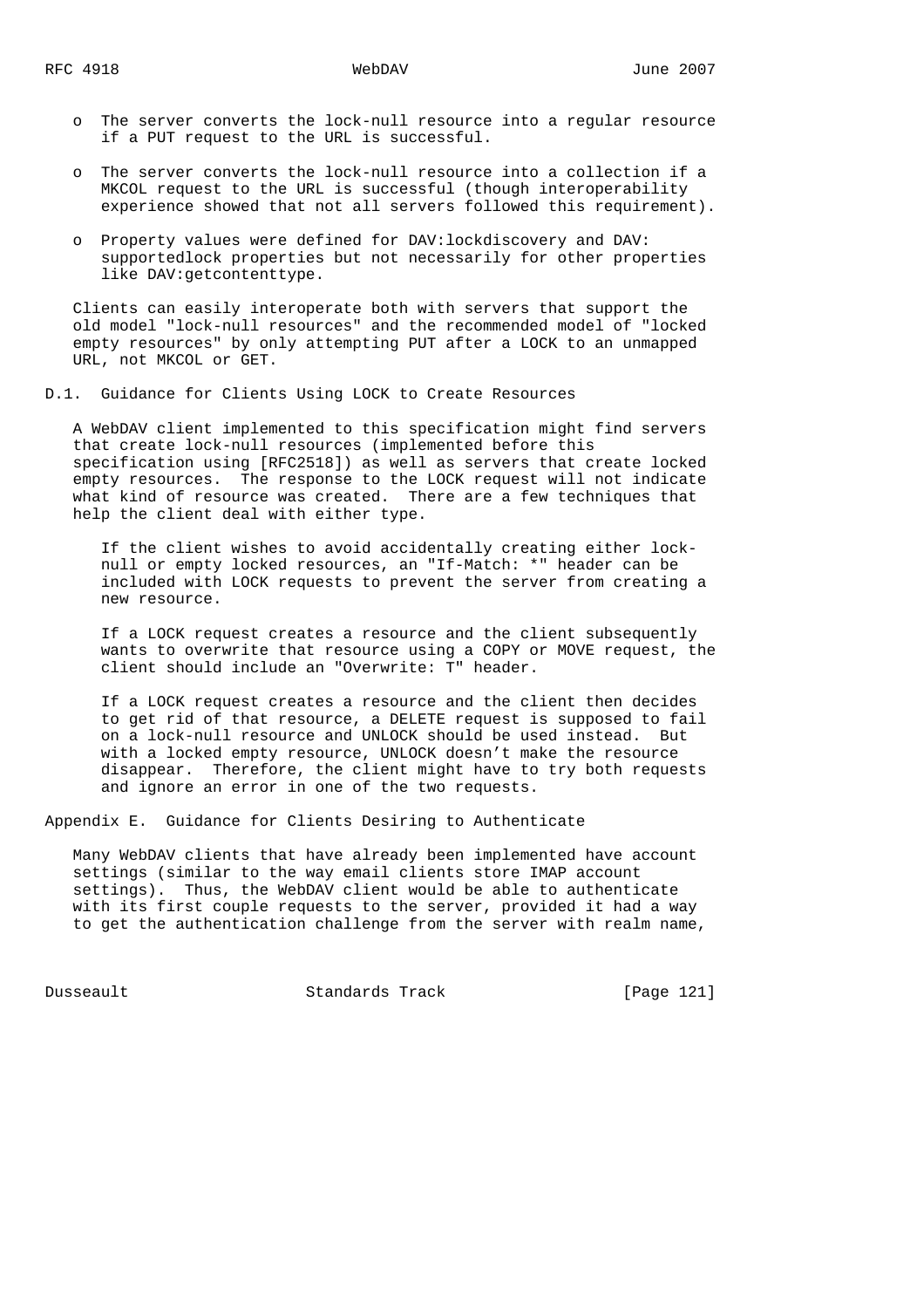nonce, and other challenge information. Note that the results of some requests might vary according to whether or not the client is authenticated -- a PROPFIND might return more visible resources if the client is authenticated, yet not fail if the client is anonymous.

 There are a number of ways the client might be able to trigger the server to provide an authentication challenge. This appendix describes a couple approaches that seem particularly likely to work.

 The first approach is to perform a request that ought to require authentication. However, it's possible that a server might handle any request even without authentication, so to be entirely safe, the client could add a conditional header to ensure that even if the request passes permissions checks, it's not actually handled by the server. An example of following this approach would be to use a PUT request with an "If-Match" header with a made-up ETag value. This approach might fail to result in an authentication challenge if the server does not test authorization before testing conditionals as is required (see Section 8.5), or if the server does not need to test authorization.

Example - forcing auth challenge with write request

>>Request

 PUT /forceauth.txt HTTP/1.1 Host: www.example.com If-Match: "xxx" Content-Type: text/plain Content-Length: 0

 The second approach is to use an Authorization header (defined in [RFC2617]), which is likely to be rejected by the server but which will then prompt a proper authentication challenge. For example, the client could start with a PROPFIND request containing an Authorization header containing a made-up Basic userid:password string or with actual plausible credentials. This approach relies on the server responding with a "401 Unauthorized" along with a challenge if it receives an Authorization header with an unrecognized username, invalid password, or if it doesn't even handle Basic authentication. This seems likely to work because of the requirements of RFC 2617:

Dusseault Standards Track [Page 122]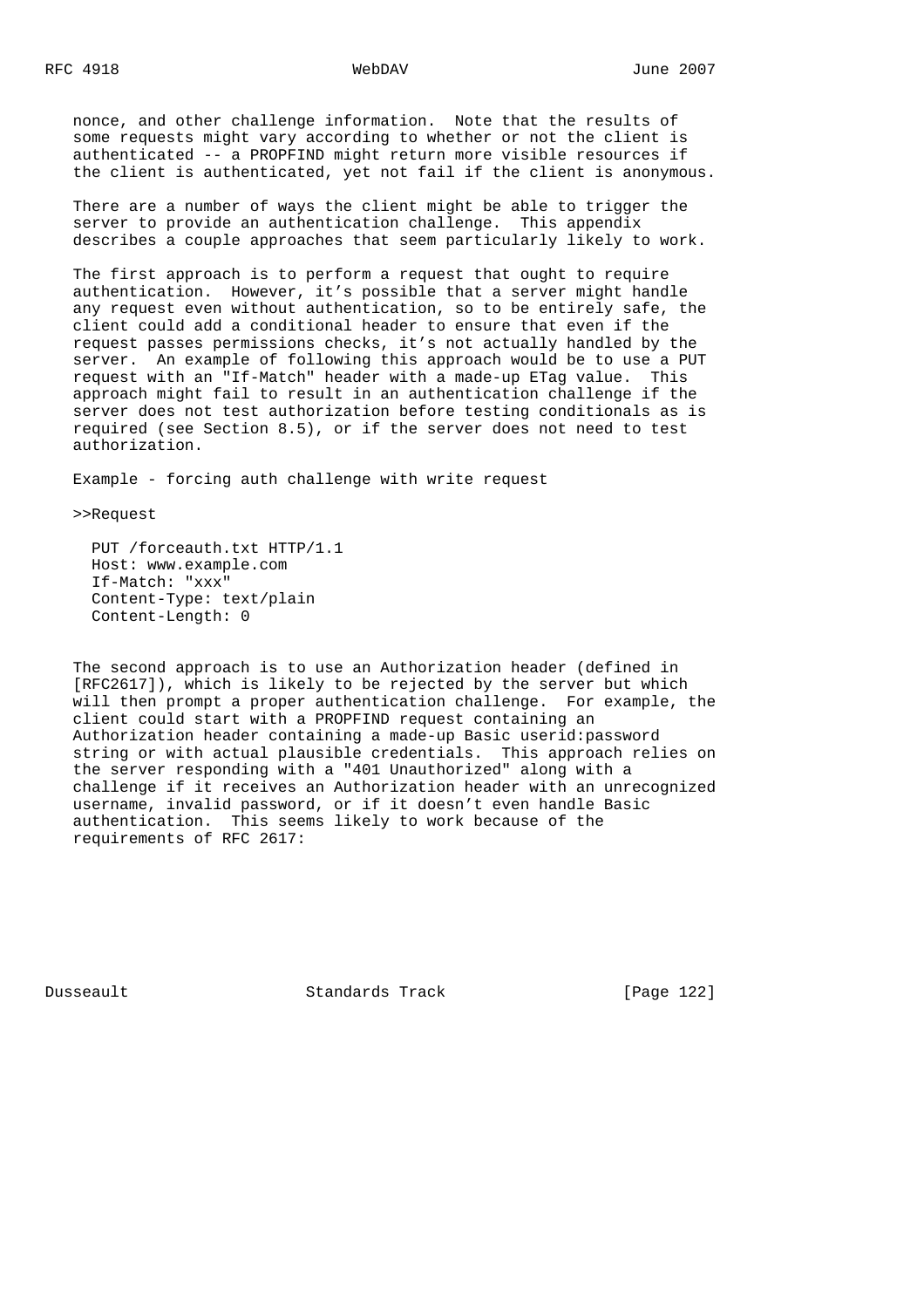"If the origin server does not wish to accept the credentials sent with a request, it SHOULD return a 401 (Unauthorized) response. The response MUST include a WWW-Authenticate header field containing at least one (possibly new) challenge applicable to the requested resource."

 There's a slight problem with implementing that recommendation in some cases, because some servers do not even have challenge information for certain resources. Thus, when there's no way to authenticate to a resource or the resource is entirely publicly available over all accepted methods, the server MAY ignore the Authorization header, and the client will presumably try again later.

Example - forcing auth challenge with Authorization header

>>Request

 PROPFIND /docs/ HTTP/1.1 Host: www.example.com Authorization: Basic QWxhZGRpbjpvcGVuIHNlc2FtZQ== Content-type: application/xml; charset="utf-8" Content-Length: xxxx

[body omitted]

Appendix F. Summary of Changes from RFC 2518

 This section lists major changes between this document and RFC 2518, starting with those that are likely to result in implementation changes. Servers will advertise support for all changes in this specification by returning the compliance class "3" in the DAV response header (see Sections 10.1 and 18.3).

F.1. Changes for Both Client and Server Implementations

Collections and Namespace Operations

 o The semantics of PROPFIND 'allprop' (Section 9.1) have been relaxed so that servers return results including, at a minimum, the live properties defined in this specification, but not necessarily return other live properties. The 'allprop' directive therefore means something more like "return all properties that are supposed to be returned when 'allprop' is requested" -- a set of properties that may include custom properties and properties defined in other specifications if those other specifications so require. Related to this, 'allprop' requests can now be extended with the 'include' syntax to include specific named properties,

Dusseault Standards Track [Page 123]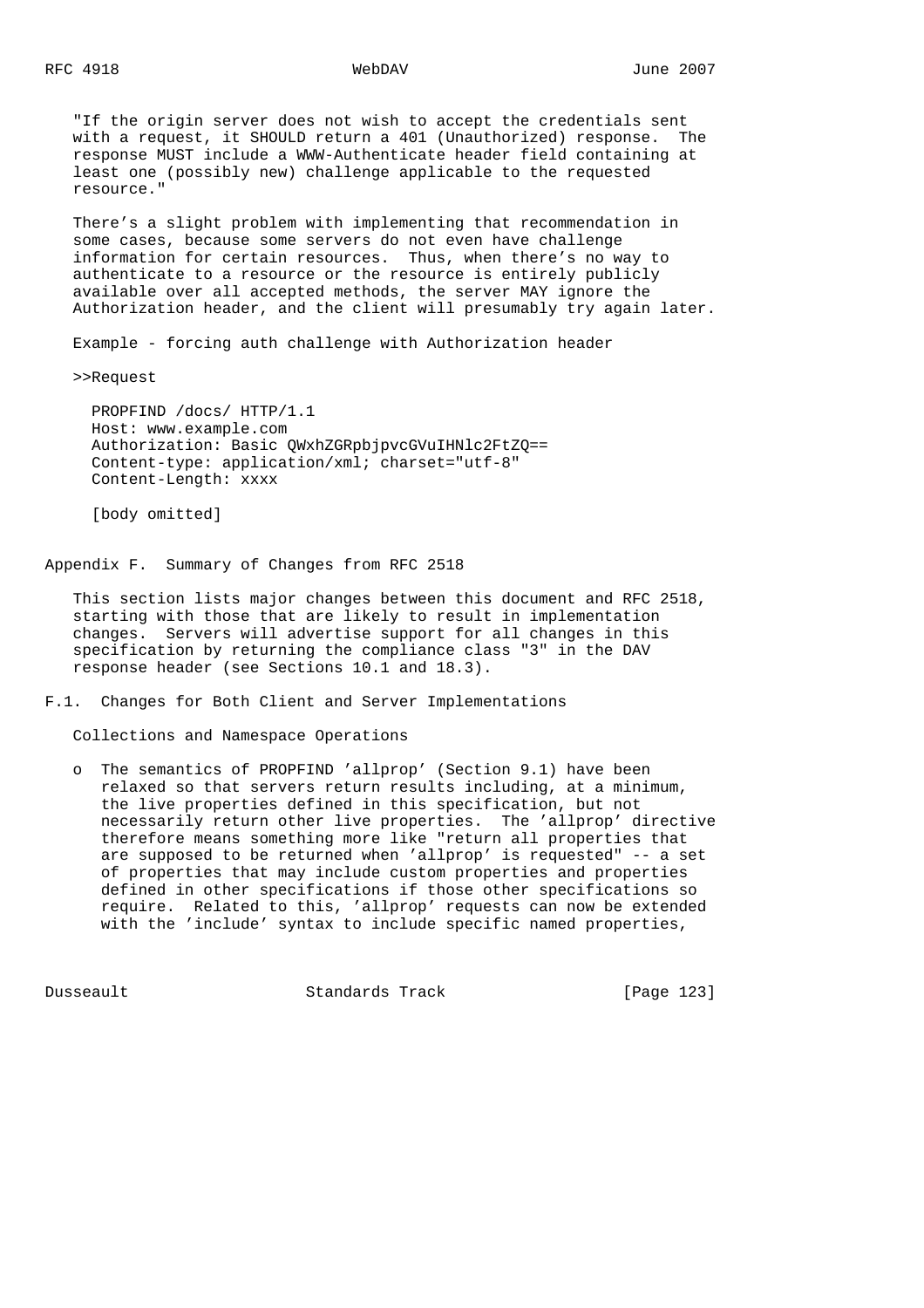thereby avoiding additional requests due to changed 'allprop' semantics.

- o Servers are now allowed to reject PROPFIND requests with Depth: Infinity. Clients that used this will need to be able to do a series of Depth:1 requests instead.
- o Multi-Status response bodies now can transport the value of HTTP's Location response header in the new 'location' element. Clients may use this to avoid additional roundtrips to the server when there is a 'response' element with a 3xx status (see Section 14.24).
- o The definition of COPY has been relaxed so that it doesn't require servers to first delete the target resources anymore (this was a known incompatibility with [RFC3253]). See Section 9.8.

Headers and Marshalling

- o The Destination and If request headers now allow absolute paths in addition to full URIs (see Section 8.3). This may be useful for clients operating through a reverse proxy that does rewrite the Host request header, but not WebDAV-specific headers.
- o This specification adopts the error marshalling extensions and the "precondition/postcondition" terminology defined in [RFC3253] (see Section 16). Related to that, it adds the "error" XML element inside multistatus response bodies (see Section 14.5, however note that it uses a format different from the one recommended in RFC 3253).
- o Senders and recipients are now required to support the UTF-16 character encoding in XML message bodies (see Section 19).
- o Clients are now required to send the Depth header on PROPFIND requests, although servers are still encouraged to support clients that don't.

Locking

 o RFC 2518's concept of "lock-null resources" (LNRs) has been replaced by a simplified approach, the "locked empty resources" (see Section 7.3). There are some aspects of lock-null resources clients cannot rely on anymore, namely, the ability to use them to create a locked collection or the fact that they disappear upon UNLOCK when no PUT or MKCOL request was issued. Note that servers are still allowed to implement LNRs as per RFC 2518.

Dusseault Standards Track [Page 124]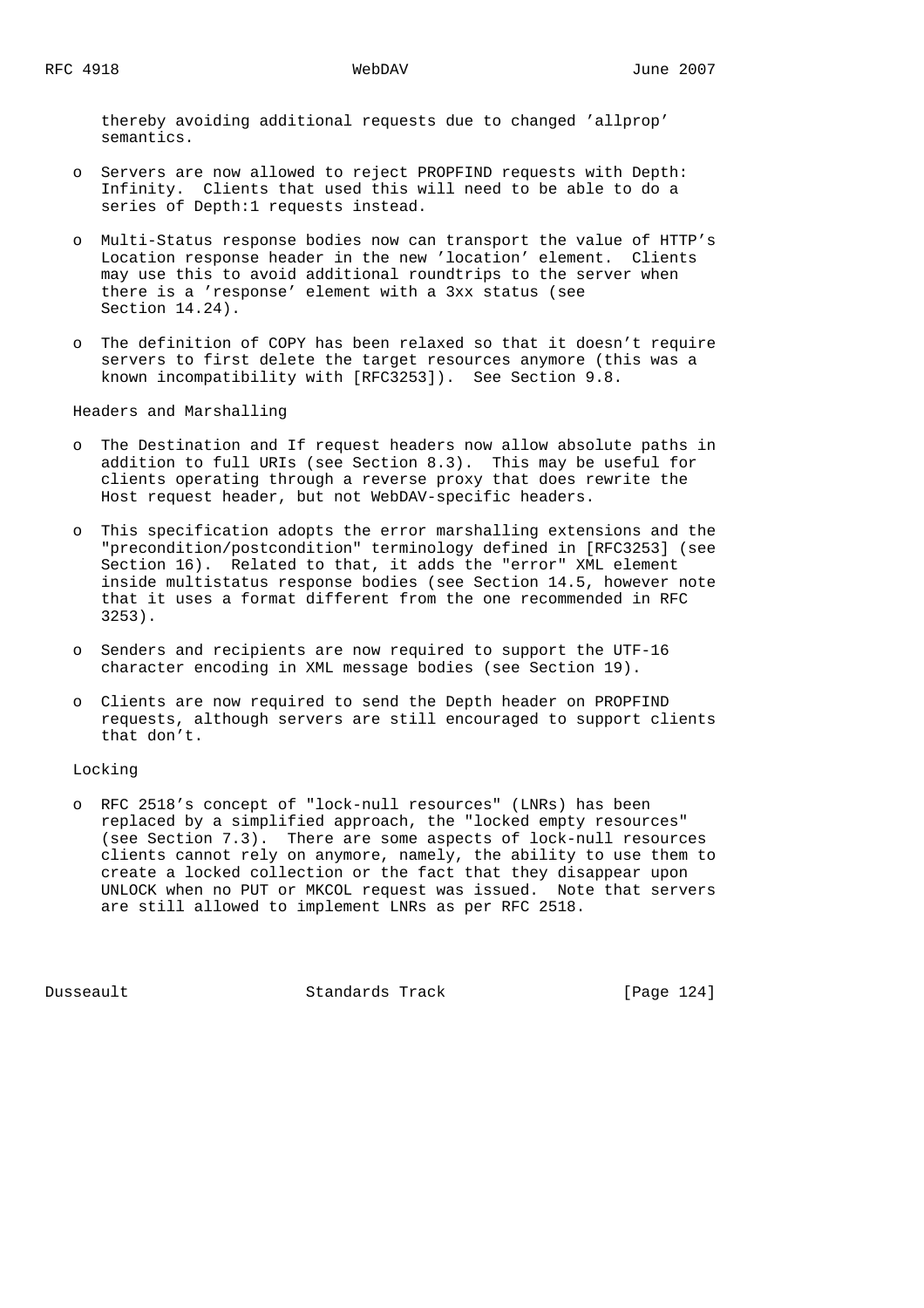- o There is no implicit refresh of locks anymore. Locks are only refreshed upon explicit request (see Section 9.10.2).
- o Clarified that the DAV:owner value supplied in the LOCK request must be preserved by the server just like a dead property (Section 14.17). Also added the DAV:lockroot element (Section 14.12), which allows clients to discover the root of lock.
- F.2. Changes for Server Implementations

Collections and Namespace Operations

- o Due to interoperability problems, allowable formats for contents of 'href' elements in multistatus responses have been limited (see Section 8.3).
- o Due to lack of implementation, support for the 'propertybehavior' request body for COPY and MOVE has been removed. Instead, requirements for property preservation have been clarified (see Sections 9.8 and 9.9).

## Properties

- o Strengthened server requirements for storage of property values, in particular persistence of language information (xml:lang), whitespace, and XML namespace information (see Section 4.3).
- o Clarified requirements on which properties should be writable by the client; in particular, setting "DAV:displayname" should be supported by servers (see Section 15).
- o Only 'rfc1123-date' productions are legal as values for DAV: getlastmodified (see Section 15.7).

Headers and Marshalling

 o Servers are now required to do authorization checks before processing conditional headers (see Section 8.5).

Locking

 o Strengthened requirement to check identity of lock creator when accessing locked resources (see Section 6.4). Clients should be aware that lock tokens returned to other principals can only be used to break a lock, if at all.

Dusseault Standards Track [Page 125]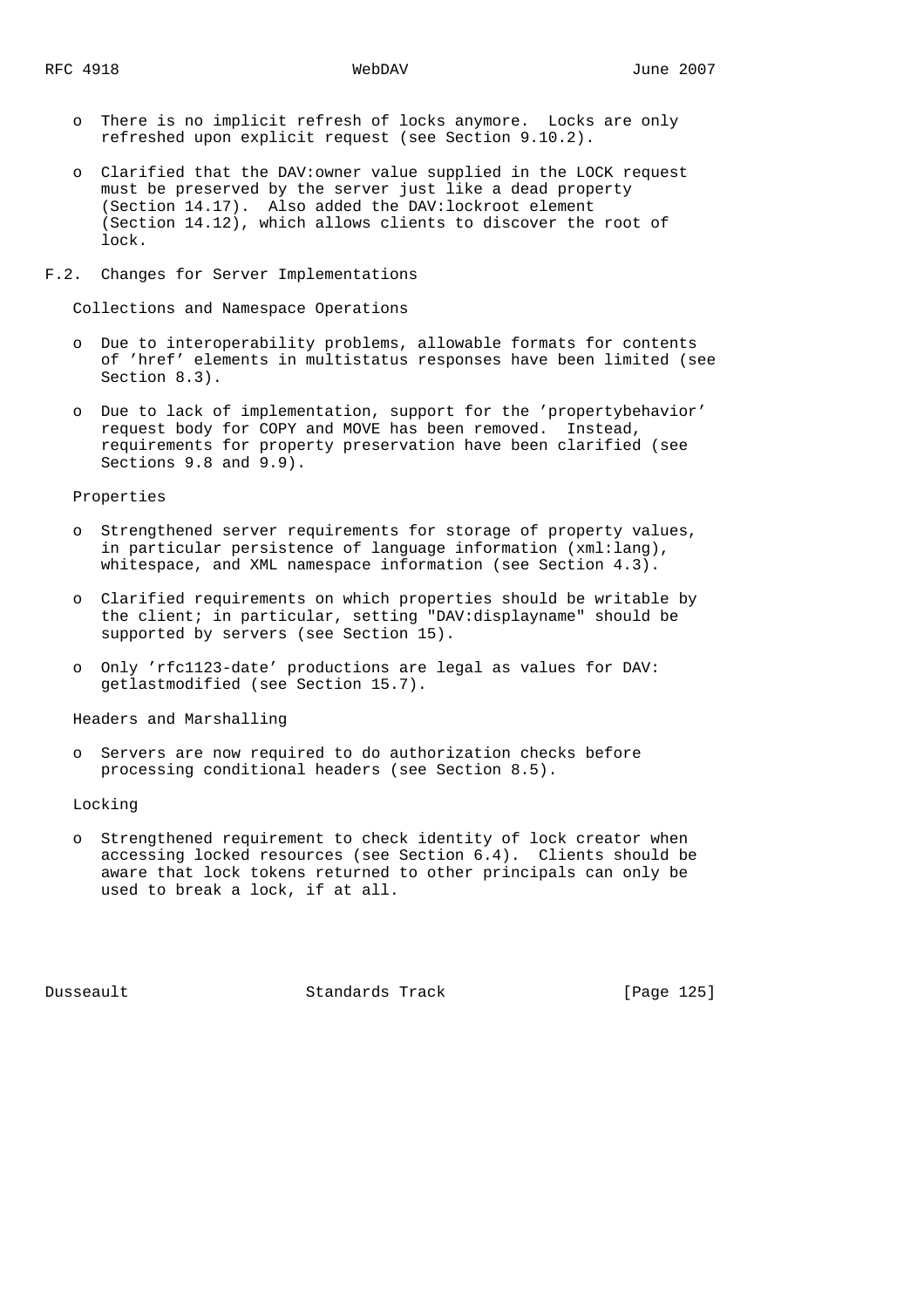o Section 8.10.4 of [RFC2518] incorrectly required servers to return a 409 status where a 207 status was really appropriate. This has been corrected (Section 9.10).

### F.3. Other Changes

 The definition of collection state has been fixed so it doesn't vary anymore depending on the Request-URI (see Section 5.2).

 The DAV:source property introduced in Section 4.6 of [RFC2518] was removed due to lack of implementation experience.

 The DAV header now allows non-IETF extensions through URIs in addition to compliance class tokens. It also can now be used in requests, although this specification does not define any associated semantics for the compliance classes defined in here (see Section 10.1).

 In RFC 2518, the definition of the Depth header (Section 9.2) required that, by default, request headers would be applied to each resource in scope. Based on implementation experience, the default has now been reversed (see Section 10.2).

 The definitions of HTTP status code 102 ([RFC2518], Section 10.1) and the Status-URI response header (Section 9.7) have been removed due to lack of implementation.

 The TimeType format used in the Timeout request header and the "timeout" XML element used to be extensible. Now, only the two formats defined by this specification are allowed (see Section 10.7).

Author's Address

 Lisa Dusseault (editor) CommerceNet 2064 Edgewood Dr. Palo Alto, CA 94303 **US** 

EMail: ldusseault@commerce.net

Dusseault Standards Track [Page 126]